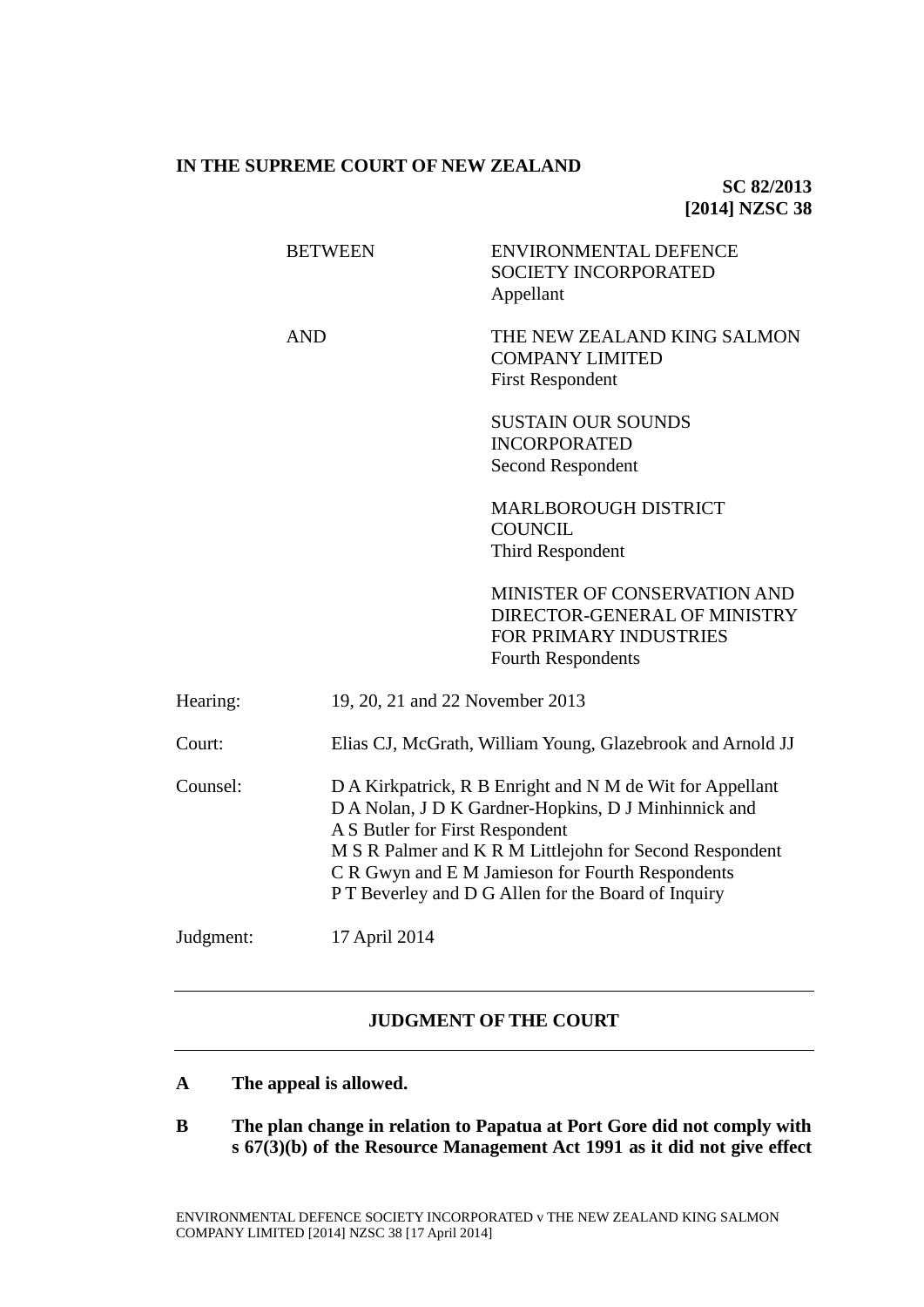**to policies 13(1)(a) and 15(a) of the New Zealand Coastal Policy Statement.** 

**C Costs are reserved.**

# **REASONS**

\_\_\_\_\_\_\_\_\_\_\_\_\_\_\_\_\_\_\_\_\_\_\_\_\_\_\_\_\_\_\_\_\_\_\_\_\_\_\_\_\_\_\_\_\_\_\_\_\_\_\_\_\_\_\_\_\_\_\_\_\_\_\_\_\_\_\_\_

| Elias CJ, McGrath, Glazebrook and Arnold JJ |       |
|---------------------------------------------|-------|
| William Young J                             | [175] |

# **ELIAS CJ, MCGRATH, GLAZEBROOK AND ARNOLD JJ**

(Given by Arnold J)

# **Table of Contents**

**Para No**

| Was the Board correct to utilise the "overall judgment" approach? [106] |  |  |
|-------------------------------------------------------------------------|--|--|
|                                                                         |  |  |
|                                                                         |  |  |
|                                                                         |  |  |
|                                                                         |  |  |
|                                                                         |  |  |
|                                                                         |  |  |

# **Introduction**

<span id="page-1-0"></span>[1] In October 2011, the first respondent, New Zealand King Salmon Co Ltd (King Salmon), applied for changes to the Marlborough Sounds Resource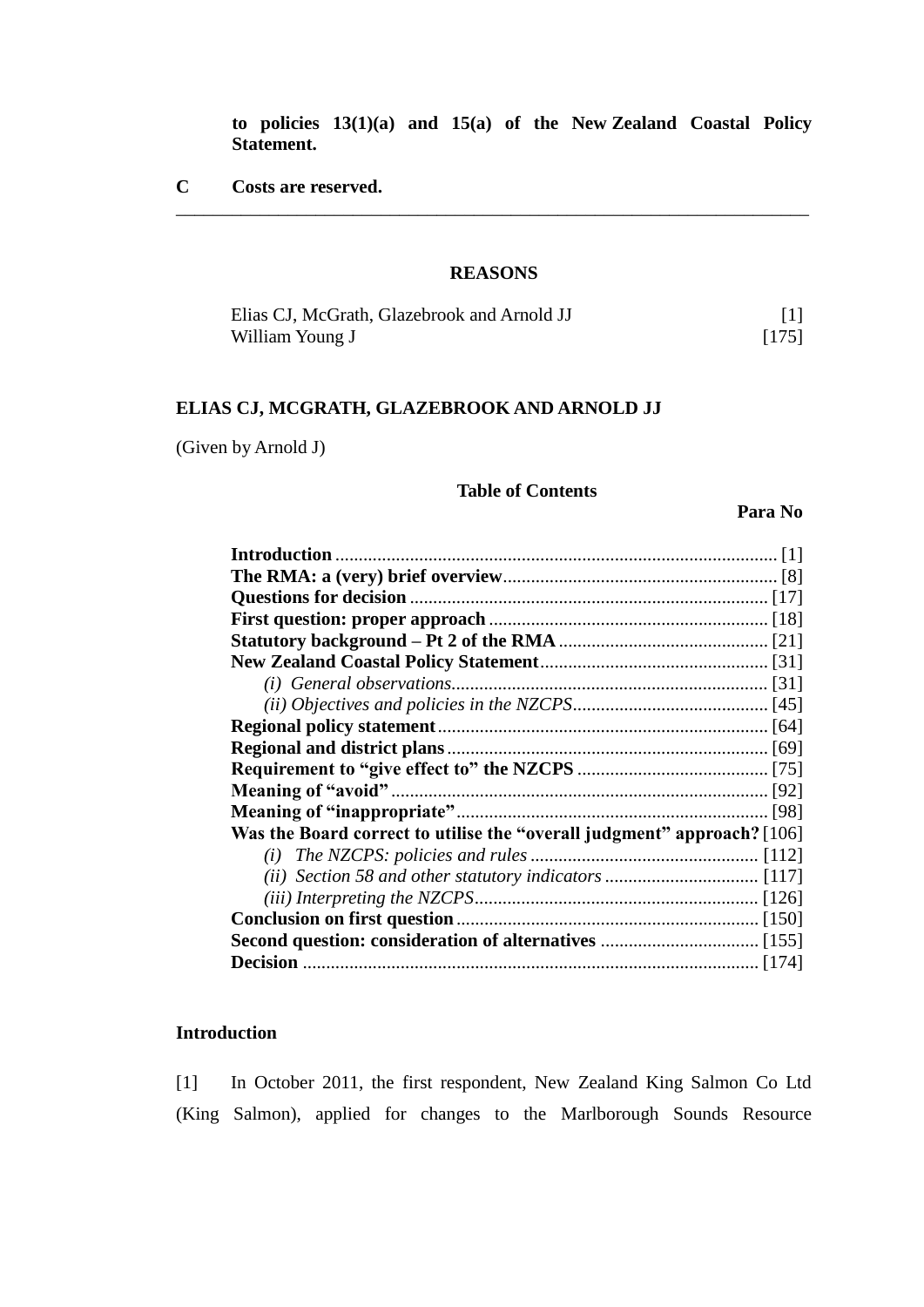<span id="page-2-3"></span>Management Plan<sup>1</sup> (the Sounds Plan) so that salmon farming would be changed from a prohibited to a discretionary activity in eight locations. At the same time, King Salmon applied for resource consents to enable it to undertake salmon farming at these locations, and at one other, for a term of 35 years. $<sup>2</sup>$ </sup>

<span id="page-2-2"></span><span id="page-2-0"></span>[2] King Salmon's application was made shortly after the Resource Management Act 1991 (the RMA) was amended in 2011 to streamline planning and consenting processes in relation to, among other things, aquaculture applications.<sup>3</sup> The Minister of Conservation,<sup>4</sup> acting on the recommendation of the Environmental Protection Agency, determined that King Salmon's proposals involved matters of national significance and should be determined by a board of inquiry, rather than by the relevant local authority, the Marlborough District Council.<sup>5</sup> On 3 November 2011, the Minister referred the applications to a five member board chaired by retired Environment Court Judge Gordon Whiting (the Board). After hearing extensive evidence and submissions, the Board determined that it would grant plan changes in relation to four of the proposed sites, so that salmon farming became a discretionary rather than prohibited activity at those sites.<sup>6</sup> The Board granted King Salmon resource consents in relation to these four sites, subject to detailed conditions of consent.<sup>7</sup>

<span id="page-2-1"></span> $\overline{1}$ <sup>1</sup> Marlborough District Council *Marlborough Sounds Resource Management Plan* (2003) [Sounds Plan].

<sup>&</sup>lt;sup>2</sup> The proposed farms were grouped in three distinct geographic locations – five at Waitata Reach in the outer Pelorus Sound, three in the area of Tory Channel/Queen Charlotte Sound and one at Papatua in Port Gore. The farm to be located at White Horse Rock did not require a plan change, simply a resource consent. For further detail, see *Environmental Defence Society Inc v The New Zealand King Salmon Co Ltd* [2013] NZHC 1992, [2013] NZRMA 371 [*King Salmon* (HC)] at [21].

<sup>&</sup>lt;sup>3</sup> Resource Management Amendment Act (No 2) 2011. For a full description of the background to this legislation, see Derek Nolan (ed) *Environmental and Resource Management Law* (looseleaf ed, LexisNexis) at [5.71] and following.

<sup>&</sup>lt;sup>4</sup> The Minister of Conservation deals with applications relating to the coastal marine area, the Minister of the Environment with other applications: see Resource Management Act 1991 [RMA], s 148.

<sup>&</sup>lt;sup>5</sup> The Marlborough District Council is a unitary authority with the powers, functions and responsibilities of both a regional and a district council. The Board of Inquiry acted in place of the Council: see *King Salmon* (HC), above [n 2,](#page-2-0) at [10]–[18].

<sup>6</sup> Board of Inquiry, *New Zealand King Salmon Requests for Plan Changes and Applications for Resource Consents*, 22 February 2013 [*King Salmon* (Board)].

 $^7$  At [1341].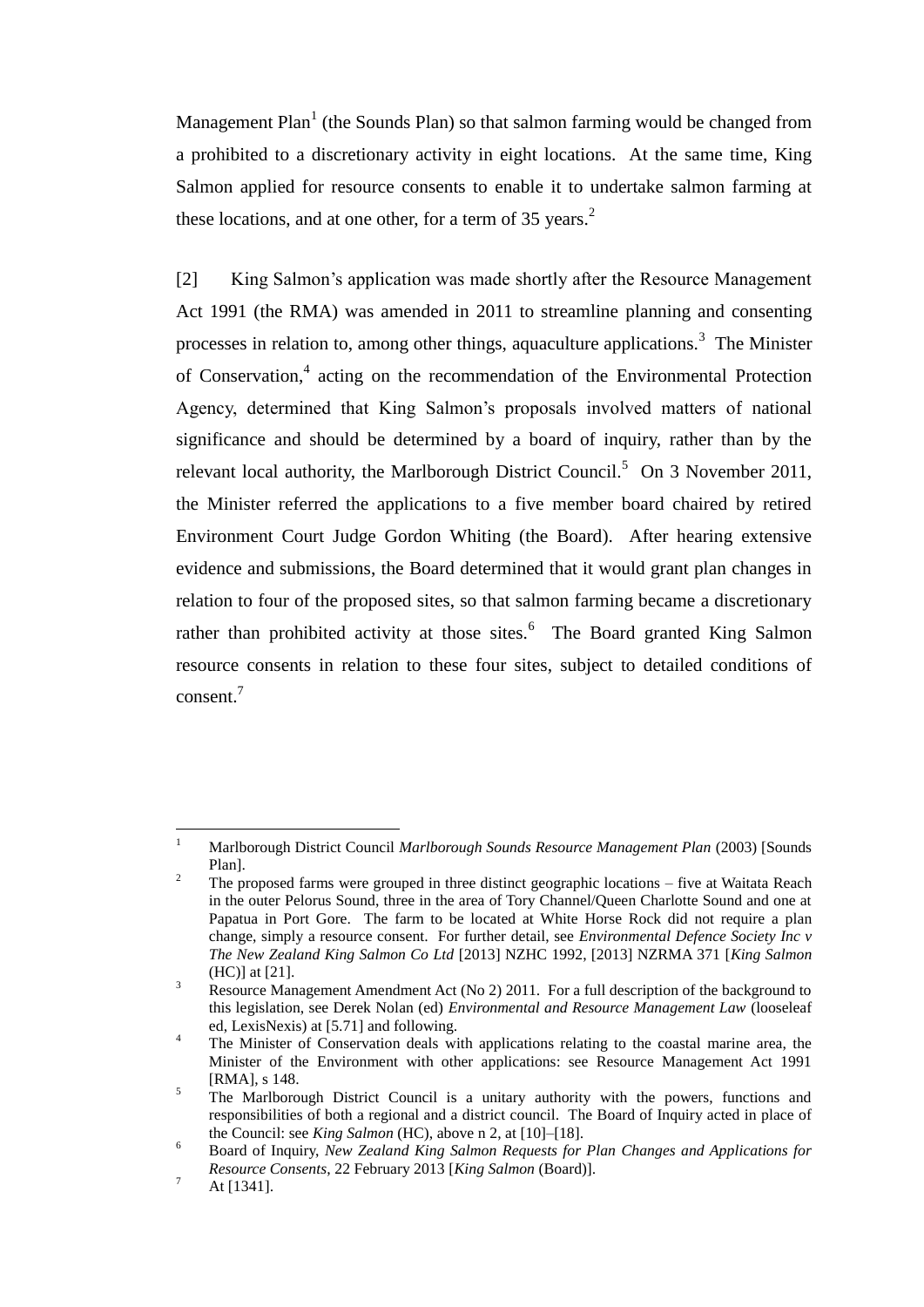[3] An appeal from a board of inquiry to the High Court is available as of right, but only on a question of law.<sup>8</sup> The appellant, the Environmental Defence Society (EDS), took an appeal to the High Court as did Sustain Our Sounds Inc (SOS), the appellant in SC84/2013. Their appeals were dismissed by Dobson  $J^9$ . EDS and SOS then sought leave to appeal to this Court under s 149V of the RMA. Leave was granted.<sup>10</sup> We are delivering contemporaneously a separate judgment in which we will outline our approach to s 149V and give our reasons for granting leave.<sup>11</sup>

<span id="page-3-1"></span><span id="page-3-0"></span>[4] The EDS and SOS appeals were heard together. They raise issues going to the heart of the approach mandated by the RMA. The particular focus of the appeals was rather different, however. In this Court EDS's appeal related to one of the plan changes only, at Papatua in Port Gore. By contrast, SOS challenged all four plan changes. While the SOS appeal was based principally on issues going to water quality, the EDS appeal went to the protection of areas of outstanding natural character and outstanding natural landscape in the coastal environment. In this judgment, we address the EDS appeal. The SOS appeal is dealt with in a separate judgment, which is being delivered contemporaneously.<sup>12</sup>

<span id="page-3-2"></span>[5] King Salmon's plan change application in relation to Papatua covered an area that was significantly greater than the areas involved in its other successful plan change applications because it proposed to rotate the farm around the area on a three year cycle. In considering whether to grant the application, the Board was required to "give effect to" the New Zealand Coastal Policy Statement (NZCPS).<sup>13</sup> The Board accepted that Papatua was an area of outstanding natural character and an outstanding natural landscape and that the proposed salmon farm would have significant adverse effects on that natural character and landscape. As a consequence, policies  $13(1)(a)$  and  $15(a)$  of the NZCPS would not be complied with

 $\overline{a}$ 

 $\frac{8}{9}$  RMA, s 149V.

<sup>&</sup>lt;sup>9</sup> *King Salmon* (HC), above [n 2.](#page-2-0)<br><sup>10</sup> *Eurinamental Defense Social* 

<sup>10</sup> *Environmental Defence Society Inc v The New Zealand King Salmon Co Ltd* [2013] NZSC 101 [*King Salmon* (Leave)].

<sup>&</sup>lt;sup>11</sup> *Environmental Defence Society Inc v The New Zealand King Salmon Co Ltd* [2014] NZSC 41.

<sup>&</sup>lt;sup>12</sup> *Sustain Our Sounds Inc v The New Zealand King Salmon Co Ltd* [2014] NZSC 40.<br><sup>13</sup> Department of Consequention New Zealand Constal Beliau Statement 2010 (issues

<sup>13</sup> Department of Conservation *New Zealand Coastal Policy Statement 2010* (issued by notice in the New Zealand Gazette on 4 November 2010 and taking effect on 3 December 2010) [NZCPS].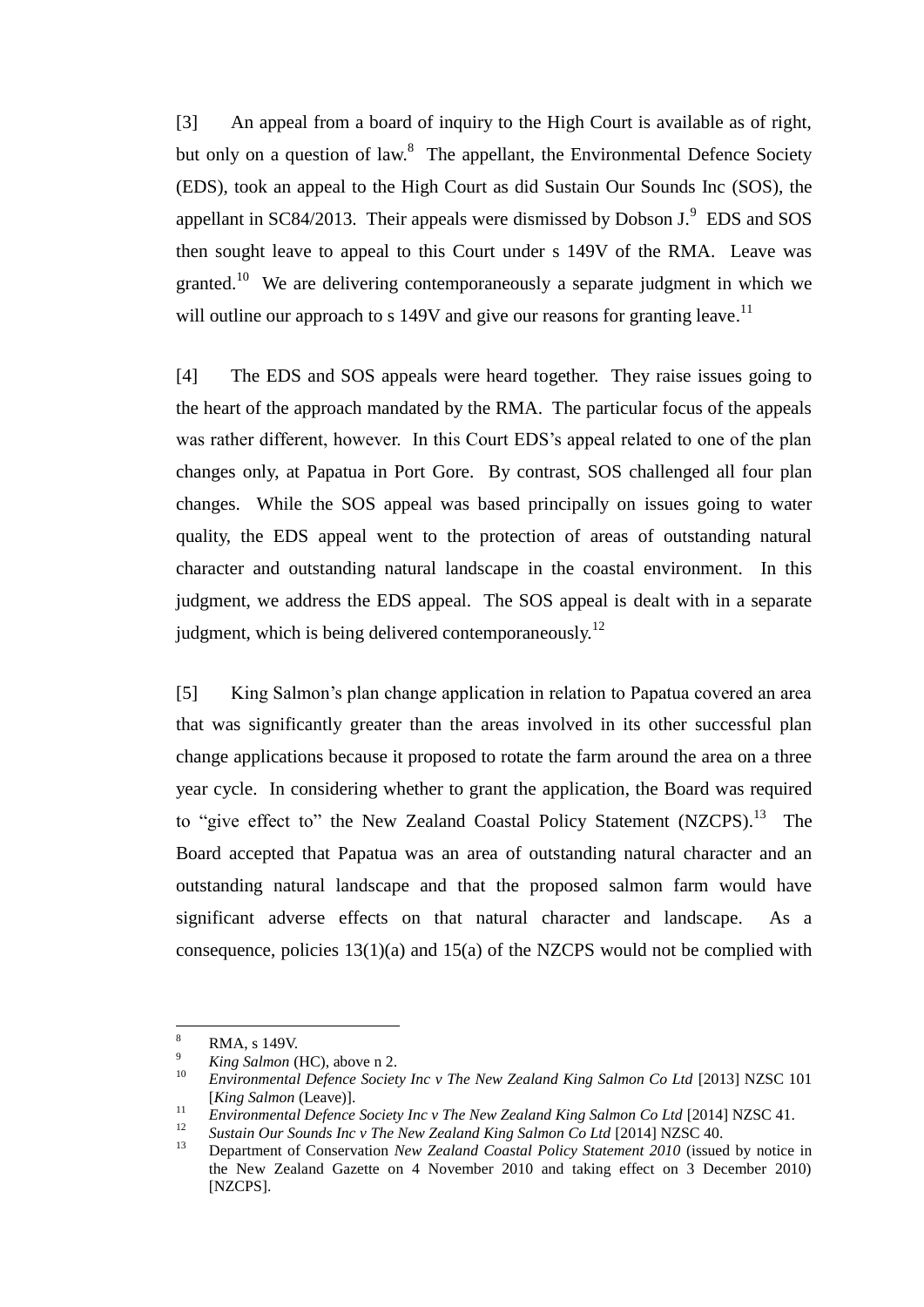if the plan change was granted.<sup>14</sup> Despite this, the Board granted the plan change. Although it accepted that policies  $13(1)(a)$  and  $15(a)$  in the NZCPS had to be given considerable weight, it said that they were not determinative and that it was required to give effect to the NZCPS "as a whole". The Board said that it was required to reach an "overall judgment" on King Salmon's application in light of the principles contained in pt 2 of the RMA, and s 5 in particular. EDS argued that this analysis was incorrect and that the Board's finding that policies 13(1)(a) and 15(a) would not be given effect if the plan change was granted meant that King Salmon's application in relation to Papatua had to be refused. EDS said that the Board had erred in law.

[6] Although the Board was not named as a party to the appeals, it sought leave to make submissions, both in writing and orally, to assist the Court and deal with the questions of law raised in the appeals (including any practical implications) on a non-adversarial basis. The Court issued a minute dated 11 November 2013 noting some difficulties with this, and leaving the application to be resolved at the hearing. In the event, we declined to hear oral submissions from the Board. Further, we have taken no account of the written submissions filed on its behalf. We will give our reasons for this in the separate judgment that we are delivering contemporaneously in relation to the application for leave to appeal.<sup>15</sup>

[7] Before we address the matters at issue in the EDS appeal, we will provide a brief overview of the RMA. This is not intended to be a comprehensive overview but rather to identify aspects that will provide context for the more detailed discussion which follows.

#### **The RMA: a (very) brief overview**

<span id="page-4-0"></span>[8] The enactment of the RMA in 1991 was the culmination of a lengthy law reform process, which began in 1988 when the Fourth Labour Government was in power. Until the election of the National Government in October 1990, the Hon Geoffrey Palmer MP was the responsible Minister. He introduced the Resource Management Bill into the House in December 1989. Following the change of Government, the Hon Simon Upton MP became the responsible Minister and it was

 $14$ <sup>14</sup> *King Salmon* (Board), above n [6,](#page-2-1) at [1235]–[1236].

<sup>15</sup> *Environmental Defence Society Inc v The New Zealand King Salmon Co Ltd*, above n [11.](#page-3-0)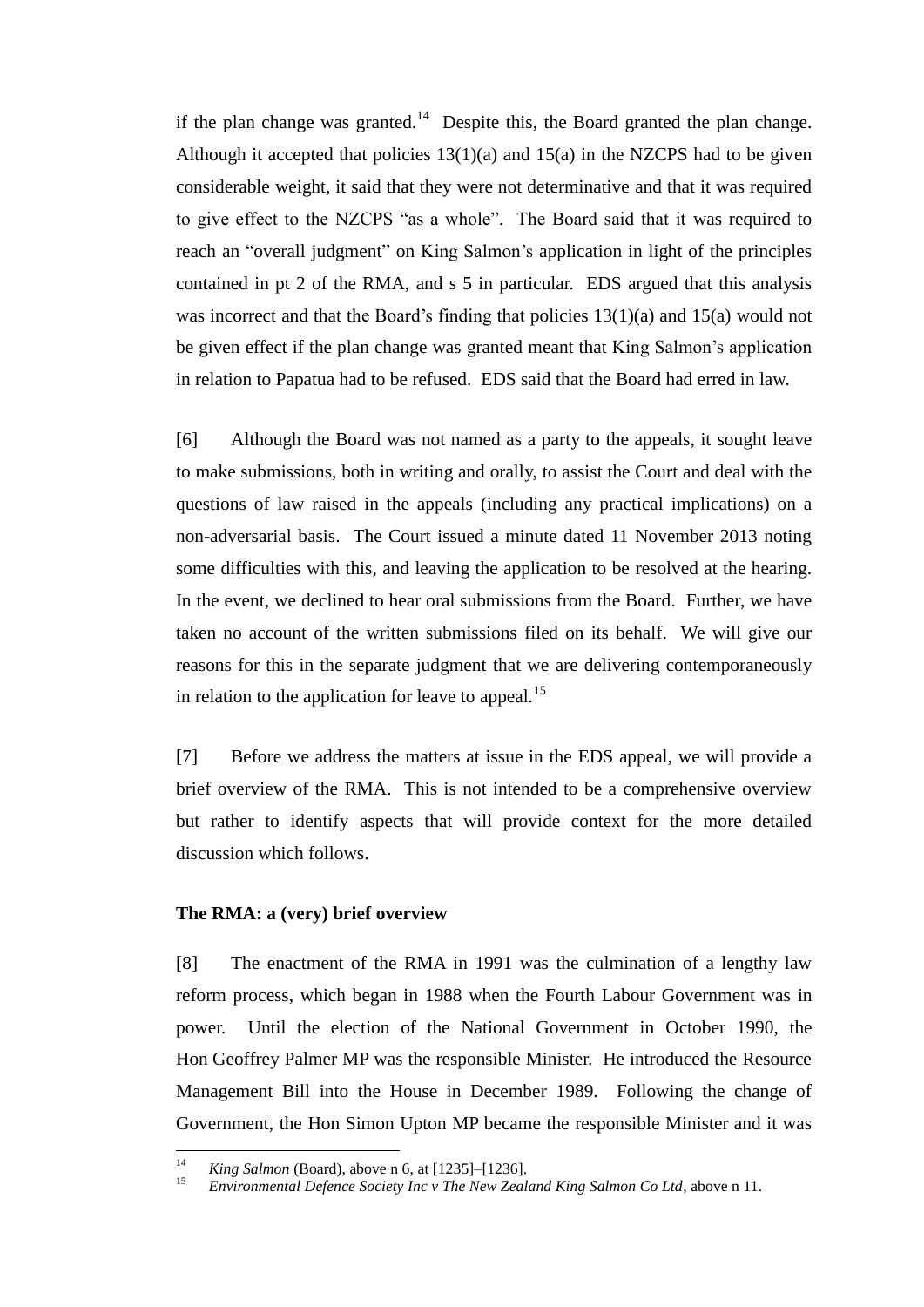he who moved that the Bill be read for a third time. In his speech, he said that in formulating the key guiding principle, sustainable management of natural and physical resources,<sup>16</sup> "the Government has moved to underscore the shift in focus from planning for activities to regulating their effects ...".<sup>17</sup>

[9] The RMA replaced a number of different Acts, most notably the Water and Soil Conservation Act 1967 and the Town and Country Planning Act 1977. In place of rules that had become fragmented, overlapping, inconsistent and complicated, the RMA attempted to introduce a coherent, integrated and structured scheme. It identified a specific overall objective (sustainable management of natural and physical resources) and established structures and processes designed to promote that objective. Sustainable management is addressed in pt 2 of the RMA, headed "Purpose and principles". We will return to it shortly.

[10] Under the RMA, there is a three tiered management system – national, regional and district. A "hierarchy" of planning documents is established. Those planning documents deal, variously, with objectives, policies, methods and rules. Broadly speaking, policies implement objectives and methods and rules implement policies. It is important to note that the word "rule" has a specialised meaning in the RMA, being defined to mean "a district rule or a regional rule".<sup>18</sup>

[11] The hierarchy of planning documents is as follows:

(a) First, there are documents which are the responsibility of central government, specifically national environmental standards,  $^{19}$  national policy statements<sup>20</sup> and New Zealand coastal policy statements.<sup>21</sup> Although there is no obligation to prepare national environmental standards or national policy statements, there must be at least one New Zealand coastal policy statement.<sup>22</sup> Policy statements of

<sup>16</sup> <sup>16</sup> As contained in s 5 of the RMA.<br><sup>17</sup> (4 July 1001) 516 NZDD 2010.

 $^{17}$  (4 July 1991) 516 NZPD 3019.

 $18$  RMA, s 43AA.

 $rac{19}{20}$  Sections 43–44A.

<sup>&</sup>lt;sup>20</sup> Sections 45–55.

 $\frac{21}{22}$  Sections 56–58A.

Section  $57(1)$ .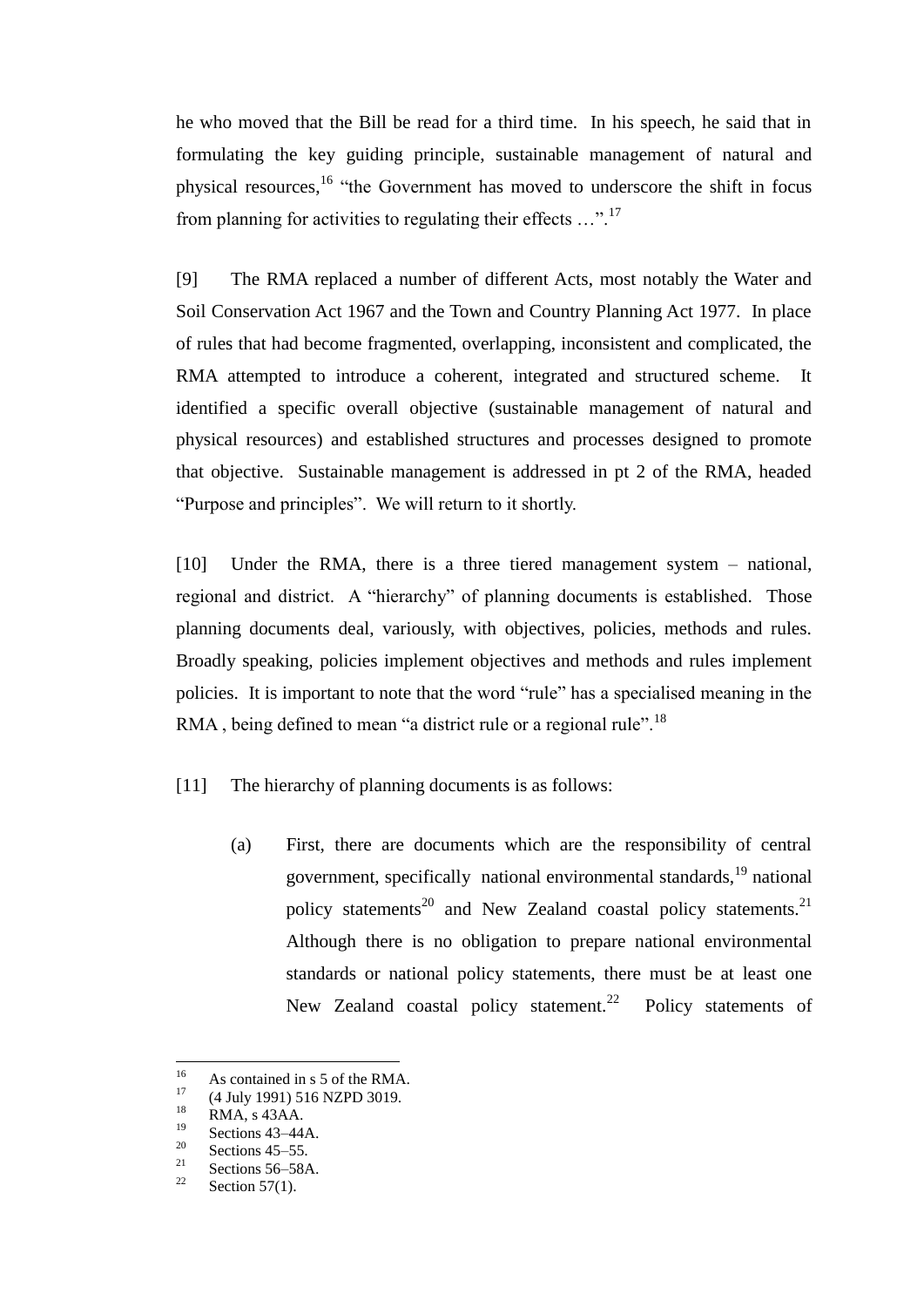whatever type state objectives and policies,  $2<sup>3</sup>$  which must be given effect to in lower order planning documents.<sup>24</sup> In light of the special definition of the term, policy statements do not contain "rules".

- (b) Second, there are documents which are the responsibility of regional councils, namely regional policy statements and regional plans. There must be at least one regional policy statement for each region, $^{25}$  which is to achieve the RMA's purpose "by providing an overview of the resource management issues of the region and policies and methods to achieve integrated management of the natural and physical resources of the whole region".<sup>26</sup> Besides identifying significant resource management issues for the region, and stating objectives and policies, a regional policy statement may identify methods to implement policies, although not rules.<sup>27</sup> Although a regional council is not always required to prepare a regional plan, it must prepare at least one regional coastal plan, approved by the Minister of Conservation, for the marine coastal area in its region.<sup>28</sup> Regional plans must state the objectives for the region, the policies to implement the objectives and the rules (if any) to implement the policies.<sup>29</sup> They may also contain methods other than rules.<sup>30</sup>
- (c) Third, there are documents which are the responsibility of territorial authorities, specifically district plans.<sup>31</sup> There must be one district plan for each district.<sup>32</sup> A district plan must state the objectives for the district, the policies to implement the objectives and the rules (if any)

<sup>23</sup>  $\frac{23}{24}$  Sections 45(1) and 58.

<sup>&</sup>lt;sup>24</sup> See further [\[31\]](#page-17-0) and [\[75\]](#page-36-0)[–\[91\]](#page-42-1) below.

 $\frac{25}{26}$  RMA, s 60(1).

 $\frac{26}{27}$  Section 59.

<sup>&</sup>lt;sup>27</sup> Section 62(1).

<sup>&</sup>lt;sup>28</sup> Section 64(1).

<sup>&</sup>lt;sup>29</sup> Section 67(1).

 $rac{30}{31}$  Section 67(2)(b).

 $rac{31}{32}$  Sections 73–77D.

Section  $73(1)$ .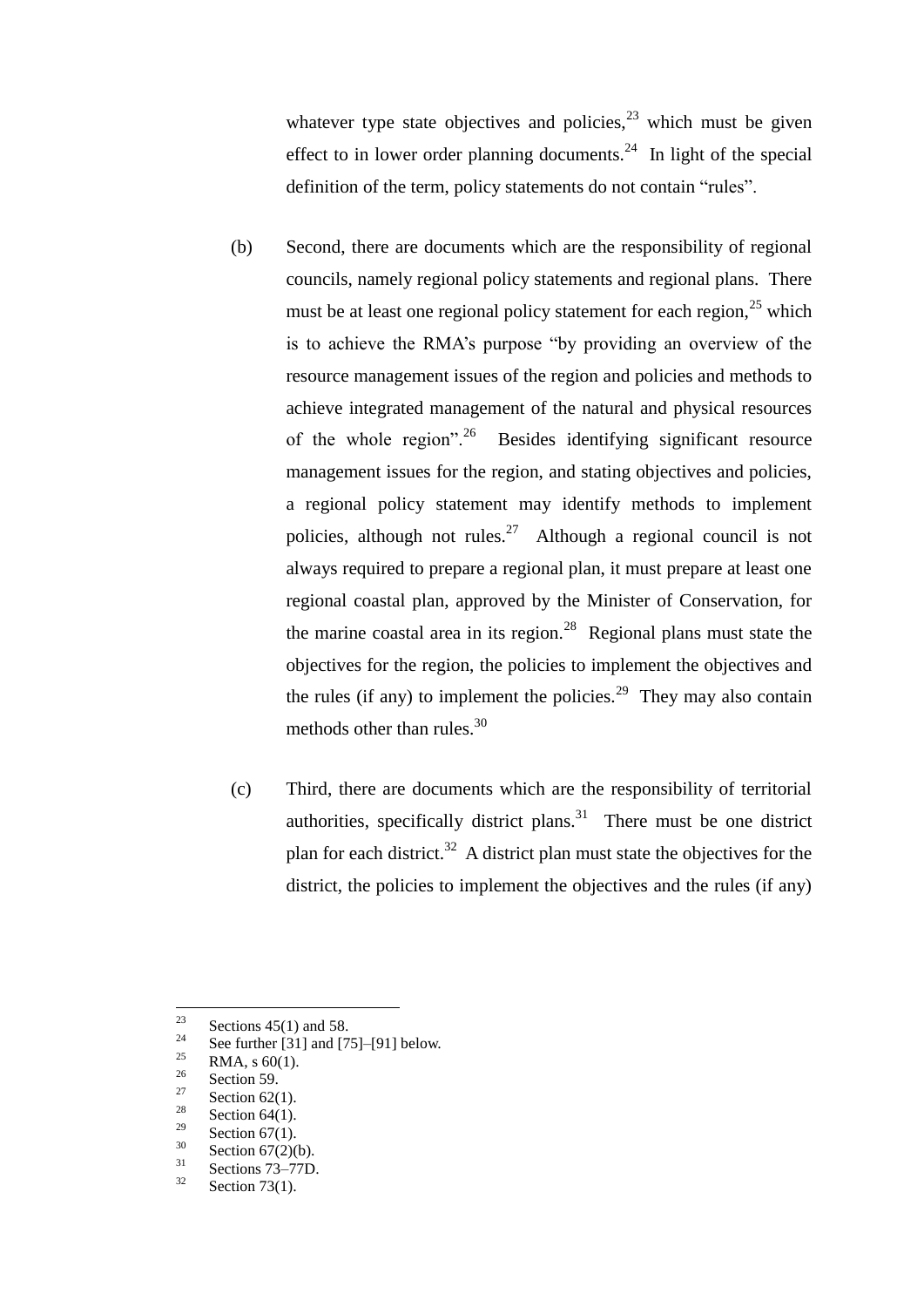to implement the policies. $33$  It may also contain methods (not being rules) for implementing the policies. $34$ 

[12] New Zealand coastal policy statements and regional policy statements cover the coastal environment above and below the line of mean high water springs.<sup>35</sup> Regional coastal plans operate below that line out to the limit of the territorial sea (that is, in the coastal marine area, as defined in s  $2$ ),  $36$  whereas regional and district plans operate above the line.<sup>37</sup>

[13] For present purposes we emphasise three features of this scheme. First, the Minister of Conservation plays a key role in the management of the coastal environment. In particular, he or she is responsible for the preparation and recommendation of New Zealand coastal policy statements, for monitoring their effect and implementation and must also approve regional coastal plans.<sup>38</sup> Further, the Minster shares with regional councils responsibility for the coastal marine area in the various regions. $39$ 

[14] Second, the scheme moves from the general to the specific. Part 2 sets out and amplifies the core principle, sustainable management of natural and physical resources, as we will later explain. Next, national policy statements and New Zealand coastal policy statements set out objectives, and identify policies to achieve those objectives, from a national perspective. Against the background of those documents, regional policy statements identify objectives, policies and (perhaps) methods in relation to particular regions. "Rules" are, by definition, found in regional and district plans (which must also identify objectives and policies and may identify methods). The effect is that as one goes down the hierarchy of documents, greater specificity is provided both as to substantive content and to locality – the

<sup>33</sup>  $\frac{33}{34}$  Section 75(1).

 $\frac{34}{35}$  Section 75(2)(b).

Sections 56 (which uses the term "coastal environment") and  $60(1)$  (which refers to a regional council's "region": under the Local Government Act 2002, where the boundary of a regional council's region is the sea, the region extends to the outer limit of the territorial sea: see s 21(3) and pt 3 of sch 2). The full extent of the landward side of the coastal environment is unclear as that term is not defined in the RMA: see Nolan, above n [3,](#page-2-2) at [5.7].

 $^{36}$  RMA, ss 63(2) and 64(1).

 $^{37}$  Section 73(1) and the definition of "district" in s 2.

 $rac{38}{39}$  Section 28.

Section  $30(1)(d)$ .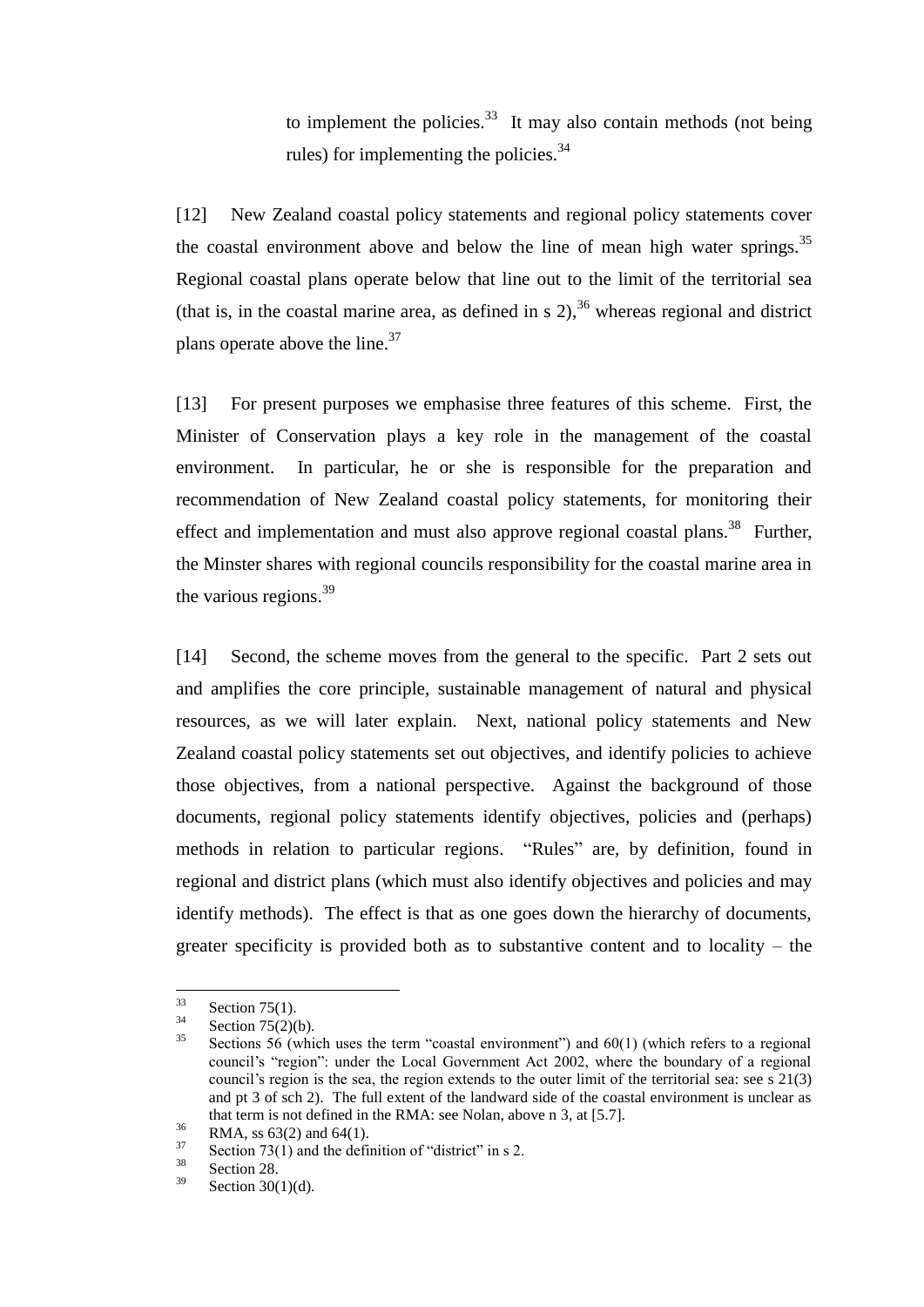general is made increasingly specific. The planning documents also move from the general to the specific in the sense that, viewed overall, they begin with objectives, then move to policies, then to methods and "rules".

[15] Third, the RMA requires that the various planning documents be prepared through structured processes that provide considerable opportunities for public consultation. Open processes and opportunities for public input were obviously seen as important values by the RMA's framers.

[16] In relation to resource consents, the RMA creates six categories of activity, from least to most restricted. $40$  The least restricted category is permitted activities, which do not require a resource consent provided they are compliant with any relevant terms of the RMA, any regulations and any plan or proposed plan. Controlled activities, restricted discretionary activities, discretionary and noncomplying activities require resource consents, the difference between them being the extent of the consenting authority's power to withhold consent. The final category is prohibited activities. These are forbidden and no consent may be granted for them.

# **Questions for decision**

<span id="page-8-0"></span>[17] In granting EDS leave to appeal, this Court identified two questions of law, as follows:<sup>41</sup>

- (a) Was the Board of Inquiry's approval of the Papatua plan change one made contrary to ss 66 and 67 of the Act through misinterpretation and misapplication of Policies 8, 13, and 15 of the New Zealand Coastal Policy Statement? This turns on:
	- (i) Whether, on its proper interpretation, the New Zealand Coastal Policy Statement has standards which must be complied with in relation to outstanding coastal landscape and natural character areas and, if so, whether the Papatua Plan Change complied with s 67(3)(b) of the Act because it did not give effect to Policies 13 and 15 of the New Zealand Coastal Policy Statement.
	- (ii) Whether the Board properly applied the provisions of the Act and the need to give effect to the New Zealand Coastal

 $40$ <sup>40</sup> See s 87A.<br><sup>41</sup> *King Salm* 

<sup>41</sup> *King Salmon* (Leave), above n [10,](#page-3-1) at [1].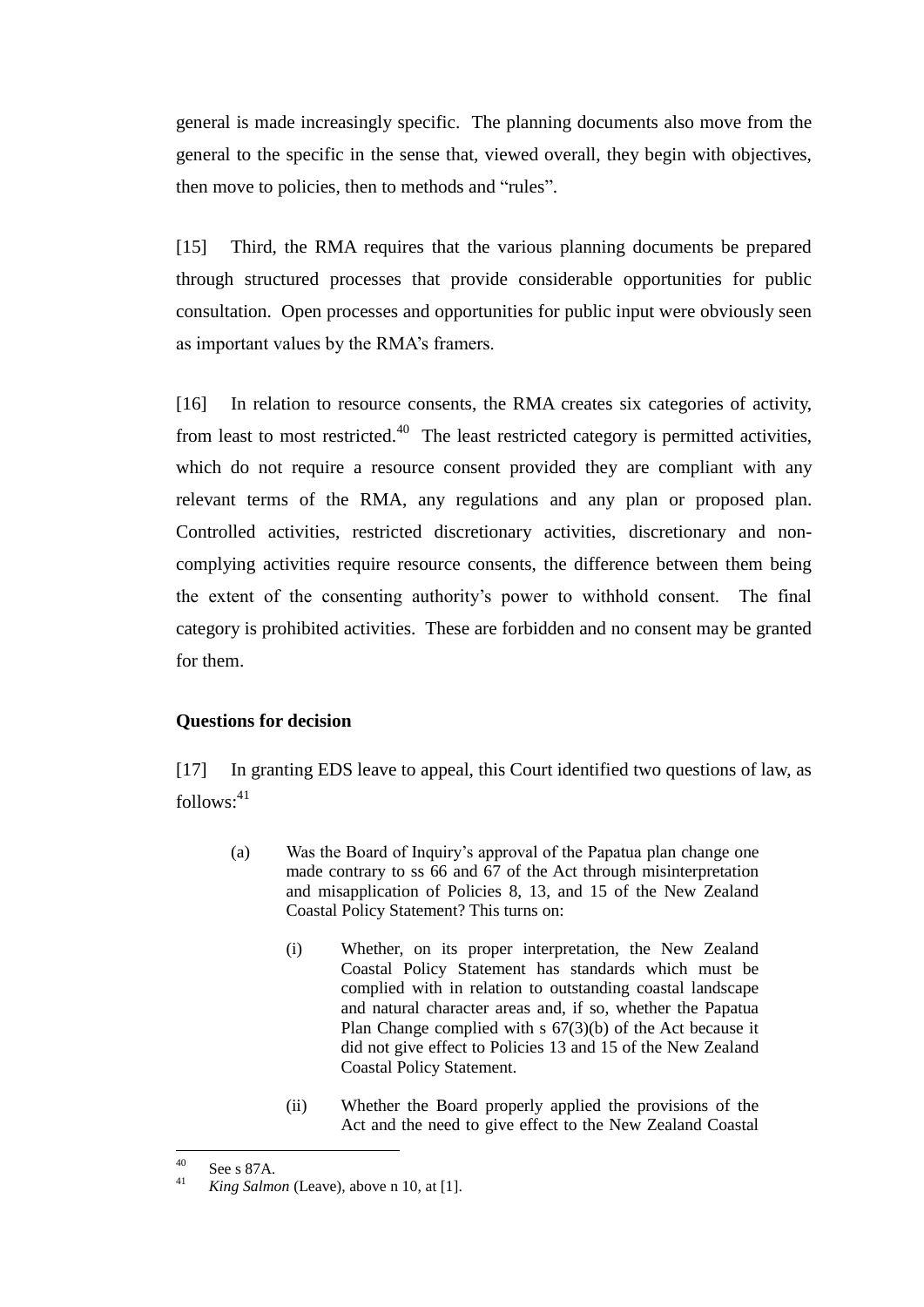Policy Statement under s 67(3)(b) of the Act in coming to a "balanced judgment" or assessment "in the round" in considering conflicting policies.

(b) Was the Board obliged to consider alternative sites or methods when determining a private plan change that is located in, or results in significant adverse effects on, an outstanding natural landscape or feature or outstanding natural character area within the coastal environment? This question raises the correctness of the approach taken by the High Court in *Brown v Dunedin City Council* [2003] NZRMA 420 and whether, if sound, the present case should properly have been treated as an exception to the general approach. Whether any error in approach was material to the decision made will need to be addressed if necessary.

We will focus initially on question (a).

# **First question: proper approach**

…

<span id="page-9-0"></span>[18] Before we describe those aspects of the statutory framework relevant to the first question in more detail, we will briefly set out the Board's critical findings in relation to the Papatua plan change. This will provide context for the discussion of the statutory framework that follows.

[19] The Board did not consider that there would be any ecological or biological impacts from the proposed farm at Papatua. The Board's focus was on the adverse effects to outstanding natural character and landscape. The Board said:

[1235] Port Gore, and in particular Pig Bay, is the site of the proposed Papatua farm. Port Gore, in the overall context of the Sounds, is a relatively remote bay. The land adjoining the proposed farm has three areas of different ecological naturalness ranked low, medium and high, within the Cape Lambert Scenic Reserve. All the landscape experts identified part of Pig Bay adjoining the proposed farm as an area of Outstanding Natural Landscape.

[1236] We have found that the effects on natural character at a site level would be high, particularly on the Cape Lambert Reserve, which is recognised as an Area of Outstanding Natural Character. We have also found that there would be high to very high adverse visual effects on an Outstanding Natural Landscape. Thus the directions in Policy 13(1)(a) and Policy 15(1)(a) of the [New Zealand] Coastal Policy Statement would not be given effect to.

<sup>[1241]</sup> We have, also, to balance the adverse effects against the benefits for economic and social well-being, and, importantly, the integrated management of the region's natural and physical resources.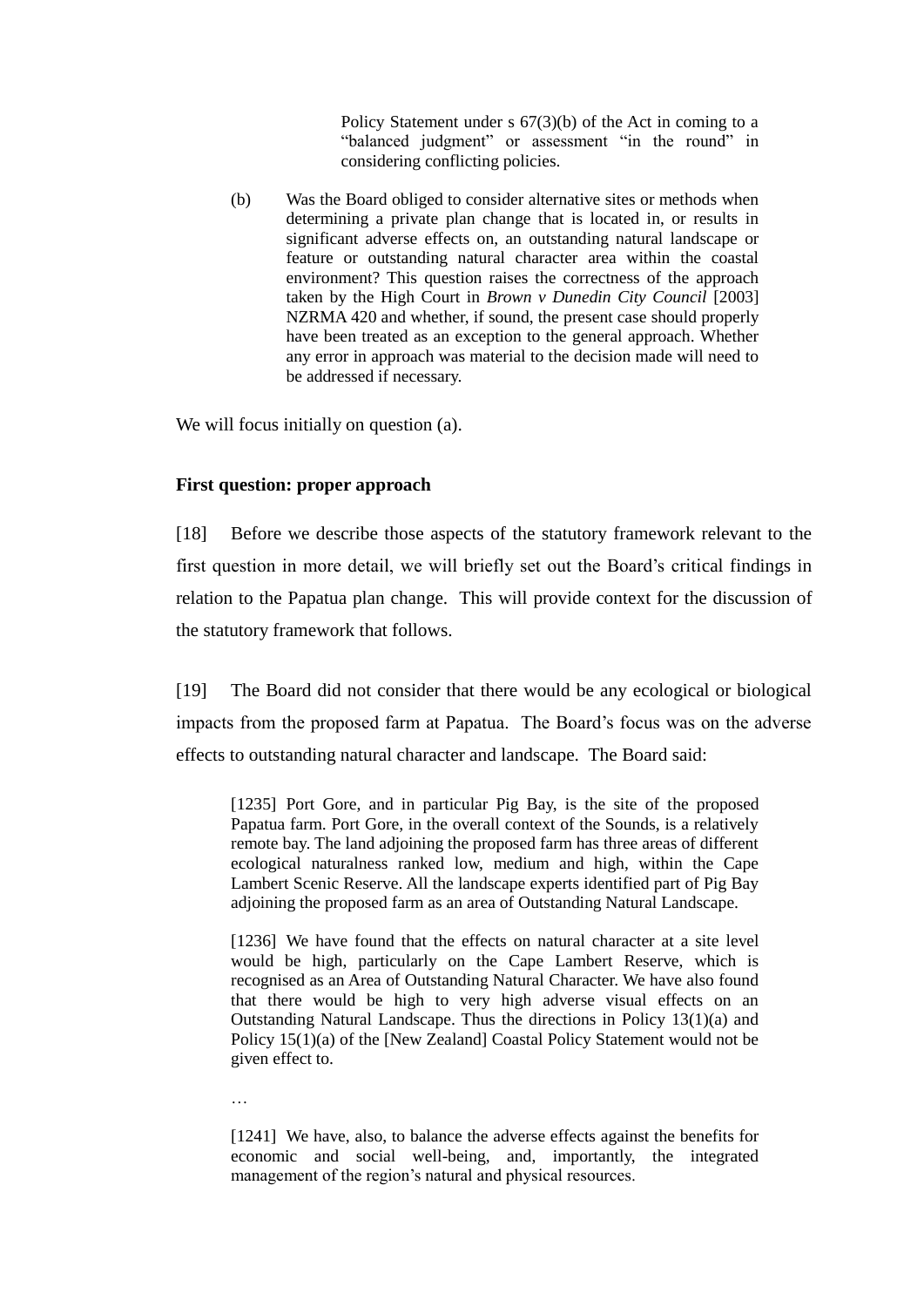[1242] In this regard, we have already described the bio-secure approach, using three separate groupings. The Papatua site is particularly important, as King Salmon could operate a separate supply and processing chain from the North Island. Management of the biosecurity risks is critical to the success of aquaculture and the provision of three "biosecure" areas through the Plan Change is a significant benefit.

[1243] While the outstanding natural character and landscape values of outer Port Gore count against the granting of this site the advantages for risk management and the ability to isolate this area from the rest of the Sounds is a compelling factor. In this sense the appropriateness for aquaculture, specifically for salmon farming, [weighs] heavily in favour. We find that the proposed Papatua Zone would be appropriate.

[20] As will be apparent from this extract, some of the features which made the site outstanding from a natural character and landscape perspective also made it attractive as a salmon farming site. In particular the remoteness of the site and its location close to the Cook Strait made it attractive from a biosecurity perspective. King Salmon had grouped its nine proposed salmon farms into three distinct geographic areas, the objective being to ensure that if disease occurred in the farms in one area, it could be contained to those farms. This approach had particular relevance to the Papatua site because, in the event of an outbreak of disease elsewhere, King Salmon could operate a separate salmon supply and processing chain from the southern end of the North Island.

# **Statutory background – Pt 2 of the RMA**

<span id="page-10-0"></span>[21] Part 2 of the RMA is headed "Purpose and principles" and contains four sections, beginning with s 5. Section 5(1) identifies the RMA's purpose as being to *promote* sustainable management of natural and physical resources. The use of the word "promote" reflects the RMA's forward looking and management focus. While the use of "promote" may indicate that the RMA seeks to foster or further the implementation of sustainable management of natural and physical resources rather than requiring its achievement in every instance, $42$  the obligation of those who perform functions under the RMA to comply with the statutory objective is clear. At issue in the present case is the nature of that obligation.

<span id="page-10-1"></span>[22] Section 5(2) defines "sustainable management" as follows:

 $42$ <sup>42</sup> BV Harris "Sustainable Management as an Express Purpose of Environmental Legislation: The New Zealand Attempt" (1993) 8 Otago L Rev 51 at 59.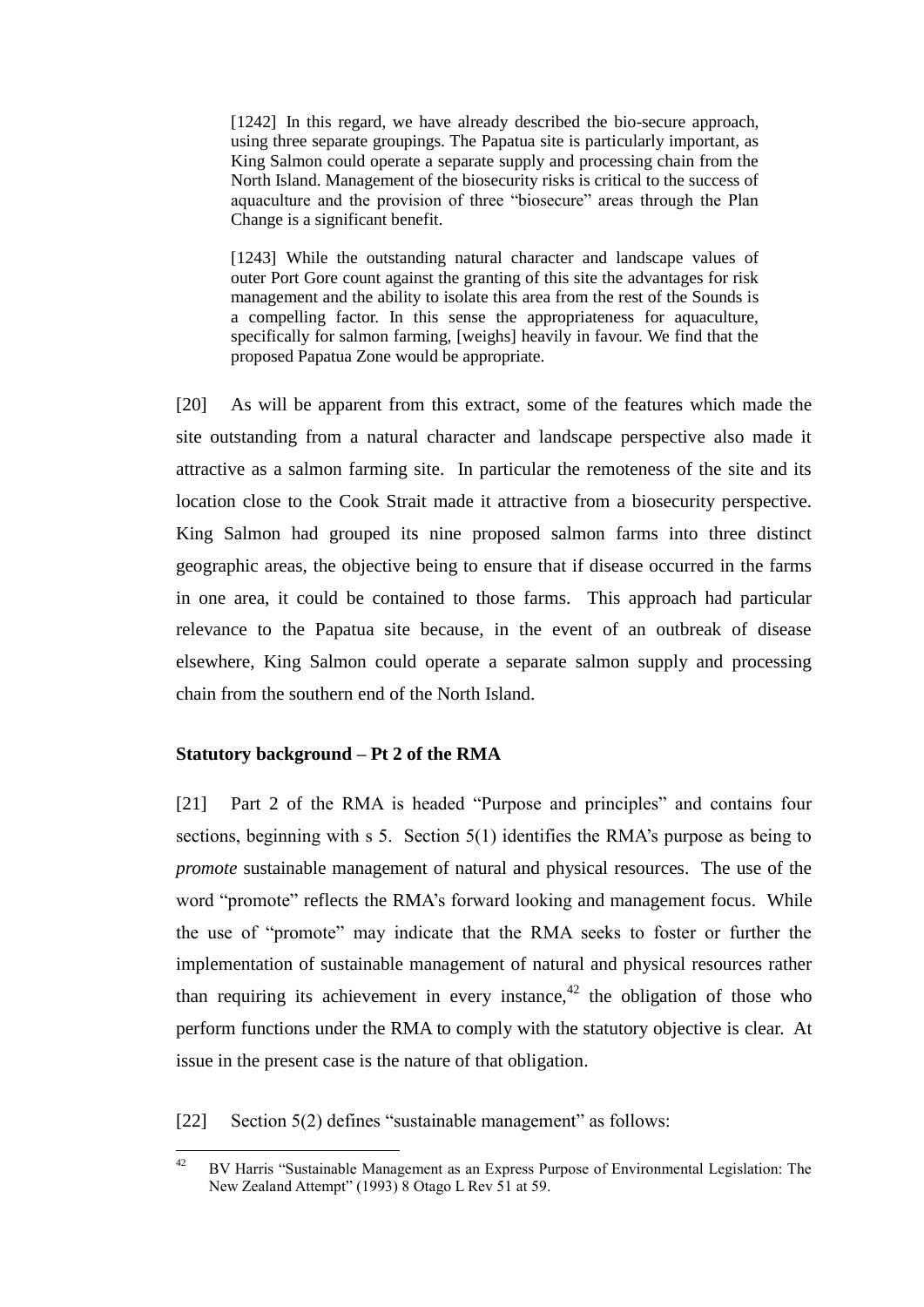In this Act, **sustainable management** means managing the use, development, and protection of natural and physical resources in a way, or at a rate, which enables people and communities to provide for their social, economic, and cultural well-being and for their health and safety while—

- (a) sustaining the potential of natural and physical resources (excluding minerals) to meet the reasonably foreseeable needs of future generations; and
- (b) safeguarding the life-supporting capacity of air, water, soil, and ecosystems; and
- (c) avoiding, remedying, or mitigating any adverse effects of activities on the environment.

[23] There are two important definitions of words used in s 5(2). First, the word "effect" is broadly defined to include any positive or adverse effect, any temporary or permanent effect, any past, present or future effect and any cumulative effect.<sup>43</sup> Second, the word "environment" is defined, also broadly, to include: <sup>44</sup>

- (a) ecosystems and their constituent parts, including people and communities; and
- (b) all natural and physical resources; and
- (c) amenity values; and
- (d) the social, economic, aesthetic, and cultural conditions which affect the matters stated in paragraphs (a) to (c) or which are affected by those matters

The term "amenity values" in (c) of this definition is itself widely defined to mean "those natural or physical qualities and characteristics of an area that contribute to people's appreciation of its pleasantness, aesthetic coherence, and cultural and recreational attributes".<sup>45</sup> Accordingly, aesthetic considerations constitute an element of the environment.

- [24] We make four points about the definition of "sustainable management":
	- (a) First, the definition is broadly framed. Given that it states the objective which is sought to be achieved, the definition's language is

<sup>43</sup>  $^{43}_{44}$  RMA, s 3.

 $rac{44}{45}$  Section 2.

Section 2.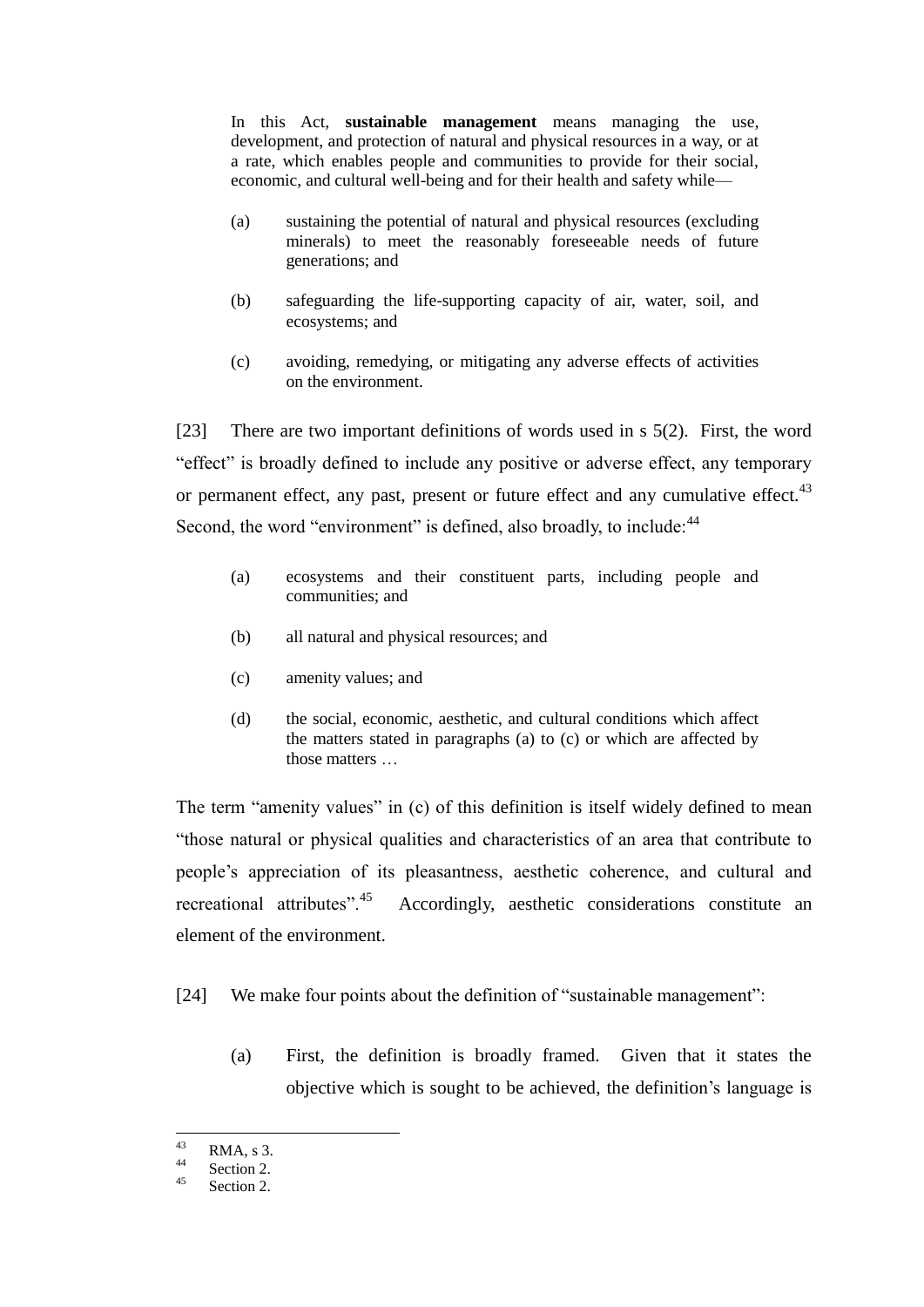necessarily general and flexible. Section 5 states a guiding principle which is intended to be applied by those performing functions under the RMA rather than a specifically worded purpose intended more as an aid to interpretation.

- <span id="page-12-0"></span>(b) Second, as we explain in more detail at [\[92\]](#page-42-0) to [\[97\]](#page-45-1) below, in the sequence "avoiding, remedying, or mitigating" in sub-para (c), "avoiding" has its ordinary meaning of "not allowing" or "preventing the occurrence of".<sup>46</sup> The words "remedying" and "mitigating" indicate that the framers contemplated that developments might have adverse effects on particular sites, which could be permitted if they were mitigated and/or remedied (assuming, of course, they were not avoided).
- (c) Third, there has been some controversy concerning the effect of the word "while" in the definition. $47$  The definition is sometimes viewed as having two distinct parts linked by the word "while". That may offer some analytical assistance but it carries the risk that the first part of the definition will be seen as addressing one set of interests (essentially developmental interests) and the second part another set (essentially intergenerational and environmental interests). We do not consider that the definition should be read in that way. Rather, it should be read as an integrated whole. This reflects the fact that elements of the intergenerational and environmental interests referred to in sub-paras (a), (b) and (c) appear in the opening part of the definition as well (that is, the part preceding "while"). That part talks of managing the use, development *and protection* of natural and physical resources so as to meet the stated interests – social, economic

 $\overline{a}$ 

<sup>&</sup>lt;sup>46</sup> The Environment Court has held on several occasions, albeit in the context of planning documents made under the RMA, that avoiding something is a step short of prohibiting it: see *Wairoa River Canal Partnership v Auckland Regional Council* [2010] 16 ELRNZ 152 (EnvC) at [15]; *Man O'War Station Ltd v Auckland Council* [2013] NZEnvC 233 at [48]. We return to this below.

<sup>&</sup>lt;sup>47</sup> See Nolan, above n [3,](#page-2-2) at [3.24]; see also Harris, above n [42,](#page-10-1) at 60–61. Harris concludes that the importance of competing views has been overstated, because the flexibility of the language of ss 5(2)(a), (b) and (c) provides ample scope for decision makers to trade off environmental interests against development benefits and vice versa.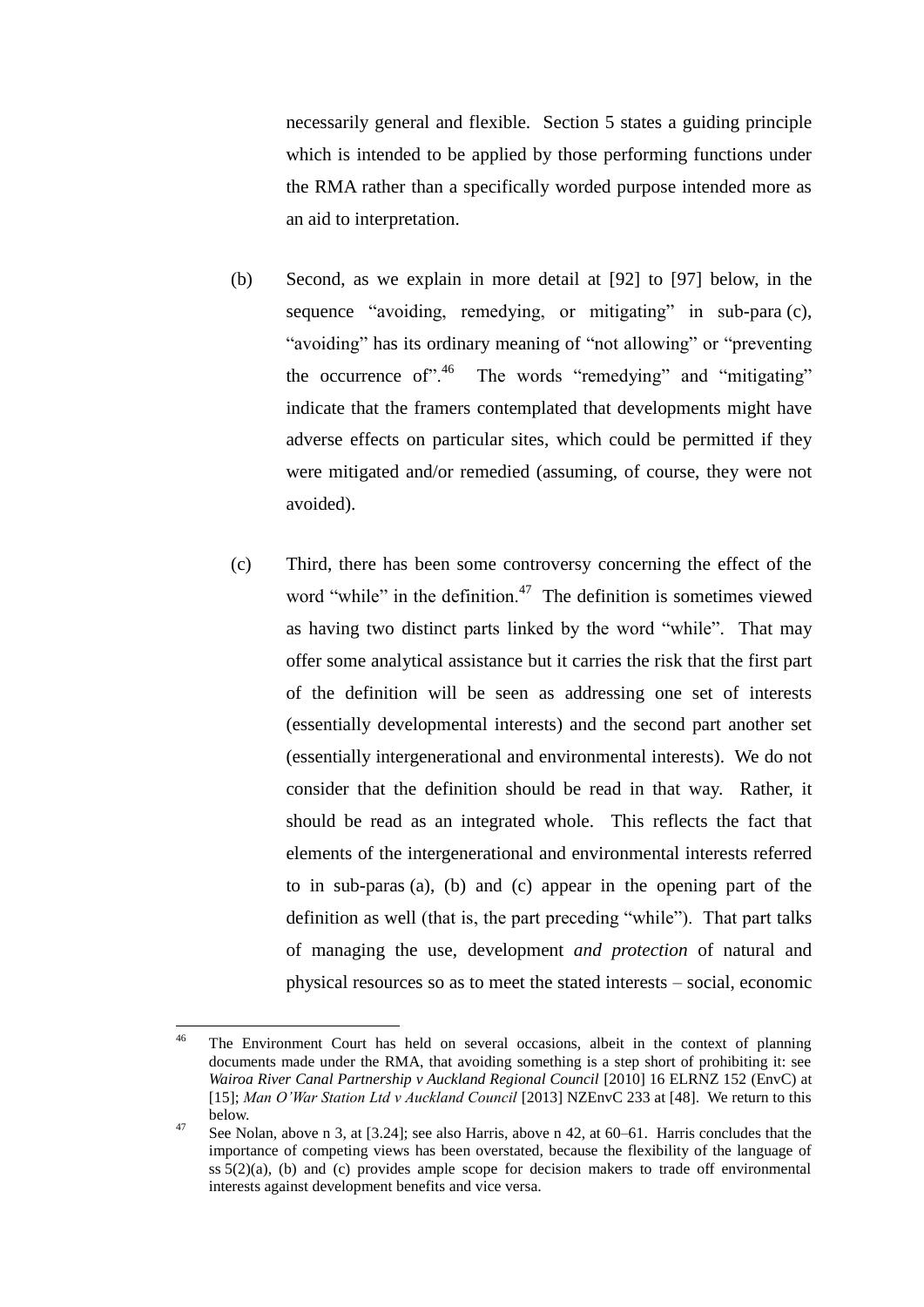and cultural well-being as well as health and safety. The use of the word "protection" links particularly to sub-para (c). In addition, the opening part uses the words "in a way, or at a rate". These words link particularly to the intergenerational interests in sub-paras (a) and (b). As we see it, the use of the word "while" before sub-paras (a), (b) and (c) means that those paragraphs must be observed in the course of the management referred to in the opening part of the definition. That is, "while" means "at the same time as".

(d) Fourth, the use of the word "protection" in the phrase "use, development and protection of natural and physical resources" and the use of the word "avoiding" in sub-para (c) indicate that  $s$  5(2) contemplates that particular environments may need to be protected from the adverse effects of activities in order to implement the policy of sustainable management; that is, sustainable management of natural and physical resources involves protection of the environment as well as its use and development. The definition indicates that environmental protection is a core element of sustainable management, so that a policy of preventing the adverse effects of development on particular areas is consistent with sustainable management. This accords with what was said in the explanatory note when the Resource Management Bill was introduced:<sup>48</sup>

> The central concept of sustainable management in this Bill encompasses the themes of use, development and protection.

[25] Section 5 is a carefully formulated statement of principle intended to guide those who make decisions under the RMA. It is given further elaboration by the remaining sections in pt 2, ss 6, 7 and 8:

(a) Section 6, headed "Matters of national importance", provides that in achieving the purpose of the RMA, all persons exercising powers and functions under it in relation to managing the use, development and protection of natural and physical resources "shall recognise and

<sup>48</sup> Resource Management Bill 1989 (224-1), explanatory note at i.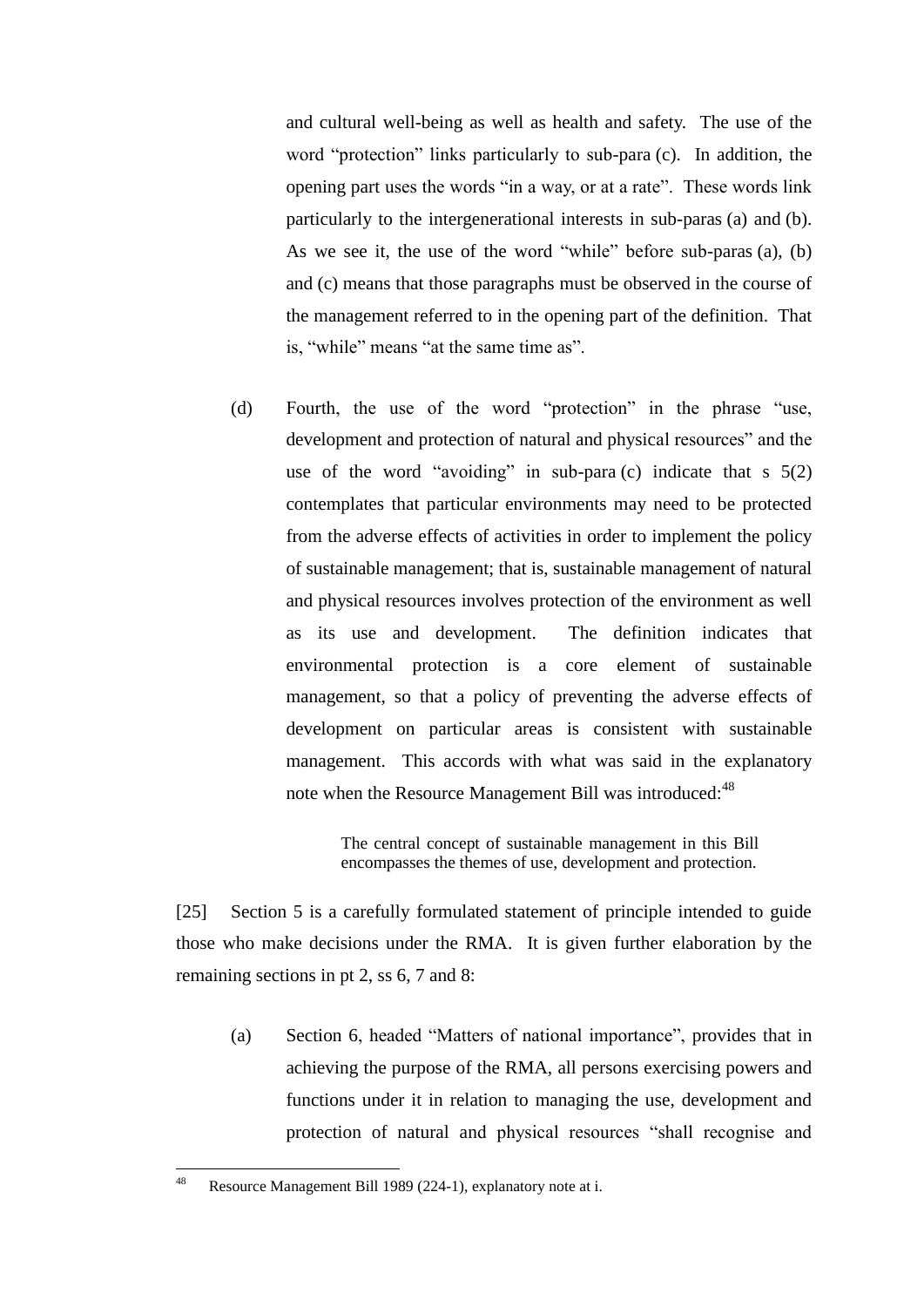provide for" seven matters of national importance. Most relevantly, these include:

- $(i)$  in s  $6(a)$ , the preservation of the natural character of the coastal environment (including the coastal marine area) and its protection from inappropriate subdivision, use and development; and
- (ii) in s 6(b), the protection of outstanding natural features and landscapes from inappropriate subdivision, use and development.

Also included in ss  $6(c)$  to  $(g)$  are:

- (iii) the protection of areas of significant indigenous vegetation and significant habitats of indigenous fauna;
- (iv) the maintenance and enhancement of public access to and along the coastal marine area;
- (v) the relationship of Maori and their culture and traditions with, among other things, water;
- (vi) the protection of historical heritage from inappropriate subdivision use and development; and
- (vii) the protection of protected customary rights.
- (b) Section 7 provides that in achieving the purpose of the RMA, all persons excising powers and functions under it in relation to managing the use, development and protection of natural and physical resources "shall have particular regard to" certain specified matters, including (relevantly):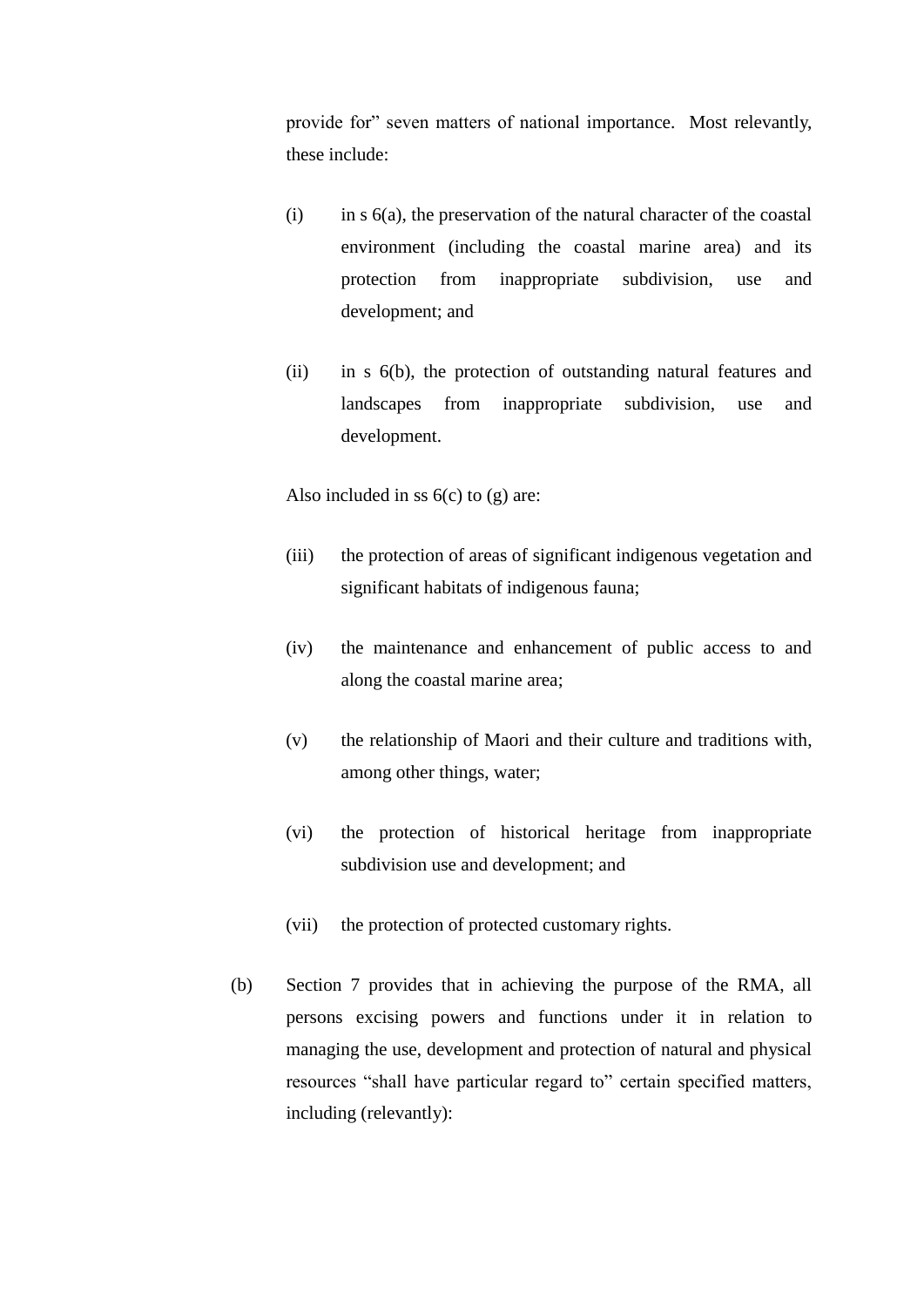- (i) kaitiakitanga and the ethic of stewardship;  $49$
- (ii) the efficient use and development of physical and natural resources: $50$  and
- (iii) the maintenance and enhancement of the quality of the environment. $51$
- (c) Section 8 provides that in achieving the purpose of the RMA, all persons exercising powers and functions under it in relation to managing the use, development and protection of natural and physical resources "shall take into account" the principles of the Treaty of Waitangi.

[26] Section 5 sets out the core purpose of the RMA – the promotion of sustainable management of natural and physical resources. Sections 6, 7 and 8 supplement that by stating the particular obligations of those administering the RMA in relation to the various matters identified. As between ss 6 and 7, the stronger direction is given by s 6 – decision-makers "shall recognise and provide for" what are described as "matters of national importance", whereas s 7 requires decisionmakers to "have particular regard to" the specified matters. The matters set out in s 6 fall naturally within the concept of sustainable management in a New Zealand context. The requirement to "recognise and provide for" the specified matters as "matters of national importance" identifies the nature of the obligation that decisionmakers have in relation to those matters when implementing the principle of sustainable management. The matters referred to in s 7 tend to be more abstract and more evaluative than the matters set out in s 6. This may explain why the requirement in s 7 is to "have particular regard to" them (rather than being in similar terms to s 6).

[27] Under s 8 decision-makers are required to "take into account" the principles of the Treaty of Waitangi. Section 8 is a different type of provision again, in the

<sup>49</sup>  $^{49}$  RMA, ss 7(a) and (aa).

 $^{50}$  Section 7(b).

Section 7(f).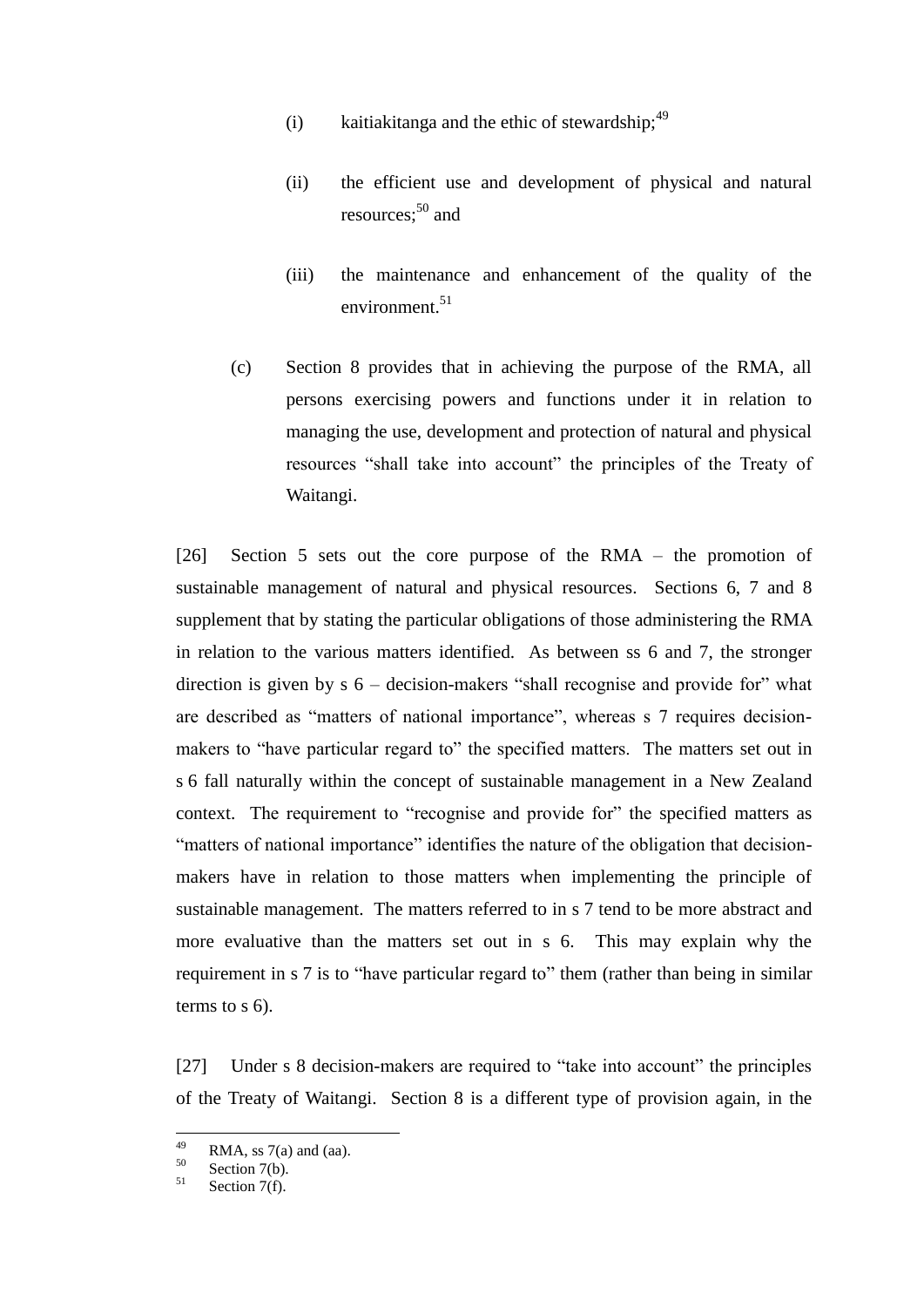sense that the principles of the Treaty may have an additional relevance to decisionmakers. For example, the Treaty principles may be relevant to matters of process, such as the nature of consultations that a local body must carry out when performing its functions under the RMA. The wider scope of s 8 reflects the fact that among the matters of national importance identified in s 6 are "the relationship of Maori and their culture and traditions with their ancestral lands, water, sites, waahi tapu, and other taonga" and protections for historic heritage and protected customary rights and that s 7 addresses kaitiakitanga.

[28] It is significant that three of the seven matters of national importance identified in s 6 relate to the preservation or protection of certain areas, either absolutely or from "inappropriate" subdivision, use and development (that is, ss 6(a), (b) and (c)). Like the use of the words "protection" and "avoiding" in s 5, the language of ss  $6(a)$ , (b) and (c) suggests that, within the concept of sustainable management, the RMA envisages that there will be areas the natural characteristics or natural features of which require protection from the adverse effects of development. In this way, s 6 underscores the point made earlier that protection of the environment is a core element of sustainable management.

[29] The use of the phrase "inappropriate subdivision, use or development" in s 6 raises three points:

- (a) First, s 6(a) replaced s 3(c) of the Town and Country Planning Act, which made "the preservation of the natural character of the coastal environment, and the margins of lakes and rivers, and the protection of them from *unnecessary* subdivision and development" a matter of national importance.<sup>52</sup> In s  $6(a)$ , the word "inappropriate" replaced the word "unnecessary". There is a question of the significance of this change in wording, to which we will return. $53$
- (b) Second, a protection against "inappropriate" development is not necessarily a protection against *any* development. Rather, it allows

 $52$  $rac{52}{53}$  Emphasis added.

Se[e \[40\]](#page-21-0) below.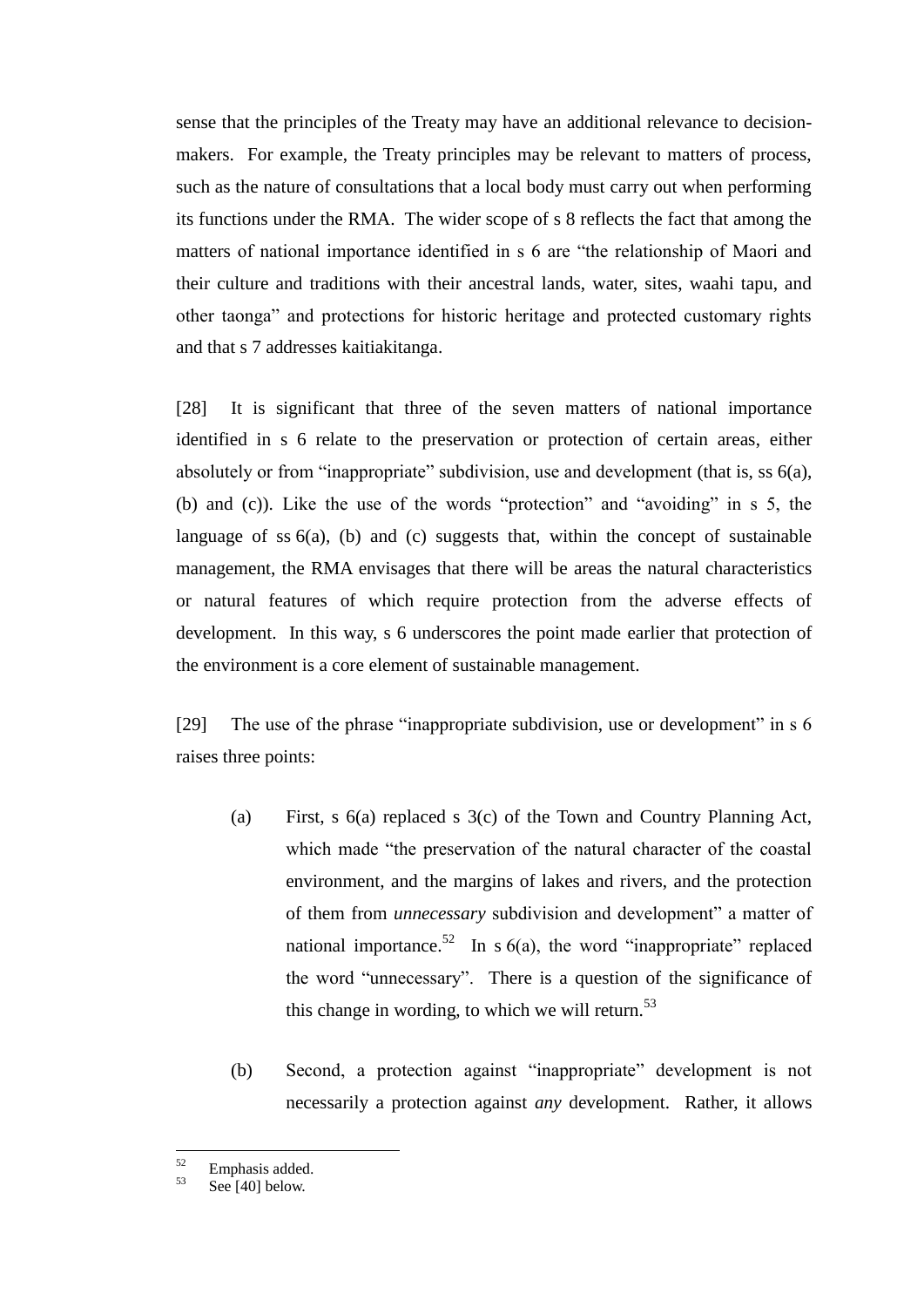for the possibility that there may be some forms of "appropriate" development.

(c) Third, there is an issue as to the precise meaning of "inappropriate" in this context, in particular whether it is to be assessed against the particular features of the environment that require protection or preservation or against some other standard. This is also an issue to which we will return. 54

[30] As we have said, the RMA envisages the formulation and promulgation of a cascade of planning documents, each intended, ultimately, to give effect to s 5, and to pt 2 more generally. These documents form an integral part of the legislative framework of the RMA and give substance to its purpose by identifying objectives, policies, methods and rules with increasing particularity both as to substantive content and locality. Three of these documents are of particular importance in this case – the NZCPS, the Marlborough Regional Policy Statement<sup>55</sup> and the Sounds Plan.

### **New Zealand Coastal Policy Statement**

### *(i) General observations*

<span id="page-17-0"></span>[31] As we have said, the planning documents contemplated by the RMA are part of the legislative framework. This point can be illustrated by reference to the NZCPS, the current version of which was promulgated in  $2010$ .<sup>56</sup> Section 56 identifies the NZCPS's purpose as being "to achieve the purpose of [the RMA] in relation to the coastal environment of New Zealand". Other subordinate planning documents – regional policy statements,  $57$  regional plans  $58$  and district plans  $59$  – must "give effect to" the NZCPS. Moreover, under s 32, the Minister was obliged to carry

<sup>54</sup>  $55$  Se[e \[98\]](#page-45-0)[–\[105\]](#page-48-1) below.

<sup>55</sup> Marlborough District Council *Marlborough Regional Policy Statement* (1995).

<sup>&</sup>lt;sup>56</sup> The 2010 version of the NZCPS replaced an earlier 1994 version: see [\[45\]](#page-23-0) below.<br> $57 \text{ PMA} \leq 52(2)$ 

 $\frac{57}{58}$  RMA, s 62(3).

 $\frac{58}{59}$  Section 67(3)(b).

Section  $75(3)(b)$ .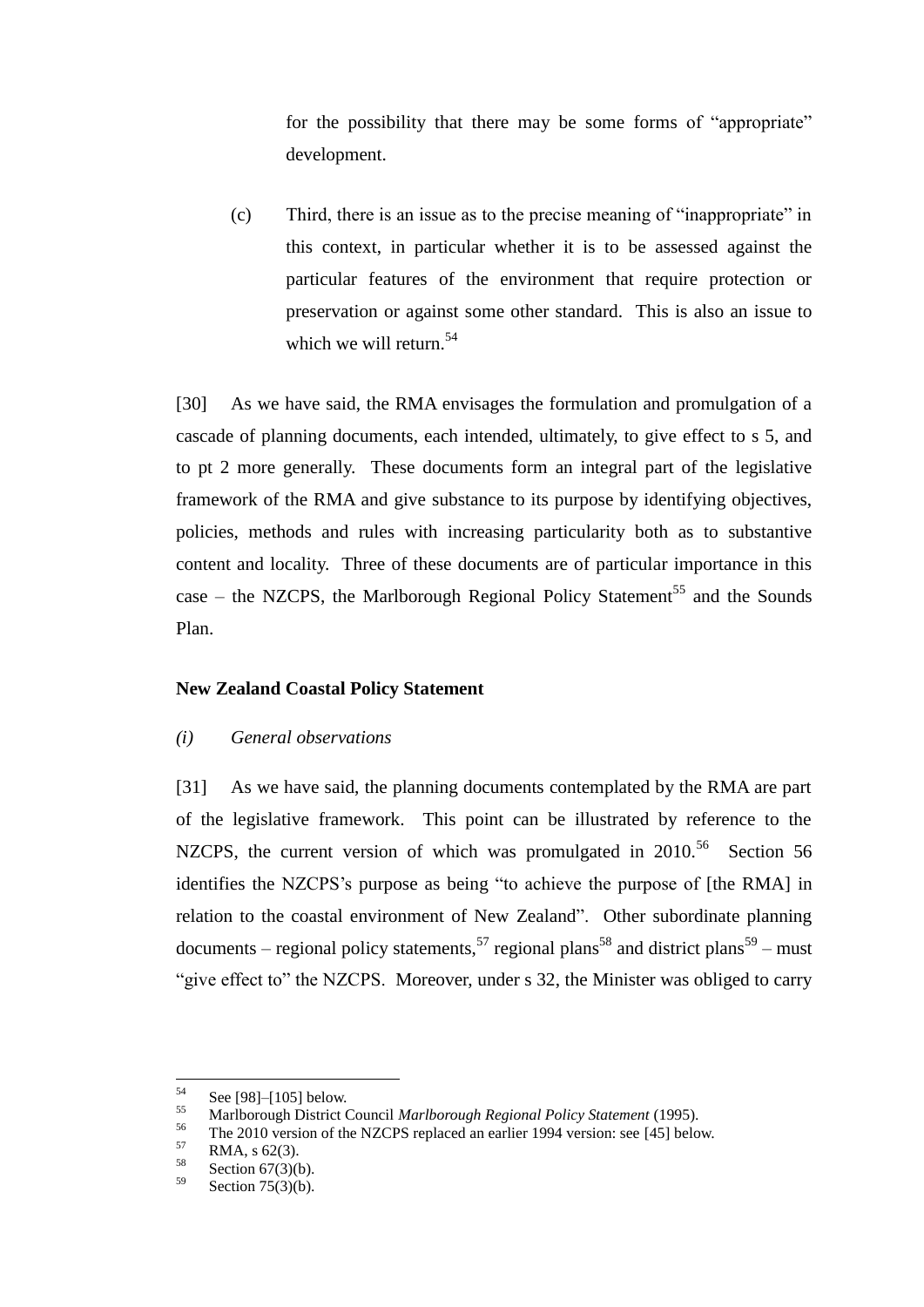out an evaluation of the proposed coastal policy statement before it was notified under s 48 for public consultation. That evaluation was required to examine: $60$ 

- <span id="page-18-0"></span>(a) the extent to which each objective is *the most appropriate way to achieve the purpose of this Act*; and
- (b) whether, having regard to their efficiency and effectiveness, the policies, rules, or other methods are *the most appropriate way for achieving the objectives*.

[32] In developing and promulgating a New Zealand coastal policy statement, the Minister is required to use either the board of inquiry process set out in ss 47 to 52 or something similar, albeit less formal.<sup>61</sup> Whatever process is used, there must be a sufficient opportunity for public submissions. The NZCPS was promulgated after a board of inquiry had considered the draft, received public submissions and reported to the Minister.

[33] Because the purpose of the NZCPS is "to state policies in order to achieve the purpose of the [RMA] in relation to the coastal environment of New Zealand<sup>"62</sup> and any plan change must give effect to it, the NZCPS must be the immediate focus of consideration. Given the central role played by the NZCPS in the statutory framework, and because no party has challenged it, we will proceed on the basis that the NZCPS conforms with the RMA's requirements, and with pt 2 in particular. Consistently with s 32(3), we will treat its objectives as being the most appropriate way to achieve the purpose of the RMA and its policies as the most appropriate way to achieve its objectives.

[34] We pause at this point to note one feature of the Board's decision, namely that having considered various aspects of the NZCPS in relation to the proposed plan changes, the Board went back to pt 2 when reaching its final determination. The Board set the scene for this approach in the early part of its decision in the following way: $63$ 

…

<sup>60</sup> <sup>60</sup> Section 32(3) (emphasis added), as it was until 2 December 2013. Section 32 as quoted was replaced with a new section by s 70 of the Resource Management Act Amendment Act 2013.

 $^{61}$  Section 46A.

 $\frac{62}{63}$  NZCPS, above [n 13,](#page-3-2) at 5.

<sup>63</sup> *King Salmon* (Board), above n [6.](#page-2-1) Emphasis in original, citations omitted.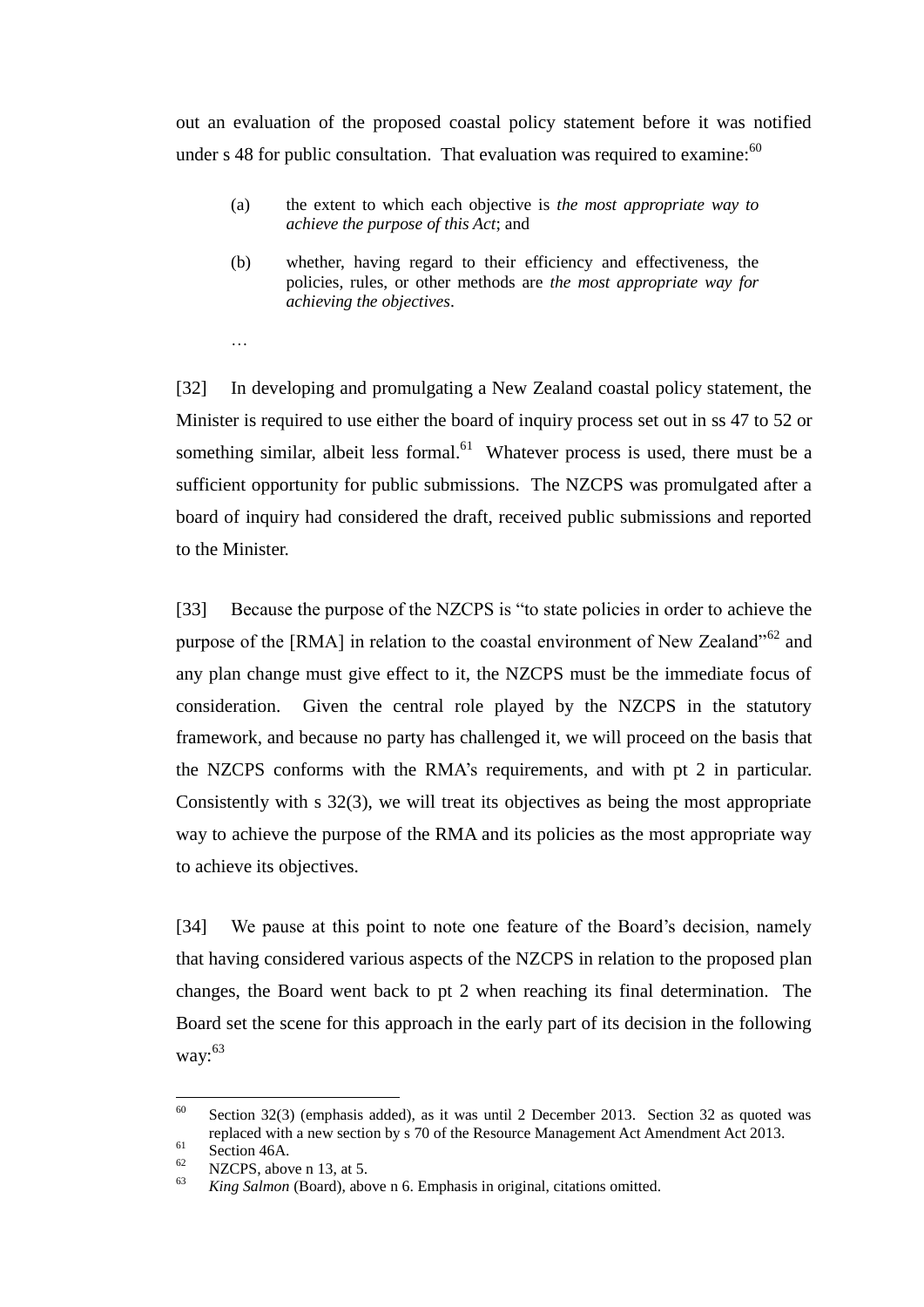[76] Part II is a framework against which all the functions, powers, and duties under the RMA are to be exercised for the purposes of giving effect to the RMA. There are no qualifications or exceptions. Any exercise of discretionary judgment is impliedly to be done for the statutory purpose. The provisions for the various planning instruments required under the RMA also confirm the priority of Part II, by making all considerations *subject to Part II* – see for example Sections 51, 61, 66 and 74. The consideration of applications for resource consents is guided by Sections 104 and 105.

…

[79] We discuss, where necessary, the Part II provisions when we discuss the contested issues that particular provisions apply to. When considering both Plan Change provisions and resource consent applications, the purpose of the RMA as defined in Section 5 is not the starting point, but the finishing point to be considered in the overall exercise of discretion.

[80] It is well accepted that applying Section 5 involves an overall broad judgment of whether a proposal would promote the sustainable management of natural and physical resources. The RMA has a single purpose. It also allows for the balancing of conflicting considerations in terms of their relative significance or proportion in the final outcome.

[35] The Board returned to the point when expressing its final view:

[1227] We are to apply the relevant Part II matters when balancing the findings we have made on the many contested issues. Many of those findings relate to different and sometimes competing principles enunciated in Part II of the RMA. We are required to make an overall broad judgment as to whether the Plan Change would promote the single purpose of the RMA – the sustainable management of natural and physical resources. As we have said earlier, Part II is not just the starting point but also the finishing point to be considered in the overall exercise of our discretion.

[36] We will discuss the Board's reliance on pt 2 rather than the NZCPS in reaching its final determination later in this judgment. It sufficient at this stage to note that there is a question as to whether its reliance on pt 2 was justified in the circumstances.

[37] There is one other noteworthy feature of the Board's approach as set out in these extracts. It is that the principles enunciated in pt 2 are described as "sometimes competing".<sup>64</sup> The Board expressed the same view about the NZCPS, namely that

<sup>64</sup> King Salmon (Board), above n [6,](#page-2-1) at [1227].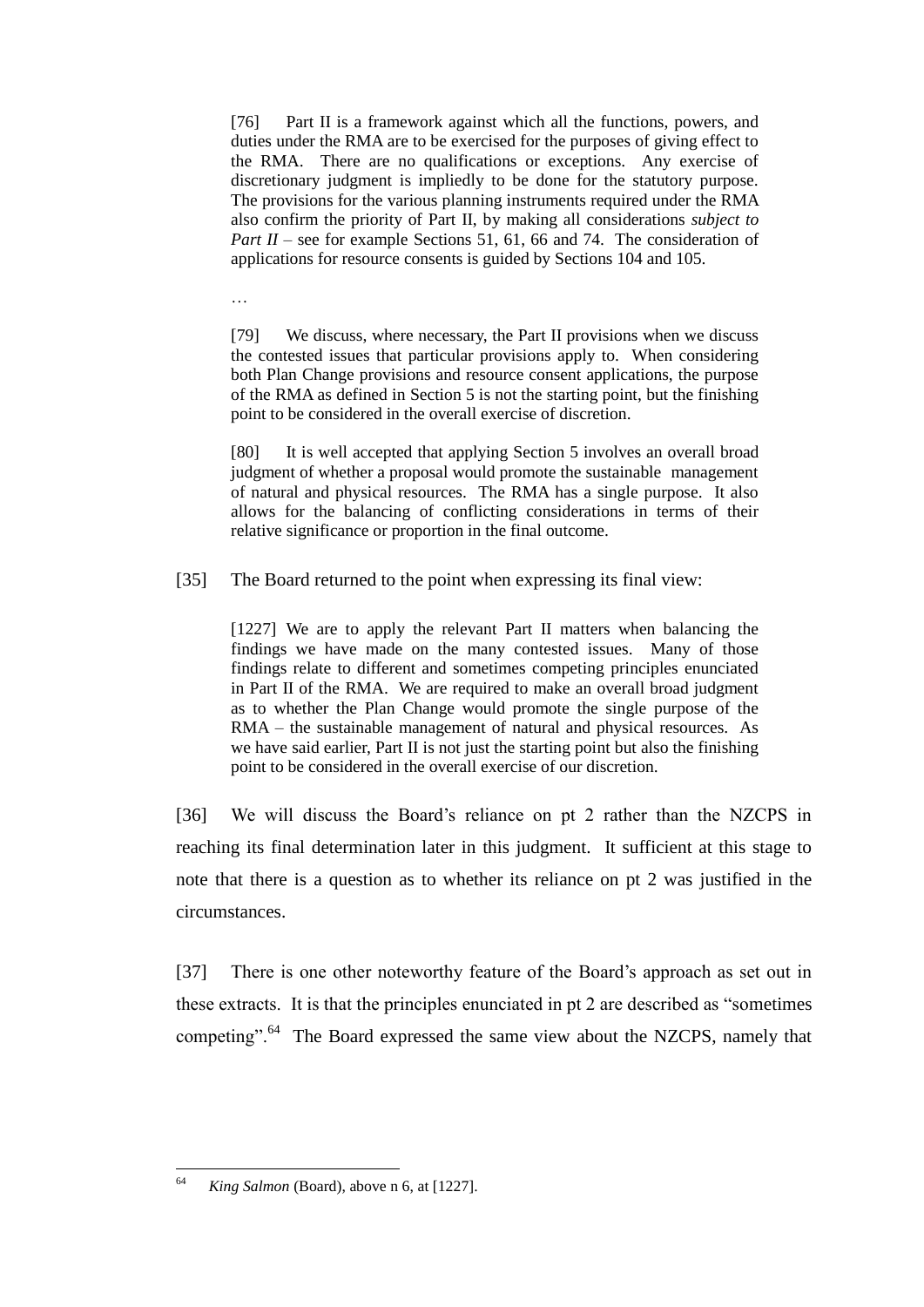the various objectives and policies it articulates compete or "pull in different directions".<sup>65</sup> One consequence is that an "overall broad judgment" is required to reach a decision about sustainable management under s 5(2) and, in relation to the NZCPS, as to "whether the instrument as a whole is generally given effect to".<sup>66</sup>

[38] Two different approaches to s 5 have been identified in the early jurisprudence under the RMA, the first described as the "environmental bottom line" approach and the second as the "overall judgment" approach. $67$  A series of early cases in the Planning Tribunal set out the "environmental bottom line" approach.<sup>68</sup> In *Shell Oil New Zealand Ltd v Auckland City Council*, the Tribunal said that ss  $5(2)(a)$ , (b) and (c):<sup>69</sup>

<span id="page-20-0"></span>… may be considered cumulative safeguards which enure (or exist at the same time) whilst the resource … is managed in such a way or rate which enables the people of the community to provide for various aspects of their wellbeing and for their health and safety. These safeguards or qualifications for the purpose of the [RMA] must all be met before the purpose is fulfilled. The promotion of sustainable management has to be determined therefore, in the context of these qualifications which are to be accorded the same weight.

In this case there is no great issue with  $s \frac{5(2)}{a}$  and (b). If we find however, that the effects of the service station on the environment cannot be avoided, remedied or mitigated, one of the purposes of the [RMA] is not achieved.

In *Campbell v Southland District Council*, the Tribunal said:<sup>70</sup>

Section 5 is not about achieving a balance between benefits occurring from an activity and its adverse effects. … [T]he definition in s 5(2) requires adverse effects to be avoided, remedied or mitigated, irrespective of the benefits which may accrue … .

[39] The "overall judgment" approach seems to have its origin in the judgment of Grieg J in *New Zealand Rail Ltd v Marlborough District Council*, in the context of an appeal relating to a number of resource consents for the development of a port at

<sup>65</sup> <sup>65</sup> At [1180], adopting the language of Ms Sarah Dawson, a planning consultant for King Salmon. This paragraph of the Board's determination, along with others, is quoted at [\[81\]](#page-38-0) below.

 $\frac{66}{67}$  At [1180].

<sup>67</sup> See Jim Milne "Sustainable Management" in *DSL Environmental Handbook* (Brookers, Wellington, 2004) vol 1.

<sup>68</sup> *Shell Oil New Zealand Ltd v Auckland City Council* W8/94, 2 February 1994 (PT); *Foxley Engineering Ltd v Wellington City Council* W12/94, 16 March 1994 (PT); *Plastic and Leathergoods Co Ltd v The Horowhenua District Council* W26/94, 19 April 1994 (PT); and *Campbell v Southland District Council* W114/94, 14 December 1994 (PT).

<sup>69</sup> *Shell Oil New Zealand Ltd v Auckland City Council*, above [n 68,](#page-20-0) at 10.

<sup>70</sup> *Campbell v Southland District Council*, above [n 68,](#page-20-0) at 66.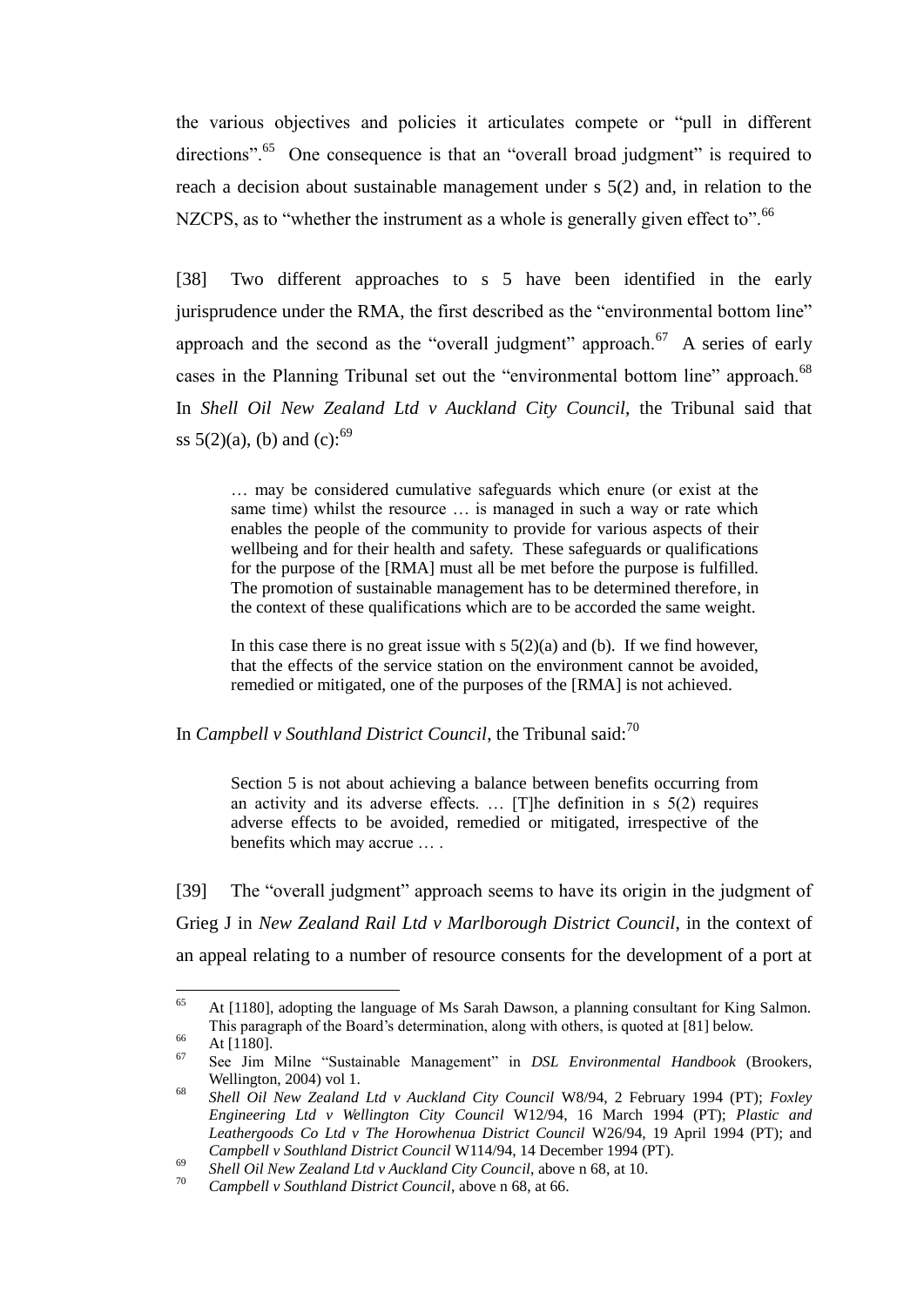<span id="page-21-1"></span>Shakespeare Bay.<sup>71</sup> The Judge rejected the contention that the requirement in s  $6(a)$ to preserve the natural character of a particular environment was absolute.<sup>72</sup> Rather, Grieg J considered that the preservation of natural character was subordinate to s 5's primary purpose, to promote sustainable management. The Judge described the protection of natural character as "not an end or an objective on its own" but an "accessory to the principal purpose" of sustainable management.<sup>73</sup>

<span id="page-21-0"></span>[40] Greig J pointed to the fact that under previous legislation there was protection of natural character against "unnecessary" subdivision and development. This, the Judge said, was stronger than the protection in s 6(a) against "inappropriate" subdivision, use and development:<sup>74</sup> the word "inappropriate" had a wider connotation than "unnecessary".<sup>75</sup> The question of inappropriateness had to be determined on a case-by-case basis in the particular circumstances. The Judge said:<sup>76</sup>

It is "inappropriate" from the point of view of the preservation of natural character in order to achieve the promotion of sustainable management as a matter of national importance. It is, however, only one of the matters of national importance, and indeed other matters have to be taken into account. It is certainly not the case that preservation of the natural character is to be achieved at all costs. The achievement which is to be promoted is sustainable management and questions of national importance, national value and benefit, and national needs, must all play their part in the overall consideration and decision.

This Part of the [RMA] expresses in ordinary words of wide meaning the overall purpose and principles of the [RMA]. It is not, I think, a part of the [RMA] which should be subjected to strict rules and principles of statutory construction which aim to extract a precise and unique meaning from the words used. There is a deliberate openness about the language, its meaning and its connotations which I think is intended to allow the application of policy in a general and broad way. Indeed, it is for that purpose that the Planning Tribunal, with special expertise and skills, is established and appointed to oversee and to promote the objectives and the policies and the principles under the [RMA].

In the end I believe the tenor of the appellant's submissions was to restrict the application of this principle of national importance, to put the absolute preservation of the natural character of a particular environment at the forefront and, if necessary, at the expense of everything except where it was

<sup>71</sup> <sup>71</sup> *New Zealand Rail Ltd v Marlborough District Council* [1994] NZRMA 70 (HC).

 $\frac{72}{73}$  At 86.

 $\frac{73}{74}$  At 85.

 $^{74}$  Town and Country Planning Act 1977, s 3(1).

<sup>&</sup>lt;sup>75</sup> *New Zealand Rail Ltd*, above [n 71,](#page-21-1) at 85.

At 85–86.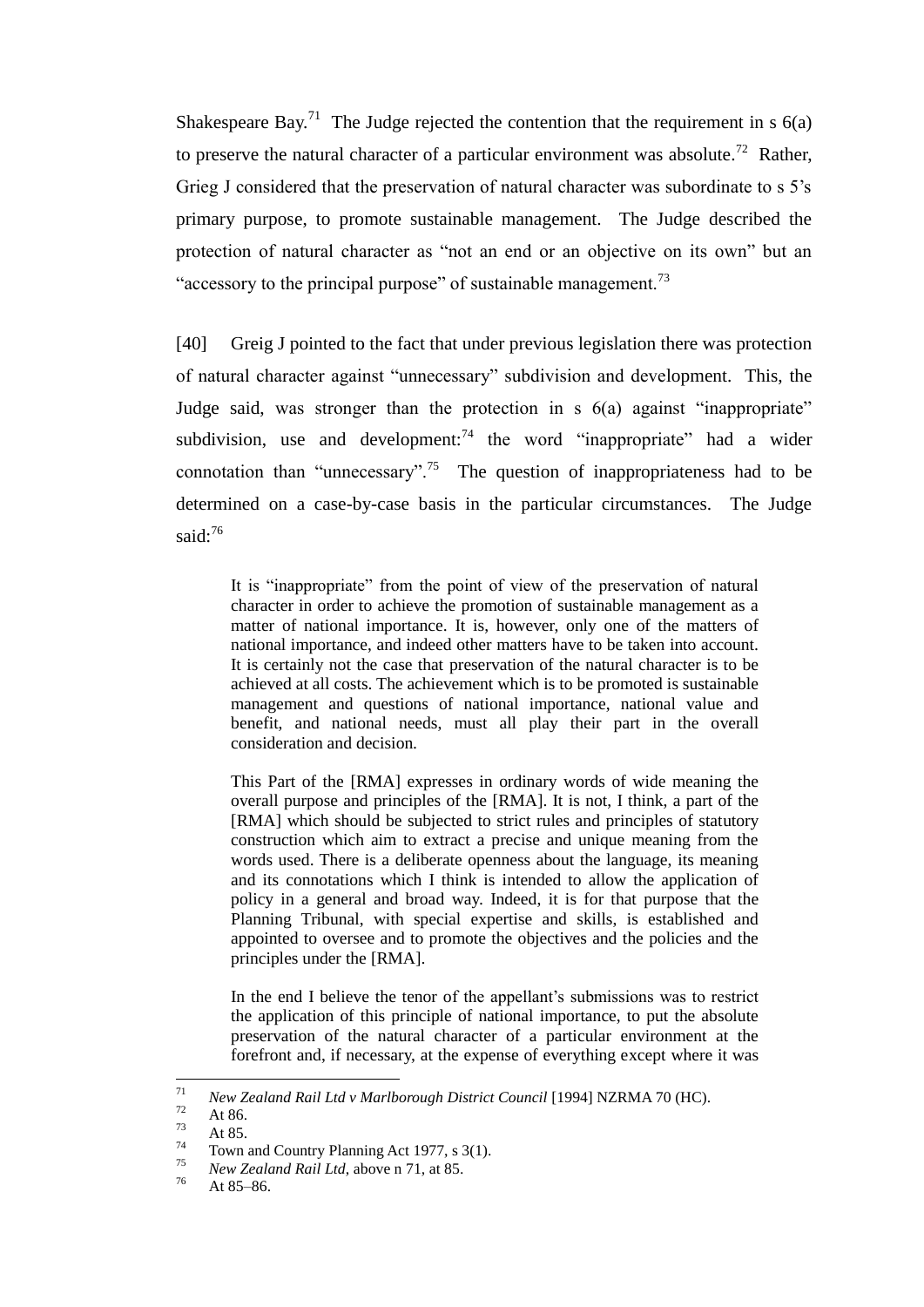necessary or essential to depart from it. That is not the wording of the [RMA] or its intention. I do not think that the Tribunal erred as a matter of law. In the end it correctly applied the principles of the [RMA] and had regard to the various matters to which it was directed. It is the Tribunal which is entrusted to construe and apply those principles, giving the weight that it thinks appropriate. It did so in this case and its decision is not subject to appeal as a point of law.

[41] In *North Shore City Council v Auckland Regional Council*, the Environment Court discussed *New Zealand Rail* and said that none of the ss 5(2)(a), (b) or (c) considerations necessarily trumped the others – decision makers were required to balance all relevant considerations in the particular case.<sup>77</sup> The Court said:<sup>78</sup>

<span id="page-22-0"></span>We have considered in light of those remarks [in *New Zealand Rail*] the method to be used in applying s 5 to a case where on some issues a proposal is found to promote one or more of the aspects of sustainable management, and on others is found not to attain, or fully attain, one or more of the aspects described in paragraphs (a), (b) and (c). To conclude that the latter necessarily overrides the former, with no judgment of scale or proportion, would be to subject s 5(2) to the strict rules and proposal of statutory construction which are not applicable to the broad description of the statutory purpose. To do so would not allow room for exercise of the kind of judgment by decision-makers (including this Court — formerly the Planning Tribunal) alluded to in the [*New Zealand Rail*] case.

…

*The method of applying s 5 then involves an overall broad judgment of whether a proposal would promote the sustainable management of natural and physical resources. That recognises that the [RMA] has a single purpose. Such a judgment allows for comparison of conflicting considerations and the scale or degree of them, and their relative significance or proportion in the final outcome.* 

<span id="page-22-1"></span>[42] The Environment Court has said that the NZCPS is to be approached in the same way.<sup>79</sup> The NZCPS "is an attempt to more explicitly state the tensions which are inherent within Part 2 of the  $[RMA]$ ".<sup>80</sup> Particular policies in the NZCPS may be

<sup>77</sup> <sup>77</sup> *North Shore City Council v Auckland Regional Council* (1996) 2 ELRNZ 305 (EnvC) at 345– 347; aff'd *Green & McCahill Properties Ltd v Auckland Regional Council* [1997] NZRMA 519 (HC).

<sup>78</sup> *North Shore City Council v Auckland Regional Council*, above n [77,](#page-22-0) at 347 (emphasis added). One commentator expresses the view that the effect of the overall judgment approach in relation to s 5(2) is "to render the concept of sustainable management virtually meaningless outside the facts, circumstances and nuances of a particular case": see IH Williams "The Resource Management Act 1991: Well Meant But Hardly Done" (2000) 9 Otago L R 673 at 682.

<sup>79</sup> See, for example, *Te Runanga O Ngai Te Rangi Iwi Trust v Bay of Plenty Regional Council* [2011] NZEnvC 402 and *Man O'War Station*, above n [46.](#page-12-0)

<sup>80</sup> *Ngai Te Rangi Iwi Trust*, above n [79,](#page-22-1) at [257].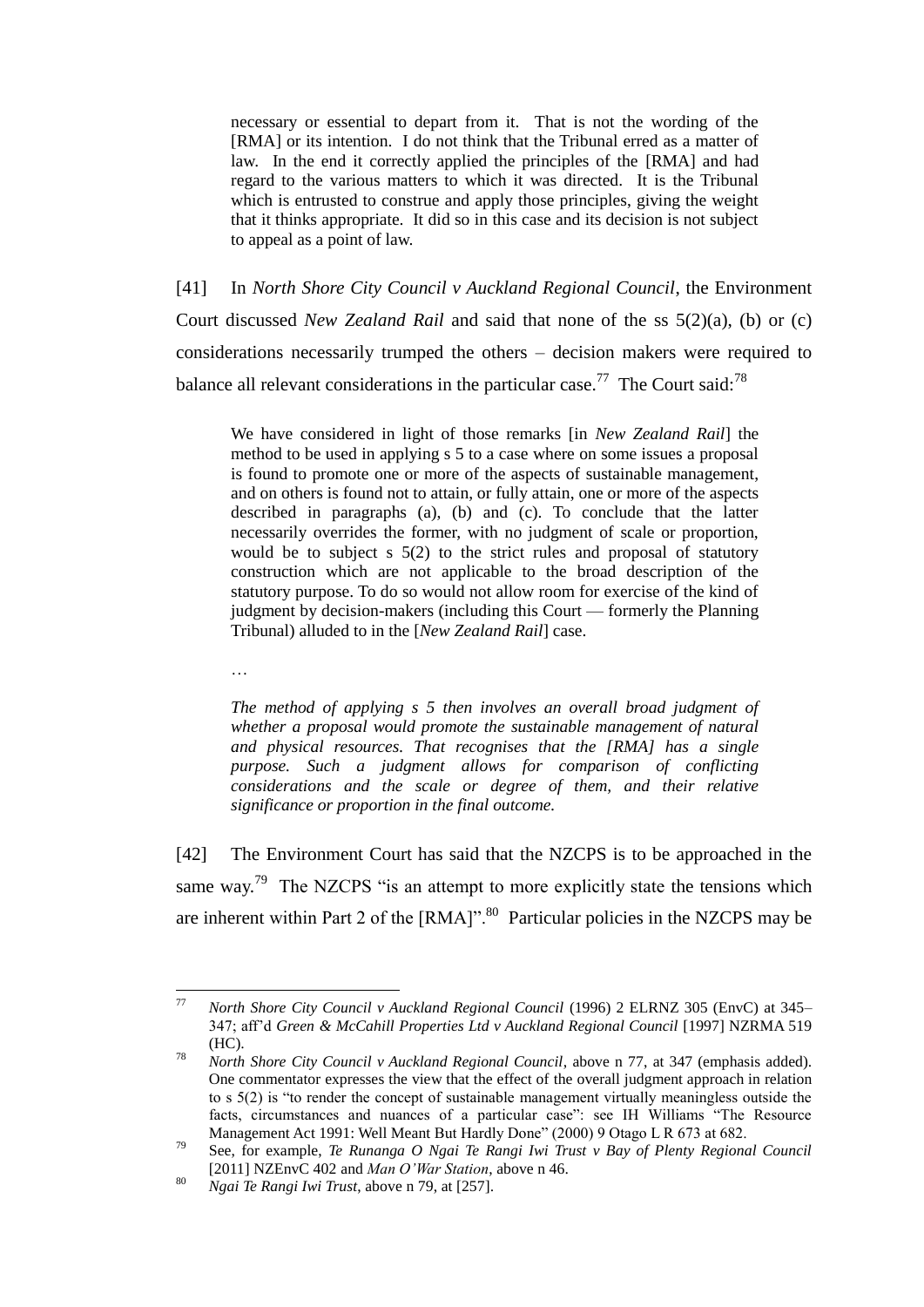irreconcilable in the context of a particular case.<sup>81</sup> No individual objective or policy from the NZCPS should be interpreted as imposing a veto.<sup>82</sup> Rather, where relevant provisions from the NZCPS are in conflict, the court's role is to reach an "overall judgment" having considered all relevant factors.<sup>83</sup>

[43] The fundamental issue raised by the EDS appeal is whether the "overall" judgment" approach as the Board applied it is consistent with the legislative framework generally and the NZCPS in particular. In essence, the position of EDS is that, once the Board had determined that the proposed salmon farm at Papatua would have high adverse effects on the outstanding natural character of the area and its outstanding natural landscape, so that policies  $13(1)(a)$  and  $15(a)$  of the NZCPS would not be given effect to, it should have refused the application. EDS argued, then, that there is an "environmental bottom line" in this case, as a result of the language of policies  $13(1)(a)$  and  $15(a)$ .

[44] The EDS appeal raises a number of particular issues – the nature of the obligation to "give effect to" the NZCPS, the meaning of "avoid" and the meaning of "inappropriate". As will become apparent, all are affected by the resolution of the fundamental issue just identified.

### *(ii) Objectives and policies in the NZCPS*

<span id="page-23-0"></span>[45] Section 57(1) of the RMA requires that there must "at all times" be at least one New Zealand coastal policy statement prepared and recommended by the Minister of Conservation following a statutorily-mandated consultative process. The first New Zealand coastal policy statement was issued in May 1994.<sup>84</sup> In 2003 a lengthy review process was initiated. The process involved: an independent review of the policy statement, which was provided to the Minster in 2004; the release of an issues and options paper in 2006; the preparation of the proposed new policy statement in 2007; public submissions and board of inquiry hearings on the proposed

<sup>81</sup>  $\frac{81}{82}$  At [258].

<sup>&</sup>lt;sup>82</sup> *Man O'War Station*, above n [46,](#page-12-0) at [41]–[43].<br><sup>83</sup> *Nosi Ta Pansi Jui Tuut*, above n 70, at [259]

<sup>83</sup> *Ngai Te Rangi Iwi Trust*, above n [79,](#page-22-1) at [258].

<sup>&</sup>quot;Notice of the Issue of the New Zealand Coastal Policy Statement" (5 May 1994) 42 *New Zealand Gazette* 1563.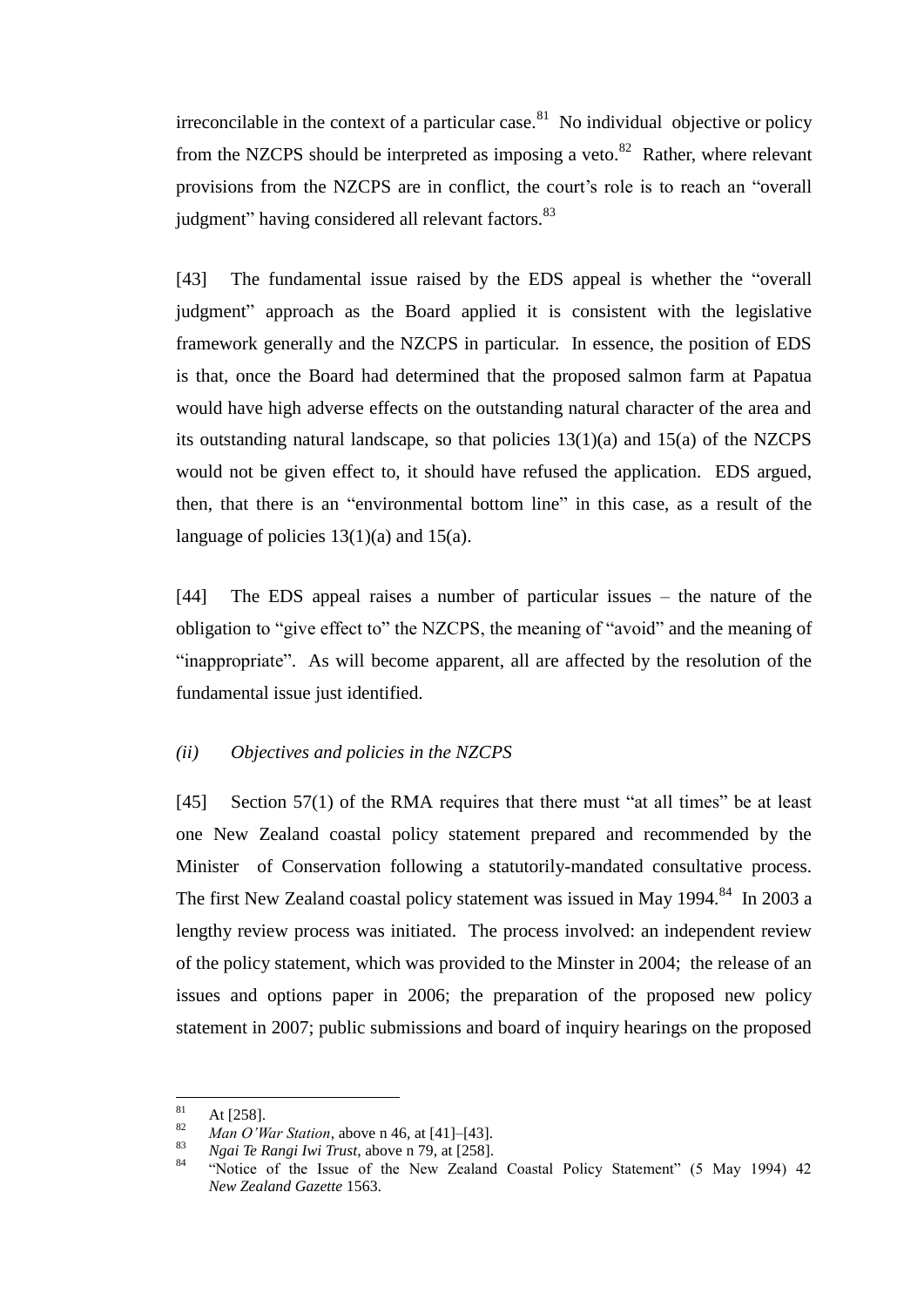statement in 2008; and a report from the board of inquiry to the Minister in 2009. All this culminated in the NZCPS, which came into effect in December 2010.

[46] Under s 58, a New Zealand coastal policy statement may state objectives and policies about any one or more of certain specified matters. Because they are not mentioned in s 58, it appears that such a statement was not intended to include "methods", nor can it contain "rules" (given the special statutory definition of "rules").<sup>85</sup>

[47] As we discuss in more detail later in this judgment, Mr Kirkpatrick for EDS argued that s 58(a) is significant in the present context because it contemplates that a New Zealand coastal policy statement may contain "national priorities for the preservation of the natural character of the coastal environment of New Zealand, including protection from inappropriate subdivision, use and development". While counsel were agreed that the current NZCPS does not contain national priorities in terms of s  $58(a)$ ,<sup>86</sup> this provision may be important because the use of the words "priorities", "preservation" and "protection" (together with "inappropriate") suggests that the RMA contemplates what might be described as "environmental bottom lines". As in s 6, the word "inappropriate" appears to relate back to the preservation of the natural character of the coastal environment: it is preservation of natural character that provides the standard for assessing whether particular subdivisions, uses or developments are "inappropriate".

[48] The NZCPS contains seven objectives and 29 policies. The policies support the objectives. Two objectives are of particular importance in the present context, namely objectives 2 and  $6^{87}$ 

<sup>85</sup> In contrast, s 62(e) of the RMA provides that a regional policy statement must state "the methods" (excluding rules) used, or to be used, to implement the policies". Sections  $67(1)(a)$  to (c) and  $75(1)(a)$  to (c) provide that regional and district plans must state the objectives for the region/district, the policies to implement the objectives and the rules (if any) to implement the policies. Section 43AA provides that rule means "a district or regional rule" Section 43AAB defines regional rule as meaning "a rule made as part of a regional plan or proposed regional plan in accordance with section 68".

<sup>&</sup>lt;sup>86</sup> The 1994 version of the New Zealand coastal policy statement did contain a number of national priorities.

 $87\quad$  It should be noted that the NZCPS provides that the numbering of objectives and policies is for convenience and is not to be interpreted as an indication of relative importance: see NZCPS, above [n 13,](#page-3-2) at 8.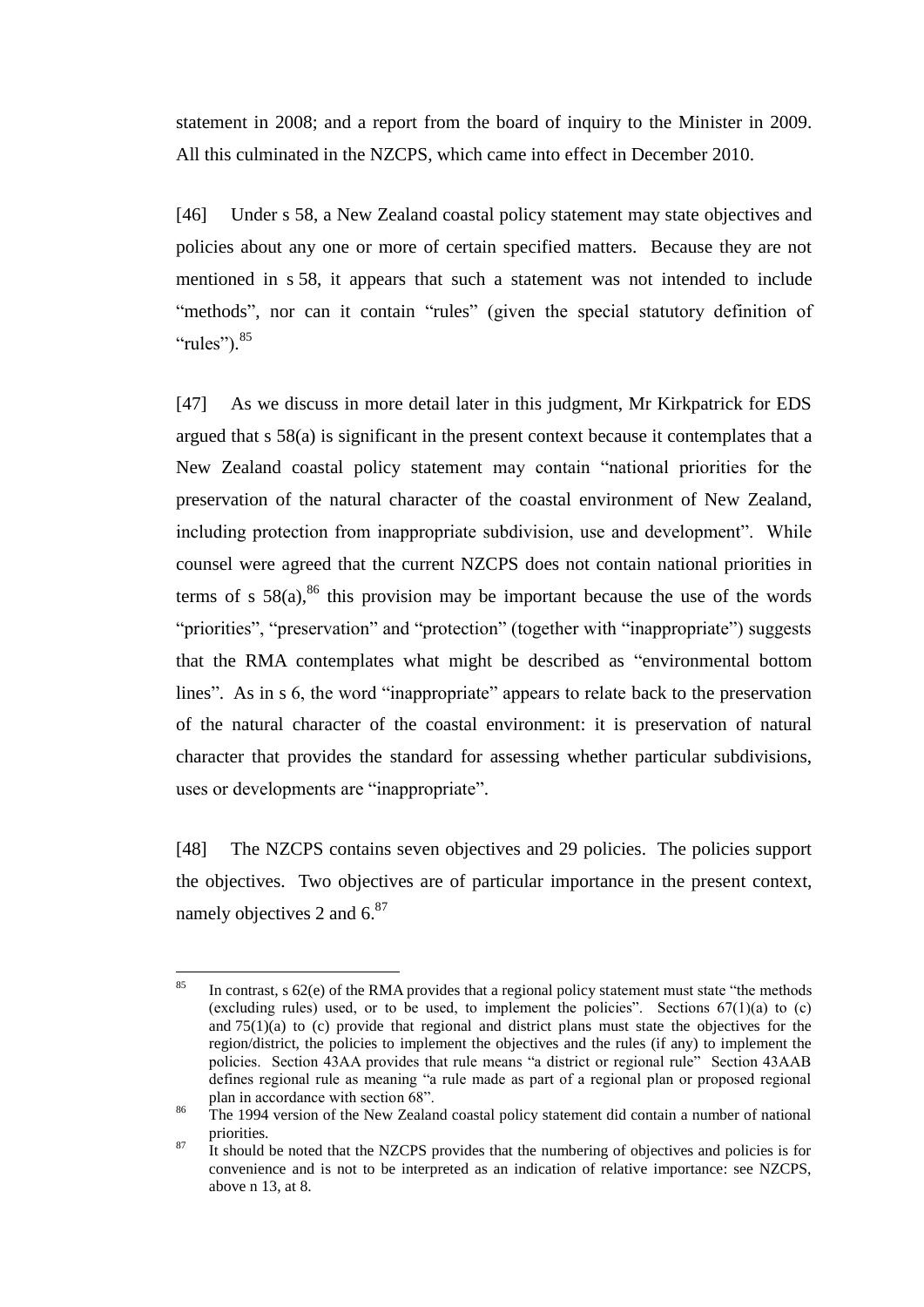# [49] Objective 2 provides:

### **Objective 2**

To preserve the natural character of the coastal environment and protect natural features and landscape values through:

- recognising the characteristics and qualities that contribute to natural character, natural features and landscape values and their location and distribution;
- identifying those areas where various forms of subdivision, use, and  $\bullet$ development would be inappropriate and protecting them from such activities; and
- encouraging restoration of the coastal environment.  $\bullet$

Three aspects of objective 2 are significant. First, it is concerned with preservation and protection of natural character, features and landscapes. Second, it contemplates that this will be achieved by articulating the elements of natural character and features and identifying areas which possess such character or features. Third, it contemplates that some of the areas identified may require protection from "inappropriate" subdivision, use and development.

[50] Objective 6 provides:

### **Objective 6**

To enable people and communities to provide for their social, economic, and cultural wellbeing and their health and safety, through subdivision, use, and development, recognising that:

- the protection of the values of the coastal environment does not preclude use and development in appropriate places and forms, and within appropriate limits;
- some uses and developments which depend upon the use of natural and physical resources in the coastal environment are important to the social, economic and cultural wellbeing of people and communities;
- functionally some uses and developments can only be located on the coast or in the coastal marine area;
- the coastal environment contains renewable energy resources of significant value;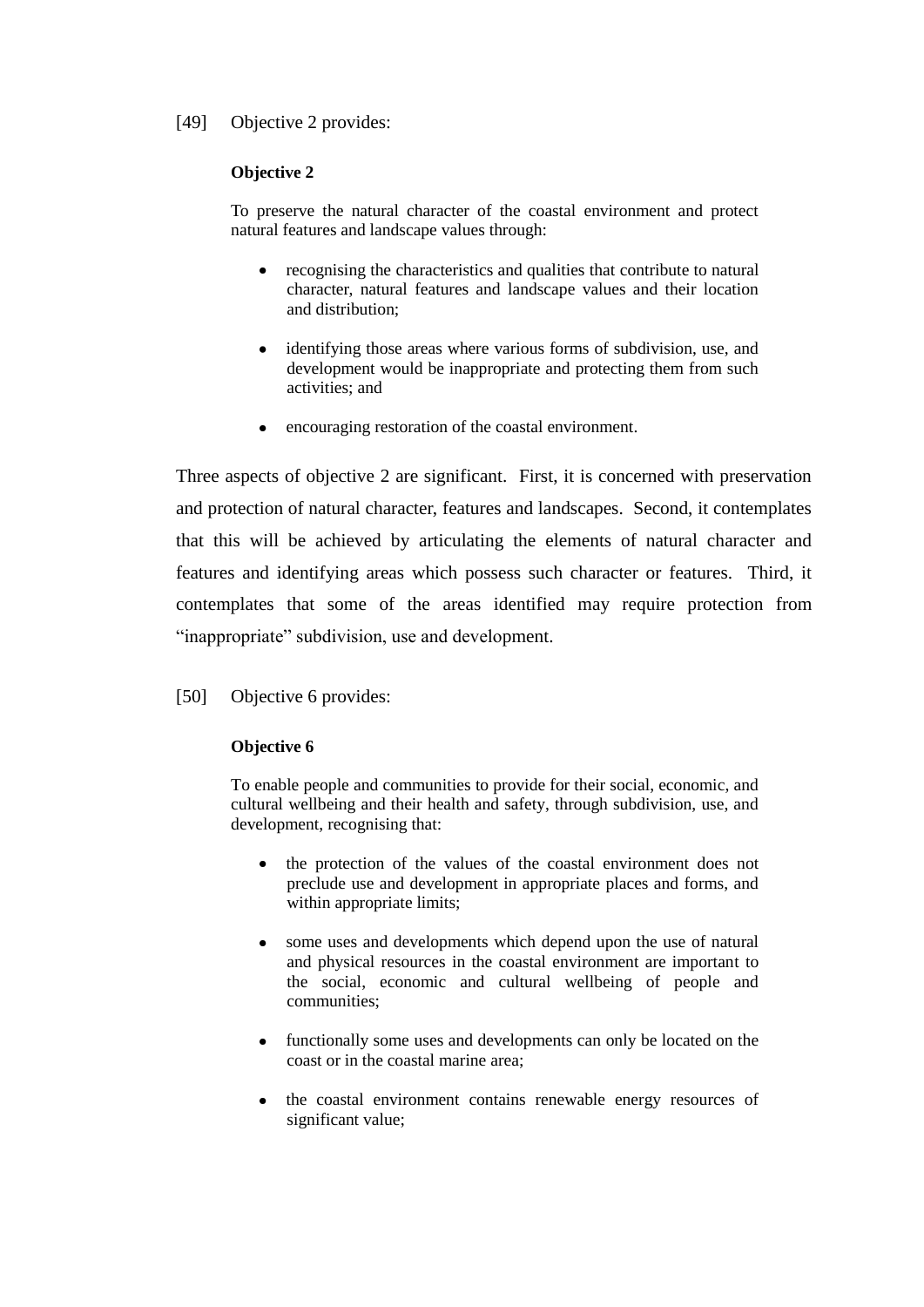- the protection of habitats of living marine resources contributes to the social, economic and cultural wellbeing of people and communities;
- the potential to protect, use, and develop natural and physical resources in the coastal marine area should not be compromised by activities on land;
- the proportion of the coastal marine area under any formal protection is small and therefore management under the [RMA] is an important means by which the natural resources of the coastal marine area can be protected; and
- historic heritage in the coastal environment is extensive but not fully known, and vulnerable to loss or damage from inappropriate subdivision, use, and development.
- [51] Objective 6 is noteworthy for three reasons:
	- (a) First, it recognises that some developments which are important to people's social, economic and cultural well-being can only occur in coastal environments.
	- (b) Second, it refers to use and development not being precluded "in appropriate places and forms" and "within appropriate limits". Accordingly, it is envisaged that there will be places that are "appropriate" for development and others that are not.
	- (c) Third, it emphasises management under the RMA as an important means by which the natural resources of the coastal marine area can be protected. This reinforces the point previously made, that one of the components of sustainable management is the protection and/or preservation of deserving areas.

[52] As we have said, in the NZCPS there are 29 policies that support the seven objectives. Four policies are particularly relevant to the issues in the EDS appeal: policy 7, which deals with strategic planning; policy 8, which deals with aquaculture; policy 13, which deals with preservation of natural character; and policy 15, which deals with natural features and natural landscapes.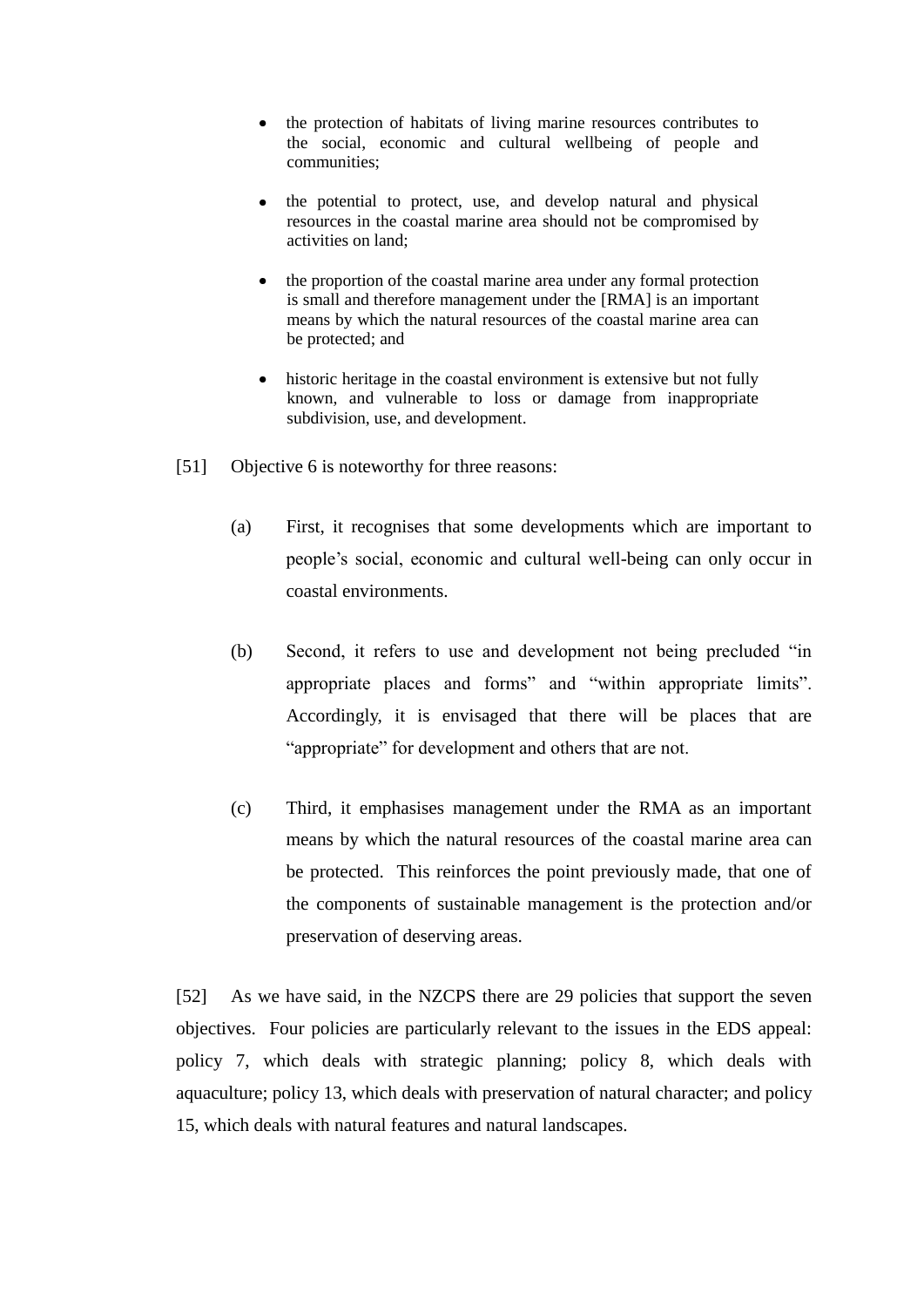[53] Policy 7 provides:

#### **Strategic planning**

- (1) In preparing regional policy statements, and plans:
	- (a) consider where, how and when to provide for future residential, rural residential, settlement, urban development and other activities in the coastal environment at a regional and district level; and
	- (b) identify areas of the coastal environment where particular activities and forms of subdivision, use and development:
		- (i) are inappropriate; and
		- (ii) may be inappropriate without the consideration of effects through a resource consent application, notice of requirement for designation or Schedule 1 of the [RMA] process;

and provide protection from inappropriate subdivision, use, and development in these areas through objectives, policies and rules.

(2) Identify in regional policy statements, and plans, coastal processes, resources or values that are under threat or at significant risk from adverse cumulative effects. Include provisions in plans to manage these effects. Where practicable, in plans, set thresholds (including zones, standards or targets), or specify acceptable limits to change, to assist in determining when activities causing adverse cumulative effects are to be avoided.

[54] Policy 7 is important because of its focus on strategic planning. It requires the relevant regional authority to look at its region as a whole in formulating a regional policy statement or plan. As part of that overall assessment, the regional authority must identify areas where particular forms of subdivision, use or development "are" inappropriate, or "may be" inappropriate without consideration of effects through resource consents or other processes, and must protect them from inappropriate activities through objectives, policies and rules. Policy 7 also requires the regional authority to consider adverse cumulative effects.

[55] There are two points to be made about the use of "inappropriate" in policy 7. First, if "inappropriate", development is not permitted, although this does not necessarily rule out any development. Second, what is "inappropriate" is to be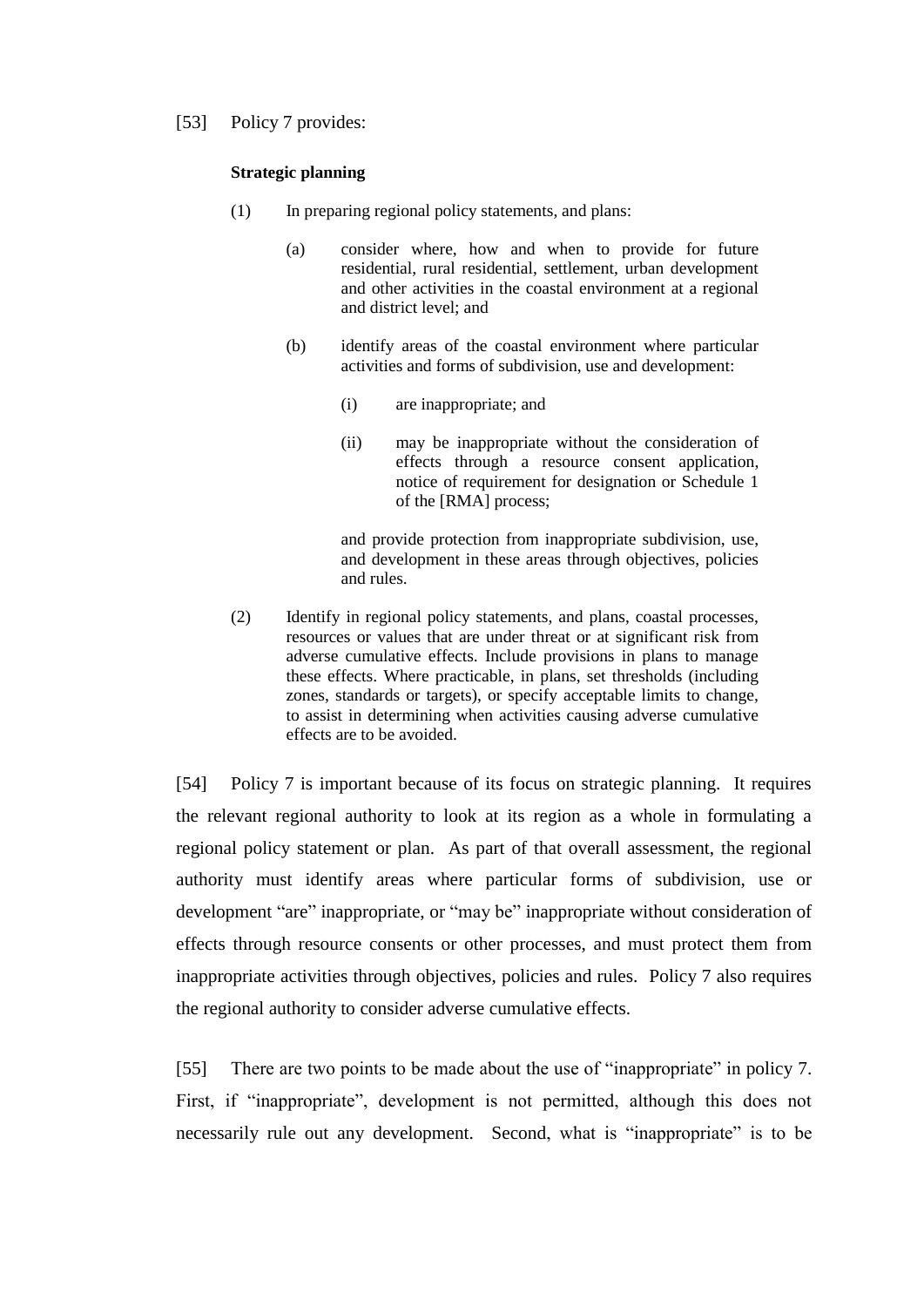assessed against the nature of the particular area under consideration in the context of the region as a whole.

[56] Policy 8 provides:

### **Aquaculture**

Recognise the significant existing and potential contribution of aquaculture to the social, economic and cultural well-being of people and communities by:

- (a) including in regional policy statements and regional coastal plans provision for aquaculture activities in appropriate places in the coastal environment, recognising that relevant considerations may include:
	- (i) the need for high water quality for aquaculture activities; and
	- (ii) the need for land-based facilities associated with marine farming;
- (b) taking account of the social and economic benefits of aquaculture, including any available assessments of national and regional economic benefits; and
- (c) ensuring that development in the coastal environment does not make water quality unfit for aquaculture activities in areas approved for that purpose.

[57] The importance of policy 8 will be obvious. Local authorities are to recognise aquaculture's potential by including in regional policy statements and regional plans provision for aquaculture "in appropriate places" in the coastal environment. Obviously, there is an issue as to the meaning of "appropriate" in this context.

[58] Finally, there are policies 13 and 15. Their most relevant feature is that, in order to advance the specified overall policies, they state policies of avoiding adverse effects of activities on natural character in areas of outstanding natural character and on outstanding natural features and outstanding natural landscapes in the coastal environment.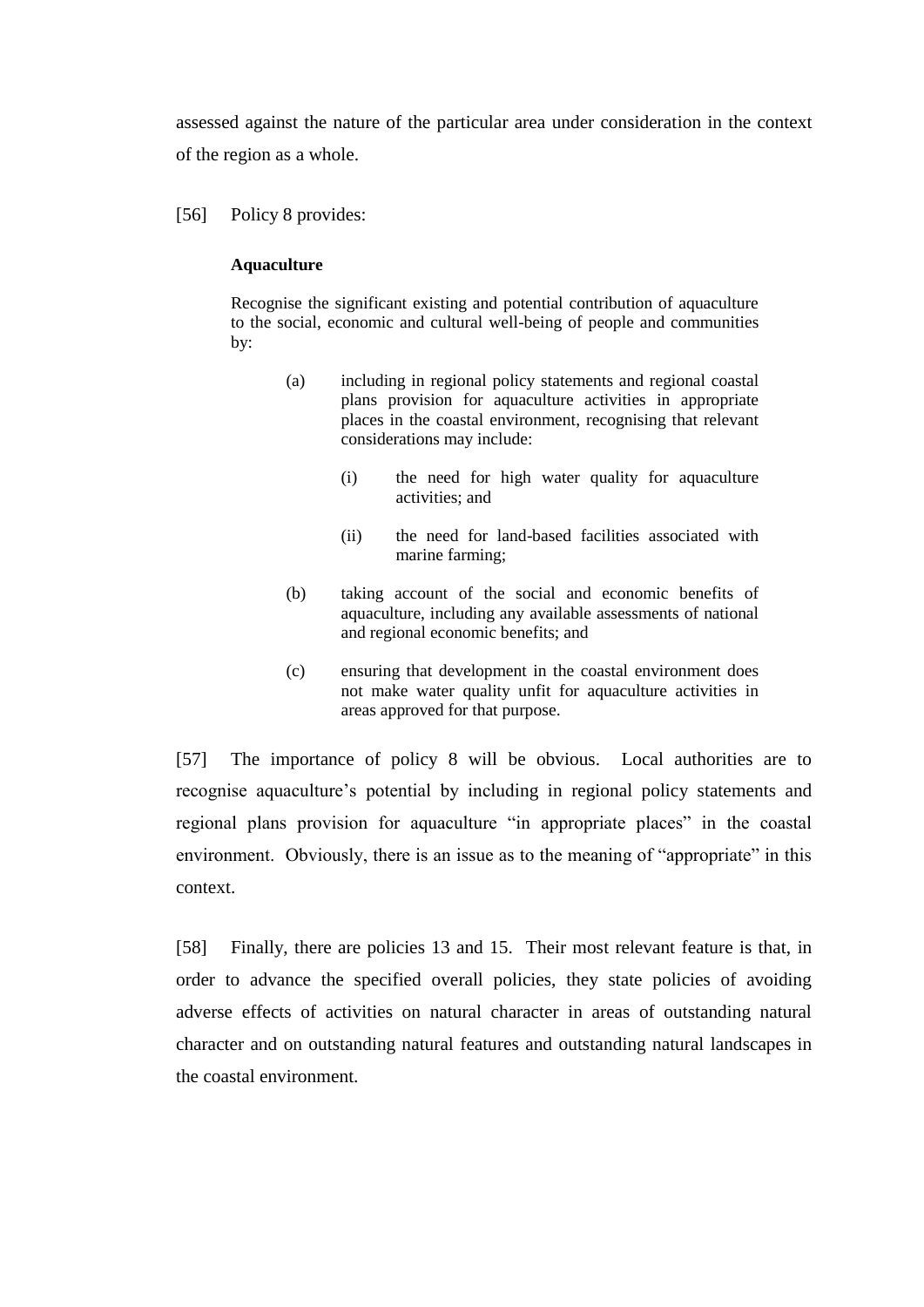[59] Policy 13 provides:

#### **Preservation of natural character**

- (1) To preserve the natural character of the coastal environment and to protect it from inappropriate subdivision, use, and development:
	- (a) avoid adverse effects of activities on natural character in areas of the coastal environment with outstanding natural character; and
	- (b) avoid significant adverse effects and avoid, remedy or mitigate other adverse effects of activities on natural character in all other areas of the coastal environment;

including by:

- (c) assessing the natural character of the coastal environment of the region or district, by mapping or otherwise identifying at least areas of high natural character; and
- (d) ensuring that regional policy statements, and plans, identify areas where preserving natural character requires objectives, policies and rules, and include those provisions.
- (2) Recognise that natural character is not the same as natural features and landscapes or amenity values and may include matters such as:
	- (a) natural elements, processes and patterns;
	- (b) biophysical, ecological, geological and geomorphological aspects;
	- (c) natural landforms such as headlands, peninsulas, cliffs, dunes, wetlands, reefs, freshwater springs and surf breaks;
	- (d) the natural movement of water and sediment;
	- (e) the natural darkness of the night sky;
	- (f) places or areas that are wild or scenic;
	- (g) a range of natural character from pristine to modified; and
	- (h) experiential attributes, including the sounds and smell of the sea; and their context or setting.
- [60] Policy 15 provides:

#### **Natural features and natural landscapes**

To protect the natural features and natural landscapes (including seascapes) of the coastal environment from inappropriate subdivision, use, and development: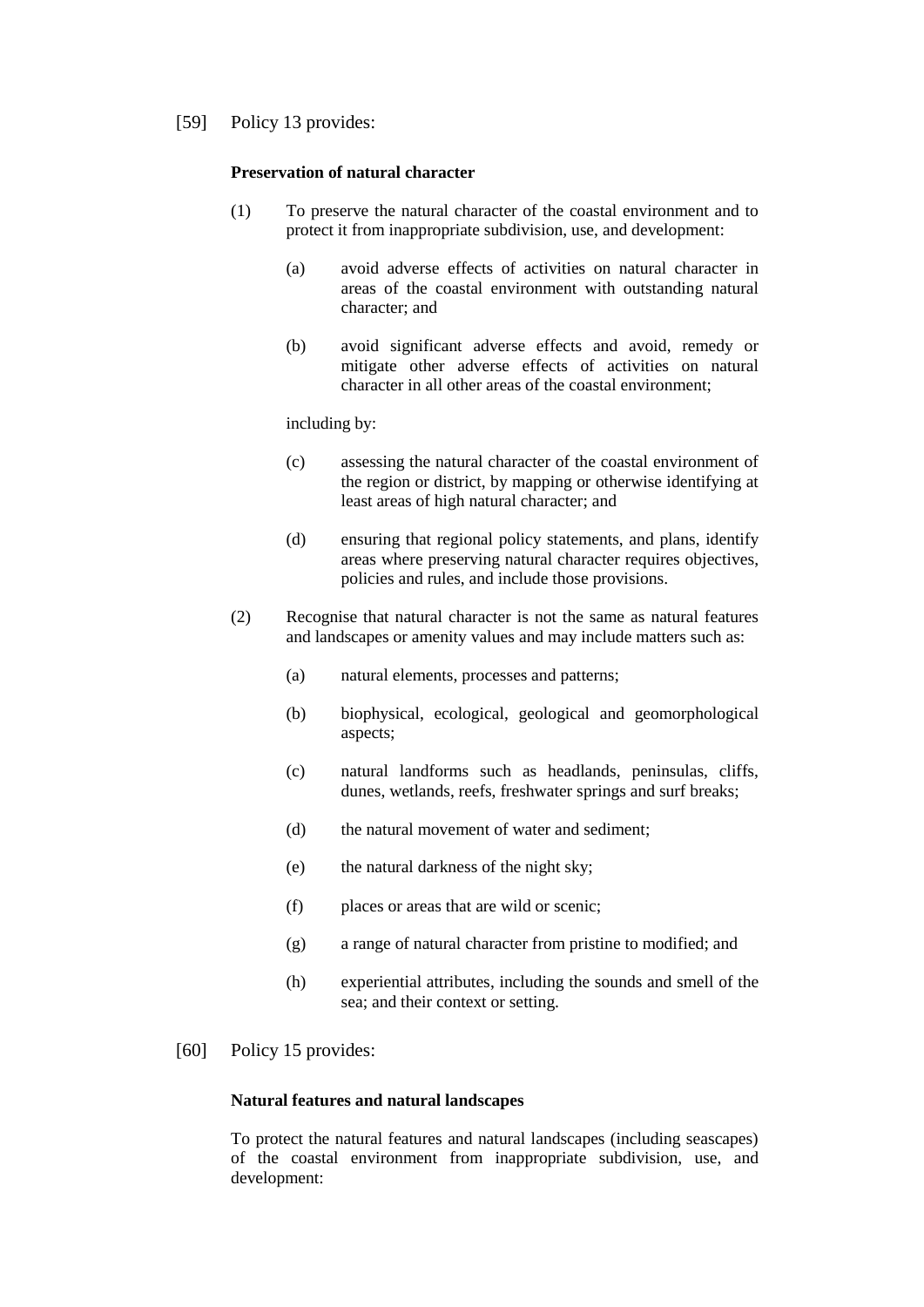- (a) avoid adverse effects of activities on outstanding natural features and outstanding natural landscapes in the coastal environment; and
- (b) avoid significant adverse effects and avoid, remedy, or mitigate other adverse effects of activities on other natural features and natural landscapes in the coastal environment;

including by:

- (c) identifying and assessing the natural features and natural landscapes of the coastal environment of the region or district, at minimum by land typing, soil characterisation and landscape characterisation and having regard to:
	- (i) natural science factors, including geological, topographical, ecological and dynamic components;
	- (ii) the presence of water including in seas, lakes, rivers and streams;
	- (iii) legibility or expressiveness how obviously the feature or landscape demonstrates its formative processes;
	- (iv) aesthetic values including memorability and naturalness;
	- (v) vegetation (native and exotic);
	- (vi) transient values, including presence of wildlife or other values at certain times of the day or year;
	- (v) whether the values are shared and recognised;
	- (vi) cultural and spiritual values for tangata whenua, identified by working, as far as practicable, in accordance with tikanga Māori; including their expression as cultural landscapes and features;
	- (vii) historical and heritage associations; and
	- (viii) wild or scenic values;
- (d) ensuring that regional policy statements, and plans, map or otherwise identify areas where the protection of natural features and natural landscapes requires objectives, policies and rules; and
- (e) including the objectives, policies and rules required by (d) in plans.

[61] As can be seen, policies  $13(1)(a)$  and (b) and  $15(a)$  and (b) are to similar effect. Local authorities are directed to avoid adverse effects of activities on natural character in areas of outstanding natural character (policy  $13(1)(a)$ ), or on outstanding natural features and outstanding natural landscapes (policy 15(a)). In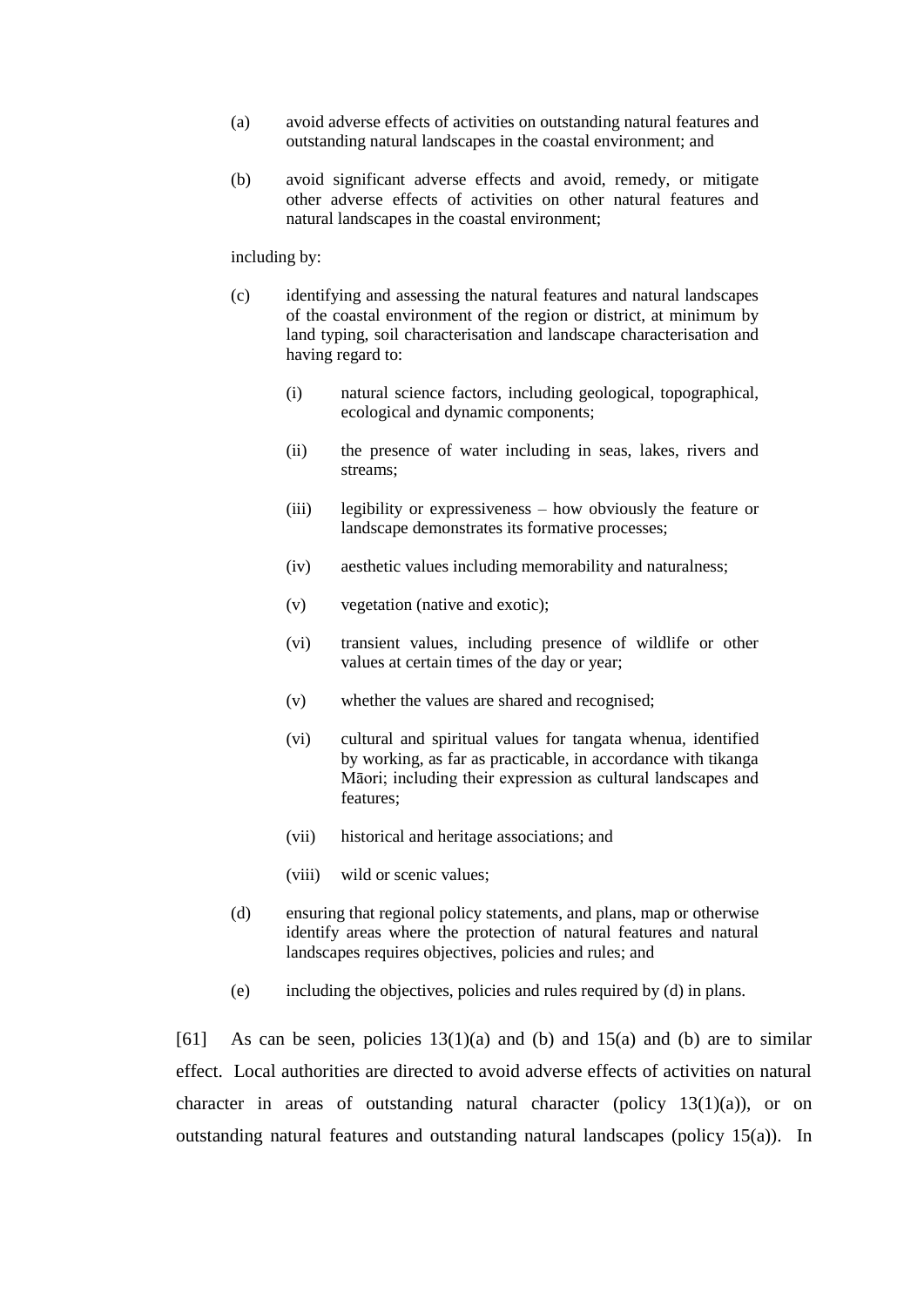other contexts, they are to avoid "significant" adverse effects and to "avoid, remedy or mitigate" other adverse effects of activities (policies 13(1)(b) and 15(b)).

[62] The overall purpose of these directions is to preserve the natural character of the coastal environment and to protect it from inappropriate subdivision, use and development (policy 13) or to protect the natural features and natural landscapes (including seascapes) from inappropriate subdivision, use and development (policy 15). Accordingly, then, the local authority's obligations vary depending on the nature of the area at issue. Areas which are "outstanding" receive the greatest protection: the requirement is to "avoid adverse effects". Areas that are not "outstanding" receive less protection: the requirement is to avoid significant adverse effects and avoid, remedy or mitigate other adverse effects.<sup>88</sup> In this context, "avoid" appears to mean "not allow" or "prevent the occurrence of", but that is an issue to which we return at [\[92\]](#page-42-0) below.

[63] Further, policies 13 and 15 reinforce the strategic and comprehensive approach required by policy 7. Policy  $13(1)(c)$  and (d) require local authorities to assess the natural character of the relevant region by identifying "at least areas of high natural character" and to ensure that regional policy statements and plans include objectives, policies and rules where they are required to preserve the natural character of particular areas. Policy 15(d) and (e) have similar requirements in respect of natural features and natural landscapes requiring protection.

### **Regional policy statement**

<span id="page-31-0"></span>[64] As we have said, regional policy statements are intended to achieve the purpose of the RMA "by providing an overview of the resource management issues of the region and policies and methods to achieve integrated management of the

<sup>88</sup> The Department of Conservation explains that the reason for the distinction between "outstanding" character/features/landscapes and character/features/landscapes more generally is to "provide the greatest protection for areas of the coastal environment with the highest natural character": Department of Conservation *NZCPS 2010 Guidance Note – Policy 13: Preservation of Natural Character* (September 2013) at 14; and Department of Conservation *NZCPS 2010 Guidance Note – Policy 15: Natural Features and Natural Landscapes* (September 2013) at 15.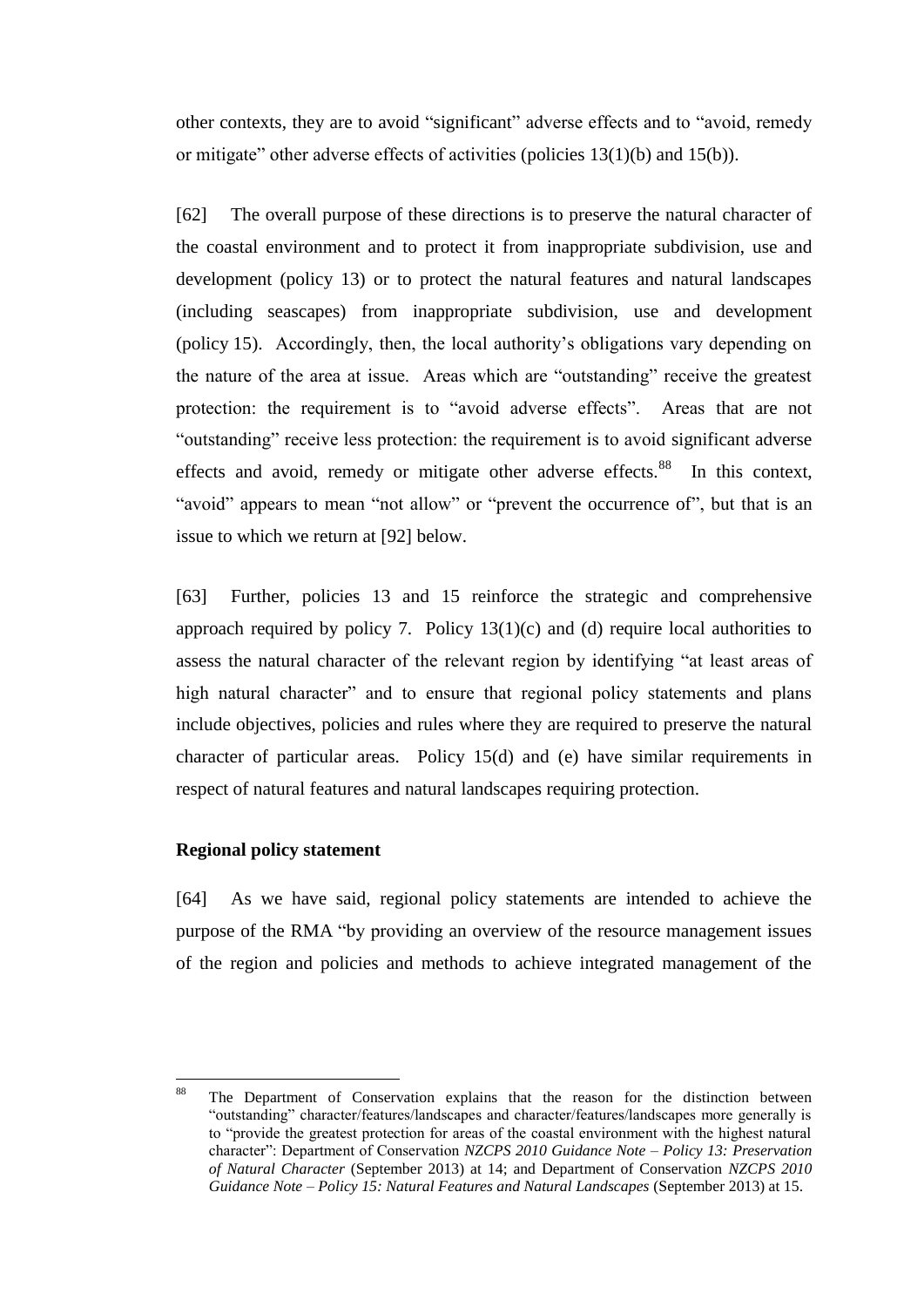natural and physical resources of the whole region".<sup>89</sup> They must address a range of issues $90$  and must "give effect to" the NZCPS. $91$ 

[65] The Marlborough Regional Policy Statement became operative on 28 August 1995, when the 1994 version of the New Zealand coastal policy statement was in effect. We understand that it is undergoing revision in light of the NZCPS. Accordingly, it is of limited value in the present context. That said, the Marlborough Regional Policy Statement does form part of the relevant context in relation to the development and protection of areas of natural character in the Marlborough Sounds.

[66] The Marlborough Regional Policy Statement contains a section on subdivision, use and development of the coastal environment and another on visual character, which includes a policy on outstanding landscapes. The policy dealing with subdivision, use and development of the coastal environment is framed around the concepts of "appropriate" and "inappropriate" subdivision, use and development. It reads:<sup>92</sup>

### **7.2.8 POLICY - COASTAL ENVIRONMENT**

Ensure the appropriate subdivision, use and development of the coastal environment.

*Subdivision, use and development will be encouraged in areas where the natural character of the coastal environment has already been compromised. Inappropriate subdivision, use and development will be avoided. The cumulative adverse effects of subdivision, use or development will also be avoided, remedied or mitigated.*

*Appropriate subdivision, use and development of the coastal environment enables the community to provide for its social, economic and cultural wellbeing.*

[67] The methods to implement this policy are then addressed, as follows:

#### **7.2.9 METHODS**

(a) Resource management plans will identify criteria to indicate where subdivision, use and development will be appropriate.

<sup>89</sup>  $^{89}$  RMA, s 59.

<sup>&</sup>lt;sup>90</sup> Section 62(1).

 $\frac{91}{92}$  Section 62(3).

Italics in original.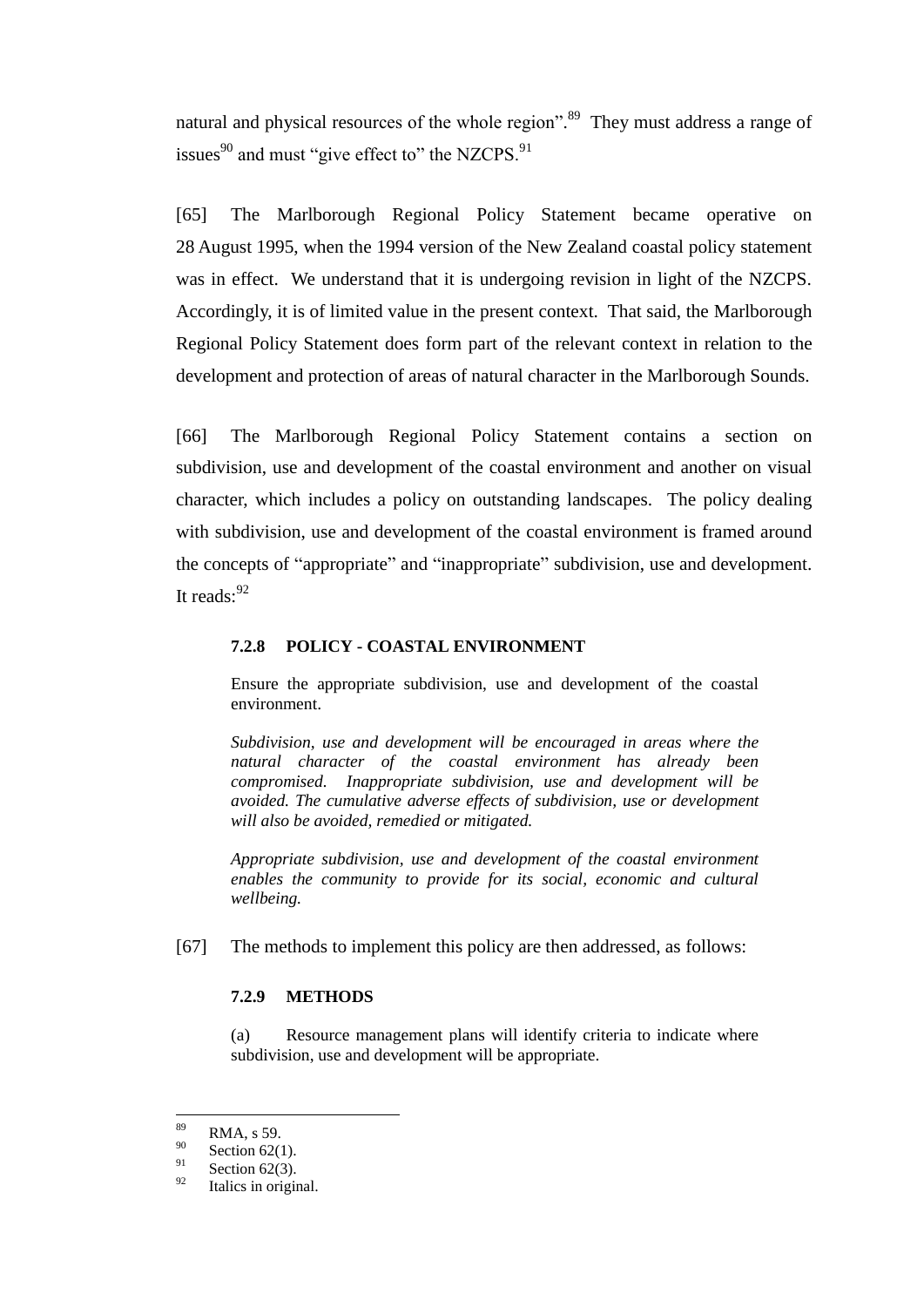*The [RMA] requires as a matter of national importance that the coastal environment be protected from inappropriate subdivision, use and development. Criteria to indicate where subdivision, use or development is inappropriate may include water quality; landscape features; special habitat; natural character; and risk of natural hazards, including areas threatened by erosion, inundation or sea level rise.*

(b) Resource management plans will contain controls to manage subdivision, use and development of the coastal environment to avoid, remedy or mitigate any adverse environmental effects.

*Controls which allow the subdivision, use and development of the coastal environment enable the community to provide for their social, economic and cultural wellbeing. These controls may include financial contributions to assist remediation or mitigation of adverse environmental effects.*

*Such development may be allowed where there will be no adverse effects on the natural character of the coastal environment, and in areas where the natural character has already been compromised. Cumulative effects of subdivision, use and development will also be avoided, remedied or mitigated.*

[68] As to the outstanding landscapes policy, and the method to achieve it, the commentary indicates that the effect of any proposed development will be assessed against the criteria that make the relevant landscape outstanding; that is, the standard of "appropriateness". Policy 8.1.3 reads in full:  $93$ 

# **8.1.3 POLICY — OUTSTANDING LANDSCAPES**

Avoid, remedy or mitigate the damage of identified outstanding landscape features arising from the effects of excavation, disturbance of vegetation, or erection of structures.

*The Resource Management Act requires the protection of outstanding landscape features as a matter of national importance. Further, the New Zealand Coastal Policy Statement [1994] requires this protection for the coastal environment. Features which satisfy the criteria for recognition as having national and international status will be identified in the resource management plans for protection. Any activities or proposals within these areas will be considered on the basis of their effects on the criteria which were used to identify the landscape features.*

*The wellbeing of the Marlborough community is linked to the quality of our landscape. Outstanding landscape features need to be retained without degradation from the effects of land and water based activities, for the enjoyment of the community and visitors.*

<sup>93</sup> Italics in original.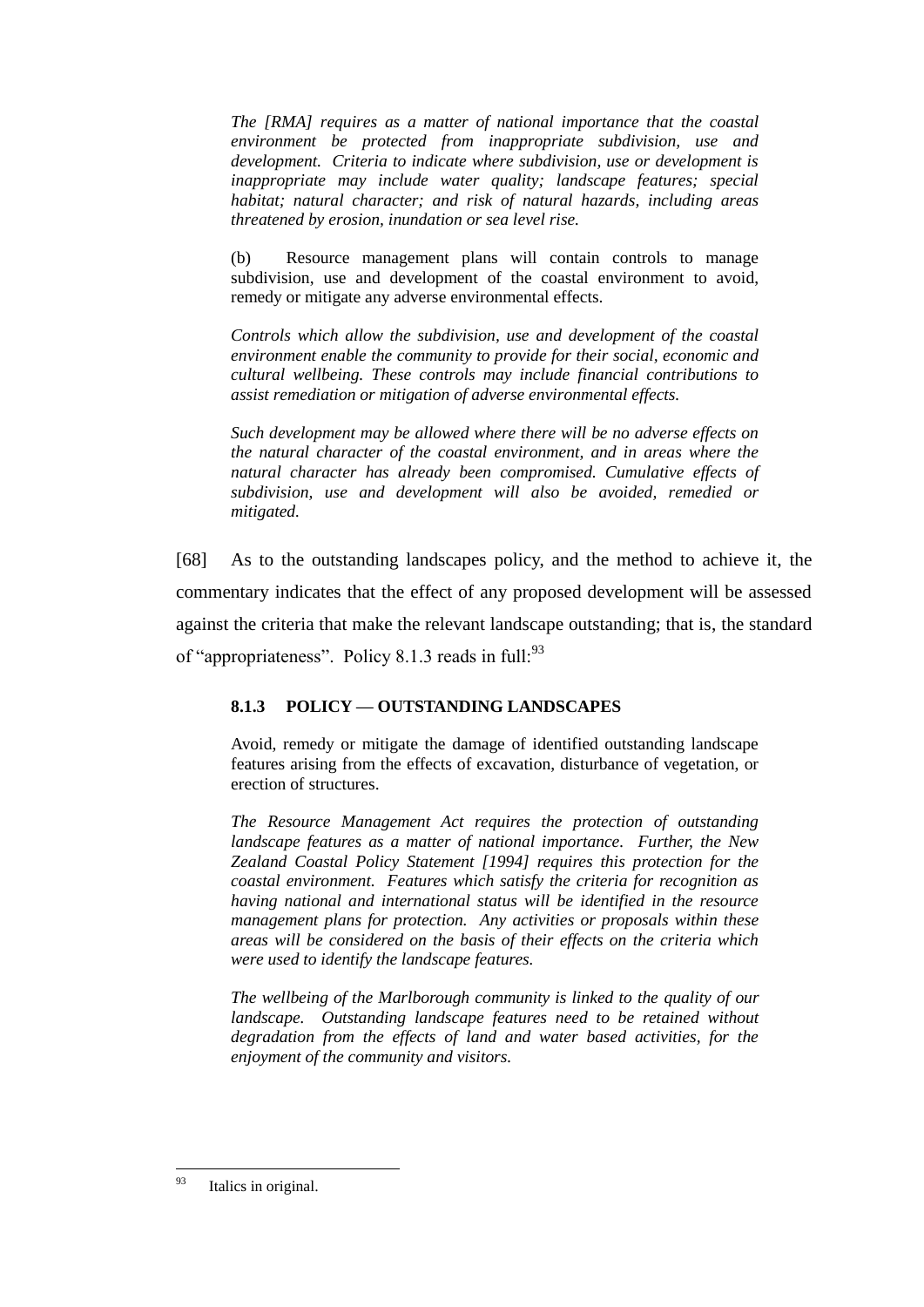## **Regional and district plans**

<span id="page-34-0"></span>[69] Section 64 of the RMA requires that there be a regional coastal plan for the Marlborough Sounds. One of the things that a regional council must do in developing a regional coastal plan is act in accordance with its duty under s 32 (which, among other things, required an evaluation of the risks of acting or not acting in circumstances of uncertainty or insufficient information). <sup>94</sup> A regional coastal plan must state the objectives for the region, policies to implement the objectives and rules (if any) to implement the policies<sup>95</sup> and must "give effect to" the NZCPS and to any regional policy statement.<sup>96</sup> It is important to emphasise that the plan is a *regional* one, which raises the question of how spot zoning applications such as that relating to Papatua are to be considered. It is obviously important that the regional integrity of a regional coastal plan not be undermined.

[70] We have observed that policies 7, 13 and 15 in the NZCPS require a strategic and comprehensive approach to regional planning documents. To reiterate, policy 7(1)(b) requires that, in developing regional plans, entities such as the Marlborough District Council:

identify areas of the coastal environment where particular activities and forms of subdivision, use, and development:

- (i) are inappropriate; and
- (ii) may be inappropriate without the consideration of effects through a resource consent application, notice of requirement for designation or Schedule 1 of the [RMA] process;

and provide protection from inappropriate subdivision, use, and development in these areas through objectives, policies and rules.

Policies 13(1)(d) and 15(d) require that regional plans identify areas where preserving natural character or protecting natural features and natural landscapes require objectives, policies and rules. Besides highlighting the need for a regionwide approach, these provisions again raise the issue of the meaning of "inappropriate".

<sup>94</sup> 94 RMA, s 32(4)(b) as it was at the relevant time (see above n [60](#page-18-0) for the legislative history).

 $^{95}$  Section 67(1).

Section  $67(3)(b)$ .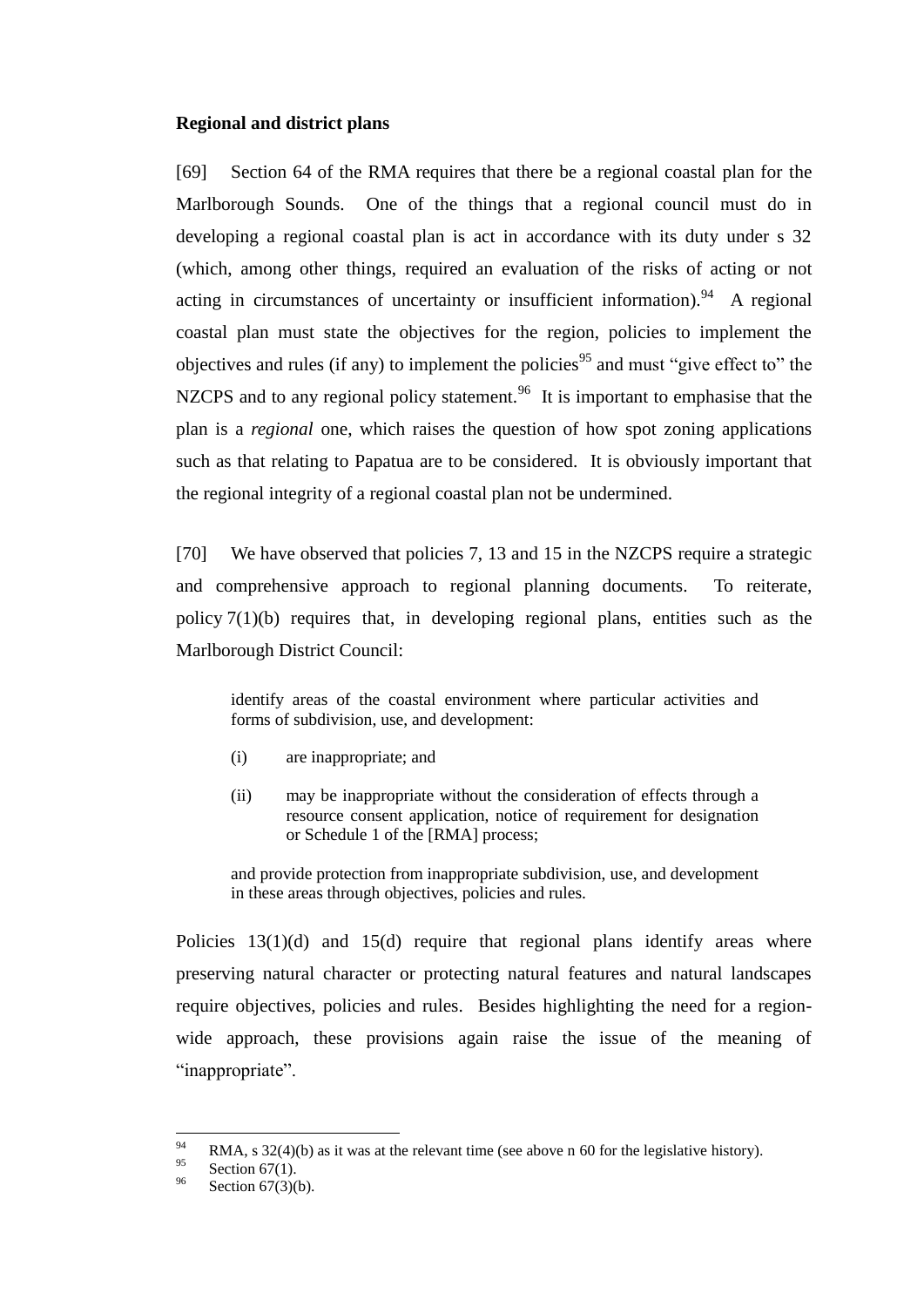[71] The Marlborough District Council is a unitary authority with the powers, functions and responsibilities of both a regional and district council.<sup>97</sup> It is responsible for the Sounds Plan, which is a combined regional, regional coastal and district plan for the Marlborough Sounds. The current version of the Sounds Plan became operative on 25 August 2011. It comprises three volumes, the first containing objectives, policies and methods, the second containing rules and the third maps. The Sounds Plan identifies certain areas within the coastal marine area of the Marlborough Sounds as Coastal Marine Zone One (CMZ1), where aquaculture is a prohibited activity, and others as Coastal Marine Zone Two (CMZ2), where aquaculture is either a controlled or a discretionary activity. It describes areas designated CMZ1 as areas "where marine farming will have a significant adverse effect on navigational safety, recreational opportunities, natural character, ecological systems, or cultural, residential or amenity values".<sup>98</sup> The Board created a new zoning classification, Coastal Marine Zone Three (CMZ3), to apply to the four areas (previously zoned CMZ1) in respect of which it granted plan changes to permit salmon farming.

[72] In developing the Sounds Plan the Council classified and mapped the Marlborough Sounds into management areas known as Natural Character Areas. These classifications were based on a range of factors which went to the distinctiveness of the natural character within each area.<sup>99</sup> The Council described the purpose of this as follows: $100$ 

*This natural character information is a relevant tool for management in helping to identify and protect those values that contribute to people's experience of the Sounds area. Preserving natural character in the Marlborough Sounds as a whole depends both on the overall pattern of use, development and protection, as well as maintaining the natural character of particular areas. The Plan therefore recognises that preservation of the natural character of the constituent natural character areas is important in achieving preservation of the natural character of the Marlborough Sounds as a whole.*

The Plan requires that plan change and resource consent applications be assessed with regard to the natural character of the Sounds as a whole as well as each natural character area, or areas where appropriate. …

<sup>97</sup>  $^{97}$  Sounds Plan, above n [1,](#page-2-3) at [1.0].

 $^{98}$  At [9.2.2].

 $^{99}$  At Appendix 2.

At  $[2.1.6]$ . Italics in original.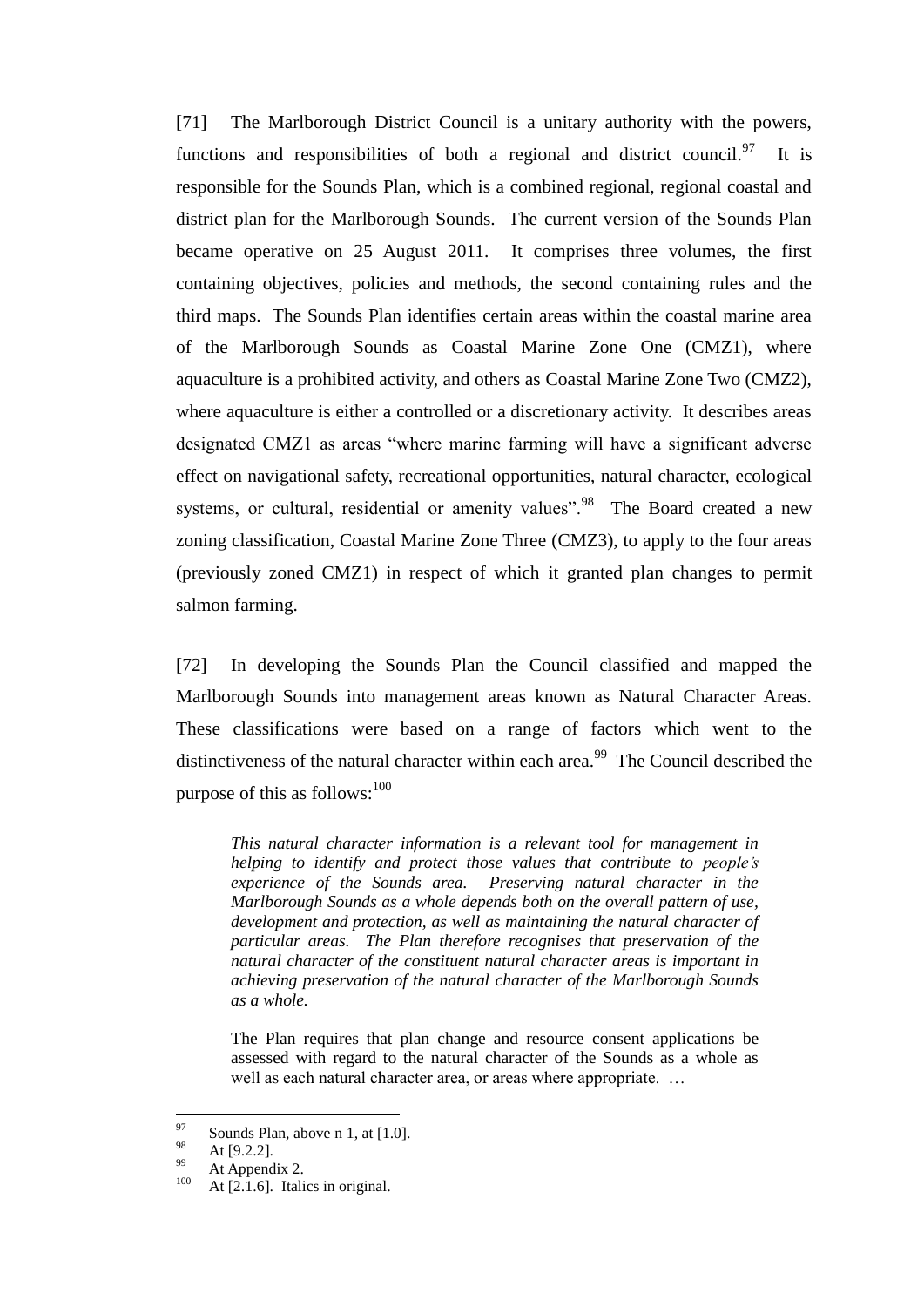[73] In addition, the Council assessed the landscapes in the Marlborough Sounds for the purpose of identifying those that could be described as outstanding. It noted that, as a whole, the Marlborough Sounds has outstanding visual values and identified the factors that contribute to that. Within the overall Marlborough Sounds landscape, however, the Council identified particular landscapes as "outstanding". The Sounds Plan describes the criteria against which the Council made the assessment<sup>101</sup> and contains maps that identify the areas of outstanding landscape value, which are relatively modest given the size of the region.<sup>102</sup> It seems clear from the Sounds Plan that the exercise was a thoroughgoing one.

[74] In 2009, the Council completed a landscape and natural character review of the Marlborough Sounds, which confirmed the outstanding natural character and outstanding natural landscape of the Port Gore area.<sup>103</sup>

#### **Requirement to "give effect to" the NZCPS**

[75] For the purpose of this discussion, it is important to bear two statutory provisions in mind. The first is s 66(1), which provides that a regional council shall prepare and change any regional plan<sup> $104$ </sup> in accordance with its functions under s 30, the provisions of Part 2, a direction given under section 25A(1), its duty under s 32, and any regulations. The second is s 67(3), which provides that a regional plan must "give effect to" any national policy statement, any New Zealand coastal policy statement and any regional policy statement. There is a question as to the interrelationship of these provisions.

[76] As we have seen, the RMA requires an extensive process prior to the issuance of a New Zealand coastal policy statement – an evaluation under s 32, then a board of inquiry or similar process with the opportunity for public input. This is one indication of such a policy statement's importance in the statutory scheme. A further indication is found in the requirement that the NZCPS must be given effect to in subordinate planning documents, including regional policy statements and

<sup>101</sup>  $101 \atop 102$  At ch 5 and Appendix 1.

 $\frac{102}{103}$  At vol 3.

<sup>&</sup>lt;sup>103</sup> *King Salmon* (Board), above n [6,](#page-2-0) at [555] and following.

The term "regional plan" includes a regional coastal plan: see RMA, s 43AA.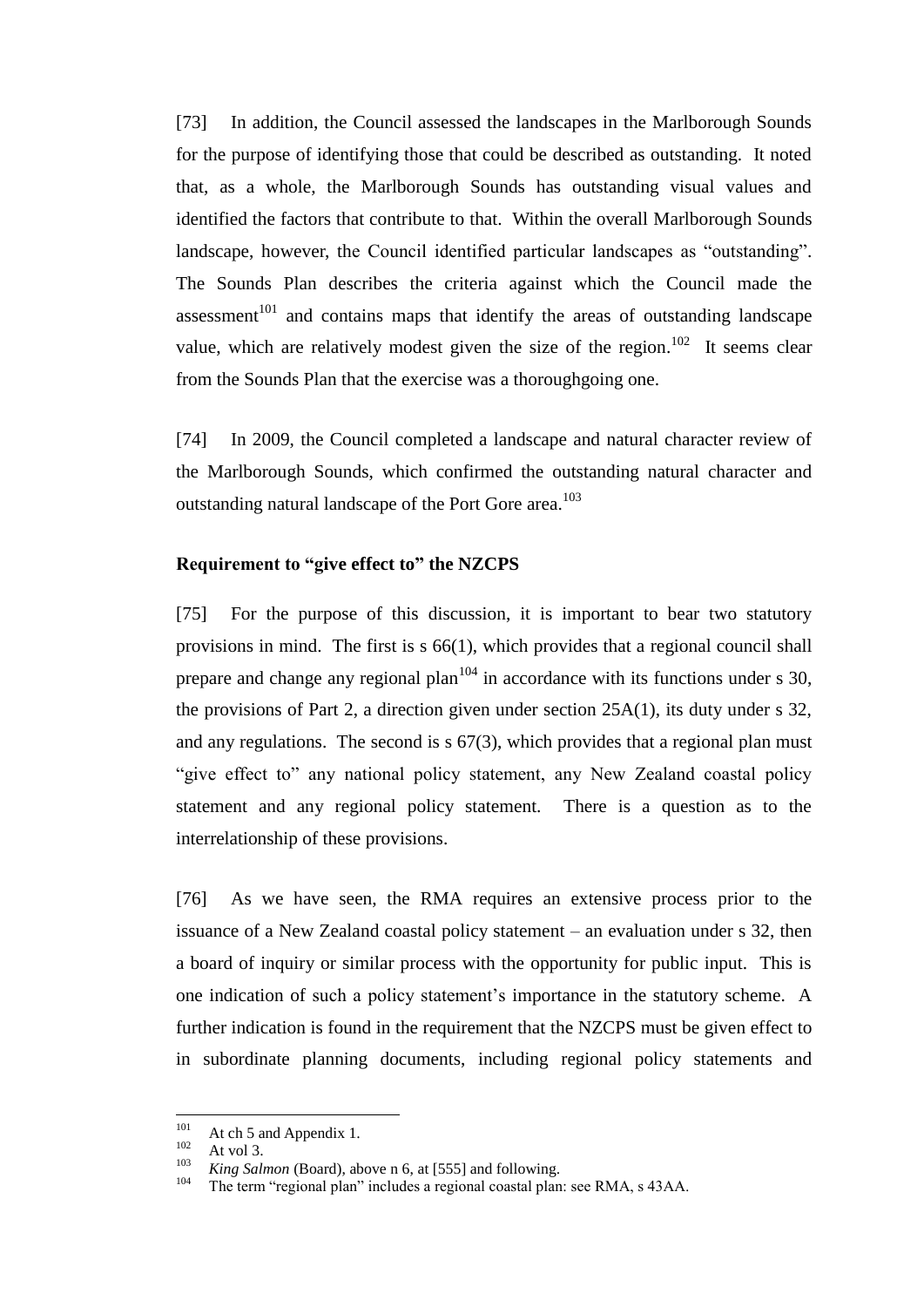regional and district plans.<sup>105</sup> We are concerned with a regional coastal plan, the Sounds Plan. Up until August 2003, s 67 provided that such a regional plan should "not be inconsistent with" any New Zealand coastal policy statement. Since then, s 67 has stated the regional council's obligation as being to "give effect to" any New Zealand coastal policy statement. We consider that this change in language has, as the Board acknowledged, $106$  resulted in a strengthening of the regional council's obligation.

[77] The Board was required to "give effect to" the NZCPS in considering King Salmon's plan change applications. "Give effect to" simply means "implement". On the face of it, it is a strong directive, creating a firm obligation on the part of those subject to it. As the Environment Court said in *Clevedon Cares Inc v Manukau City Council*: 107

- [51] The phrase "*give effect to*" is a strong direction. This is understandably so for two reasons:
	- [a] The hierarchy of plans makes it important that objectives and policies at the regional level are given effect to at the district level; and
	- [b] The Regional Policy Statement, having passed through the [RMA] process, is deemed to give effect to Part 2 matters.

[78] Further, the RMA provides mechanisms whereby the implementation of the NZCPS by regional authorities can be monitored. One of the functions of the Minister of Conservation under s 28 of the RMA is to monitor the effect and implementation of the NZCPS. In addition, s 293 empowers the Environment Court to monitor whether a proposed policy statement or plan gives effect to the NZCPS; it may allow departures from the NZCPS only if they are of minor significance and do not affect the general intent and purpose of the proposed policy statement or plan.<sup>108</sup> The existence of such mechanisms underscores the strength of the "give effect to" direction.

<sup>105</sup>  $\frac{105}{106}$  Se[e \[31\]](#page-17-0) above.

 $\frac{106}{107}$  *King Salmon* (Board), above n [6,](#page-2-0) at [1179].

<sup>&</sup>lt;sup>107</sup> *Clevedon Cares Inc v Manukau City Council* [2010] NZEnvC 211.

RMA, ss  $293(3)–(5)$ .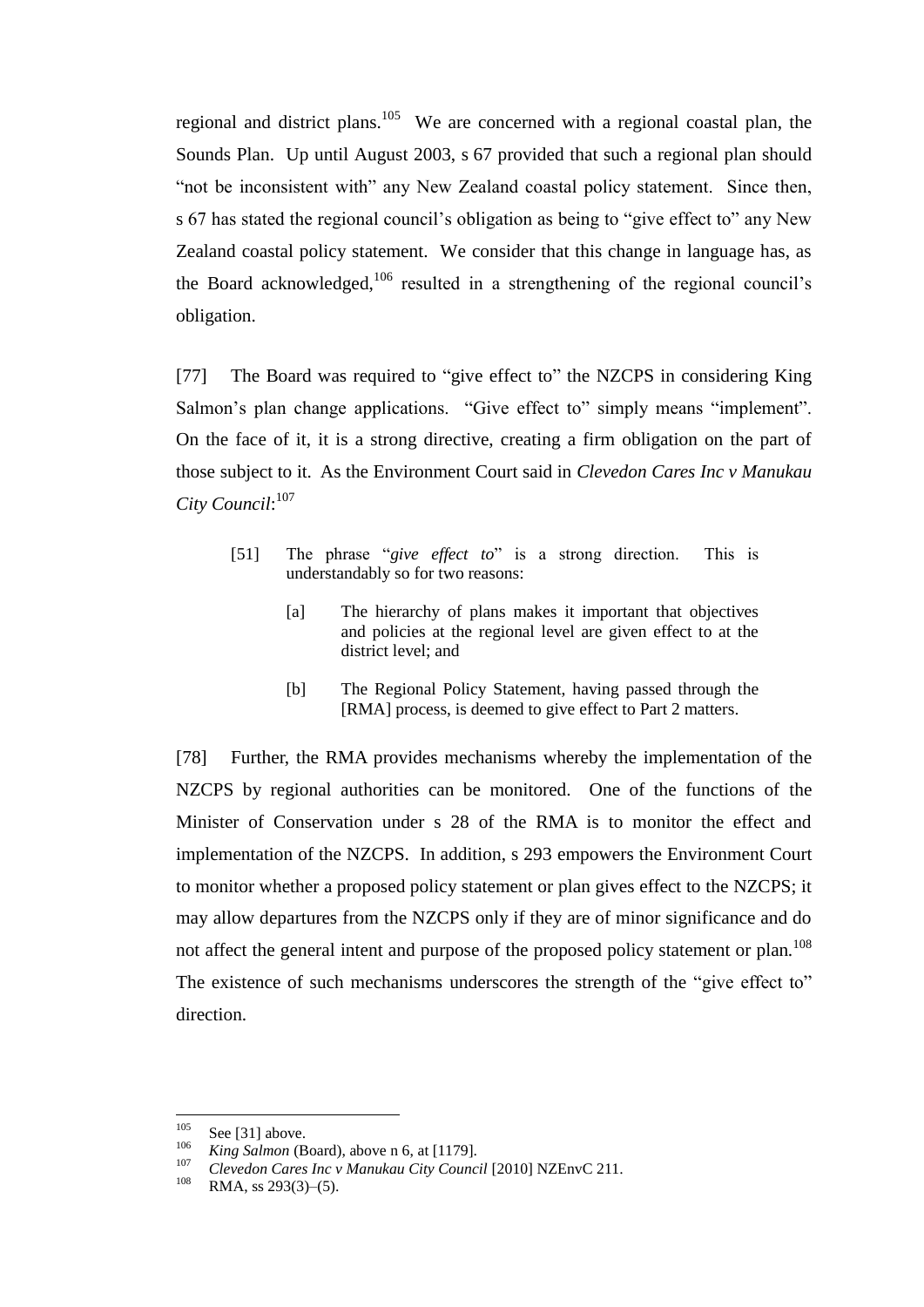[79] The requirement to "give effect to" the NZCPS gives the Minister a measure of control over what regional authorities do: the Minister sets objectives and policies in the NZPCS and relevant authorities are obliged to implement those objectives and policies in their regional coastal plans, developing methods and rules to give effect to them. To that extent, the authorities fill in the details in their particular localities.

[80] We have said that the "give effect to" requirement is a strong directive, particularly when viewed against the background that it replaced the previous "not inconsistent with" requirement. There is a caveat, however. The implementation of such a directive will be affected by what it relates to, that is, what must be given effect to. A requirement to give effect to a policy which is framed in a specific and unqualified way may, in a practical sense, be more prescriptive than a requirement to give effect to a policy which is worded at a higher level of abstraction.

<span id="page-38-0"></span>[81] The Board developed this point in its discussion of the requirement that it give effect to the NZCPS and the Marlborough Regional Policy Statement (in the course of which it also affirmed the primacy of s 5 over the NZCPS and the perceived need for the "overall judgment" approach). It said:<sup>109</sup>

[1180] It [that is, the requirement to give effect to the NZCPS] is a strong direction and requires positive implementation of the instrument. However, both the instruments contain higher order overarching objectives and policies, that create tension between them or, as [counsel] says, "pull in different directions", and thus a judgment has to be made as to whether the instrument as a whole is generally given effect to.

[1181] Planning instruments, particularly of a higher order, nearly always contain a wide range of provisions. Provisions which are sometimes in conflict. The direction "to give effect to" does not enjoin that every policy be met. It is not a simple check-box exercise. Requiring that every single policy must be given full effect to would otherwise set an impossibly high threshold for any type of activity to occur within the coastal marine area.

[1182] Moreover, there is no "hierarchy" or ranking of provisions in the [NZCPS]. The objective seeking ecological integrity has the same standing as that enabling subdivision, use and development within the coastal environment. Where there are competing values in a proposal, one does not automatically prevail over the other. It is a matter of judgement on the facts of a particular proposal and no one factor is afforded the right to veto all other considerations. It comes down to a matter of weight in the particular circumstances.

<sup>109</sup> King Salmon (Board), above n [6](#page-2-0) (citations omitted).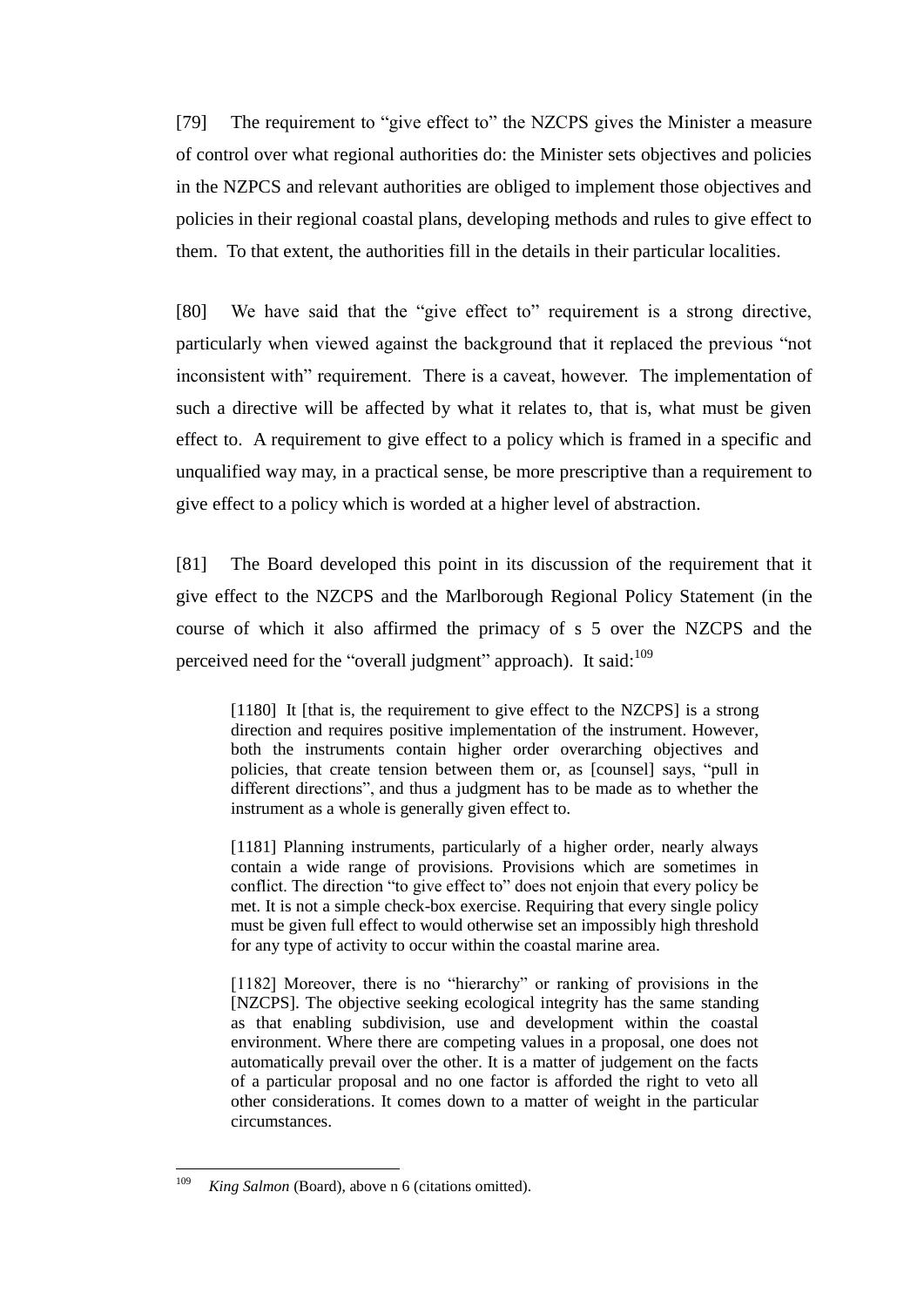[1183] In any case, the directions in both policy statements are subservient to the Section 5 purpose of sustainable management, as Section 66 of the RMA requires a council to change its plan in accordance, among other things, the provisions of Part II. Section  $68(1)$  of the RMA requires that rules in a regional plan may be included for the purpose of carrying out the functions of the regional council and achieving the objectives and policies of the Plan.

[1184] Thus, we are required [to] "give effect to" the provisions of the [NZCPS] and the Regional Policy Statement having regard to the provisions of those documents as a whole. We are also required to ensure that the rules assist the Regional Council in carrying out its functions under the RMA and achieve the objective and policies of the Regional Plan.

- [82] Mr Kirkpatrick argued that there were two errors in this extract:
	- (a) It asserted that there was a state of tension or conflict in the policies of the NZCPS without analysing the relevant provisions to see whether such a state actually existed; and
	- (b) It assumed that "generally" giving effect to the NZCPS "as a whole" was compliant with s  $67(3)(b)$ .

[83] On the Board's approach, whether the NZCPS has been given effect to in determining a regional plan change application depends on an "overall judgment" reached after consideration of all relevant circumstances. The direction to "give effect to" the NZCPS is, then, essentially a requirement that the decision-maker consider the factors that are relevant in the particular case (given the objectives and policies stated in the NZCPS) before making a decision. While the weight given to particular factors may vary, no one factor has the capacity to create a veto – there is no bottom line, environmental or otherwise. The effect of the Board's view is that the NZCPS is essentially a listing of potentially relevant considerations, which will have varying weight in different fact situations. We discuss at [\[106\]](#page-48-0) to [\[148\]](#page-66-0) below whether this approach is correct.

[84] Moreover, as we indicated at [\[34\]](#page-18-0) to [\[36\]](#page-19-0) above, and as [1183] in the extract just quoted demonstrates, the Board ultimately determined King Salmon's applications not by reference to the NZCPS but by reference to pt 2 of the RMA. It did so because it considered that the language of s 66(1) required that approach. Ms Gwyn for the Minister supported the Board's approach. We do not accept that it is correct.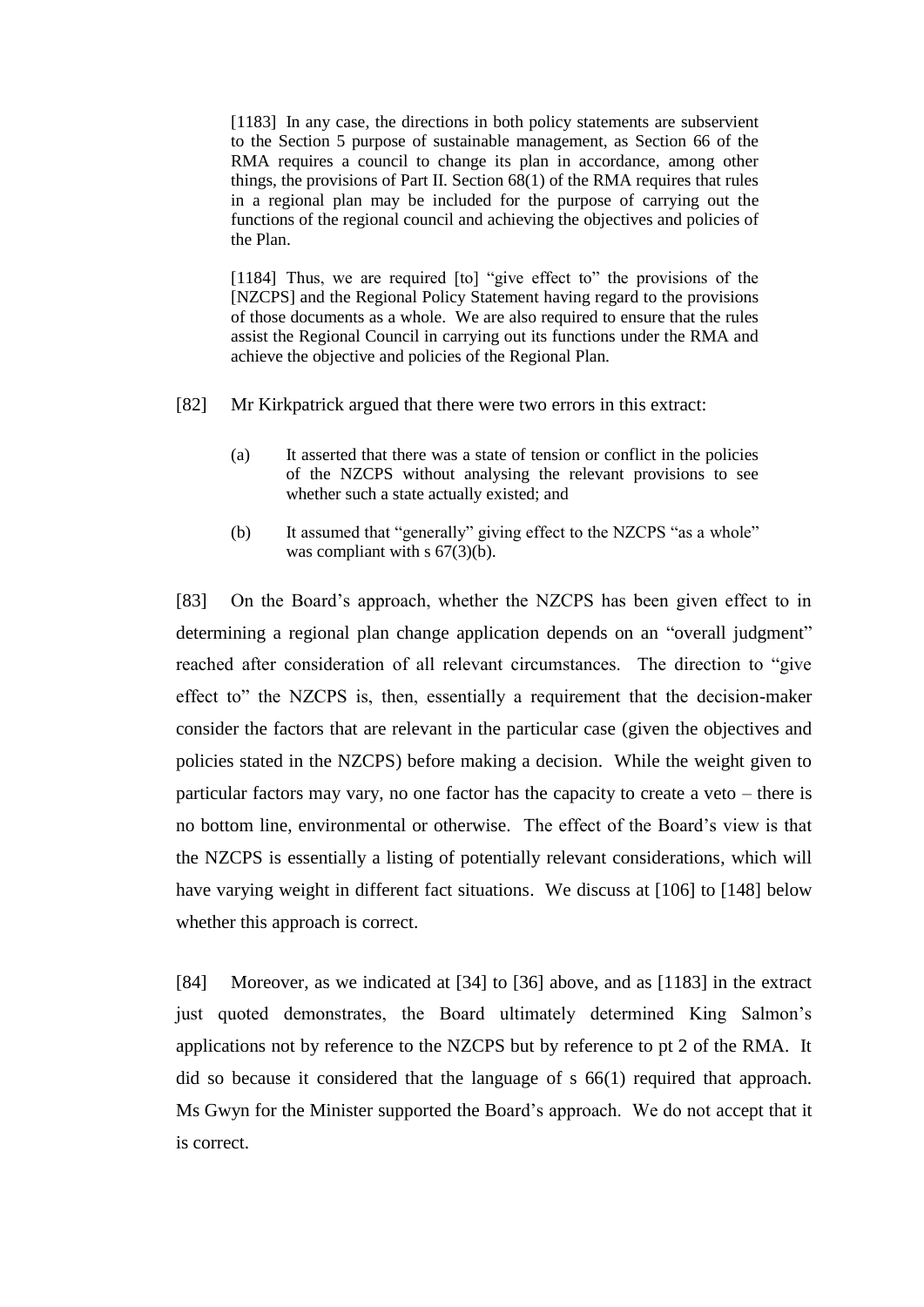[85] First, while we acknowledge that a regional council is directed by s 66(1) to prepare and change any regional plan "in accordance with" (among other things) pt 2, it is also directed by s 67(3) to "give effect to" the NZCPS. As we have said, the purpose of the NZCPS is to state policies in order to achieve the RMA's purpose in relation to New Zealand's coastal environment. That is, the NZCPS gives substance to pt 2's provisions in relation to the coastal environment. In principle, by giving effect to the NZCPS, a regional council is necessarily acting "in accordance with" pt 2 and there is no need to refer back to the part when determining a plan change. There are several caveats to this, however, which we will mention shortly.

## [86] Second, there are contextual considerations supporting this interpretation:

- (a) As will be apparent from what we have said above, there is a reasonably elaborate process to be gone through before the Minister is able to issue a New Zealand coastal policy statement, involving an evaluation under s 32 and a board of inquiry or similar process with opportunity for public input. Given that process, we think it implausible that Parliament intended that the ultimate determinant of an application such as the present would be pt 2 and not the NZCPS. The more plausible view is that Parliament considered that pt 2 would be implemented if effect was given to the NZCPS.
- (b) National policy statements such as the NZCPS allow Ministers a measure of control over decisions by regional and district councils. Accordingly, it is difficult to see why the RMA would require regional councils, as a matter of course, to go beyond the NZCPS, and back to pt 2, when formulating or changing a regional coastal plan which must give effect to the NZCPS. The danger of such an approach is that pt 2 may be seen as "trumping" the NZCPS rather than the NZCPS being the mechanism by which pt 2 is given effect in relation to the coastal environment.<sup>110</sup>

<span id="page-40-0"></span><sup>110</sup> <sup>110</sup> Indeed, counsel in at least one case has submitted that pt 2 "trumps" the NZCPS: see *Port Gore Marine Farms v Marlborough District Council* [2012] NZEnvC 72 at [197].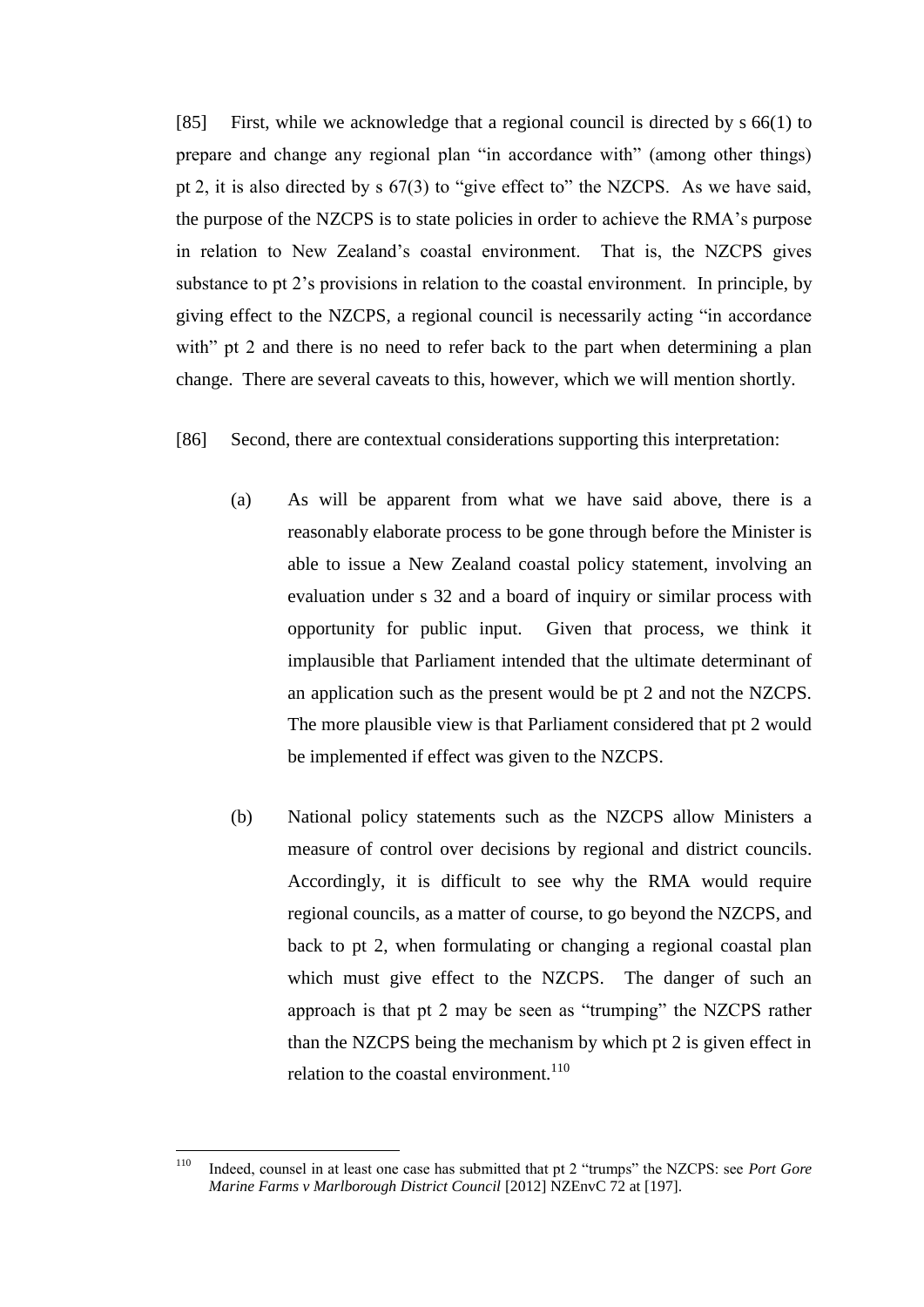[87] Mr Nolan for King Salmon advanced a related argument as to the relevance of pt 2. He submitted that the purpose of the RMA as expressed in pt 2 had a role in the interpretation of the NZCPS and its policies because the NZCPS was drafted solely to achieve the purpose of the RMA; so, the NZCPS and its policies could not be interpreted in a way that would fail to achieve the purpose of the RMA.

[88] Before addressing this submission, we should identify three caveats to the "in principle" answer we have just given. First, no party challenged the validity of the NZCPS or any part of it. Obviously, if there was an allegation going to the lawfulness of the NZCPS, that would have to be resolved before it could be determined whether a decision-maker who gave effect to the NZCPS as it stood was necessarily acting in accordance with pt 2. Second, there may be instances where the NZCPS does not "cover the field" and a decision-maker will have to consider whether pt 2 provides assistance in dealing with the matter(s) not covered. Moreover, the obligation in s 8 to have regard to the principles of the Treaty of Waitangi will have procedural as well as substantive implications, which decisionmakers must always have in mind, including when giving effect to the NZCPS. Third, if there is uncertainty as to the meaning of particular policies in the NZCPS, reference to pt 2 may well be justified to assist in a purposive interpretation. However, this is against the background that the policies in the NZCPS are intended to implement the six objectives it sets out, so that reference to one or more of those objectives may well be sufficient to enable a purposive interpretation of particular policies.

[89] We do not see Mr Nolan's argument as falling within the third of these caveats. Rather, his argument is broader in its effect, as it seeks to justify reference back to pt 2 as a matter of course when a decision-maker is required to give effect to the NZCPS.

[90] The difficulty with the argument is that, as we have said, the NZCPS was intended to give substance to the principles in pt 2 in respect of the coastal environment by stating objectives and policies which apply those principles to that environment: the NZCPS translates the general principles to more specific or focussed objectives and policies. The NZCPS is a carefully expressed document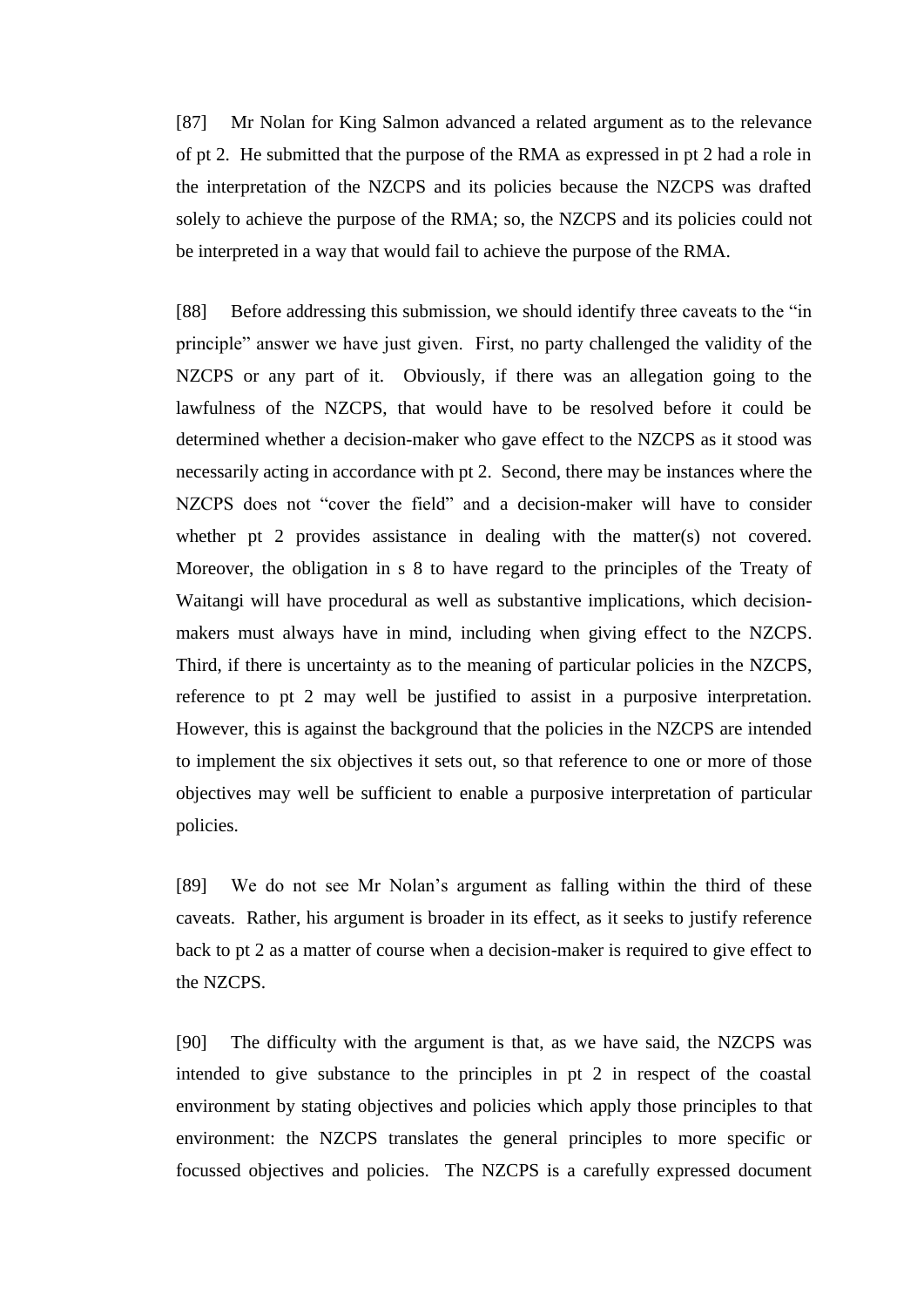whose contents are the result of a rigorous process of formulation and evaluation. It is a document which reflects particular choices. To illustrate, s 5(2)(c) of the RMA talks about "avoiding, remedying or mitigating any adverse effects of activities on the environment" and s 6(a) identifies "the preservation of the natural character of the coastal environment (including the coastal marine area) … and the protection of [it] from inappropriate subdivision, use and development" as a matter of national importance to be recognised and provided for. The NZCPS builds on those principles, particularly in policies 13 and 15. Those two policies provide a graduated scheme of protection and preservation based on the features of particular coastal localities, requiring avoidance of adverse effects in outstanding areas but allowing for avoidance, mitigation or remedying in others. For these reasons, it is difficult to see that resort to pt 2 is either necessary or helpful in order to interpret the policies, or the NZCPS more generally, absent any allegation of invalidity, incomplete coverage or uncertainty of meaning. The notion that decision-makers are entitled to decline to implement aspects of the NZCPS if they consider that appropriate in the circumstances does not fit readily into the hierarchical scheme of the RMA.

[91] We acknowledge that the scheme of the RMA does give subordinate decision-makers considerable flexibility and scope for choice. This is reflected in the NZCPS, which is formulated in a way that allows regional councils flexibility in implementing its objectives and policies in their regional coastal policy statements and plans. Many of the policies are framed in terms that provide flexibility and, apart from that, the specific methods and rules to implement the objectives and policies of the NZCPS in particular regions must be determined by regional councils. But the fact that the RMA and the NZCPS allow regional and district councils scope for choice does not mean, of course, that the scope is infinite. The requirement to "give effect to" the NZCPS is intended to constrain decision-makers.

## **Meaning of "avoid"**

- [92] The word "avoid" occurs in a number of relevant contexts. In particular:
	- (a) Section 5(c) refers to "avoiding, remedying, or mitigating any adverse effects of activities on the environment".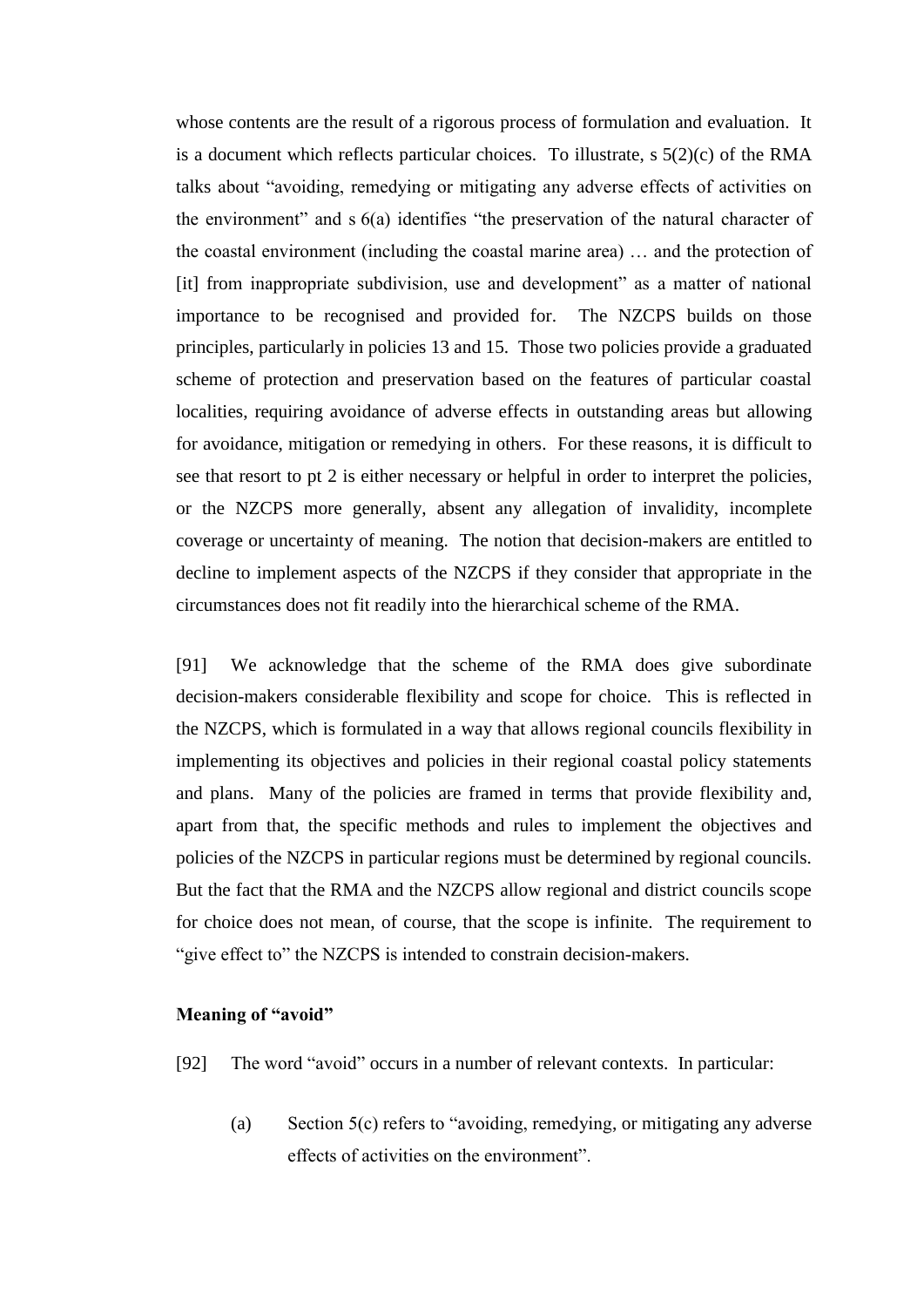- (b) Policy 13(1)(a) provides that decision-makers should "avoid adverse effects of activities on natural character in areas of the coastal environment with outstanding natural character"; policy 15 contains the same language in relation to outstanding natural features and outstanding natural landscapes in the coastal environment.
- (c) Policies 13(1)(b) and 15(b) refer to avoiding significant adverse effects, and to avoiding, remedying or mitigating other adverse effects, in particular areas.

[93] What does "avoid" mean in these contexts? As we have said, given the juxtaposition of "mitigate" and remedy", the most obvious meaning is "not allow" or "prevent the occurrence of". But the meaning of "avoid" must be considered against the background that:

- (a) the word "effect" is defined broadly in s 3;
- (b) objective 6 recognises that the protection of the values of the coastal environment does not preclude use and development "in appropriate places and forms and within appropriate limits"; and
- (c) both policies  $13(1)(a)$  and (b) and  $15(a)$  and (b) are means for achieving particular goals – in the case of policy  $13(1)(a)$  and (b), preserving the natural character of the coastal environment and protecting it from "inappropriate" subdivision, use and development and, in the case of policy 15(a) and (b), protecting the natural features and natural landscapes of the coastal environment from "inappropriate" subdivision, use and development.

[94] In *Man O'War Station*, the Environment Court said that the word "avoid" in policy 15(a) did not mean "prohibit", $111$  expressing its agreement with the view of the Court in *Wairoa River Canal Partnership v Auckland Regional Council*. 112 The Court accepted that policy 15 should not be interpreted as imposing a blanket

 $111$ <sup>111</sup> *Man O'War Station*, above n [46,](#page-12-0) at [48].

Wairoa River Canal Partnership, above [n 46.](#page-12-0)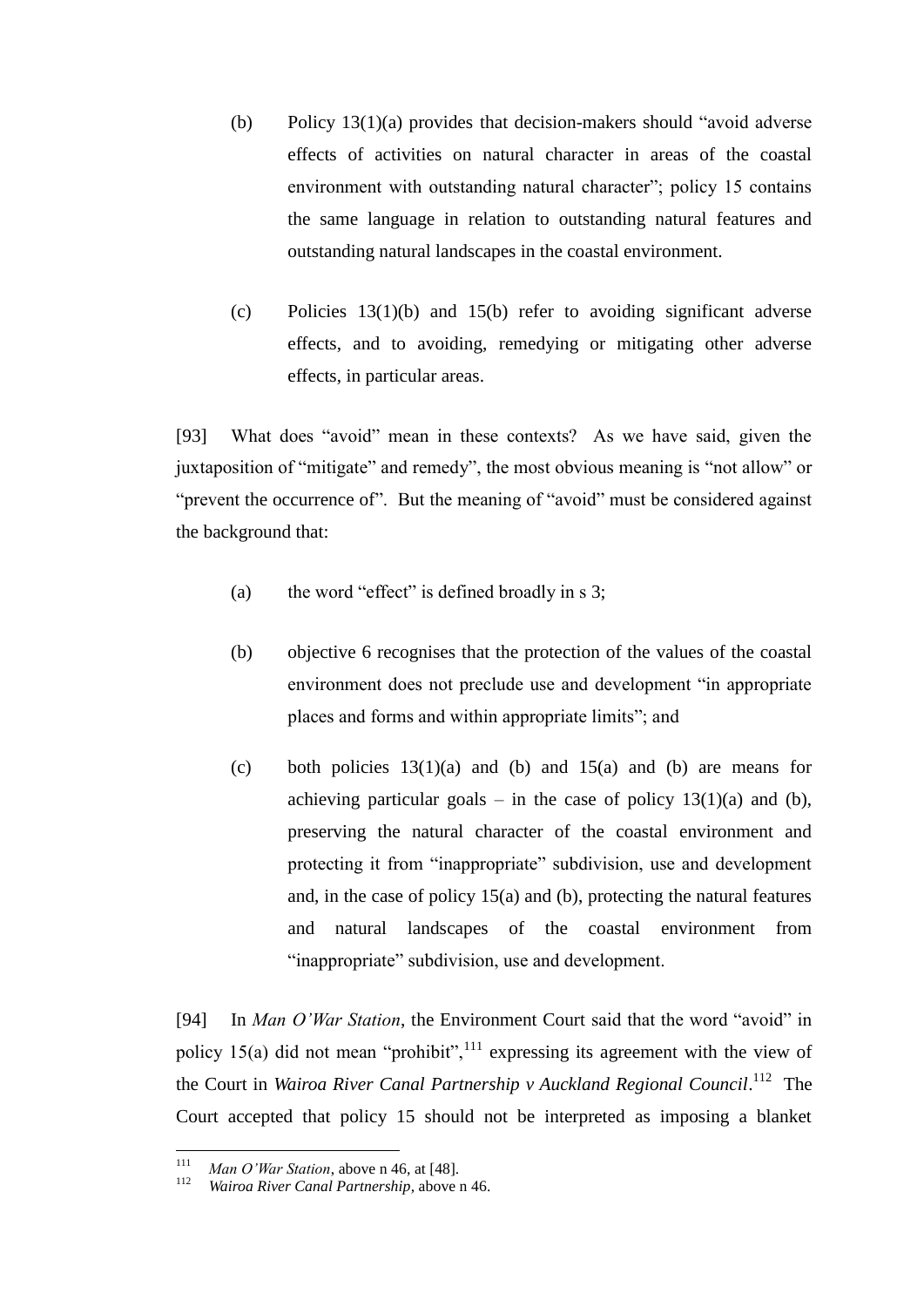prohibition on development in any area of the coastal environment that comprises an outstanding natural landscape as that would undermine the purpose of the RMA, including consideration of factors such as social and economic wellbeing. $113$ 

[95] In the *Wairoa River Canal Partnership* case, an issue arose concerning a policy (referred to as policy 3) proposed to be included in the Auckland Regional Policy Statement. It provided that countryside living (ie, low density residential development on rural land) "avoids development in those areas … identified … as having significant, ecological, heritage or landscape value or high natural character" and possessing certain characteristics. The question was whether the word "inappropriate" should be inserted between "avoids" and "development", as sought by Wairoa River Canal Partnership. In the course of addressing that, the Environment Court said that policy 3 did "not attempt to impose a prohibition on development – to avoid is a step short of to prohibit".<sup>114</sup> The Court went on to say that the use of "avoid" "sets a presumption (or a direction to an outcome) that development in those areas will be inappropriate ...".<sup>115</sup>

[96] We express no view on the merits of the Court's analysis in the *Wairoa River Canal Partnership* case, which was focussed on the meaning of "avoid", standing alone, in a particular policy proposed for the Auckland Regional Policy Statement. Our concern is with the interpretation of "avoid" as it is used in s  $5(2)(c)$  and in relevant provisions of the NZCPS. In that context, we consider that "avoid" has its ordinary meaning of "not allow" or "prevent the occurrence of". In the sequence "avoiding, remedying, or mitigating any adverse effects of activities on the environment" in s  $5(2)(c)$ , for example, it is difficult to see that "avoid" could sensibly bear any other meaning. Similarly in relation to policies  $13(1)(a)$  and (b) and 15(a) and (b), which also juxtapose the words "avoid", "remedy" and "mitigate". This interpretation is consistent with objective 2 of the NZCPS, which is, in part, "[t]o preserve the natural character of the coastal environment and protect natural features and landscape values through … identifying those areas where various forms of subdivision, use, and development would be inappropriate and protecting

<sup>113</sup> <sup>113</sup> *Man O'War Station*, above n [46,](#page-12-0) at [43].

<sup>&</sup>lt;sup>114</sup> *Wairoa River Canal Partnership*, above [n 46,](#page-12-0) at [15].

At  $[16]$ .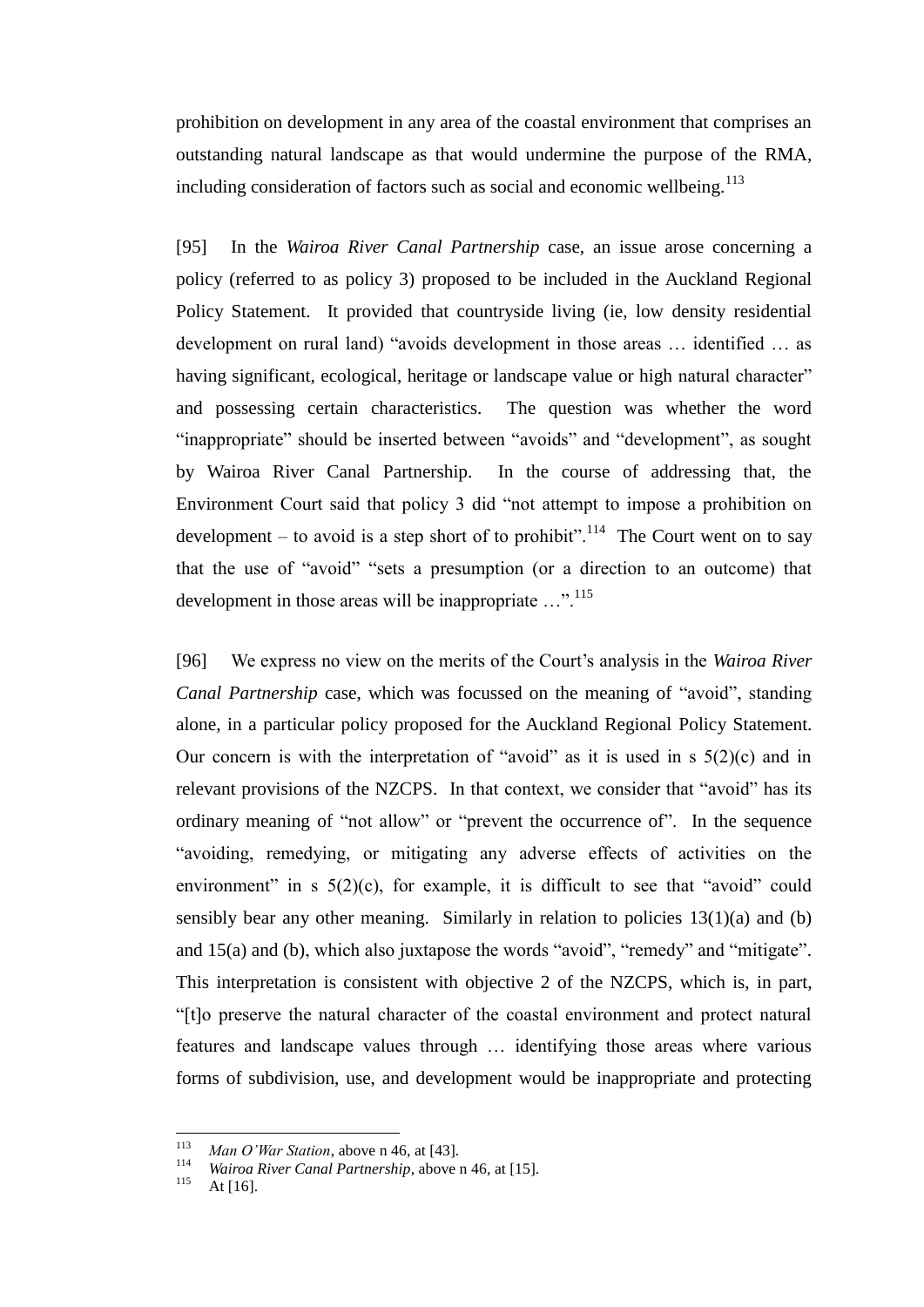them from such activities". It is also consistent with objective 6's recognition that protection of the values of the coastal environment does not preclude use and development "in appropriate places and forms, and within appropriate limits". The "does not preclude" formulation emphasises protection by allowing use or development only where appropriate, as opposed to allowing use or development unless protection is required.

[97] However, taking that meaning may not advance matters greatly: whether "avoid" (in the sense of "not allow" or "prevent the occurrence of") bites depends upon whether the "overall judgment" approach or the "environmental bottom line" approach is adopted. Under the "overall judgment" approach, a policy direction to "avoid" adverse effects is simply one of a number of relevant factors to be considered by the decision maker, albeit that it may be entitled to great weight; under the "environmental bottom line" approach, it has greater force.

## **Meaning of "inappropriate"**

[98] Both pt 2 of the RMA and provisions in the NZCPS refer to protecting areas such as outstanding natural landscapes from "inappropriate" development – they do not refer to protecting them from *any* development.<sup>116</sup> This suggests that the framers contemplated that there might be "appropriate" developments in such areas, and raises the question of the standard against which "inappropriateness" is to be assessed.

[99] Moreover, objective 6 and policies 6 and 8 of the NZCPS invoke the standard of "appropriateness". To reiterate, objective 6 provides in part:

To enable people and communities to provide for their social, economic, and cultural wellbeing and their health and safety, through subdivision, use, and development, recognising that:

the protection of the values of the coastal environment does not preclude use and development in appropriate places and forms, and within appropriate limits;

<sup>116</sup> RMA, s  $6(a)$  and (b); NZCPS, above n [13,](#page-3-0) objective 6 and policies 13(1)(a) and 15(a).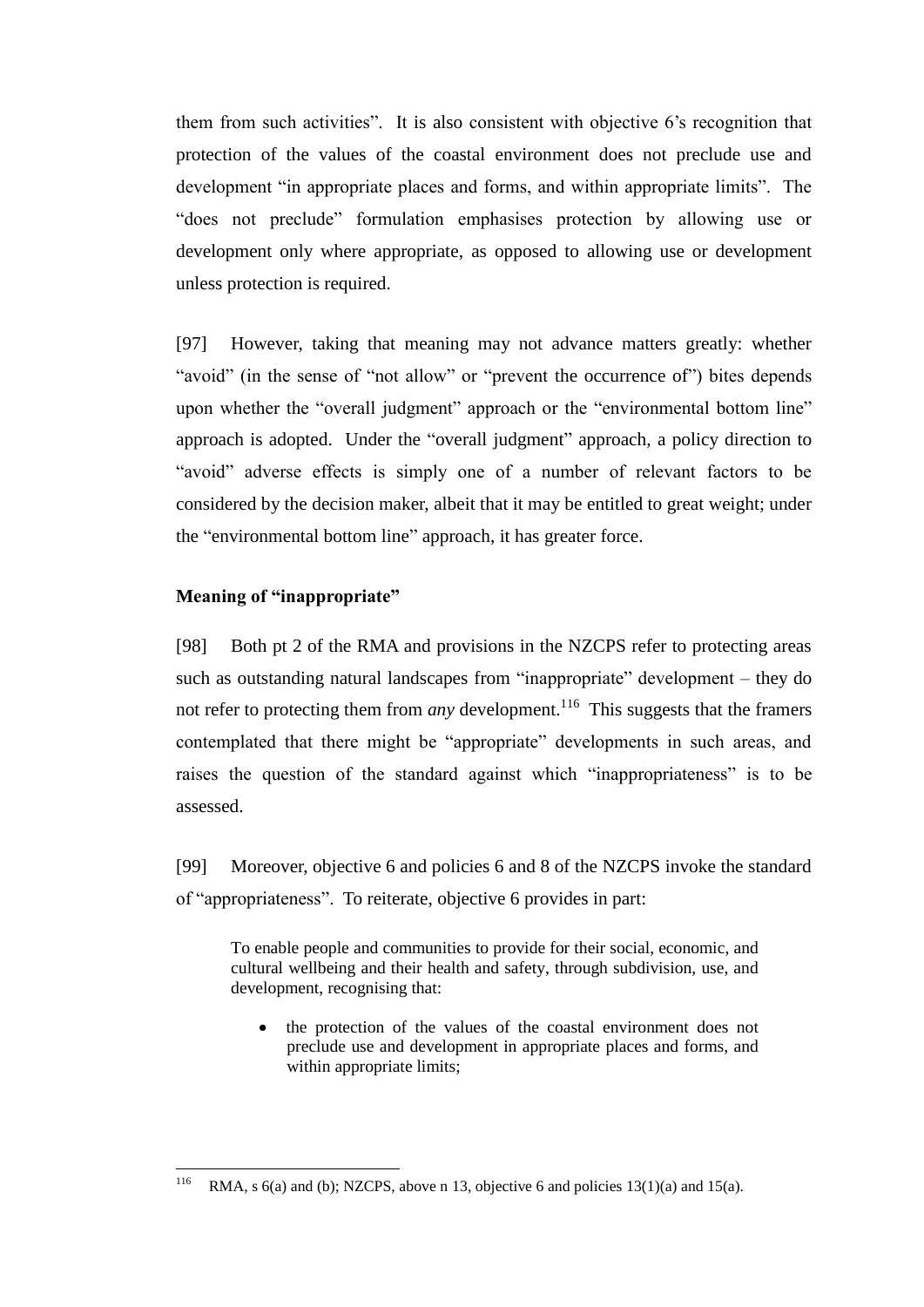This is echoed in policy 6 which deals with activities in the coastal environment. Policy  $6(2)(c)$  reads: "recognise that there are activities that have a functional need to be located in the coastal marine area, and provide for those activities in appropriate places". Policy 8 indicates that regional policy statements and plans should make provision for aquaculture activities:

… in appropriate places in the coastal environment, recognising that relevant considerations may include:

- (i) the need for high water quality for aquaculture activities; and
- (ii) the need for land-based facilities associated with marine farming;

[100] The scope of the words "appropriate" and "inappropriate" is, of course, heavily affected by context. For example, where policy 8 refers to making provision for aquaculture activities "in appropriate places in the coastal environment", the context suggests that "appropriate" is referring to suitability for the needs of aquaculture (for example, water quality) rather than to some broader notion. That is, it is referring to suitability in a technical sense. By contrast, where objective 6 says that the protection of the values of the coastal environment does not preclude use and development "in appropriate places and forms, and within appropriate limits", the context suggests that "appropriate" is not concerned simply with technical suitability for the particular activity but with a broader concept that encompasses other considerations, including environmental ones.

[101] We consider that where the term "inappropriate" is used in the context of protecting areas from inappropriate subdivision, use or development, the natural meaning is that "inappropriateness" should be assessed by reference to what it is that is sought to be protected. It will be recalled that s 6(b) of the RMA provides:

In achieving the purpose of this Act, all persons exercising functions and powers under it, in relation to managing the use, development, and protection of natural and physical resources, shall recognise and provide for the following matters of national importance:

(b) the protection of outstanding natural features and landscapes from inappropriate subdivision, use, and development:

…

…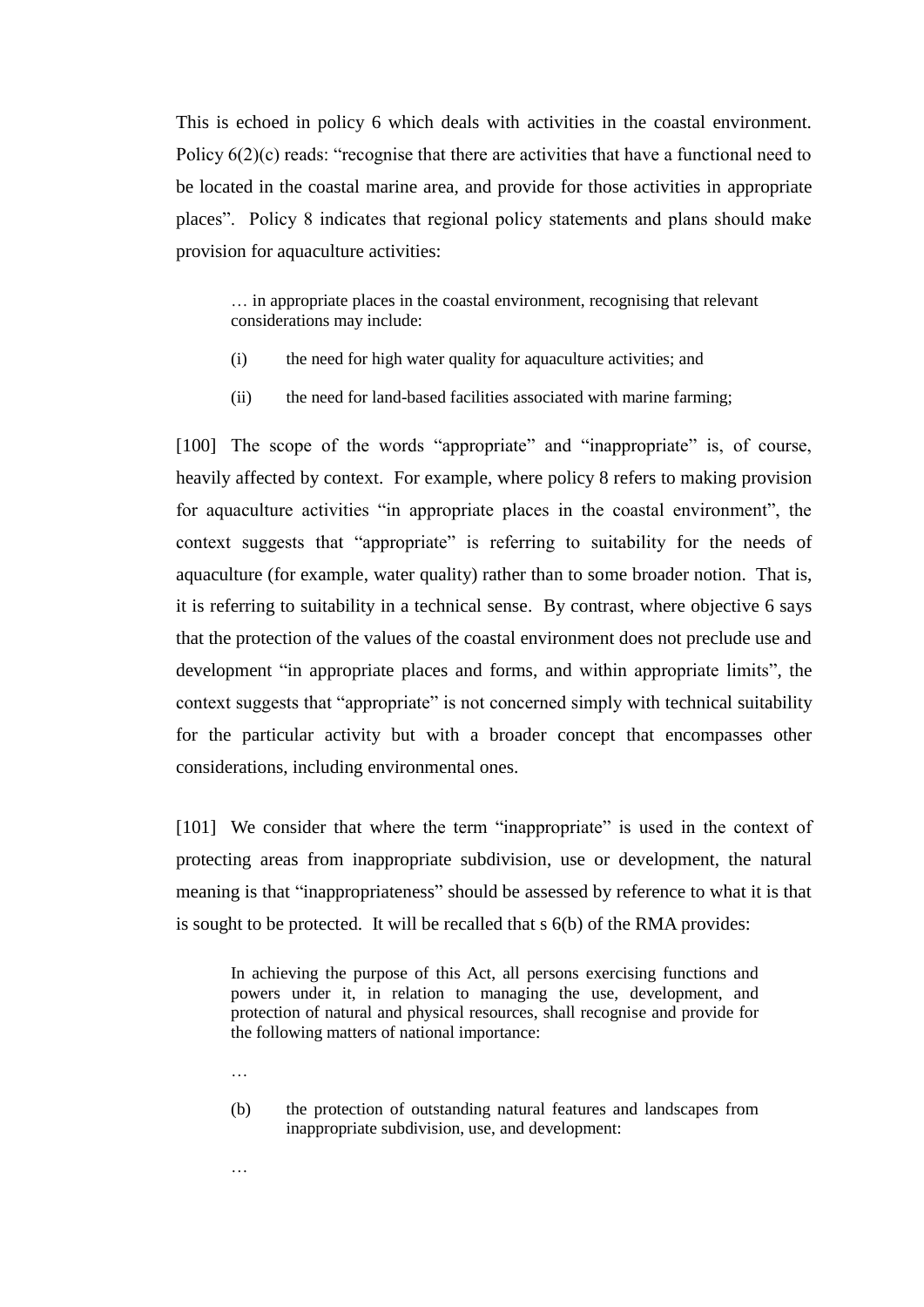A planning instrument which provides that any subdivision, use or development that adversely affects an area of outstanding natural attributes is inappropriate is consistent with this provision.

[102] The meaning of "inappropriate" in the NZCPS emerges from the way in which particular objectives and policies are expressed. Objective 2 deals with preserving the natural character of the coastal environment and protecting natural features and landscape values through, among other things, "identifying those areas where various forms of subdivision, use, and development would be inappropriate and protecting them from such activities". This requirement to identify particular areas, in the context of an overall objective of preservation and protection, makes it clear that the standard for inappropriateness relates back to the natural character and other attributes that are to be preserved or protected, and also emphasises that the NZCPS requires a strategic, region-wide approach. The word "inappropriate" in policies 13(1)(a) and (b) and 15(a) and (b) of the NZCPS bears the same meaning. To illustrate, the effect of policy  $13(1)(a)$  is that there is a policy to preserve the natural character of the coastal environment and to protect it from inappropriate subdivision, use, and development *by avoiding the adverse effects on natural character in areas of the coastal environment with outstanding natural character*. The italicised words indicate the meaning to be given to "inappropriate" in the context of policy 13.

[103] If "inappropriate" is interpreted in the way just described, it might be thought to provide something in the nature of an "environmental bottom line". However, that will not necessarily be so if policies 13 and 15 and similarly worded provisions are regarded simply as relevant considerations which may be outweighed in particular situations by other considerations favouring development, as the "overall judgment" approach contemplates.

[104] An alternative approach is to treat "inappropriate" (and "appropriate" in objective 6 and policies  $6(2)(c)$  and 8) as the mechanism by which an overall judgment is to be made about a particular development proposal. On that approach, a decision-maker must reach an evaluation of whether a particular development proposal is, in all the circumstances, "appropriate" or "inappropriate". So, an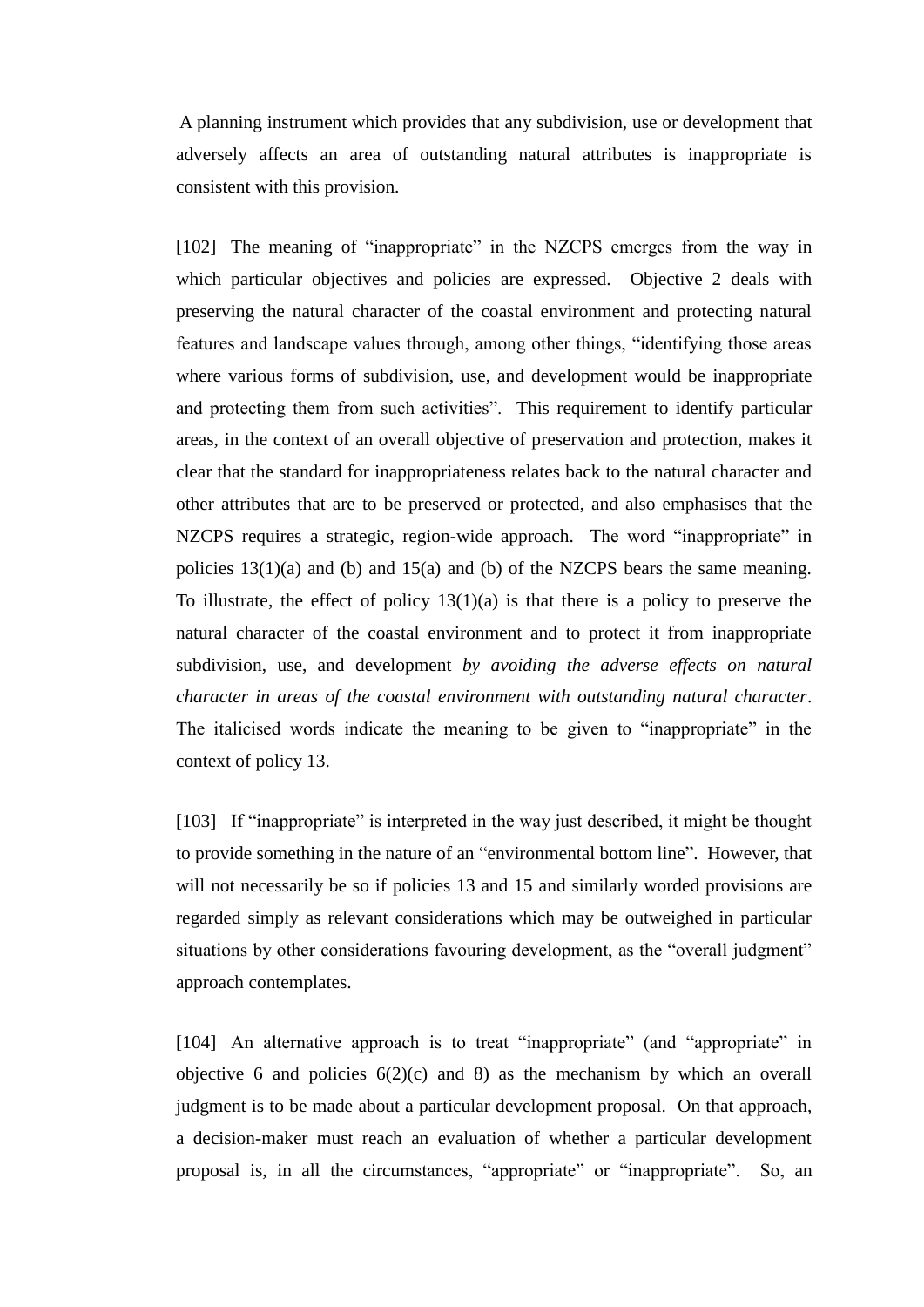aquaculture development that will have serious adverse effects on an area of outstanding natural character may nevertheless be deemed not to be "inappropriate" if other considerations (such as suitability for aquaculture and economic benefits) are considered to outweigh those adverse effects: the particular site will be seen as an "appropriate" place for aquaculture in terms of policy 8 despite the adverse effects.

[105] We consider that "inappropriate" should be interpreted in  $s$  6(a), (b) and (f) against the backdrop of what is sought to be protected or preserved. That is, in our view, the natural meaning. The same applies to objective 2 and policies 13 and 15 in the NZCPS. Again, however, that does not resolve the fundamental issue in the case, namely whether the "overall judgment" approach adopted by the Board is the correct approach. We now turn to that.

## **Was the Board correct to utilise the "overall judgment" approach?**

<span id="page-48-0"></span>[106] In the extracts from its decision which we have quoted at [\[34\]](#page-18-0) to [\[35\]](#page-19-1) and [\[81\]](#page-38-0) above, the Board emphasised that in determining whether or not it should grant the plan changes, it had to make an "overall judgment" on the facts of the particular proposal and in light of pt 2 of the RMA.

[107] We noted at [\[38\]](#page-20-0) above that several early decisions of the Planning Tribunal adopted what has been described as the "environmental bottom line" approach to s 5. That approach finds some support in the speeches of responsible Ministers in the House. In the debate on the second reading of the Resource Management Bill, the Rt Hon Geoffrey Palmer said:<sup>117</sup>

The Bill as reported back does not reflect a wish list of any one set of views. Instead, it continues to reflect the balancing of the range of views that society holds about the use of land, air, water and minerals, while recognising that there is an ecological bottom line to all of those questions.

In introducing the Bill for its third reading, the Hon Simon Upton said: $118$ 

The Bill provides us with a framework to establish objectives by a physical bottom line that must not be compromised. Provided that those objectives are met, what people get up to is their affair. As such, the Bill provides a

<sup>117</sup> <sup>117</sup> (28 August 1990) 510 NZPD 3950.<br><sup>118</sup> (4 J J 1001) 516 NZPD 3010

<sup>(4</sup> July 1991) 516 NZPD 3019.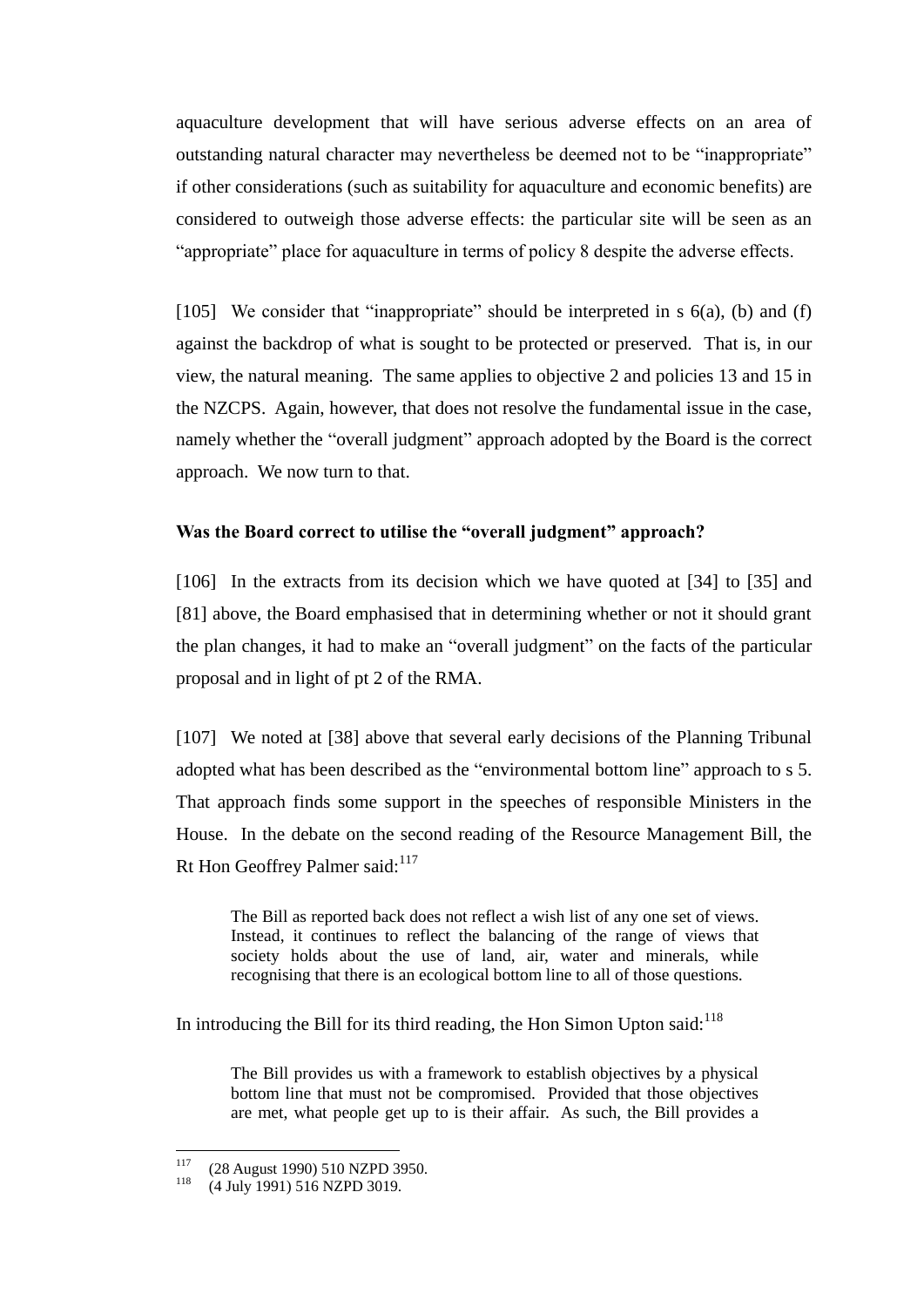more liberal regime for developers. On the other hand, activities will have to be compatible with hard environmental standards, and society will set those standards. Clause 4 [now s 5] sets out the biophysical bottom line. Clauses 5 and 6 [now ss 6 and 7] set out further specific matters that expand on the issue. The Bill has a clear and rigorous procedure for the setting of environmental standards – and the debate will be concentrating on just where we set those standards. They are established by public process.

[108] In the plan change context under consideration, the "overall judgment" approach does not recognise any such bottom lines, as Dobson J accepted. The Judge rejected the view that some coastal environments could be excluded from marine farming activities absolutely as a result of their natural attributes. That approach, he said, "would be inconsistent with the evaluative tenor of the NZCPS, when assessed in the round".<sup>119</sup> Later, the Judge said:<sup>120</sup>

The essence of EDS's concern is to question the rationale, in resource management terms, for designating coastal areas as having outstanding natural character or features, if that designation does not protect the area from an economic use that will have adverse effects. An answer to that valid concern is that such designations do not afford absolute protection. Rather, they require a materially higher level of justification for relegating that outstanding natural character or feature, when authorising an economic use of that coastal area, than would be needed in other coastal areas.

Accordingly, Dobson J upheld the "overall judgment" approach as the approach to be adopted.

[109] One noteworthy feature of the extract just quoted is the requirement for "a materially higher level of justification" where an area of outstanding natural character will be adversely affected by a proposed development. The Board made an observation to similar effect when it said: $121$ 

[1240] The placement of any salmon farm into this dramatic landscape with its distinctive landforms, vegetation and seascape, would be an abrupt incursion. This together with the Policy directions of the Sounds Plan as indicated by its CMZ1 classification of Port Gore, weighs heavily against the Proposed Plan Change.

We consider these to be significant acknowledgements and will return to them shortly.

<sup>119</sup>  $\frac{119}{120}$  *King Salmon* (HC), above [n 2,](#page-2-1) at [149].

 $\frac{120}{121}$  At [151].

King Salmon (Board), above n [6.](#page-2-0)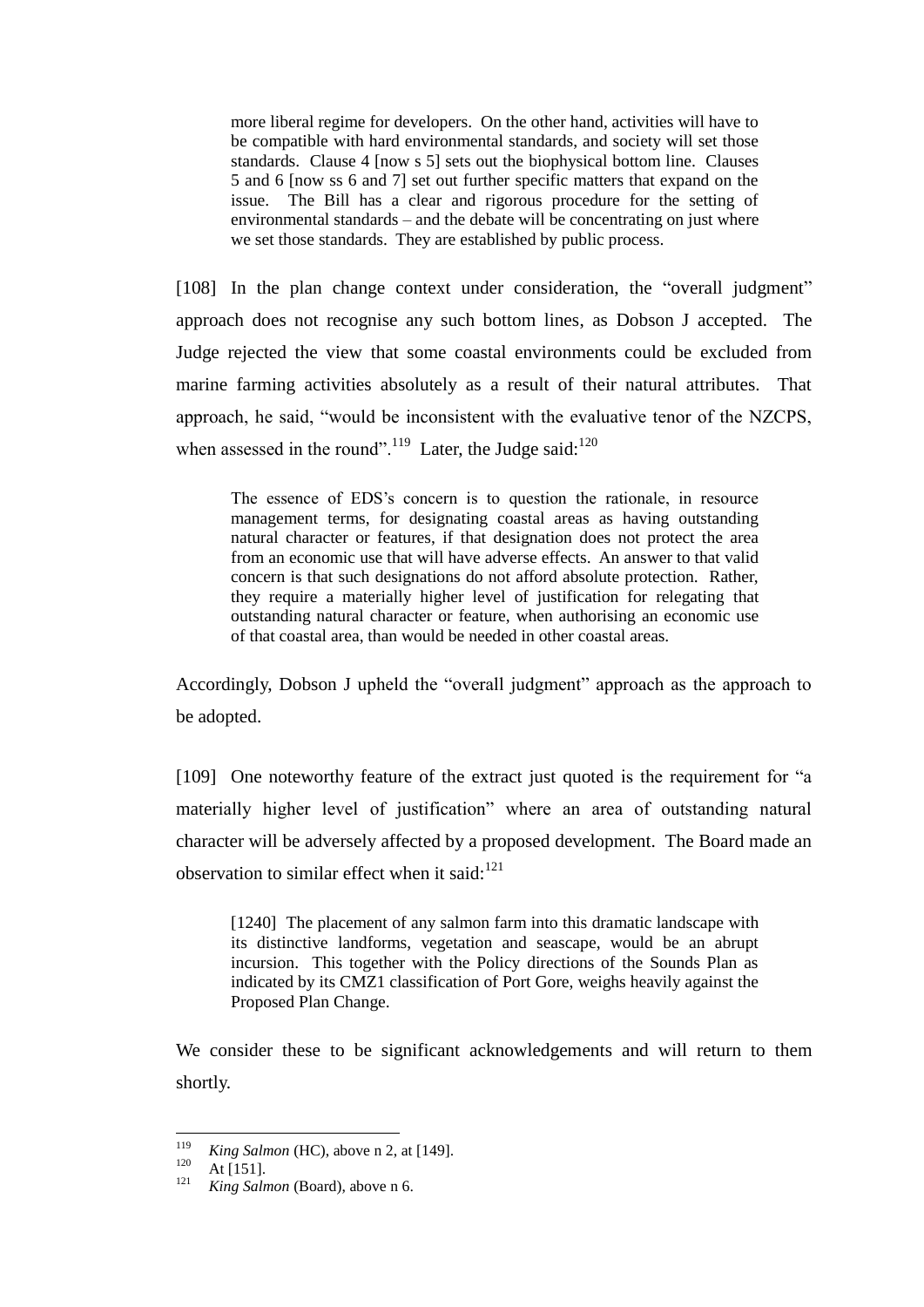<span id="page-50-0"></span>[110] Mr Kirkpatrick argued that the Board and the Judge were wrong to adopt the "overall judgment" approach, submitting in particular that it:

- (a) is inconsistent with the Minister's statutory power to set national priorities "for the preservation of the natural character of the coastal environment of New Zealand, including protection from inappropriate subdivision, use, and development";<sup>122</sup> and
- (b) does not reflect the language of the relevant policies of the NZCPS, in particular policies 8, 13 and 15.

[111] In response, Ms Gwyn emphasised that the policies in the NZCPS were policies, not standards or rules. She argued that the NZCPS provides direction for decision-makers (including boards of inquiry) but leaves them with discretion as to how to give effect to the NZCPS. Although she acknowledged that policies 13 and 15 give a strong direction, Ms Gwyn submitted that they cannot and do not prohibit activities that adversely affect coastal areas with outstanding features. Where particular policies are in conflict, the decision-maker is required to exercise its own judgment, as required by pt 2. Mr Nolan's submissions were to similar effect. While he accepted that some objectives or policies provided more guidance than others, they were not "standards or vetos". Mr Nolan submitted that this was "the only tenable, workable approach that would achieve the RMA's purpose". The approach urged by EDS would, he submitted, undermine the RMA's purpose by allowing particular considerations to trump others whatever the consequences.

# *(i) The NZCPS: policies and rules*

[112] We begin with Ms Gwyn's point that the NZCPS contains objectives and policies rather than methods or rules. As Ms Gwyn noted, the Full Court of the Court of Appeal dealt with a similar issue in *Auckland Regional Council v North*  Shore City Council.<sup>123</sup> The Auckland Regional Council was in the process of hearing and determining submissions in respect of its proposed regional policy statement. That proposed policy statement included provisions which were designed

 $122$  $\text{RMA}$ , s 58(a).

<sup>123</sup> *Auckland Regional Council v North Shore City Council* [1995] 3 NZLR 18 (CA).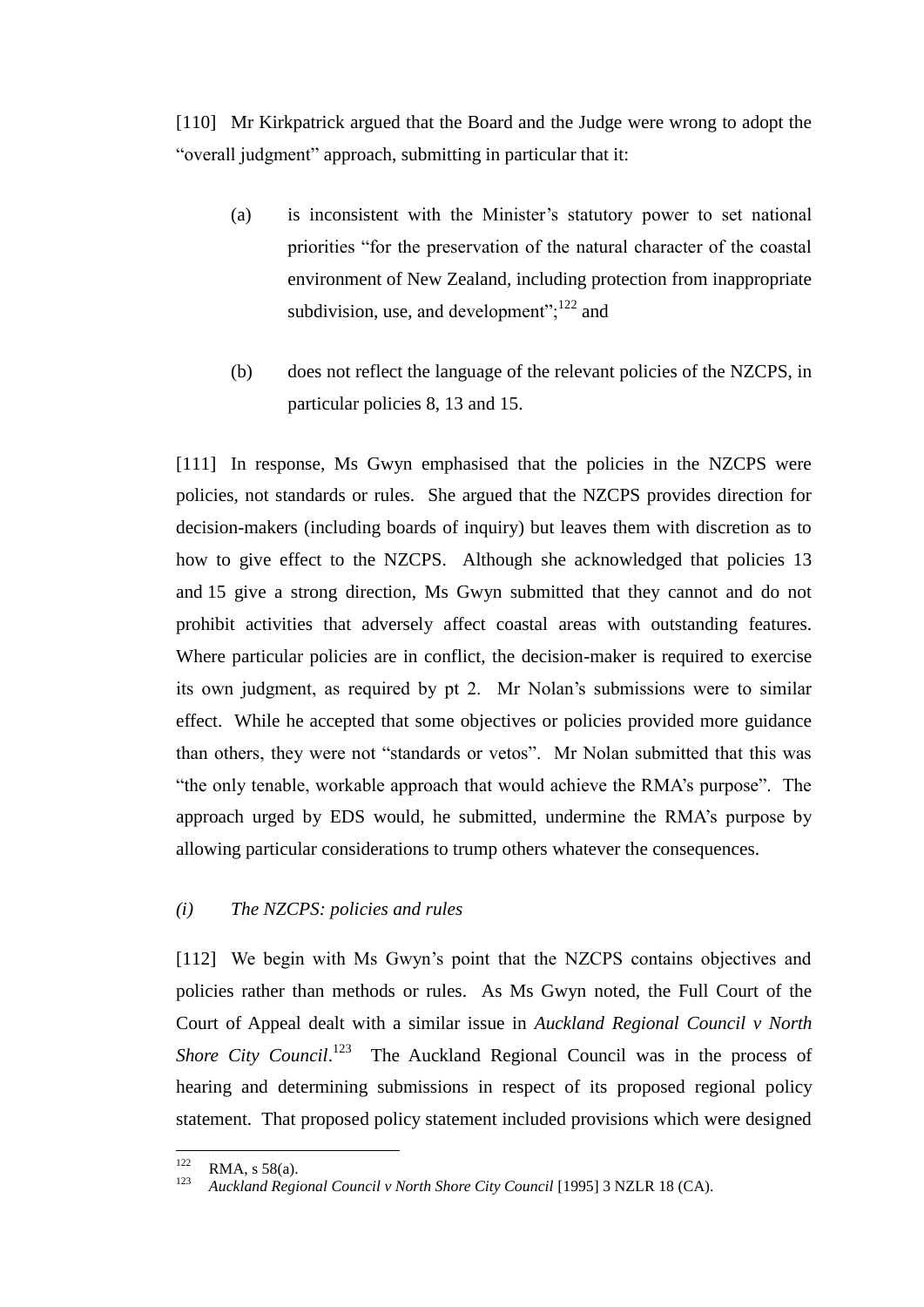to limit urban development to particular areas (including demarking areas by lines on maps). These provisions were to have a restrictive effect on the power of the relevant territorial authorities to permit further urbanisation in particular areas; the urban limits were to be absolutely restrictive.<sup>124</sup>

[113] The Council's power to impose such restrictions was challenged. The contentions of those challenging these limits were summarised by Cooke P, delivering the judgment of the Court, as follows:<sup>125</sup>

The defendants contend that the challenged provisions would give the proposed regional policy statement a master plan role, interfering with the proper exercise of the responsibilities of territorial authorities; that it would be "coercive" and that "The drawing of a line on a map is the ultimate rule. There is no scope for further debate or discretion. No further provision can be made in a regional plan or a district plan".

The defendants' essential point was that the Council was proposing to go beyond a policy-making role to a rule-making role, which it was not empowered to do under the RMA.

[114] The Court considered, however, that the defendants' contention placed too limited a meaning on the scope of the words "policy" and "policies" in ss 59 and 62 of the RMA (which deal with, respectively, the purpose and content of regional policy statements). The Court held that "policy" should be given its ordinary and natural meaning and that a definition such as "course of action" was apposite. The Court said: $126$ 

It is obvious that in ordinary present-day speech a policy may be either flexible or inflexible, either broad or narrow. Honesty is said to be the best policy. Most people would prefer to take some discretion in implementing it, but if applied remorselessly it would not cease to be a policy. Counsel for the defendants are on unsound ground in suggesting that, in everyday New Zealand speech or in parliamentary drafting or in etymology, policy cannot include something highly specific. …

[115] As to the argument that a regional policy statement could not contain what were in effect rules, Cooke P said:<sup>127</sup>

<sup>124</sup>  $124$  At 19.

 $125$  At 22.

 $126$  At 23.

At 23.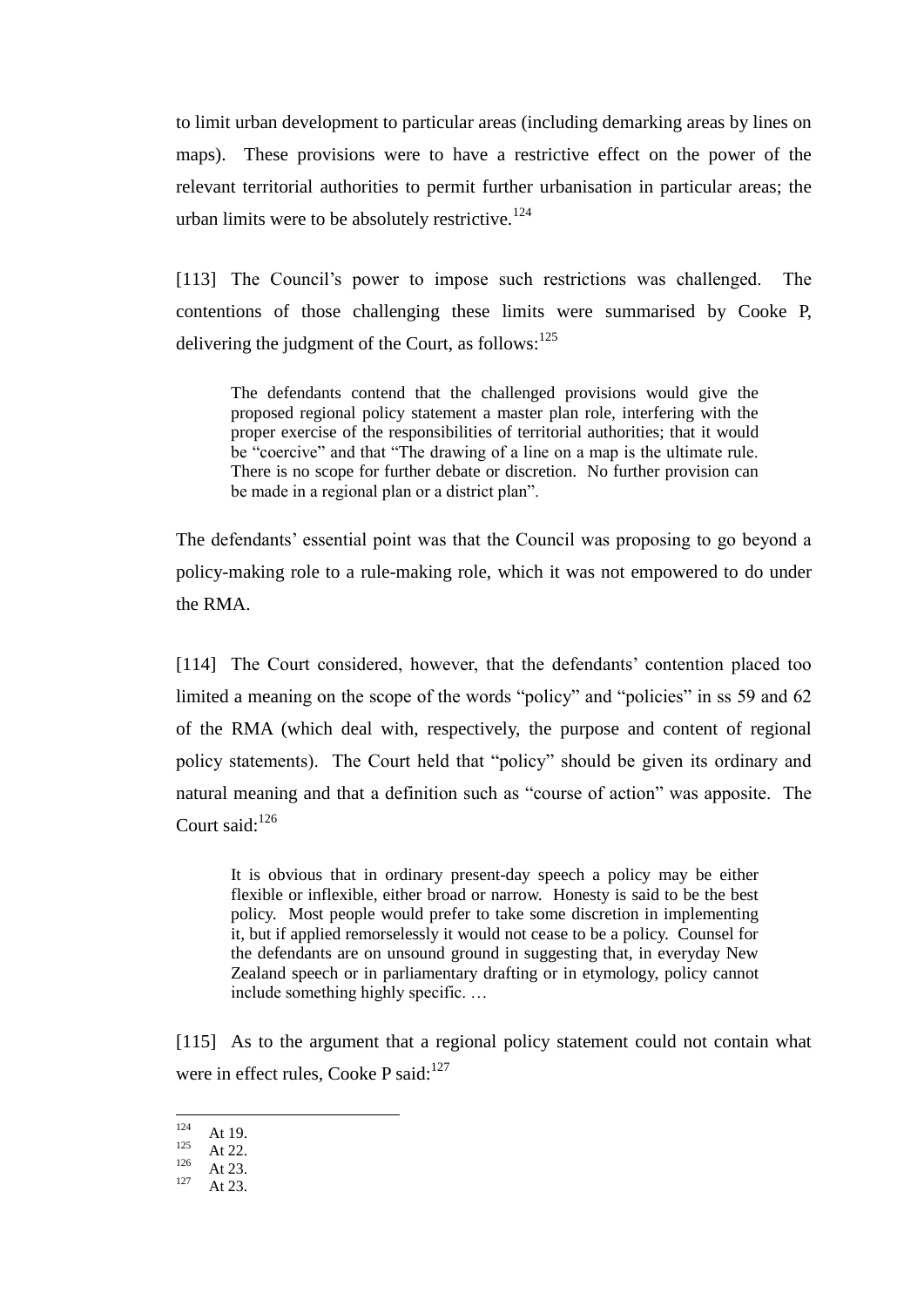A well-meant sophistry was advanced to bolster the argument. It was said that the [RMA] in s  $2(1)$  defines "rule" as a district rule or a regional rule, and that the scheme of the [RMA] is that "rules" may be included in regional plans (s 68) or district plans (s 76) but not in regional policy statements. That is true. But it cannot limit the scope of a regional policy statement. The scheme of the [RMA] does not include direct enforcement of regional policy statements against members of the public. As far as now relevant, the authorised contravention procedures relate to breaches of the rules in district plans or proposed district plans (s 9 and Part XII generally). Regional policy statements may contain rules in the ordinary sense of that term, but they are not rules within the special statutory definition directly binding on individual citizens. Mainly they derive their impact from the stipulation of Parliament that district plans may not be inconsistent with them.

[116] In short, then, although a policy in a New Zealand coastal policy statement cannot be a "rule" within the special definition in the RMA, it may nevertheless have the effect of what in ordinary speech would be a rule. Policy 29 in the NZCPS is an obvious example.

## *(ii) Section 58 and other statutory indicators*

[117] We turn next to s 58. It contains provisions which are, in our view, inconsistent with the notion that the NZCPS is, properly interpreted, no more than a statement of relevant considerations, to which a decision-maker is entitled to give greater or lesser weight in the context of determining particular matters. Rather, these provisions indicate that it was intended that a New Zealand coastal policy statement might contain policies that were not discretionary but would have to be implemented if relevant. The relevant provisions provide for a New Zealand coastal policy statement to contain objectives and policies concerning:

- (a) national priorities for specified matters (ss  $58(a)$  and (ga));
- (b) the Crown's interests in the coastal marine area  $(s 58(d))$ ;
- (c) matters to be included in regional coastal plans in regard to the preservation of the natural character of the coastal environment  $(s 58(e))$ ;
- (d) the implementation of New Zealand's international obligations affecting the coastal environment (s 58(f));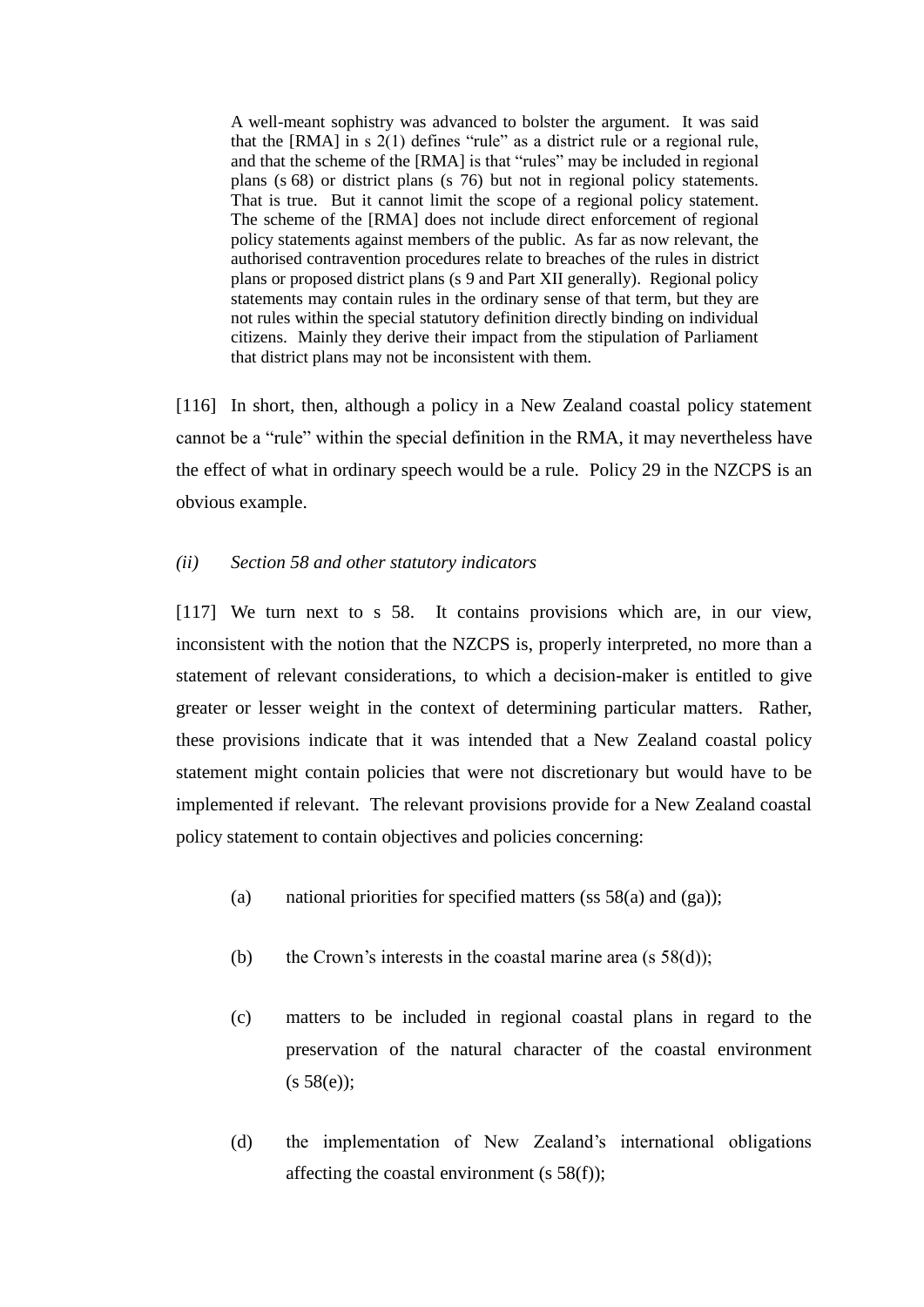- (e) the procedures and methods to be used to review the policies and monitor their effectiveness (s  $58(g)$ ); and
- (f) the protection of protected customary rights (s  $58$  (gb)).

[118] We begin with s 58(a), the language of which is set out at  $[110](a)$  above. It deals with the Minister's ability (by means of the NZCPS) to set national priorities in relation to the preservation of the natural character of the coastal environment. This provision contemplates the possibility of objectives and policies the effect of which is to provide absolute protection from the adverse effects of development in relation to particular areas of the coastal environment. The power of the Minister to set objectives and policies containing national priorities for the preservation of natural character is not consistent with the "overall judgment" approach. This is because, on the "overall judgment" approach, the Minister's assessment of national priorities as reflected in a New Zealand coastal policy statement would not be binding on decision-makers but would simply be a relevant consideration, albeit (presumably) a weighty one. If the Minister did include objectives or policies which had the effect of protecting areas of the coastal environment against the adverse effects of development as national priorities, it is inconceivable that regional councils would be free to act inconsistently with those priorities on the basis that, although entitled to great weight, they were ultimately no more than relevant considerations. The same is true of s 58(ga), which relates to national priorities for maintaining and enhancing public access to and along the coastal marine area (that is, below the line of mean high water springs).

[119] A similar analysis applies in respect of ss 58(d), (f) and (gb). These enable the Minister to include in a New Zealand coastal policy statement objectives and policies concerning first, the Crown's interests in the coastal marine area, second, the implementation of New Zealand's international obligations affecting the coastal environment and third, the protection of protected rights. We consider that the Minister is entitled to include in such a statement relevant objectives and policies that are intended, where relevant, to be binding on decision-makers. If policies concerning the Crown's interests, New Zealand's international obligations or the protection of protected rights were to be stated in binding terms, it is difficult to see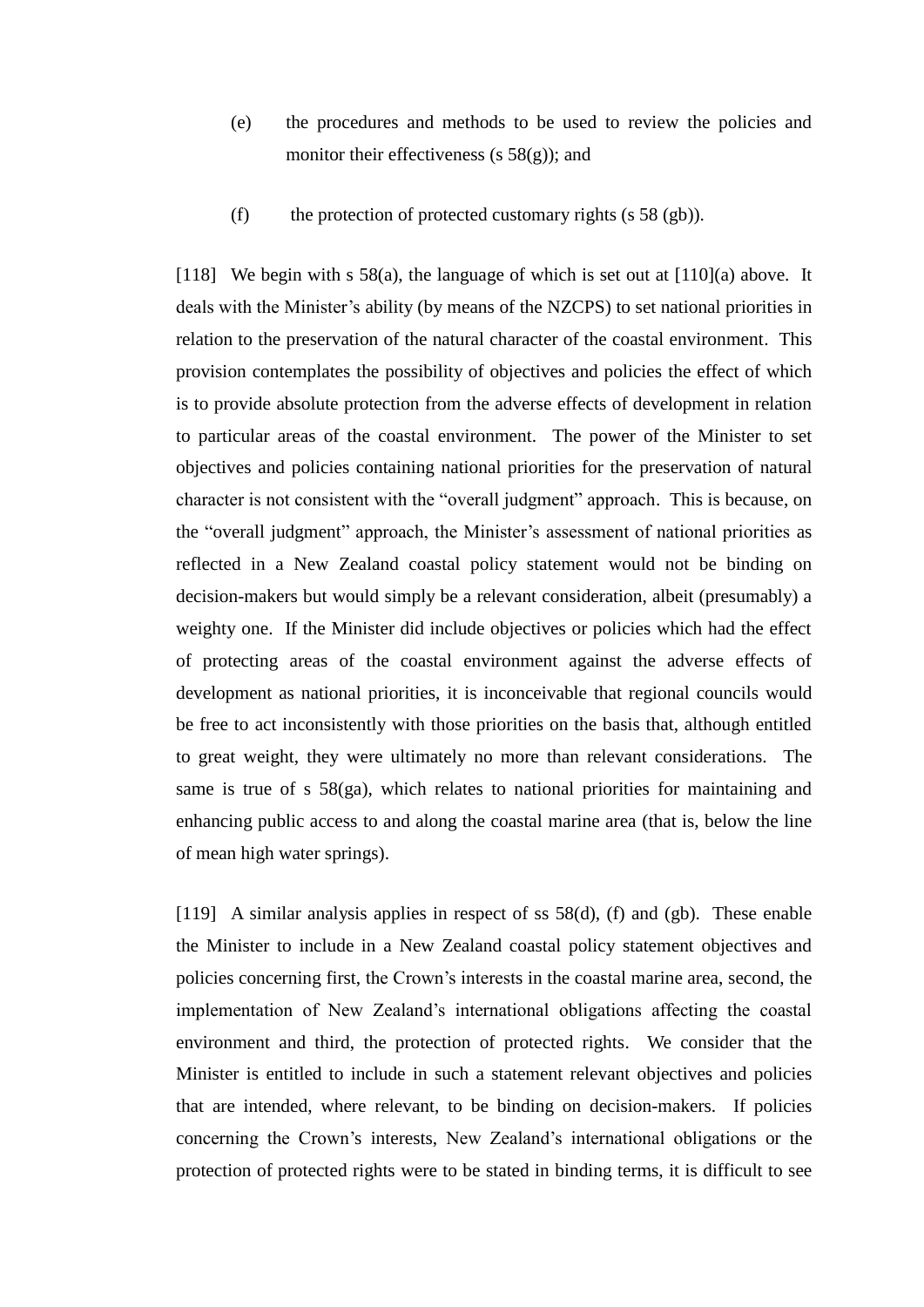what justification there could be for interpreting them simply as relevant considerations which a decision-maker would be free to apply or not as it saw appropriate in particular circumstances. The Crown's interests in the coastal marine area, New Zealand's relevant international obligations and the protection of protected rights are all matters about which it is to be expected that the Minister would have authority to make policies that are binding if he or she considered such policies were necessary.

[120] Next we come to s  $58(g)$ , which permits objectives and policies concerning "the procedures and methods to be used to review the policies and to monitor their effectiveness". It will be recalled that one of the responsibilities of the Minister under s 28(d) of the RMA is to monitor the effect and implementation of New Zealand coastal policy statements. The Minister would be entitled, in our view, to set out policies in a New Zealand coastal policy statement that were designed to impose obligations on local authorities so as to facilitate that review and monitoring function. It is improbable that any such policies were intended to be discretionary as far as local authorities were concerned.

[121] Finally, there is s 58(e). It provides that a New Zealand coastal policy statement may state objectives or policies about:

the matters to be included in 1 or more regional coastal plans in regard to the preservation of the natural character of the coastal environment, including the activities that are required to be specified as restricted coastal activities because the activities―

- (i) have or are likely to have significant or irreversible adverse effects on the coastal marine area; or
- (ii) relate to areas in the coastal marine area that have significant conservation value: …

The term "restricted coastal activity" is defined in s 2 to mean "any discretionary activity or non-complying activity that, in accordance with section 68, is stated by a regional coastal plan to be a restricted coastal activity". Section 68 allows a regional council to include rules in regional plans. Section 68(4) provides that a rule may specify an activity as a restricted coastal activity only if the rule is in a regional coastal plan and the Minister of Conservation has required the activity to be so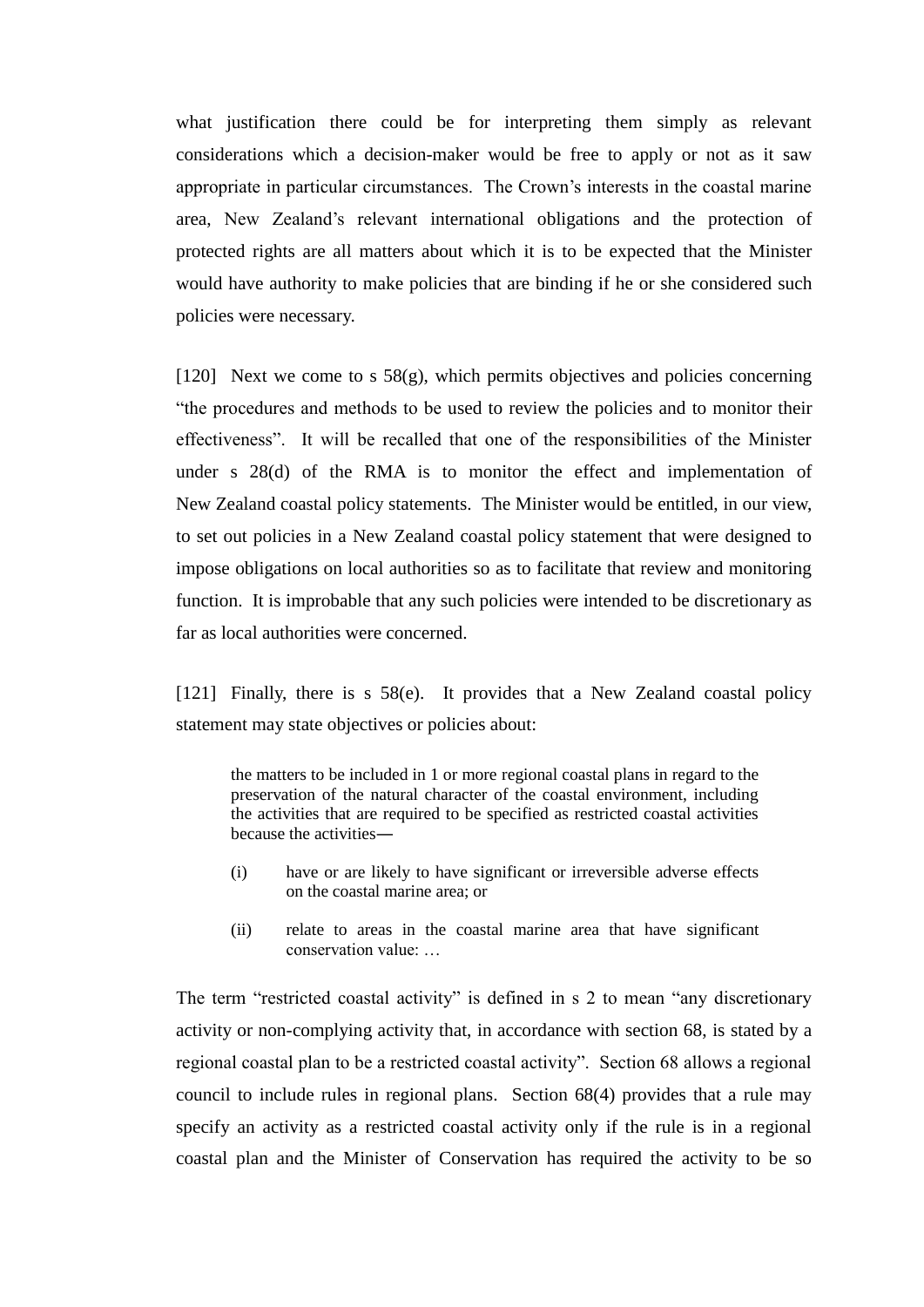specified on one of the two grounds contained in s 58(e). The obvious mechanism by which the Minister may require the activity to be specified as a restricted coastal activity is a New Zealand coastal policy statement. Accordingly, although the matters covered by s 58(e) are to be stated as objectives or policies in a New Zealand coastal policy statement, the intention must be that any such requirement will be binding on the relevant regional councils. Given the language and the statutory context, a policy under s 58(e) cannot simply be a factor that a regional council must consider or about which it has discretion.

[122] This view is confirmed by policy 29 in the NZCPS, which states that the Minister does not require any activity to be specified as a restricted coastal activity in a regional coastal plan and directs local authorities that they must amend documents in the ways specified to give effect to this policy as soon as practicable. Policy 29 is highly prescriptive and illustrates that a policy in a New Zealand coastal policy statement may have the effect of what, in ordinary speech, might be described as a rule (because it must be observed), even though it would not be a "rule" under the RMA definition.

[123] In addition to these provisions in s 58, we consider that s 58A offers assistance. It provides that a New Zealand coastal policy statement may incorporate material by reference under sch 1AA of the RMA. Clause 1 of sch 1AA relevantly provides:

#### **1 Incorporation of documents by reference**

…

- (1) The following written material may be incorporated by reference in a national environmental standard, national policy statement, or New Zealand coastal policy statement:
	- (a) standards, requirements, or recommended practices of international or national organisations:
	- (b) standards, requirements, or recommended practices prescribed in any country or jurisdiction:
- (3) Material incorporated by reference in a national environmental standard, national policy statement, or New Zealand coastal policy statement has legal effect as part of the standard or statement.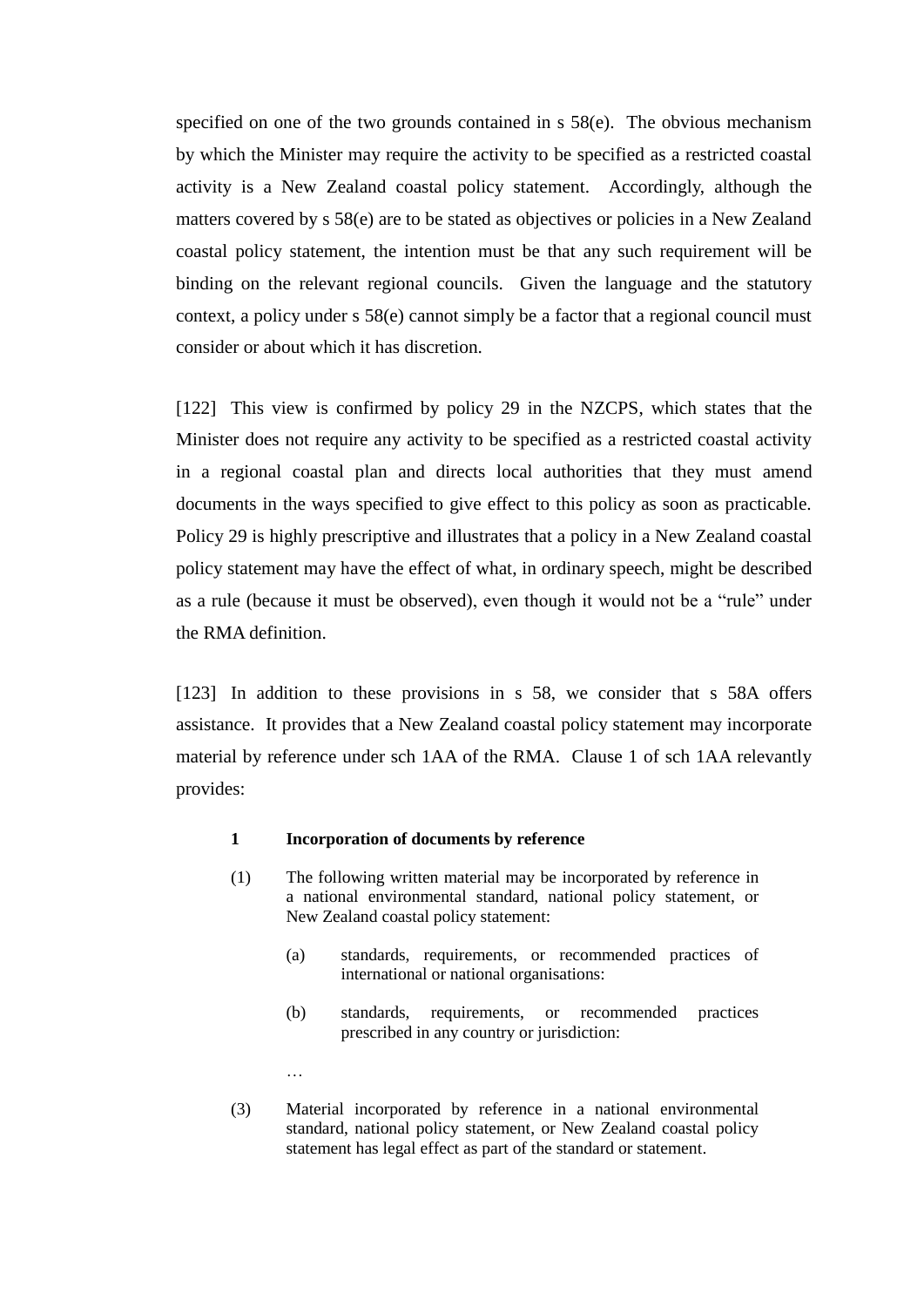[124] As can be seen, cl 1 envisages that a New Zealand coastal statement may contain objectives or policies that refer to standards, requirements or recommended practices of international and national organisations. This also suggests that Parliament contemplated that the Minister might include in a New Zealand coastal policy statement policies that, in effect, require adherence to standards or impose requirements, that is, policies that are prescriptive and are expected to be followed. If this is so, a New Zealand coastal policy statement cannot properly be viewed as simply a document which identifies a range of potentially relevant policies, to be given effect in subordinate planning documents as decision-makers consider appropriate in particular circumstances.

[125] Finally in this context, we mention ss 55 and 57. Section 55(2) relevantly provides that, if a national policy statement so directs, a regional council<sup>128</sup> must amend a regional policy statement or regional plan to include specific objectives or policies or so that objectives or policies in the regional policy statement or regional plan "give effect to objectives and policies specified in the [national policy] statement". Section 55(3) provides that a regional council "must also take any other action that is specified in the national policy statement". Under s 57(2), s 55 applies to a New Zealand coastal policy statement as if it were a national policy statement "with all necessary modifications". Under s 43AA the term "regional plan" includes a regional coastal plan. These provisions underscore the significance of the regional council's (and therefore the Board's) obligation to "give effect to" the NZCPS and the role of the NZCPS as an mechanism for Ministerial control. They contemplate that a New Zealand coastal policy statement may be directive in nature.

## *(iii) Interpreting the NZCPS*

[126] We agree with Mr Kirkpatrick that the language of the relevant policies in the NZCPS is significant and that the various policies are not inevitably in conflict or pulling in different directions. Beginning with language, we have said that "avoid" in policies  $13(1)(a)$  and  $15(a)$  is a strong word, meaning "not allow" or "prevent the occurrence of", and that what is "inappropriate" is to be assessed against the

<sup>128</sup> Section 55 of the RMA uses the term "local authority", which is defined in s 2 to include a regional council.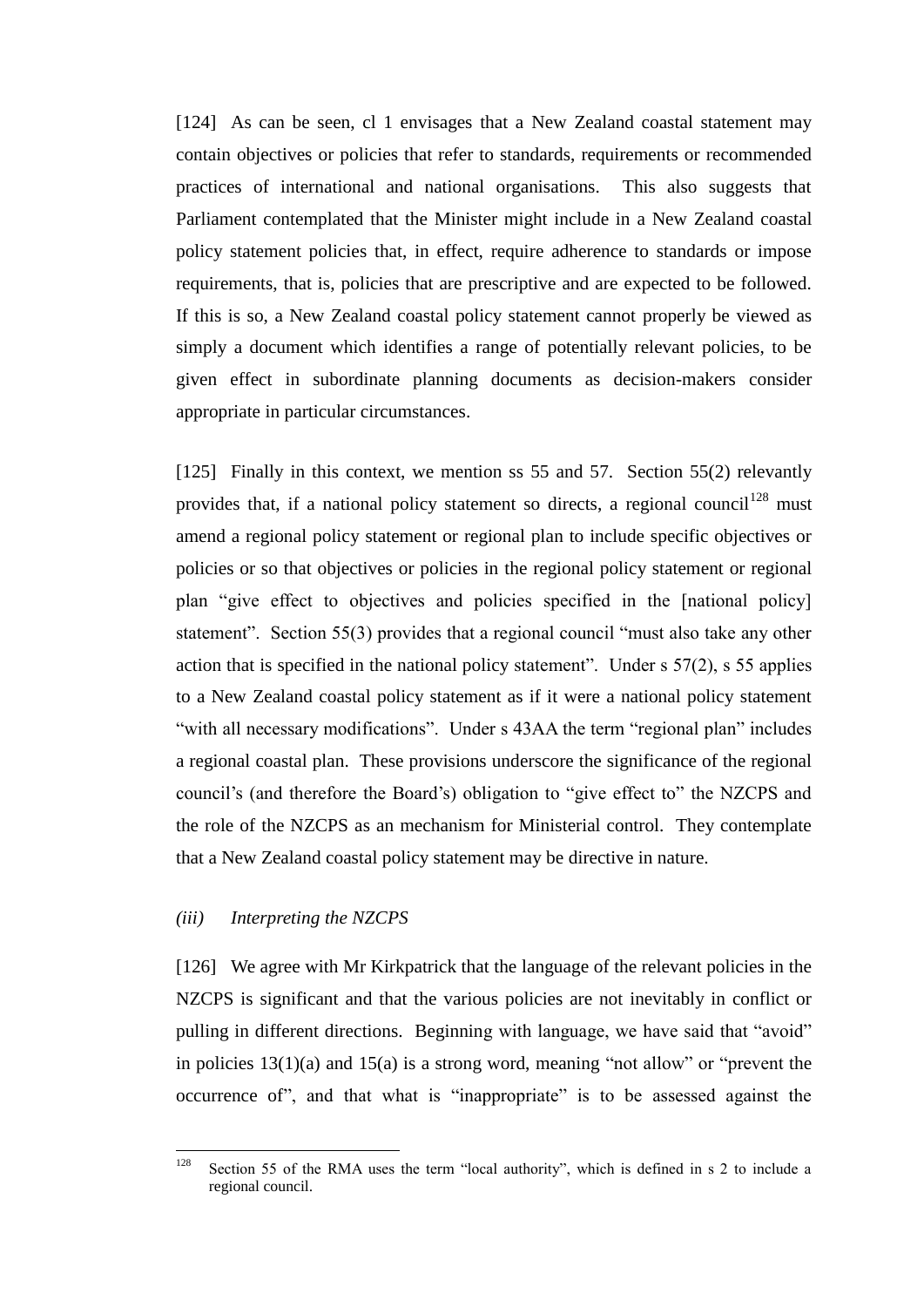characteristics of the environment that policies 13 and 15 seek to preserve. While we acknowledge that the most likely meaning of "appropriate" in policy 8(a) is that it relates to suitability for salmon farming, the policy does not suggest that provision must be made for salmon farming in *all* places that might be appropriate for it in a particular coastal region.

[127] Moreover, when other provisions in the NZCPS are considered, it is apparent that the various objectives and policies are expressed in deliberately different ways. Some policies give decision-makers more flexibility or are less prescriptive than others. They identify matters that councils should "take account of" or "take into account",<sup>129</sup> "have (particular) regard to",<sup>130</sup> "consider",<sup>131</sup> "recognise",<sup>132</sup> "promote"<sup>133</sup> or "encourage"; <sup>134</sup> use expressions such as "as far as practicable", <sup>135</sup> "where practicable",  $^{136}$  and "where practicable and reasonable";  $^{137}$  refer to taking "all practicable steps"<sup>138</sup> or to there being "no practicable alternative methods".<sup>139</sup> Policy 3 requires councils to adopt the precautionary approach, but naturally enough the implementation of that approach is addressed only generally; policy 27 suggests a range of strategies. Obviously policies formulated along these lines leave councils with considerable flexibility and scope for choice. By contrast, other policies are expressed in more specific and directive terms, such as policies 13, 15, 23 (dealing with the discharge of contaminants) and 29. These differences matter. One of the dangers of the "overall judgment" approach is that it is likely to minimise their significance.

[128] Both the Board and Dobson J acknowledged that the language in which particular policies were expressed did matter: the Board said that the concern underpinning policies 13 and 15 "weighs heavily against" granting the plan change and the Judge said that departing from those policies required "a materially higher

<sup>129</sup> <sup>129</sup> NZCPS, above [n 13,](#page-3-0) policies 2(e) and 6(g).<br><sup>130</sup> Pulling 10 post-dimension 5(2).

<sup>&</sup>lt;sup>130</sup> Policy 10; see also policy 5(2).

<sup>&</sup>lt;sup>131</sup> Policies 6(1) and 7(1)(a).

<sup>&</sup>lt;sup>132</sup> Policies 1, 6, 9, 12(2) and 26(2).<br><sup>133</sup> Policies  $6(2)(3)$  and 14.

<sup>&</sup>lt;sup>133</sup> Policies 6(2)(e) and 14.

<sup>&</sup>lt;sup>134</sup> Policies 6(c) and 25(c) and (d).<br><sup>135</sup> Policies 2(c) and (p) and 12(1).

<sup>&</sup>lt;sup>135</sup> Policies 2(c) and (g) and 12(1).<br><sup>136</sup> Policies 14 (c) 17(b) 10(4) 214

<sup>&</sup>lt;sup>136</sup> Policies 14 (c), 17(h), 19(4), 21(c) and 23(4)(a).<br><sup>137</sup> Policy  $\epsilon(1)(i)$ .

 $^{137}$  Policy 6(1)(i).<br><sup>138</sup> Policy 22(5)(c)

 $\frac{138}{139}$  Policy 23(5)(a).

Policy  $10(1)(c)$ .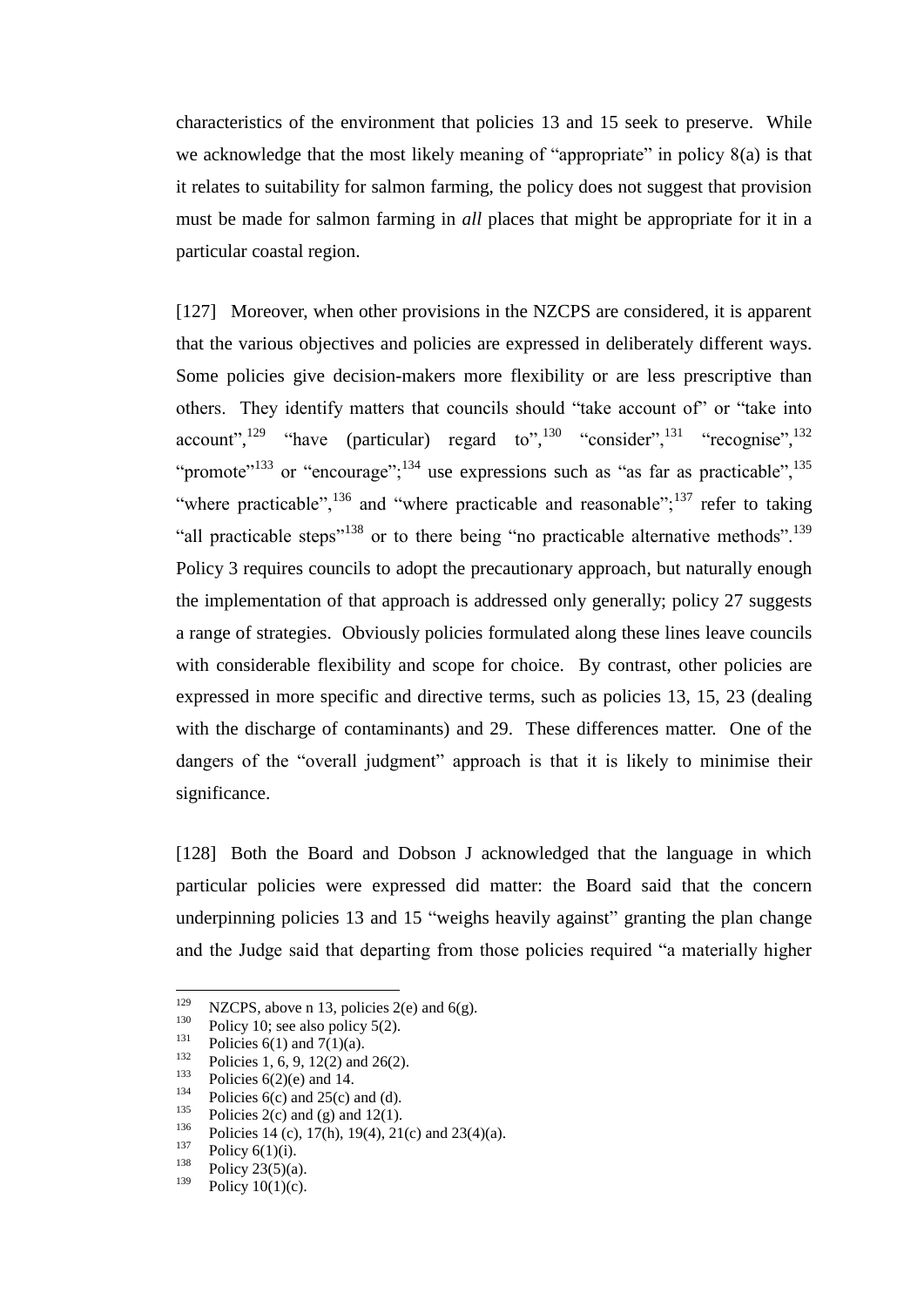level of justification".<sup>140</sup> This view that policies 13 and 15 should not be applied in the terms in which they are drafted but simply as very important considerations was based on the perception that to apply them in accordance with their terms would be contrary to the purpose of the RMA and unworkable. Both Ms Gwyn and Mr Nolan supported this position in argument; they accepted that policies such as policies 13 and 15 provided "more guidance" than other policies or constituted "starting points", but argued that they were not standards, nor did they operate as vetoes. Although this view of the NZCPS as a document containing guidance or relevant considerations of differing weight has significant support in the authorities, it is not one with which we agree.

[129] When dealing with a plan change application, the decision-maker must first identify those policies that are relevant, paying careful attention to the way in which they are expressed. Those expressed in more directive terms will carry greater weight than those expressed in less directive terms. Moreover, it may be that a policy is stated in such directive terms that the decision-maker has no option but to implement it. So, "avoid" is a stronger direction than "take account of ". That said however, we accept that there may be instances where particular policies in the NZCPS "pull in different directions". But we consider that this is likely to occur infrequently, given the way that the various policies are expressed and the conclusions that can be drawn from those differences in wording. It may be that an apparent conflict between particular policies will dissolve if close attention is paid to the way in which the policies are expressed.

[130] Only if the conflict remains after this analysis has been undertaken is there any justification for reaching a determination which has one policy prevailing over another. The area of conflict should be kept as narrow as possible. The necessary analysis should be undertaken on the basis of the NZCPS, albeit informed by s 5. As we have said, s 5 should not be treated as the primary operative decision-making provision.

[131] A danger of the "overall judgment" approach is that decision-makers may conclude too readily that there is a conflict between particular policies and prefer one

<sup>140</sup> <sup>140</sup> *King Salmon* (Board), above n [6,](#page-2-0) at [1240]; and *King Salmon* (HC), above [n 2,](#page-2-1) at [151].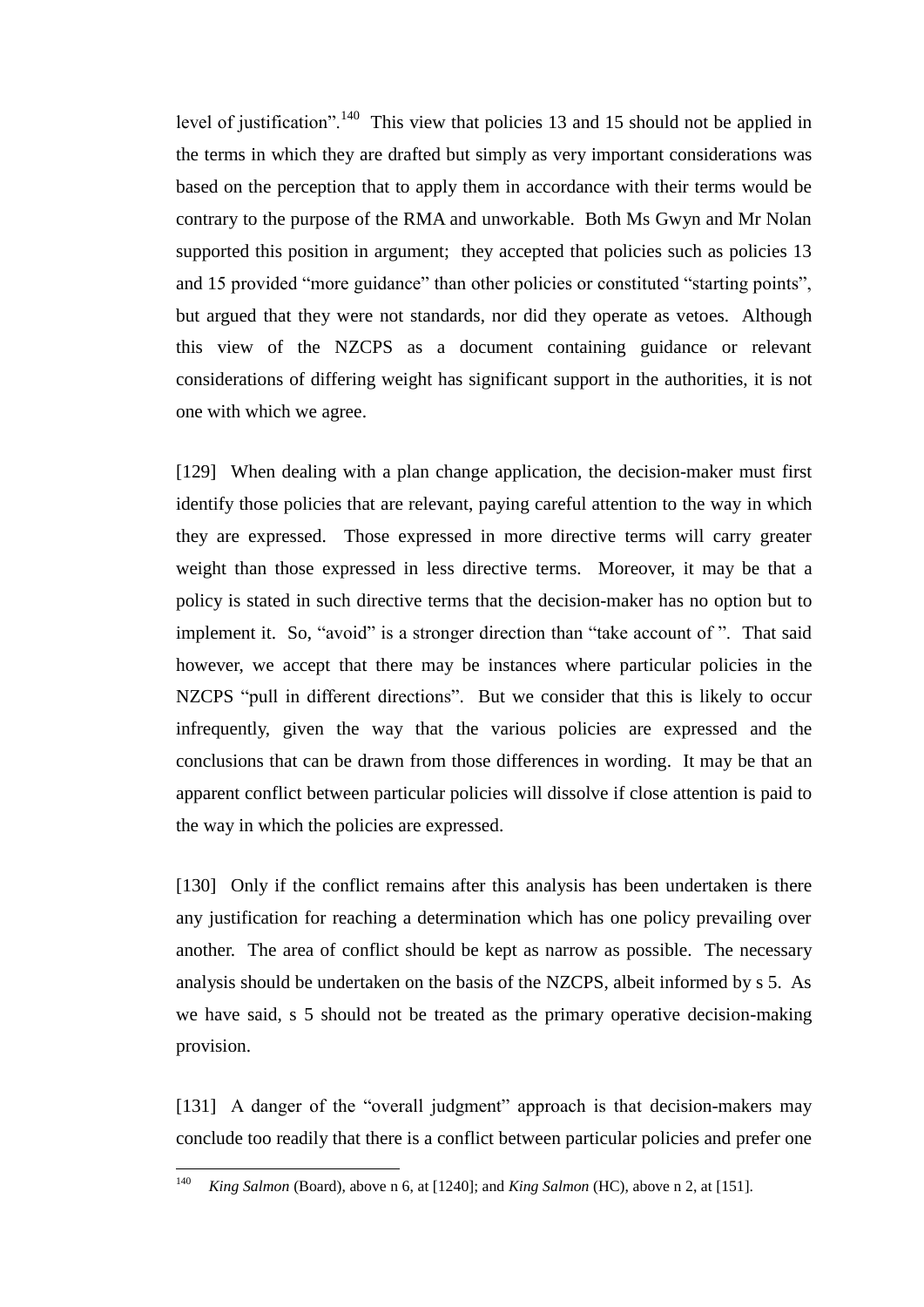over another, rather than making a thoroughgoing attempt to find a way to reconcile them. In the present case, we do not see any insurmountable conflict between policy 8 on the one hand and policies  $13(1)(a)$  and  $15(a)$  on the other. Policies 13(1)(a) and 15(a) provide protections against adverse effects of development in particular limited areas of the coastal region – areas of *outstanding* natural character, of *outstanding* natural features and of *outstanding* natural landscapes (which, as the use of the word "outstanding" indicates, will not be the norm). Policy 8 recognises the need for sufficient provision for salmon farming in areas suitable for salmon farming, but this is against the background that salmon farming cannot occur in one of the outstanding areas if it will have an adverse effect on the outstanding qualities of the area. So interpreted, the policies do not conflict.

[132] Policies  $13(1)(a)$  and  $(b)$  and  $15(a)$  and  $(b)$  do, in our view, provide something in the nature of a bottom line. We consider that this is consistent with the definition of sustainable management in s 5(2), which, as we have said, contemplates protection as well as use and development. It is also consistent with classification of activities set out in s 87A of the RMA, the last of which is activities that are prohibited.<sup>141</sup> The RMA contemplates that district plans may prohibit particular activities, either absolutely or in particular localities. If that is so, there is no obvious reason why a planning document which is higher in the hierarchy of planning documents should not contain policies which contemplate the prohibition of particular activities in certain localities.

[133] The contrast between the 1994 New Zealand Coastal Policy Statement (the 1994 Statement) and the NZCPS supports the interpretation set out above. Chapter 1 of the 1994 Statement sets out national priorities for the preservation of the natural character of the coastal environment. Policy 1.1.3 provides that it is a national priority to protect (among other things) "landscapes, seascapes and landforms" which either alone or in combination are essential or important elements of the natural character of the coastal environment. Chapter 3 deals with activities involving subdivision, use or development of areas of the coastal environment. Policy 3.2.1 provides that policy statements and plans "should define what form of

<sup>141</sup> Se[e \[16\]](#page-8-0) above.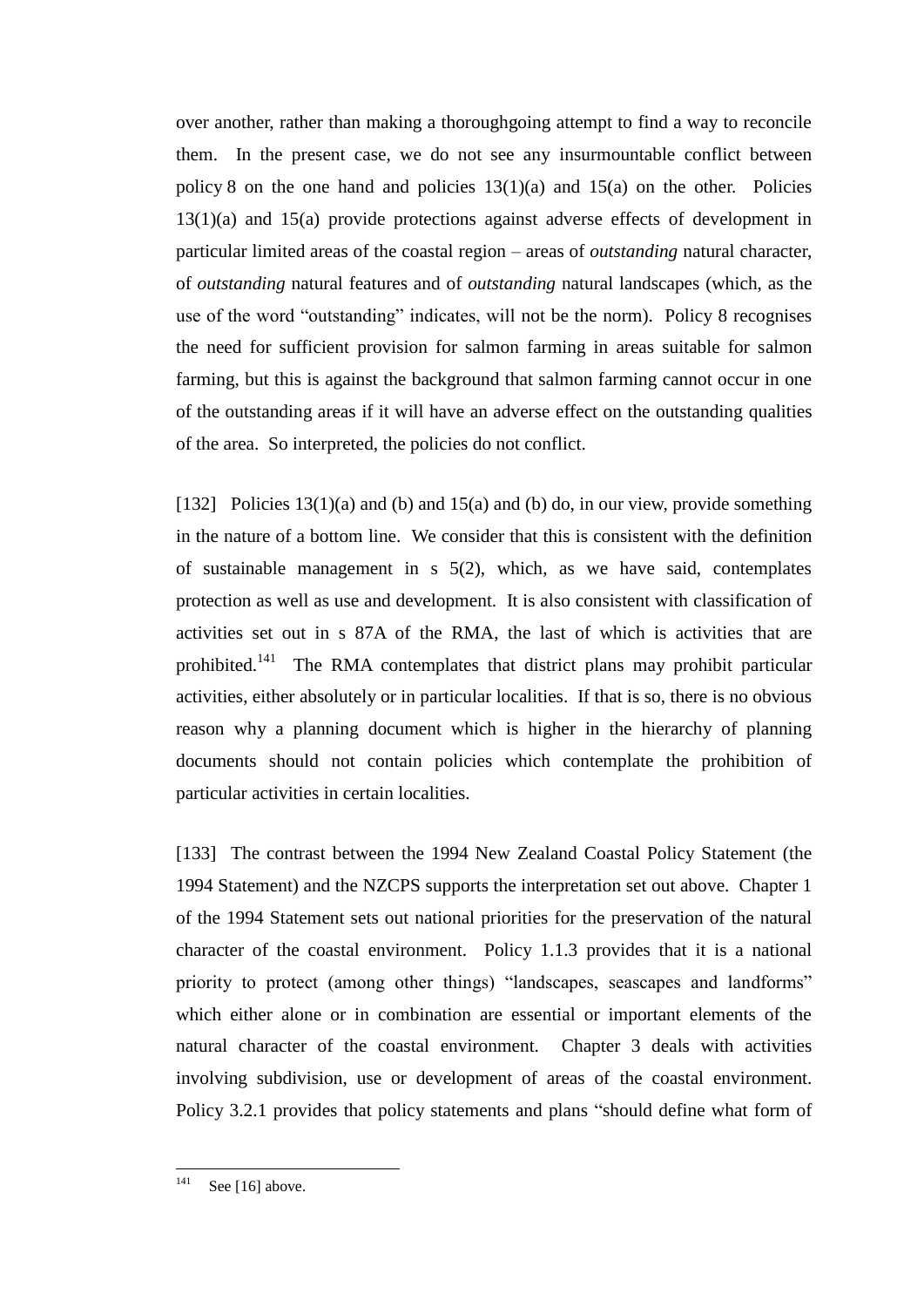subdivision, use or development would be appropriate in the coastal environment, and where it would be appropriate". Policy 3.2.2 provides:

Adverse effects of subdivision, use or development in the coastal environment should as far as practicable be avoided. Where complete avoidance is not practicable, the adverse effects should be mitigated and provision made for remedying those effects, to the extent practicable.

[134] Overall, the language of the 1994 Statement is, in relevant respects, less directive and allows greater flexibility for decision-makers than the language of the NZCPS. The greater direction given by the NZCPS was a feature emphasised by Minister of Conservation, Hon Kate Wilkinson, when she released the NZCPS. The Minister described the NZCPS as giving councils "clearer direction on protecting and managing New Zealand's coastal environment" and as reflecting the Government's commitment "to deliver more national guidance on the implementation of the  $[RMA]$ ".<sup>142</sup> The Minister said that the NZCPS was more specific than the 1994 Statement "about how some matters of national importance under the RMA should be protected from inappropriate use and development". Among the key differences the Minister identified was the direction on protection of natural character and outstanding landscapes. The emphasis was "on local councils to produce plans that more clearly identify where development will need to be constrained to protect special areas of the coast". The Minister also noted that the NZCPS made provision for aquaculture "in appropriate places".

[135] The RMA does, of course, provide for applications for private plan changes. However, we do not see this as requiring or even supporting the adoption of the "overall judgment" approach (or undermining the approach which we consider is required). We make two points:

(a) First, where there is an application for a private plan change to a regional coastal plan, we accept that the focus will be on the relevant locality and that the decision-maker may grant the application on a basis which means the decision has little or no significance beyond that locality. But the decision-maker must nevertheless always have

<sup>142</sup> Office of the Minister of Conservation "New Coastal Policy Statement Released" (28 October 2010).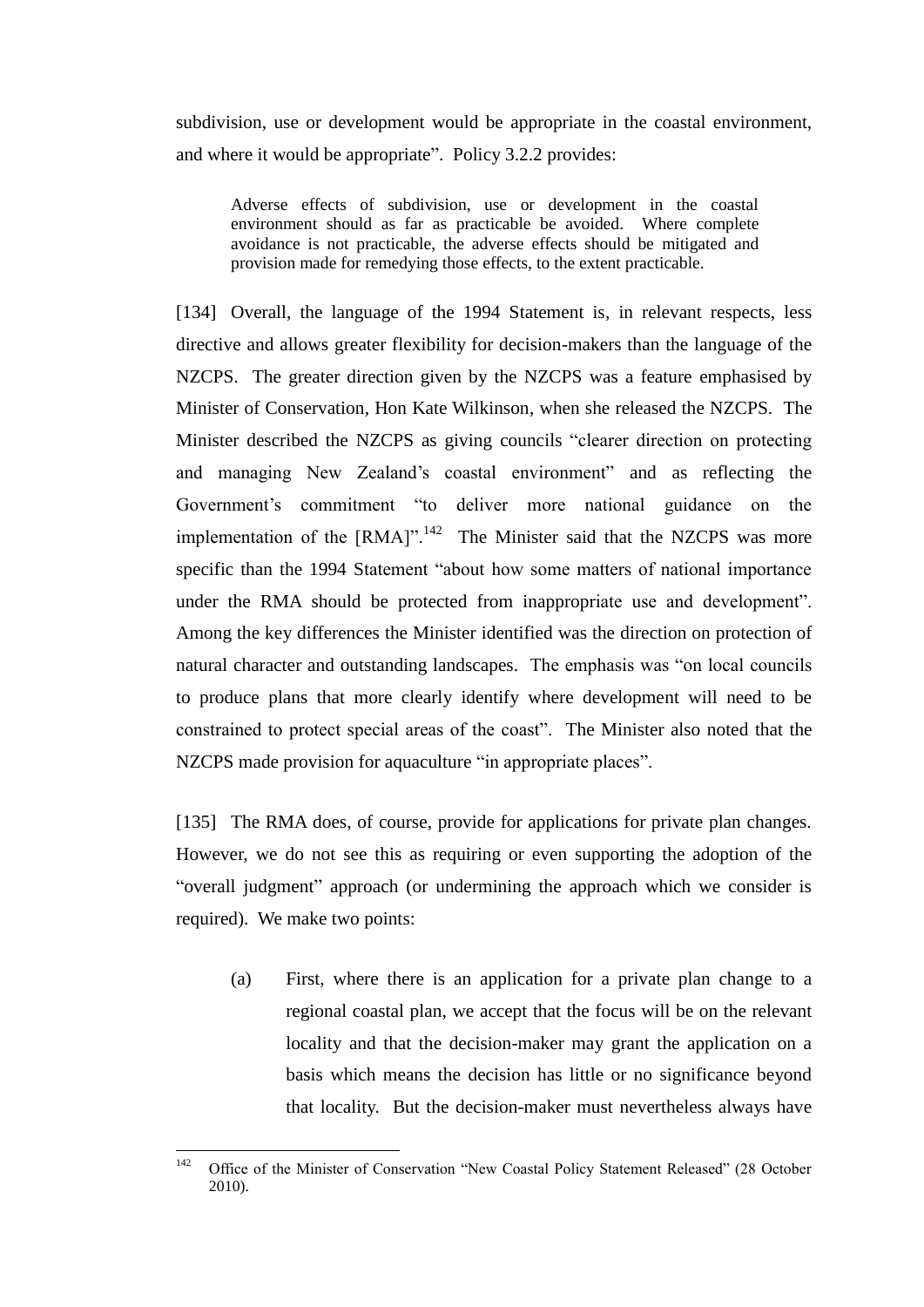regard to the region-wide perspective that the NZCPS requires to be taken. It will be necessary to put the application in its overall context.

(b) Second, Papatua at Port Gore was identified as an area of outstanding natural attributes by the Marlborough District Council. An applicant for a private plan change in relation to such an area is, of course, entitled to challenge that designation. If the decision-maker is persuaded that the area is not properly characterised as outstanding, policies 13 and 15 allow for adverse effects to be remedied or mitigated rather than simply avoided, provided those adverse effects are not "significant". But if the coastal area deserves the description "outstanding", giving effect to the NZCPS requires that it be protected from development that will adversely affect its outstanding natural attributes.

[136] There are additional factors that support rejection of the "overall judgment" approach in relation to the implementation of the NZCPS. First, it seems inconsistent with the elaborate process required before a national coastal policy statement can be issued. It is difficult to understand why the RMA requires such an elaborate process if the NZCPS is essentially simply a list of relevant factors. The requirement for an evaluation to be prepared, the requirement for public consultation and the requirement for a board of inquiry process or an equivalent all suggest that a New Zealand coastal policy statement has a greater purpose than merely identifying relevant considerations.

[137] Second, the "overall judgment" approach creates uncertainty. The notion of giving effect to the NZCPS "in the round" or "as a whole" is not one that is easy either to understand or to apply. If there is no bottom line and development is possible in any coastal area no matter how outstanding, there is no certainty of outcome, one result being complex and protracted decision-making processes in relation to plan change applications that affect coastal areas with outstanding natural attributes. In this context, we note that historically there have been three mussel farms at Port Gore, despite its CMZ1 classification. The relevant permits came up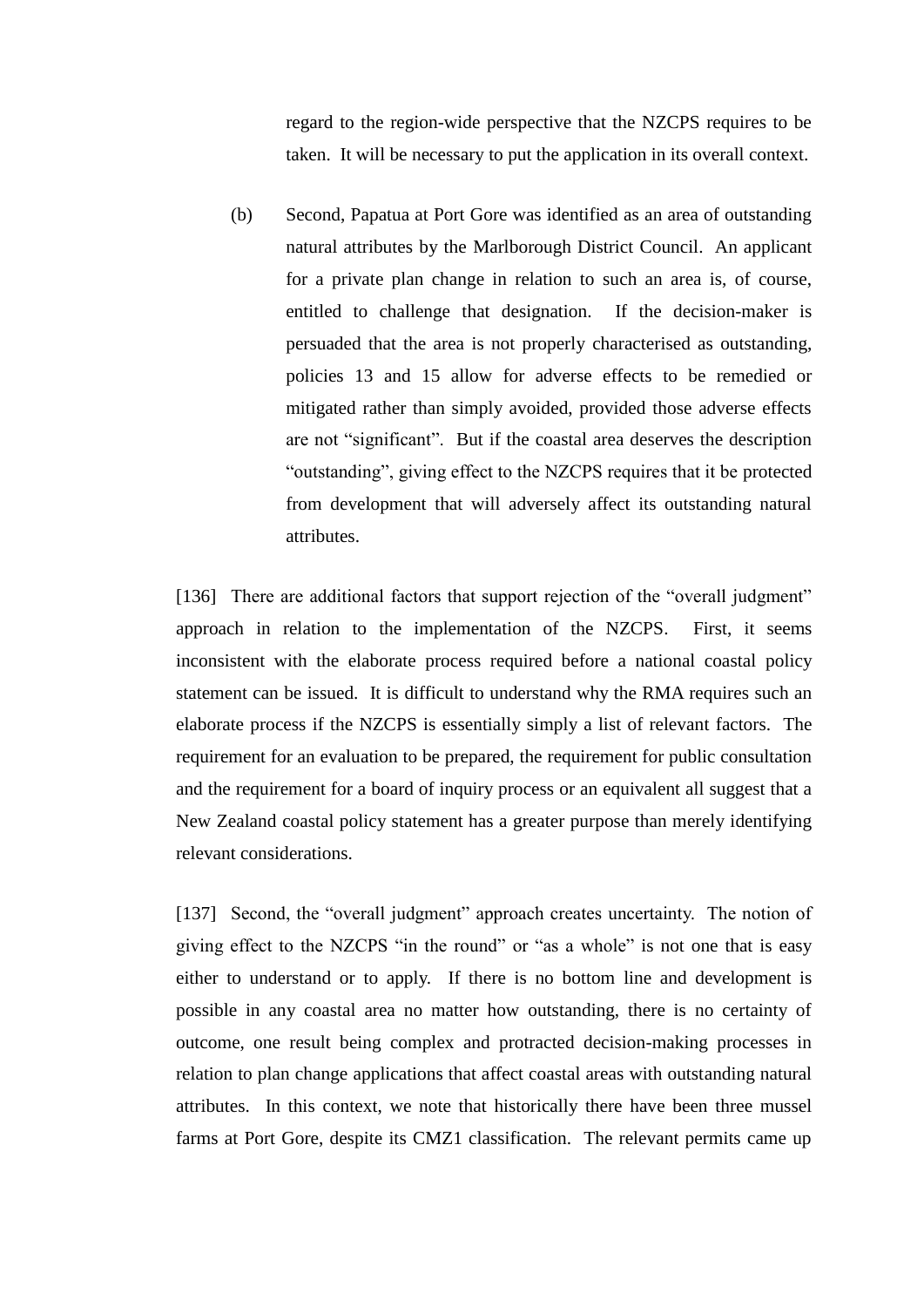for renewal.<sup>143</sup> On various appeals from the decisions of the Marlborough District Council on the renewal applications, the Environment Court determined, in a decision issued on 26 April 2012, that renewals for all three should be declined. The Court said:<sup>144</sup>

[238] In the end, after weighing all the evidence in respect of each mussel farm individually in the light of the relevant policy directions in the various statutory instruments and the RMA itself, we consider that achieving the purpose of the [RMA] requires that each application for a mussel farm should be declined.

[138] While the Court conducted an overall analysis, it was heavily influenced by the directives in policies 13 and 15 of the NZCPS, as given effect in this locality by the Marlborough District Council's CMZ1 zoning. This was despite the fact that the applicants had suggested mechanisms whereby the visual impact of the mussel farms could be reduced. There is no necessary inconsistency between the Board's decision in the present case and that of the Environment Court,  $145$  given that different considerations may arise on a salmon farm application than on a mussel farm application. But a comparison of the outcomes of the two cases does illustrate the uncertainty that arises from the "overall judgment" approach: although the mussel farms would have had an effect on the natural character and landscape attributes of the area that was less adverse than that arising from a salmon farm, the mussel farm applications were declined whereas the salmon farm application was granted.

[139] Further, the "overall judgment" approach has the potential, at least in the case of spot zoning plan change applications relating to coastal areas with outstanding natural attributes, to undermine the strategic, region-wide approach that the NZCPS requires regional councils to take to planning. We refer here to policies  $7, 13(1)(c)$ and (d) and  $15(d)$  and (e).<sup>146</sup> Also significant in this context is objective 6, which provides in part that "the proportion of the coastal marine area under any formal protection is small and therefore management under the [RMA] is an important

<sup>143</sup> Although the farms were in a CMZ1 zone, mussel farming at the three locations was treated as a discretionary activity.

<sup>144</sup> *Port Gore Marine Farms v Marlborough District Council*, above [n 110.](#page-40-0)<br><sup>145</sup> The Board was swape of the Court's designs because it sited it for a pu

<sup>145</sup> The Board was aware of the Court's decision because it cited it for a particular proposition: see *King Salmon* (Board), above n [6,](#page-2-0) at [595].

 $146$  Se[e \[63\]](#page-31-0) above.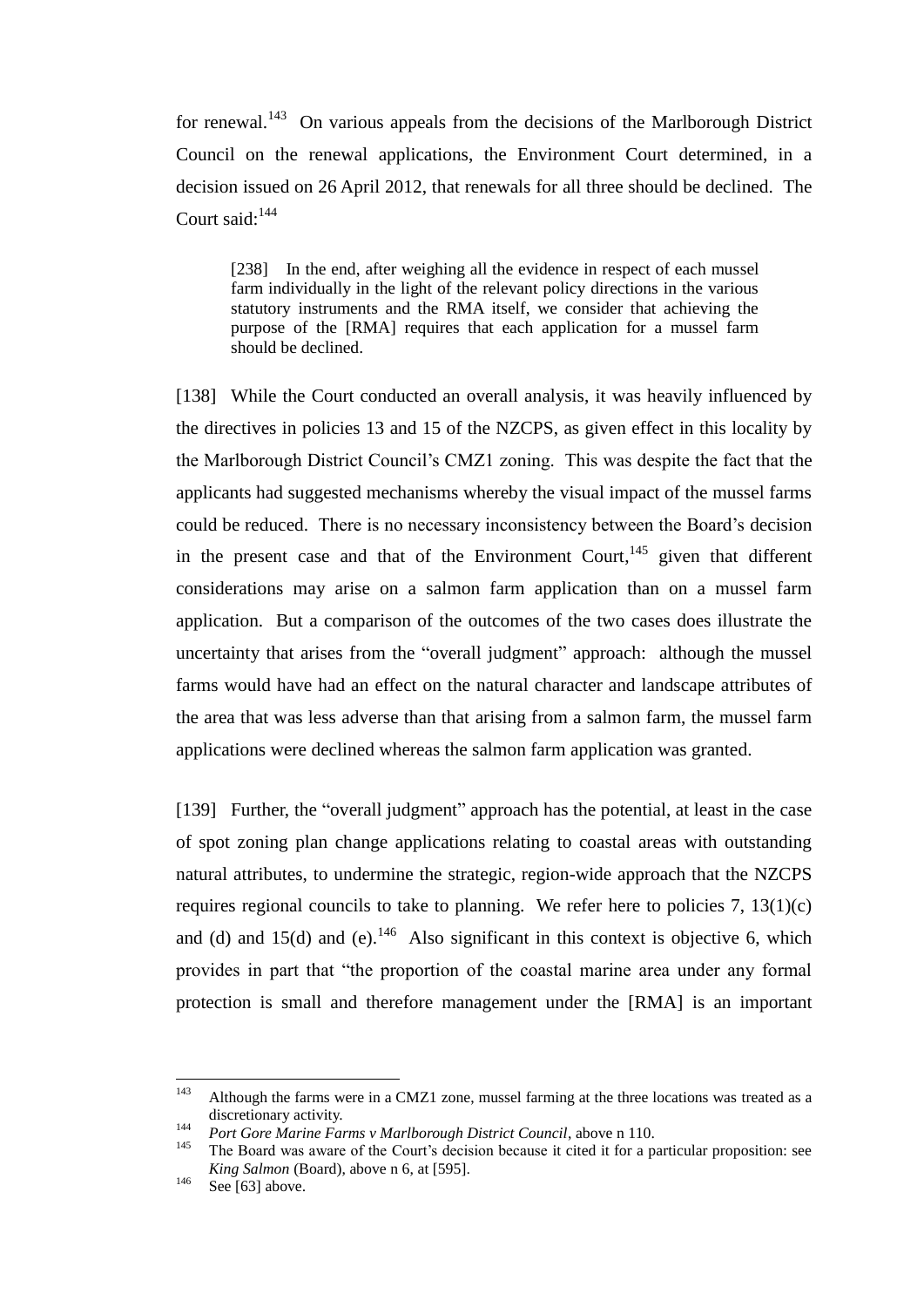means by which the natural resources of the coastal marine area can be protected". This also requires a "whole of region" perspective.

[140] We think it significant that the Board did not discuss policy 7 (although it did refer to it in its overview of the NZCPS), nor did it discuss the implications of policies  $13(1)(c)$  and  $(d)$  and  $15(d)$  and  $(e)$ . As applied, the "overall judgment" approach allows the possibility that developments having adverse effects on outstanding coastal landscapes will be permitted on a piecemeal basis, without a full assessment of the overall effect of the various developments on the outstanding areas within the region as a whole. At its most extreme, such an approach could result in there being few outstanding areas of the coastal environment left, at least in some regions.

[141] A number of objections have been raised to the interpretation of the NZCPS that we have accepted, which we now address. First, we acknowledge that the opening section of the NZCPS contains the following:

[N]umbering of objectives and policies is solely for convenience and is not to be interpreted as an indication of relative importance.

But the statement is limited to the impact of numbering; it does not suggest that the differences in wording as between various objectives and policies are immaterial to the question of relative importance in particular contexts. Indeed, both the Board and the Judge effectively accepted that policies 13 and 15 did carry additional weight. Ms Gwyn and Mr Nolan each accepted that this was appropriate. The contested issue is, then, not whether policies 13 and 15 have greater weight than other policies in relevant contexts, but rather how much additional weight.

[142] Second, in the *New Zealand Rail* case, Grieg J expressed the view that pt 2 of the RMA should not be subjected to "strict rules and principles of statutory construction which aim to extract a precise and unique meaning from the words used".<sup>147</sup> He went on to say that there is "a deliberate openness about the language, its meanings and its connotations which … is intended to allow the application of

<sup>147</sup> <sup>147</sup> *New Zealand Rail Ltd*, above [n 71,](#page-21-0) at 86.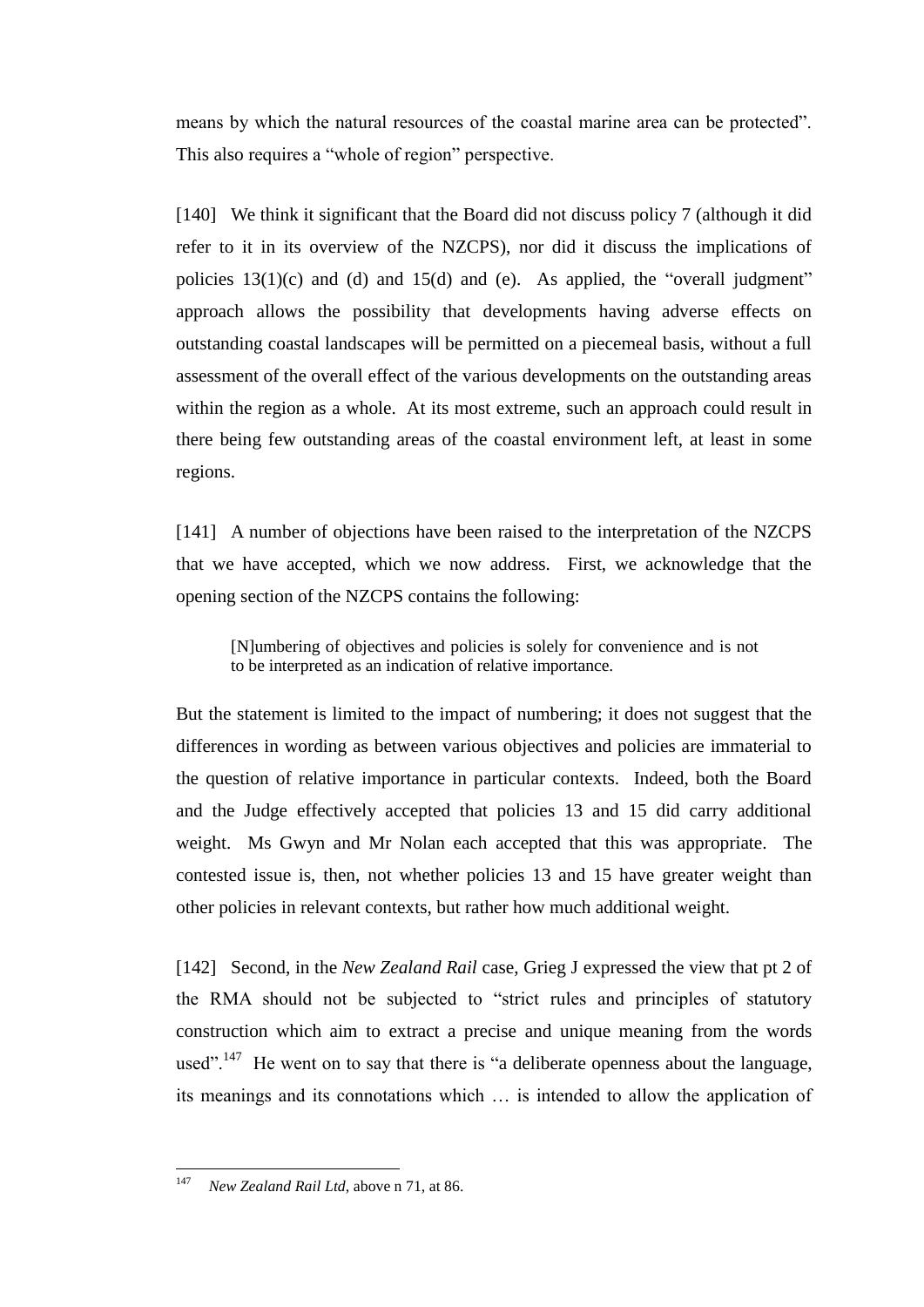policy in a general and broad way."<sup>148</sup> The same might be said of the NZCPS. The NZCPS is, of course, a statement of objectives and policies and, to that extent at least, does differ from an enactment. But the NZCPS is an important part of a carefully structured legislative scheme: Parliament required that there be such a policy statement, required that regional councils "give effect to" it in the regional coastal plans they were required to promulgate, and established processes for review of its implementation. The NZCPS underwent a thoroughgoing process of development; the language it uses does not have the same "openness" as the language of pt 2 and must be treated as having been carefully chosen. The interpretation of the NZCPS must be approached against this background. For example, if the intention was that the NZCPS would be essentially a statement of potentially relevant considerations, to be given varying weight in particular contexts based on the decision-maker's assessment, it is difficult to see how the statutory review mechanisms could sensibly work.

[143] The Minister might, of course, have said in the NZCPS that the objectives and policies contained in it are simply factors that regional councils and others must consider in appropriate contexts and give such weight as they think necessary. That is not, however, how the NZCPS is framed.

[144] Third, it is suggested that this approach to policies  $13(1)(a)$  and  $15(a)$  will make their reach over-broad. The argument is that, because the word "effect" is widely defined in s 3 of the RMA and that definition carries over to the NZCPS, any activity which has an adverse effect, no matter how minor or transitory, will have to be avoided in an outstanding area falling within policies 13 or 15. This, it is said, would be unworkable. We do not accept this.

[145] The definition of "effect" in s 3 is broad. It applies "unless the context" otherwise requires". So the question becomes, what is meant by the words "avoid adverse effects" in policies  $13(1)(a)$  and  $15(a)$ ? This must be assessed against the opening words of each policy. Taking policy 13 by way of example, its opening words are: "To preserve the natural character of the coastal environment and to protect it from inappropriate subdivision, use, and development". Policy 13(1)(a)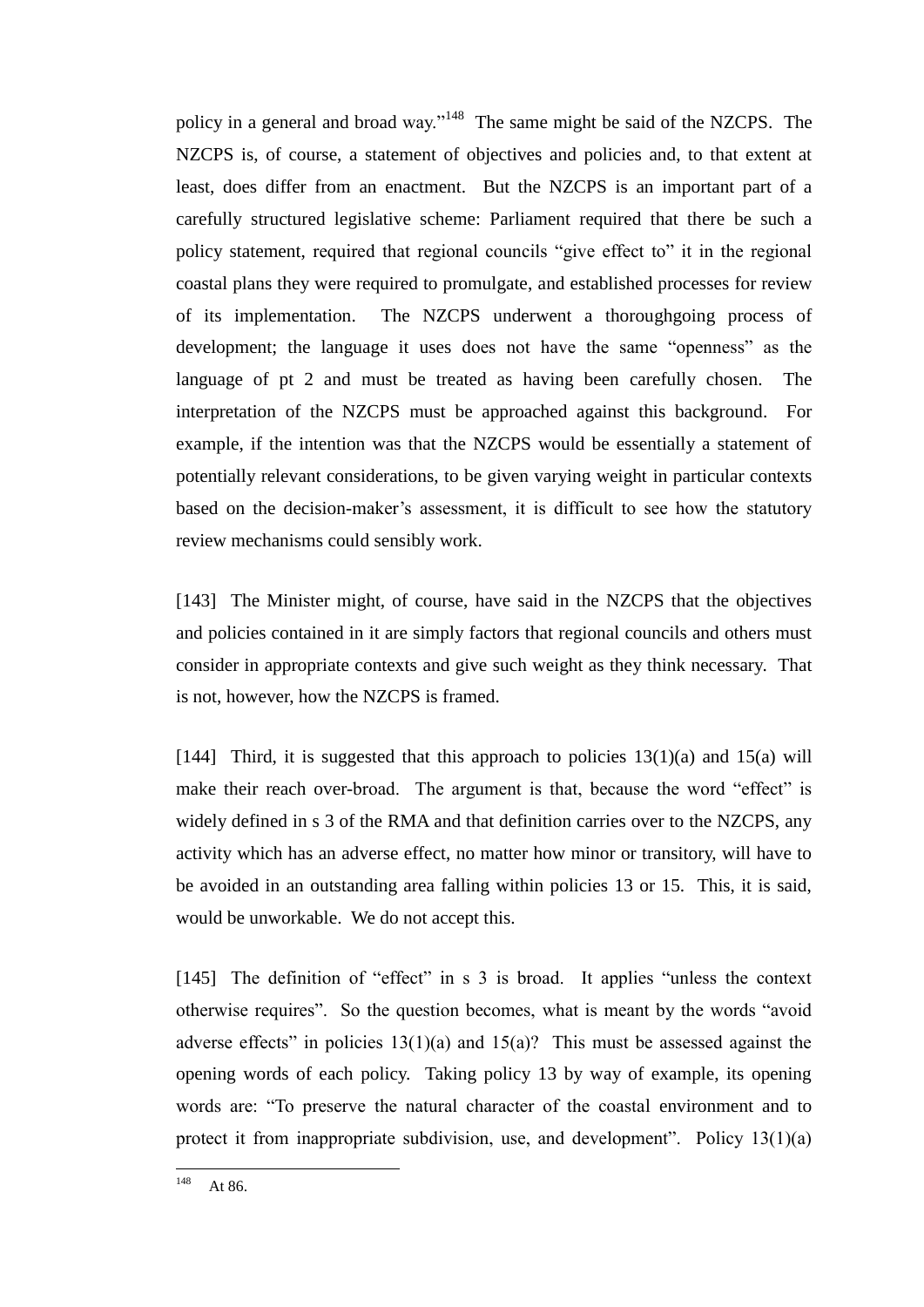("avoid adverse effects of activities on natural character in areas of the coastal environment with outstanding natural character") relates back to the overall policy stated in the opening words. It is improbable that it would be necessary to prohibit an activity that has a minor or transitory adverse effect in order to preserve the natural character of the coastal environment, even where that natural character is outstanding. Moreover, some uses or developments may enhance the natural character of an area.

[146] Finally, Ms Gwyn and Mr Nolan both submitted, in support of the views of the Board and the High Court, that to give effect to policies  $13(1)(a)$  and  $15(a)$  in accordance with their terms would be inconsistent with the purpose of the RMA. We do not accept that submission. As we have emphasised, s 5(2) of the RMA contemplates environmental preservation and protection as an element of sustainable management of natural and physical resources. This is reinforced by the terms of s 6(a) and (b). It is further reinforced by the provision of a "prohibited activity" classification in s 87A, albeit that it applies to documents lower in the hierarchy of planning documents than the NZCPS. It seems to us plain that the NZCPS contains policies that are intended to, and do, have binding effect, policy 29 being the most obvious example. Policies  $13(1)(a)$  and  $15(a)$  are clear in their terms: they seek to protect areas of the coastal environment with outstanding natural features from the adverse effects of development. As we see it, that falls squarely within the concept of sustainable management and there is no justification for reading down or otherwise undermining the clear terms in which those two policies have been expressed.

[147] We should make explicit a point that is implicit in what we have just said. In *New Zealand Rail*, Grieg J said:<sup>149</sup>

The recognition and provision for the preservation of the natural character of the coastal environment in the words of  $s$  6(a) is to achieve the purpose of the [RMA], that is to say to promote the sustainable management of natural and physical resources. That means that the preservation of natural character is subordinate to the primary purpose of the promotion of sustainable management. It is not an end or an objective on its own but is accessory to the principle purpose.

149 At 85.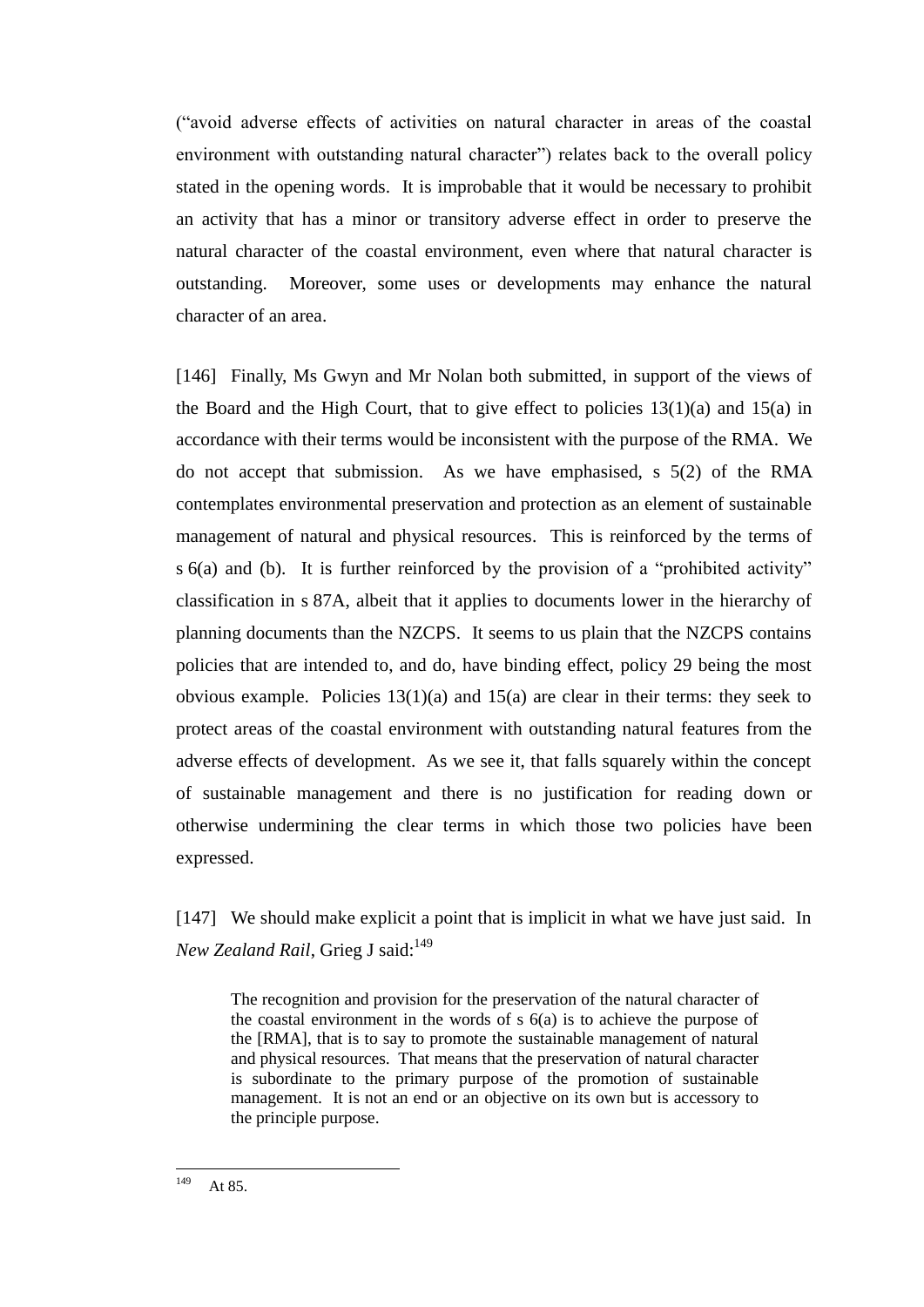This passage may be interpreted in a way that does not accurately reflect the proper relationship between s 6, in particular ss 6(a) and (b), and s 5.

<span id="page-66-0"></span>[148] At the risk of repetition, s 5(2) defines sustainable management in a way that makes it clear that protecting the environment from the adverse effects of use or development is an aspect of sustainable management – not the only aspect, of course, but an aspect. Through ss 6(a) and (b), those implementing the RMA are directed, "in relation to managing the use, development, and protection of natural and physical resources", to provide for the preservation of the natural character of the coastal environment and its protection, as well as the protection of outstanding natural features and landscapes, from inappropriate development, these being two of seven matters of national importance. They are directed to make such provision in the context of "achieving the purpose of [the RMA]". We see this language as underscoring the point that preservation and protection of the environment is an element of sustainable management of natural and physical resources. Sections 6(a) and (b) are intended to make it clear that those implementing the RMA must take steps to implement that protective element of sustainable management.

[149] Section 6 does not, we agree, give primacy to preservation or protection; it simply means that provision must be made for preservation and protection as part of the concept of sustainable management. The fact that ss 6(a) and (b) do not give primacy to preservation or protection within the concept of sustainable management does not mean, however, that a particular planning document may not give primacy to preservation or protection in particular circumstances. This is what policies 13(1)(a) and 15(a) in the NZCPS do. Those policies are, as we have interpreted them, entirely consistent with the principle of sustainable management as expressed in s 5(2) and elaborated in s 6.

### **Conclusion on first question**

[150] To summarise, both the Board and Dobson J expressed the view that the "overall judgment" approach was necessary to make the RMA workable and to give effect to its purpose of sustainable management. Underlying this is the perception, emphasised by Grieg J in *New Zealand Rail*, that the Environment Court, a specialist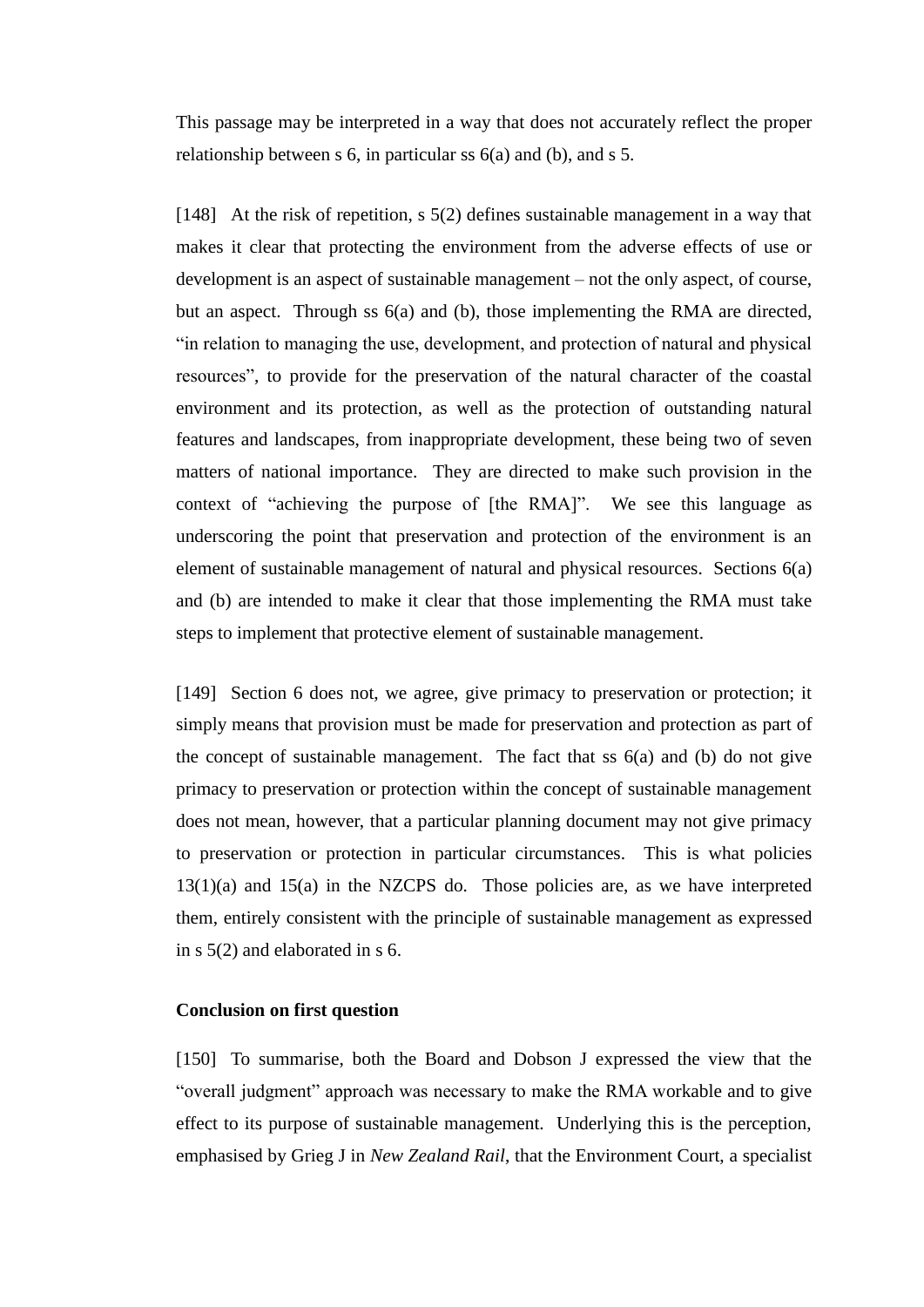body, has been entrusted by Parliament to construe and apply the principles contained in pt 2 of the RMA, giving whatever weight to relevant principles that it considers appropriate in the particular case.<sup>150</sup> We agree that the definition of sustainable management in s 5(2) is general in nature, and that, standing alone, its application in particular contexts will often, perhaps generally, be uncertain and difficult. What is clear about the definition, however, is that environmental protection by way of avoiding the adverse effects of use or development falls within the concept of sustainable management and is a response legitimately available to those performing functions under the RMA in terms of pt 2.

[151] Section 5 was not intended to be an operative provision, in the sense that it is not a section under which particular planning decisions are made; rather, it sets out the RMA's overall objective. Reflecting the open-textured nature of pt 2, Parliament has provided for a hierarchy of planning documents the purpose of which is to flesh out the principles in s 5 and the remainder of pt 2 in a manner that is increasingly detailed both as to content and location. It is these documents that provide the basis for decision-making, even though pt 2 remains relevant. It does not follow from the statutory scheme that because pt 2 is open-textured, all or some of the planning documents that sit under it must be interpreted as being open-textured.

[152] The NZCPS is an instrument at the top of the hierarchy. It contains objectives and policies that, while necessarily generally worded, are intended to give substance to the principles in pt 2 in relation to the coastal environment. Those objectives and policies reflect considered choices that have been made on a variety of topics. As their wording indicates, particular policies leave those who must give effect to them greater or lesser flexibility or scope for choice. Given that environmental protection is an element of the concept of sustainable management, we consider that the Minister was fully entitled to require in the NZCPS that particular parts of the coastal environment be protected from the adverse effects of development. That is what she did in policies  $13(1)(a)$  and  $15(a)$ , in relation to coastal areas with features designated as "outstanding". As we have said, no party challenged the validity of the NZCPS.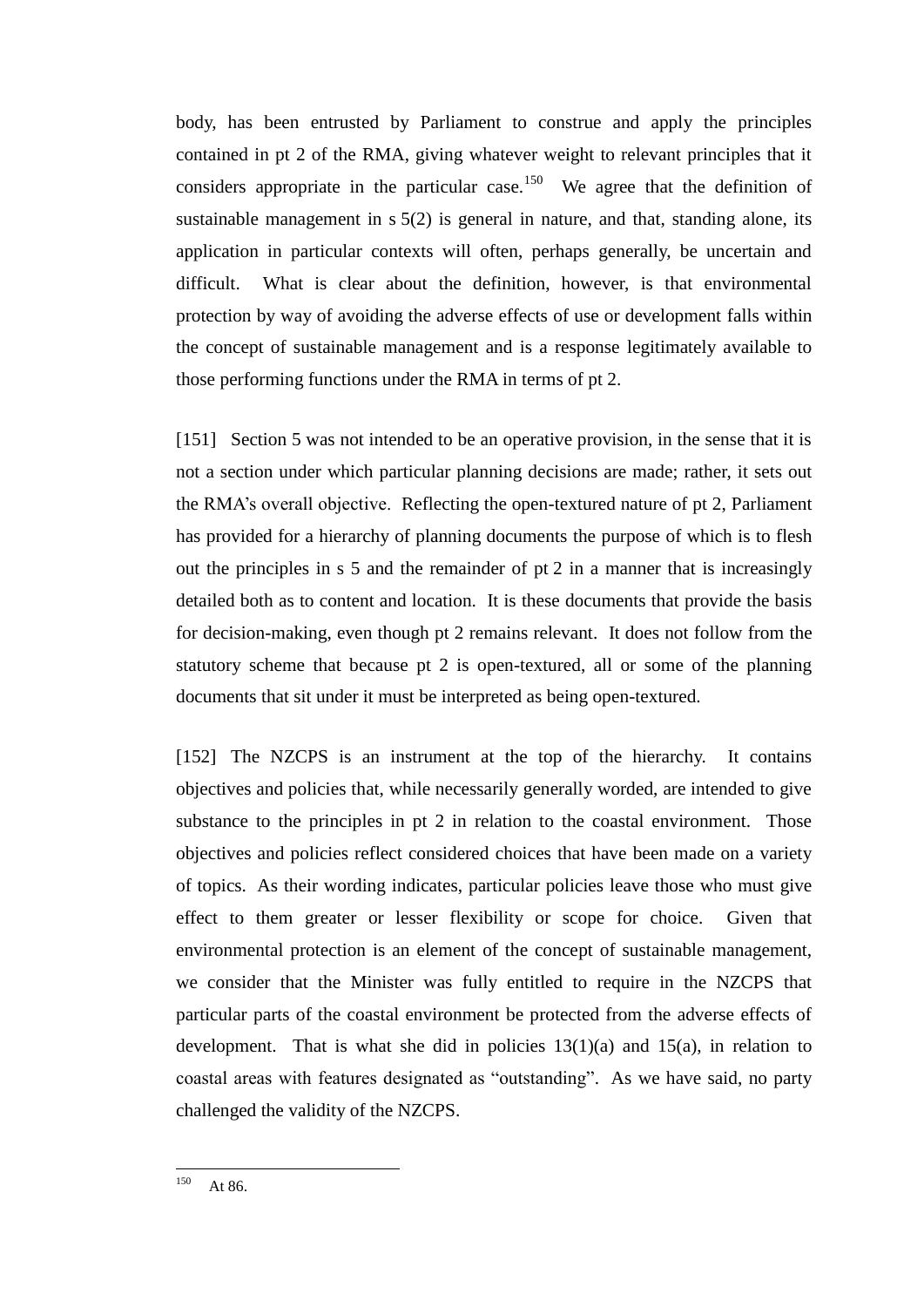[153] The Board accepted that the proposed plan change in relation to Papatua at Port Gore would have significant adverse effects on an area of outstanding natural character and landscape, so that the directions in policies  $13(1)(a)$  and  $15(a)$  of the NZCPS would not be given effect to if the plan change were to be granted. Despite this, the Board granted the plan change. It considered that it was entitled, by reference to the principles in pt 2, to carry out a balancing of all relevant interests in order to reach a decision. We consider, however, that the Board was obliged to deal with the application in terms of the NZCPS. We accept the submission on behalf of EDS that, given the Board's findings in relation to policies  $13(1)(a)$  and  $15(a)$ , the plan change should not have been granted. These are strongly worded directives in policies that have been carefully crafted and which have undergone an intensive process of evaluation and public consultation. The NZCPS requires a "whole of region" approach and recognises that, because the proportion of the coastal marine area under formal protection is small, management under the RMA is an important means by which the natural resources of the coastal marine area can be protected. The policies give effect to the protective element of sustainable management.

[154] Accordingly, we find that the plan change in relation to Papatua at Port Gore did not comply with s 67(3)(b) of the RMA in that it did not give effect to the NZCPS.

#### **Second question: consideration of alternatives**

[155] The second question on which leave was granted raises the question of alternatives. This Court's leave judgment identified the question as:<sup>151</sup>

Was the Board obliged to consider alternative sites or methods when determining a private plan change that is located in, or results in significant adverse effects on, an outstanding natural landscape or feature or outstanding natural character area within the coastal environment?

The Court went on to say:<sup>152</sup>

This question raises the correctness of the approach taken by the High Court in *Brown v Dunedin City Council* [2003] NZRMA 420 and whether, if sound, the present case should properly have been treated as an exception to

<sup>151</sup>  $\frac{151}{152}$  *King Salmon* (Leave), above n [10,](#page-3-1) at [1].

At  $[1]$ .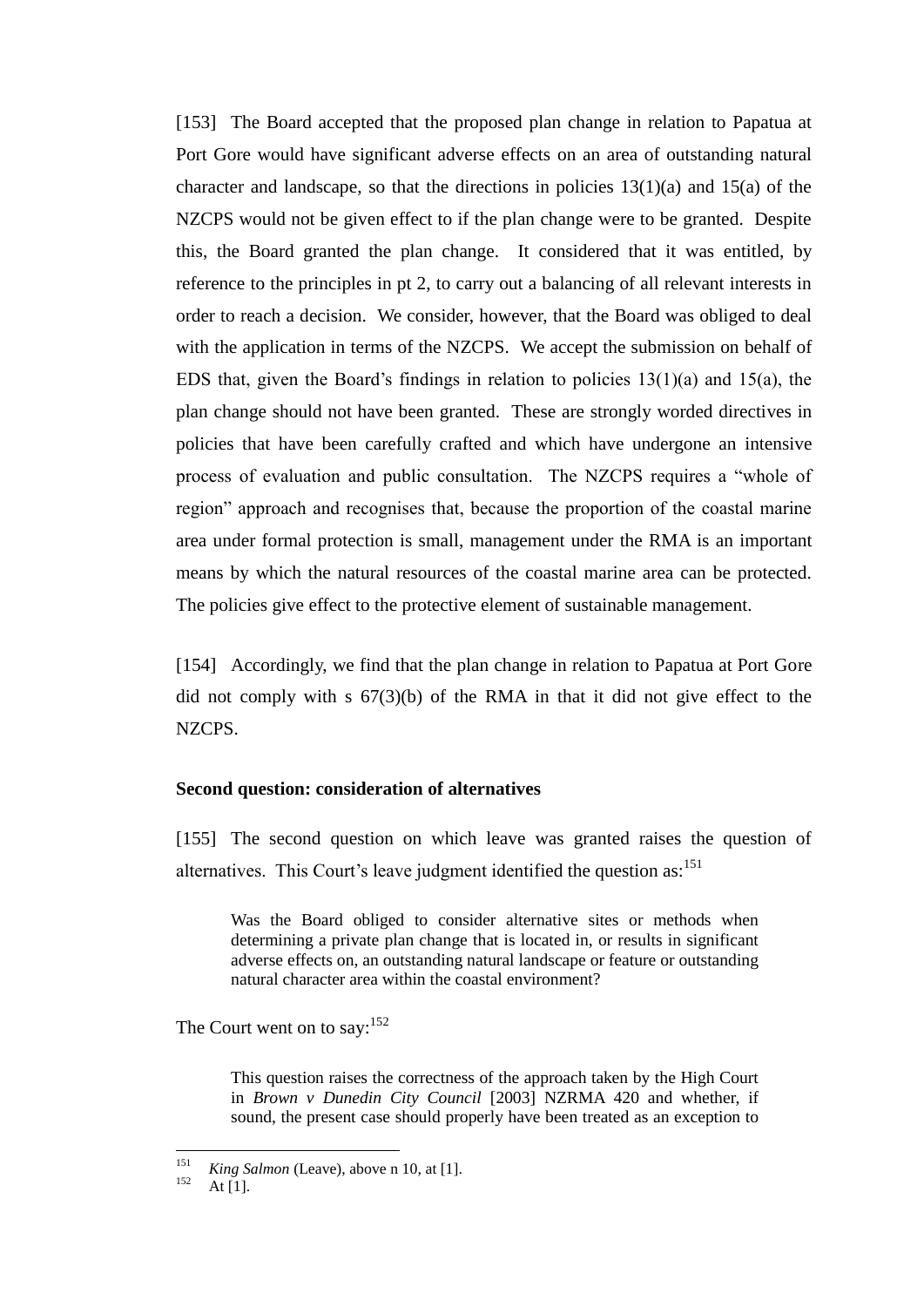the general approach. Whether any error in approach was material to the decision made will need to be addressed if necessary.

[156] At the hearing of the appeal, Mr Kirkpatrick suggested modifications to the question, so that it read:

Was the Board obliged to consider alternative sites when determining a site specific plan change that is located in, or does not avoid significant adverse effects on, an outstanding natural landscape or feature or outstanding natural character area within the coastal environment?

We will address the question in that form.

[157] We should make a preliminary point. We have concluded that the Board, having found that the proposed salmon farm at Papatua would have had significant adverse effects on the area's outstanding natural attributes, should have declined King Salmon's application in accordance with policies  $13(1)(a)$  and  $15(a)$  of the NZCPS. Accordingly, no consideration of alternatives would have been necessary. Moreover, although it did not consider that it was legally obliged to do so, the Board did in fact consider alternatives in some detail.<sup>153</sup> For these reasons, the second question is of reduced significance in the present case. Nevertheless, because it was fully argued, we will address it, albeit briefly.

[158] Section 32 is important in this context. Although we have referred to it previously, we set out the relevant portions of it for ease of reference:

#### **32 Consideration of alternatives, benefits, and costs**

- (1) In achieving the purpose of this Act, before a proposed plan, proposed policy statement, change, or variation is publicly notified, a national policy statement or New Zealand coastal policy statement is notified under section 48, or a regulation is made, an evaluation must be carried out by—
	- …

…

- (b) the Minister of Conservation, for the New Zealand coastal policy statement; or
- (2) A further evaluation must also be made by—

<sup>153</sup> <sup>153</sup> *King Salmon* (Board), above n [6,](#page-2-0) at [121]–[172].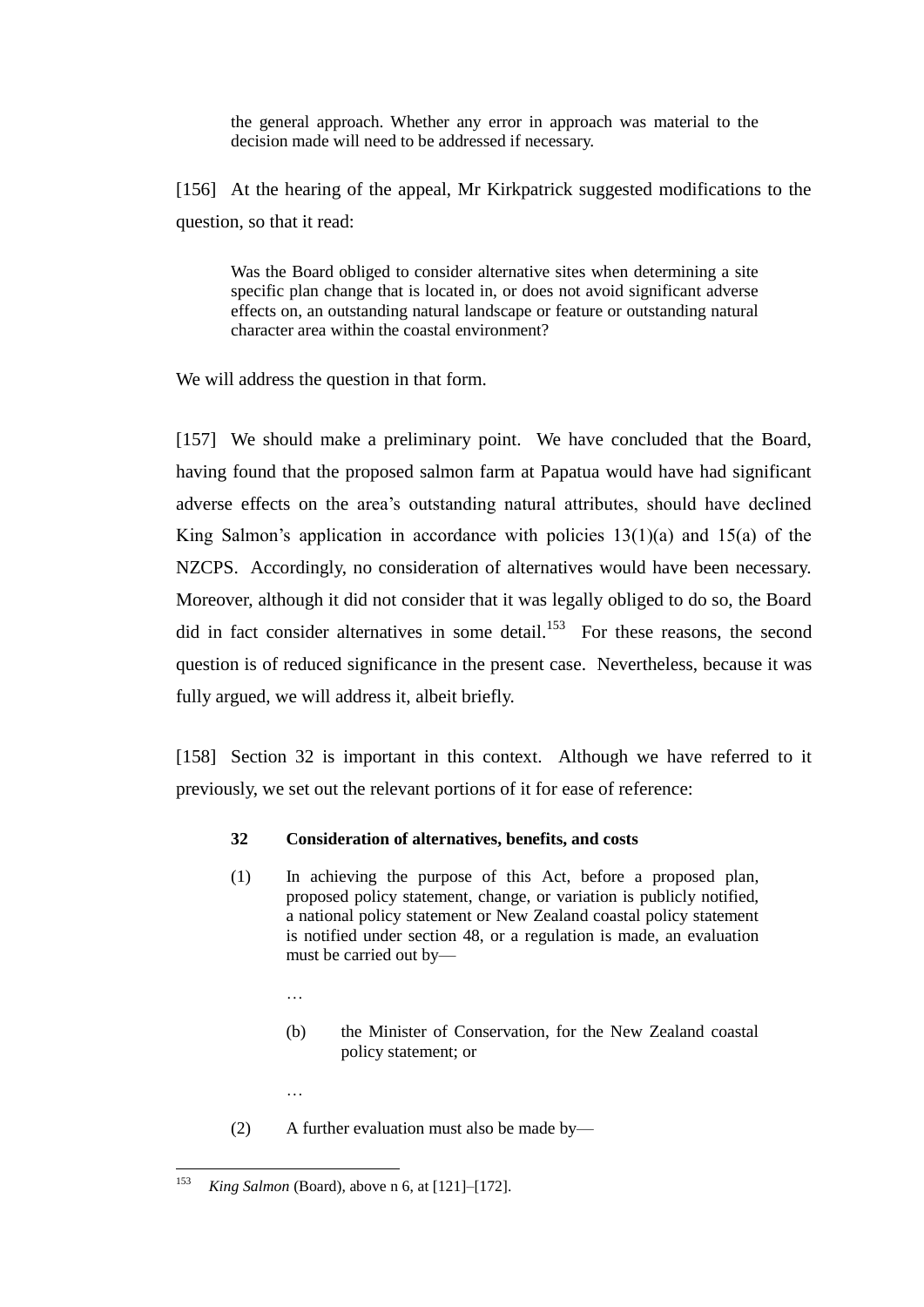- (a) a local authority before making a decision under clause 10 or clause 29(4) of Schedule 1; and
- (b) the relevant Minister before issuing a national policy statement or New Zealand coastal policy statement.
- (3) An evaluation must examine—
	- (a) the extent to which each objective is the most appropriate way to achieve the purpose of this Act; and
	- (b) whether, having regard to their efficiency and effectiveness, the policies, rules, or other methods are the most appropriate for achieving the objectives.
- …

…

- (4) For the purposes of the examinations referred to in subsections (3) and (3A), an evaluation must take into account—
	- (a) the benefits and costs of policies, rules, or other methods; and
	- (b) the risk of acting or not acting if there is uncertain or insufficient information about the subject matter of the policies, rules, or other methods.

[159] A number of those who made submissions to the Board on King Salmon's plan change application raised the issue of alternatives to the plan changes sought, for example, conversion of mussel farms to salmon farms and expansion of King Salmon's existing farms. As we have said, despite its view that it was not legally obliged to do so, the Board did consider the various alternatives raised and concluded that none was suitable.

[160] The Board noted that it has been held consistently that there is no requirement for consideration of alternatives when dealing with a site specific plan change application.<sup>154</sup> The Board cited, as the principal authority for this proposition, the decision of the High Court in *Brown v Dunedin City Council*. 155 Mr Brown owned some land on the outskirts of Mosgiel that was zoned as "rural". He sought to have the zoning changed to residential. The matter came before the Environment Court on a reference. Mr Brown was unsuccessful in his application

<sup>154</sup>  $\frac{154}{155}$  At [124].

<sup>155</sup> *Brown v Dunedin City Council* [2003] NZRMA 420 (HC).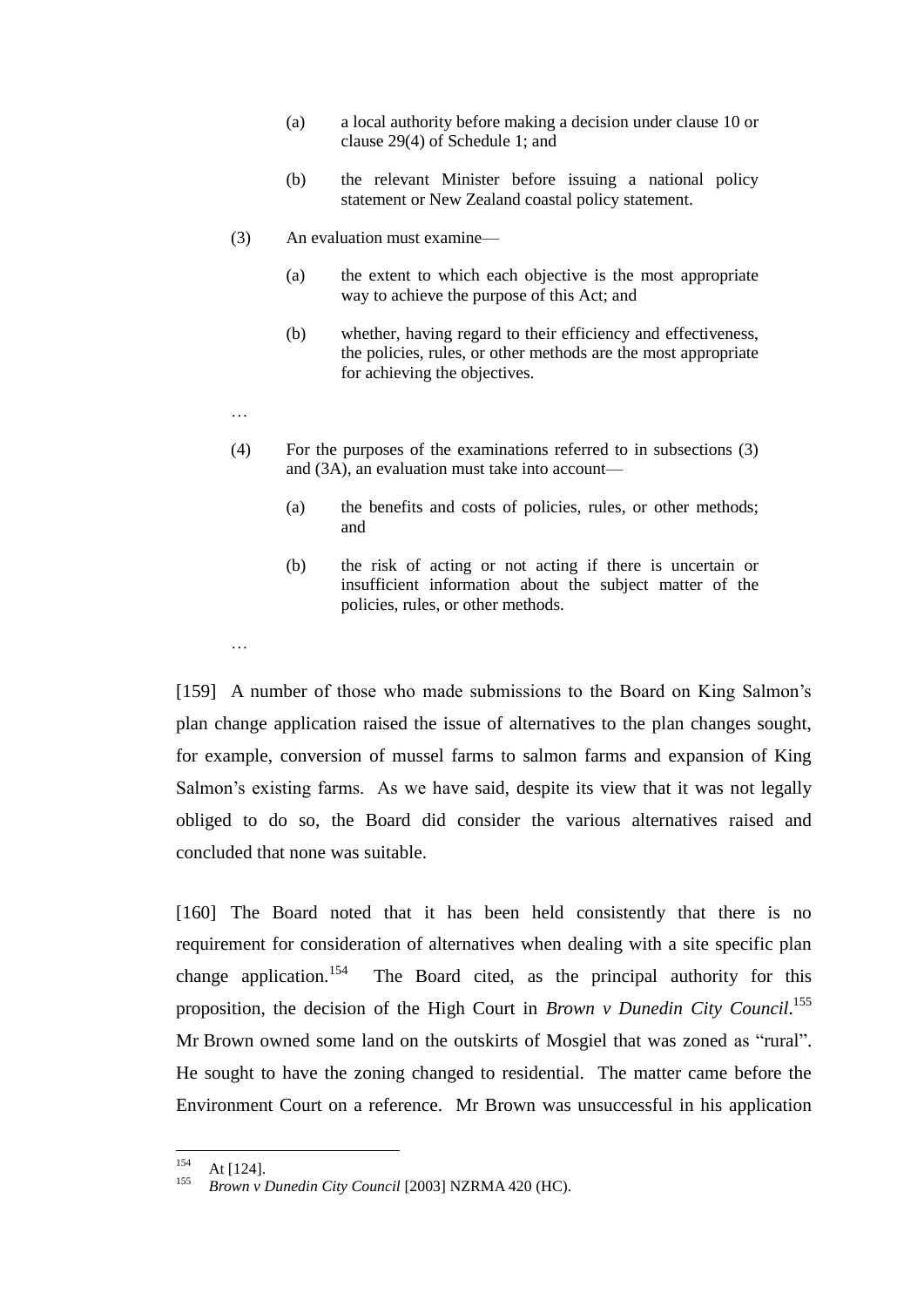and appealed to the High Court, on the basis that the Environment Court had committed a number of errors of law, one of which was that it had allowed itself to be influenced by the potential of alternative sites to accommodate residential expansion. Chisholm J upheld this ground of appeal. Having discussed several decisions of the Environment Court, the Judge said:

[16] I am satisfied that the theme running through the Environment Court decisions is legally correct: s 32(1) does not contemplate that determination of a site-specific proposed plan change will involve a comparison with alternative sites. As indicated in  $Hodge$ , <sup>156</sup> when the wording of s 32(1)(a)(ii) (and, it might be added, the expression "principal alternative means" in s  $32(1)(b)$ ) is compared with the wording of s  $171(1)(a)$  and clause  $1(b)$  of the Fourth Schedule it appears that such a comparison was not contemplated by Parliament. It is also logical that the assessment should be confined to the subject site. Other sites would not be before the Court and the Court would not have the ability to control the zoning of those sites. Under those circumstances it would be unrealistic and unfair to expect those supporting a site-specific plan change to undertake the mammoth task of eliminating all other potential alternative sites within the district. In this respect a site specific plan change can be contrasted with a full district-wide review of a plan pursuant to s 79(2) of the [RMA]. It might be added that in a situation where for some reason a comparison with alternative sites is unavoidable the Court might have to utilise the powers conferred by s 293 of the [RMA] so that other interested parties have an opportunity to be heard. However, it is unnecessary to determine that point.

[17] It should not be implied from the foregoing that the Court is constrained in its ability to assess the effects of a proposed plan change on other properties, or on the district as a whole, in terms of the [RMA]. Such an assessment involves consideration of effects radiating from the existing or proposed zoning (or something in between) of the subject site. This is, of course, well removed from a comparison of alternative sites.

(Chisholm J's observations were directed at s 32 as it was prior to its repeal and replacement by the version at issue in this appeal, which has, in turn, been repealed and replaced.)

[161] The Board also noted the observation of the Environment Court in *Director-General of Conservation (Nelson-Marlborough Conservancy) v Marlborough District Council*: 157

It seems to us that whether alternatives should be considered depends firstly on a finding of fact as to whether or not there are significant adverse effects on the environment. If there are significant adverse effects on the

<sup>156</sup> <sup>156</sup> *Hodge v Christchurch City Council* [1996] NZRMA 127 (PT) (citation added).

<sup>157</sup> *Director-General of Conservation (Nelson-Marlborough Conservancy) v Marlborough District Council* [2010] NZEnvC 403 at [690] (quoted in *King Salmon* (Board), above [n 6,](#page-2-0) at [126]).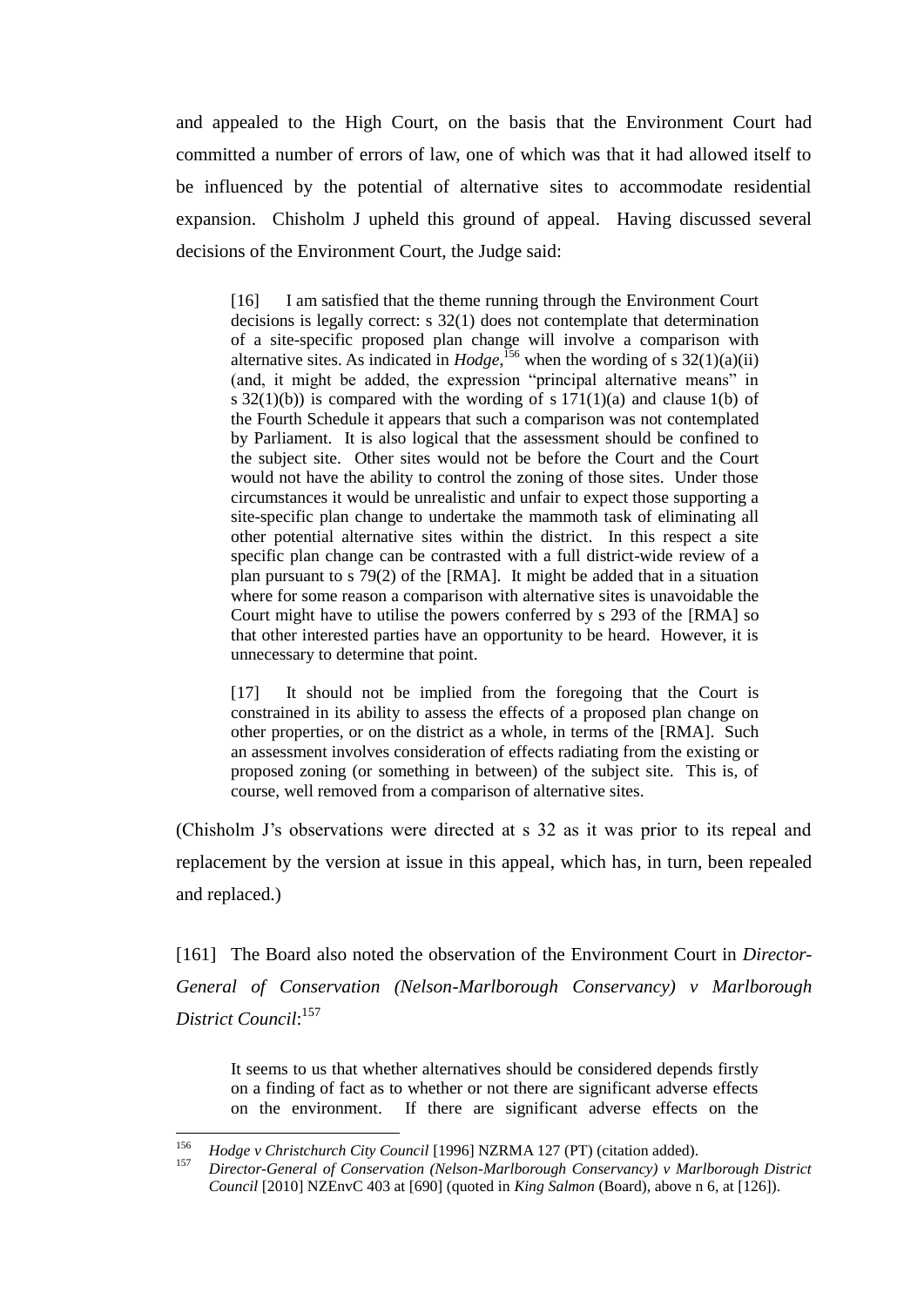environment, particularly if they involve matters of national importance, it is a question of fact in each case as to whether or not an applicant should be required to look at alternatives, and the extent to which such an enquiry, including the undertaking of a cost/benefit analysis, should be carried out.

[162] In the High Court Dobson J held that the Board did not commit an error of law in rejecting a requirement to consider alternative locations.<sup>158</sup> The Judge adopted the approach taken by the Full Court of the High Court in *Meridian Energy* Ltd *v* Central Otago District Council.<sup>159</sup> There, in a resource consent context, the Court contrasted the absence of a specific requirement to consider alternatives with express requirements for such consideration elsewhere in the RMA. $^{160}$  The Court accepted that alternatives could be looked at, but rejected the proposition that they must be looked at.<sup>161</sup> Referring to *Brown*, Dobson J said:<sup>162</sup>

Although the context is relevantly different from that in *Brown*, the same practical concerns arise in imposing an obligation on an applicant for a plan change to canvass all alternative locations. If, in the course of contested consideration of a request for a plan change, a more appropriate means of achieving the objectives is raised, then there is nothing in s 32 or elsewhere in the RMA that would preclude the consenting authority having regard to that as part of its evaluation. That is distinctly different, however, from treating such an assessment as mandatory under s 32.

[163] For EDS, Mr Kirkpatrick's essential point was that, in a case such as the present, it is mandatory to consider alternatives. He submitted that the terms of policies 13(1)(a) and 15(a) required consideration of alternatives in circumstances where the proposed development will have an adverse effect on an area of the coastal environment with outstanding natural attributes. Given that these policies appear alongside policy 8, the Board's obligation was to consider alternative sites in order to determine whether, if it granted the plan change sought, it would "give effect to" the NZCPS. Further, Mr Kirkpatrick argued that *Brown* had been interpreted too widely. He noted in particular the different context – *Brown* concerned a landowner seeking a zoning change in respect of his own land; the present case involves an application for a plan change that will result in the exclusive use of a resource that is in the public domain. Mr Kirkpatrick emphasised that, in considering the plan change, the

<sup>158</sup> <sup>158</sup> *King Salmon* (HC), above [n 2,](#page-2-0) at [174].

<sup>159</sup> *Meridian Energy Ltd v Central Otago District Council* [2011] 1 NZLR 482 (HC).

 $160$  At [77]–[81].

 $\frac{161}{162}$  At [86]–[87].

*King Salmon* (HC), above [n 2,](#page-2-0) at [171].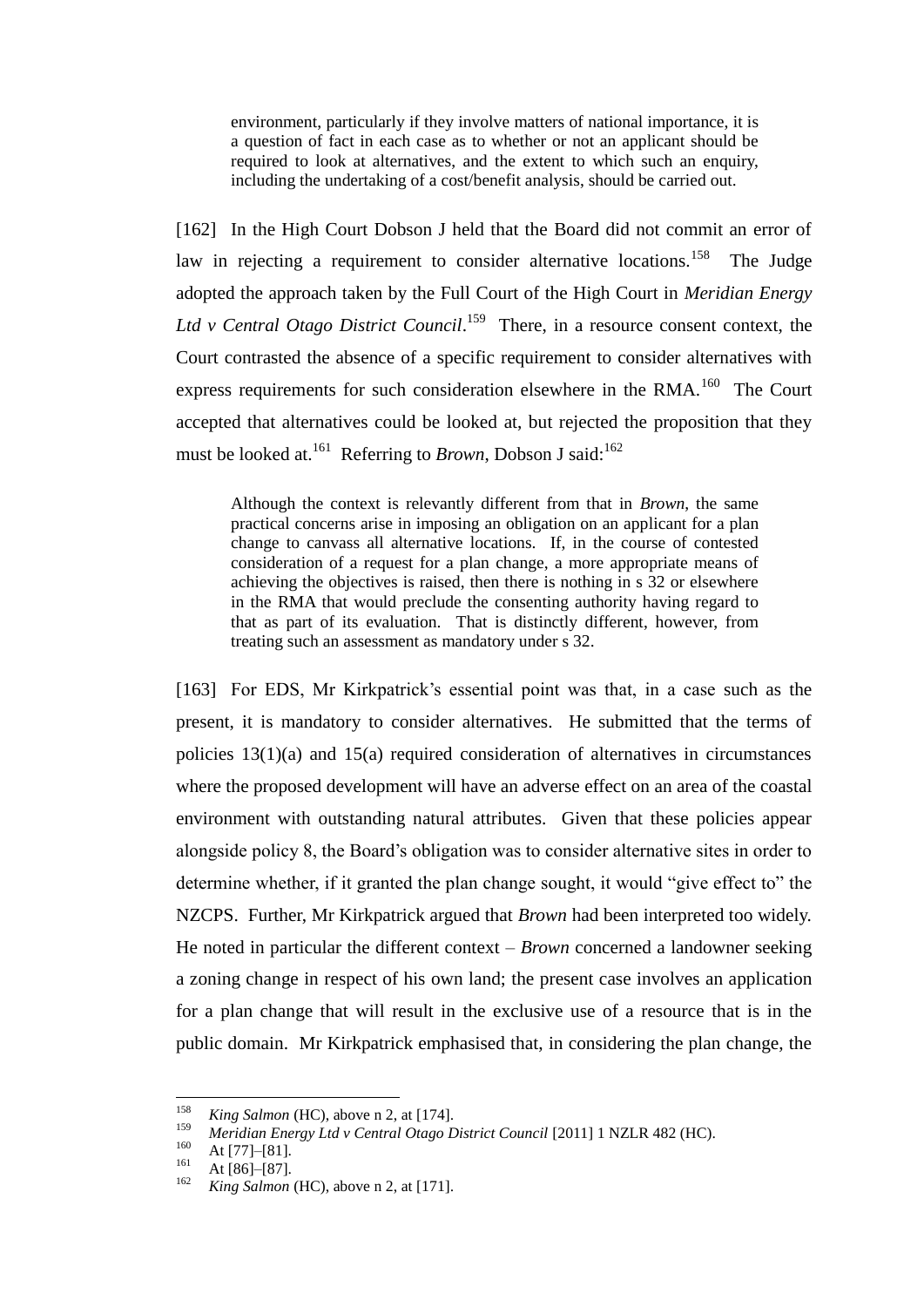Board had to comply with s 32. That, he argued, required that the Board consider the "efficiency and effectiveness" of the proposed plan change, its benefits and costs and the risk of acting or not acting in conditions of uncertainty. He emphasised that, although this was an application in relation to a particular locality, it engaged the Sounds Plan as a whole.

[164] In response, Mr Nolan argued that s 32 should not be read as requiring consideration of alternative sites. He supported the findings of the Board and the High Court that there was no mandatory requirement to consider alternative *sites*, as opposed to alternative *methods*, which were the focus of s 32: that is, whether the proposed provisions were the most appropriate way to achieve the RMA's purpose. He relied on the *Meridian Energy* case. Mr Nolan accepted that there is nothing to preclude consideration of an alternative raised in the context of an application for a private plan change but said it was not a mandatory requirement. He noted that the decision in *Brown* has been widely adopted and applied and submitted that the distinction drawn by Mr Kirkpatrick between the use of private land and the use of public space for private purposes was unsustainable: s 32 applied equally in both situations. Mr Nolan submitted that to require applicants for a plan change such as that at issue to canvass all possible alternatives would impose too high a burden on them. In an application for a site-specific plan change, the focus should be on the merits of the proposed planning provisions for that site and whether they satisfy s 32 and achieve the RMA's purpose. Mr Nolan noted that there was nothing in policies 13 or 15 which required the consideration of alternative sites.

[165] We do not propose to address these arguments in detail, given the issue of alternatives has reduced significance in this case. Rather, we will make three points.

[166] First, as we have said, Mr Nolan submitted that consideration of alternative sites on a plan change application was not required but neither was it precluded. As he neatly put it, consideration of alternative sites was permissible but not mandatory. But that raises the question, when is consideration of alternative sites permissible? The answer cannot depend simply on the inclination of the decision-maker: such an approach would be unprincipled and would undermine rational decision-making. If consideration of alternatives is permissible, there must surely be something about the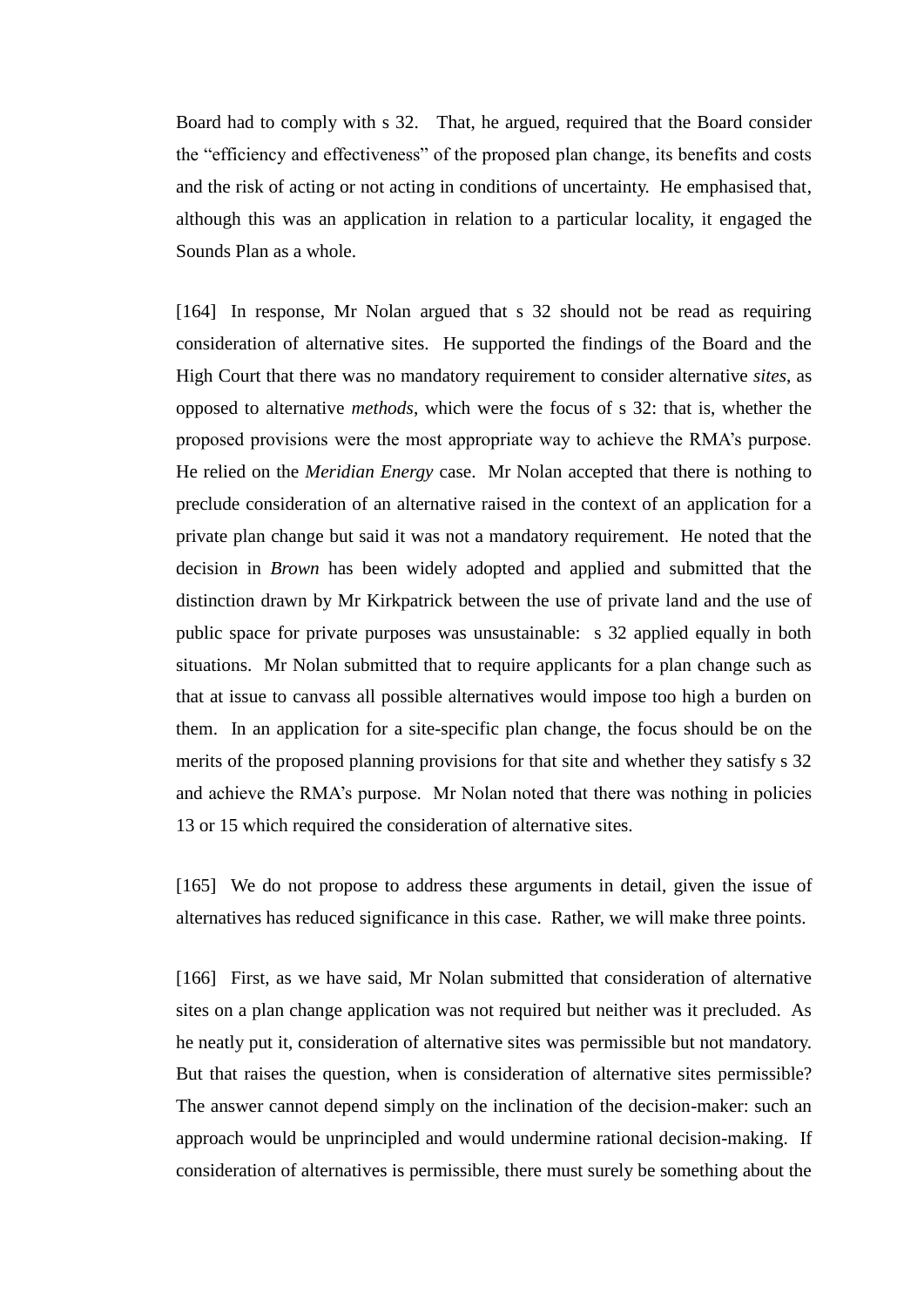circumstances of particular cases that make it so. Indeed, those circumstances may make consideration of alternatives not simply permissible but necessary. Mr Kirkpatrick submitted that what made consideration of alternatives necessary in this case was the Board's conclusion that the proposed salmon farm would have significant adverse effects on an area of outstanding natural character and landscape.

[167] Second, *Brown* concerned an application for a zoning change in relation to the applicant's own land. We agree with Chisholm J that the RMA does not *require* consideration of alternative sites as a matter of course in that context, and accept also that the practical difficulties which the Judge identified are real. However, we note that the Judge accepted that there may be instances where a consideration of alternative sites was required and suggested a way in which that might be dealt with. $163$ 

[168] We agree with Chisholm J that there may be instances where a decisionmaker must consider the possibility of alternative sites when determining a plan change application in relation to the applicant's own land. We note that where a person requests a change to a district or regional plan, the relevant local authority may (if the request warrants it) require the applicant to provide "further information necessary to enable the local authority to better understand … the benefits and costs, the efficiency and effectiveness, and *any possible alternatives to the request*".<sup>164</sup> The words "alternatives to the request" refer to alternatives to the plan change sought, which must bring into play the issue of alternative sites. The ability to seek further information on alternatives to the requested change is understandable, given the requirement for a "whole of region" perspective in plans. At the very least, the ability of a local authority to require provision of this information supports the view that consideration of alternative sites may be relevant to the determination of a plan change application.

[169] Third, we agree with Mr Kirkpatrick that the question of alternative sites may have even greater relevance where an application for a plan change involves not the use of the applicant's own land, but the use of part of the public domain for a private

<sup>163</sup> <sup>163</sup> *Brown v Dunedin City Council*, above n [155,](#page-70-0) at [16].

RMA, sch 1 cl  $23(1)(c)$  (emphasis added).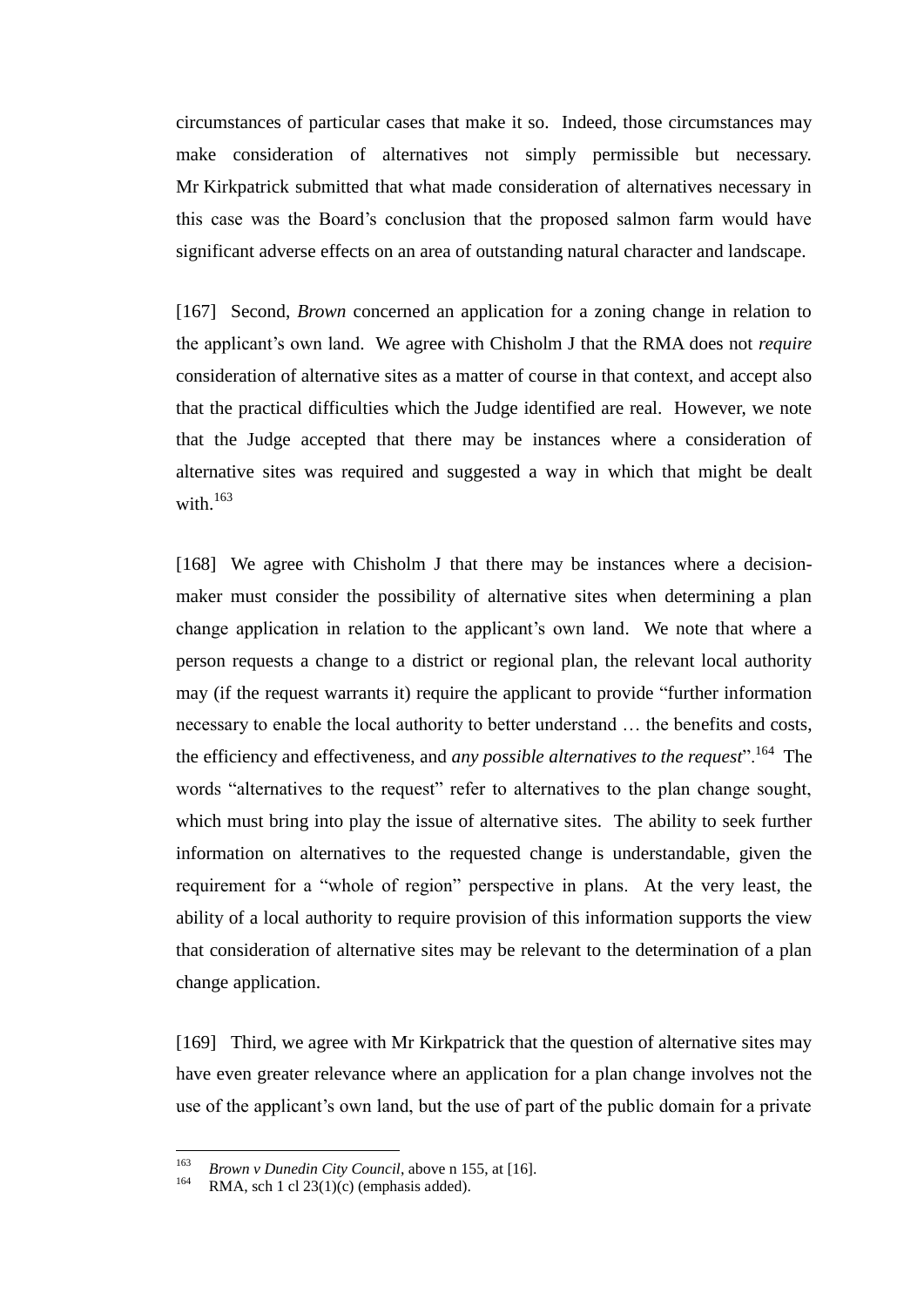commercial purpose, as here. It is true, as Mr Nolan argued, that the focus of s 32 is on the appropriateness of policies, methods or rules – the section does not mention individual sites. That said, an evaluation under  $s$  32(3)(b) must address whether the policies, methods or rules proposed are the "most appropriate" way of achieving the relevant objectives, which requires consideration of alternative policies, methods or rules in relation to the particular site. Further, the fact that a local authority receiving an application for a plan change may require the applicant to provide further information concerning "any possible alternatives to the request" indicates that Parliament considered that alternative sites may be relevant to the local authority's determination of the application. We do not accept that the phrase "any possible alternatives to the request" refers simply to alternative outcomes of the application, that is, granting it, granting it on terms or refusing it.

[170] This brings us back to the question when consideration of alternative sites may be necessary. This will be determined by the nature and circumstances of the particular site-specific plan change application. For example, an applicant may claim that that a particular activity needs to occur in part of the coastal environment. If that activity would adversely affect the preservation of natural character in the coastal environment, the decision-maker ought to consider whether the activity does in fact need to occur in the coastal environment. Almost inevitably, this will involve the consideration of alternative localities. Similarly, even where it is clear that an activity must occur in the coastal environment, if the applicant claims that a particular site has features that make it uniquely, or even especially, suitable for the activity, the decision-maker will be obliged to test that claim; that may well involve consideration of alternative sites, particularly where the decision-maker considers that the activity will have significant adverse effects on the natural attributes of the proposed site. In short, the need to consider alternatives will be determined by the nature and circumstances of the particular application relating to the coastal environment, and the justifications advanced in support of it, as Mr Nolan went some way to accepting in oral argument.

[171] Also relevant in the context of a site specific plan change application such as the present is the requirement of the NZCPS that regional councils take a regional approach to planning. While, as Mr Nolan submitted, a site-specific application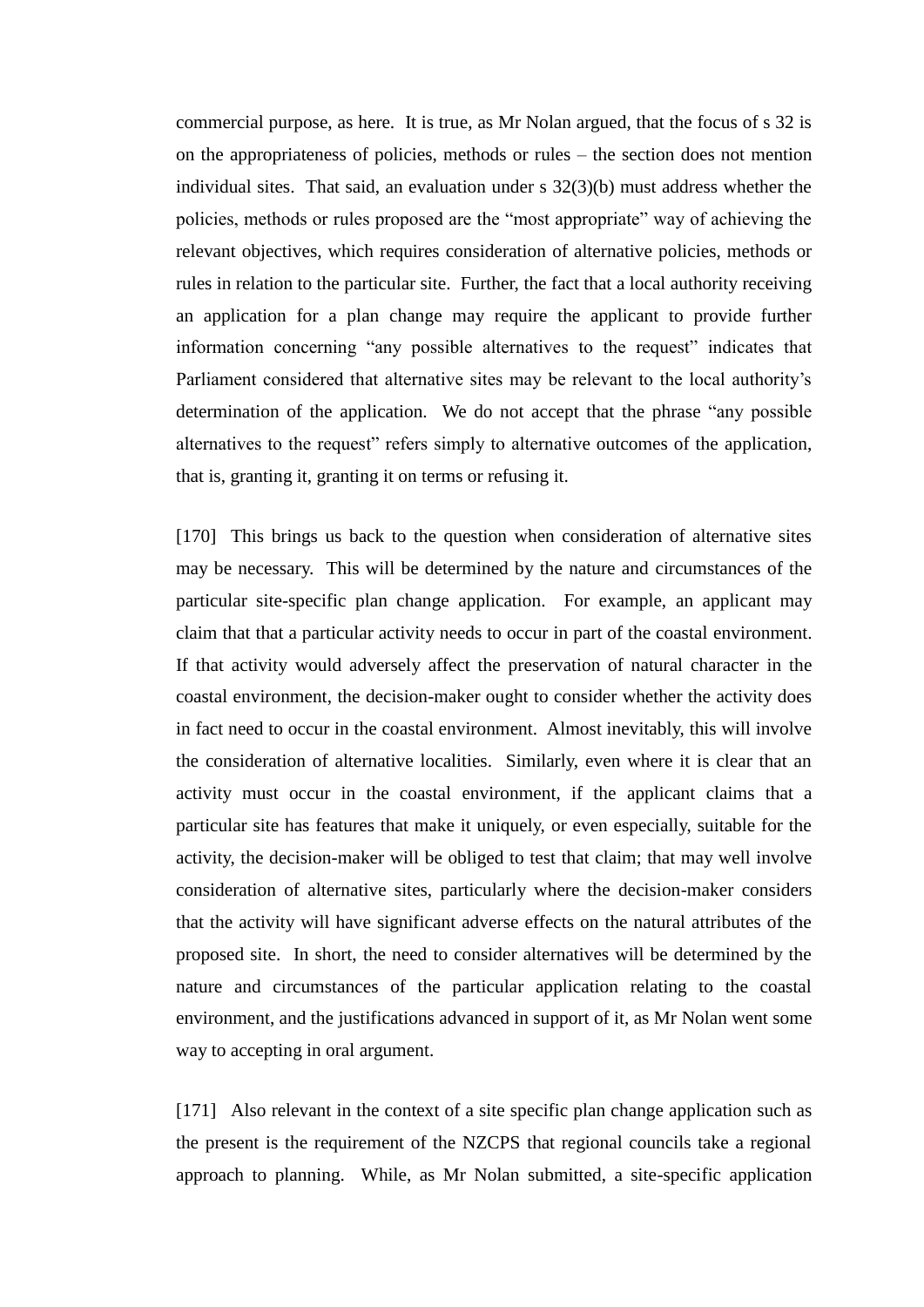focuses on the suitability of the planning provisions for the proposed site, the site will sit within a region, in respect of which there must be a regional coastal plan. Because that regional coastal plan must reflect a regional perspective, the decisionmaker must have regard to that regional perspective when determining a site-specific plan change application. That may, at least in some instances, require some consideration of alternative sites.

[172] We see the obligation to consider alternative sites in these situations as arising at least as much from the requirements of the NZCPS and of sound decisionmaking as from s 32.

<span id="page-76-0"></span>[173] Dobson J considered that imposing an obligation on all site-specific plan change applicants to canvass all alternative locations raised the same practical concerns as were canvassed by Chisholm J in *Brown*.<sup>165</sup> We accept that. But given that the need to consider alternative sites is not an invariable requirement but rather a contextual one, we do not consider that this will create an undue burden for applicants. The need for consideration of alternatives will arise from the nature and circumstances of the application and the reasons advanced in support of it. Particularly where the applicant for the plan change is seeking exclusive use of a public resource for private gain and the proposed use will have significant adverse effects on the natural attributes of the relevant coastal area, this does not seem an unfairly onerous requirement.

# **Decision**

[174] The appeal is allowed. The plan change in relation to Papatua at Port Gore did not comply with s 67(3)(b) of the Resource Management Act 1991 as it did not give effect to policies  $13(1)(a)$  and  $15(a)$  of the New Zealand Coastal Policy Statement. If the parties are unable to agree as to costs, they may file memoranda on or before 2 June 2014.

<sup>165</sup> *King Salmon* (HC), above [n 2,](#page-2-0) at [171].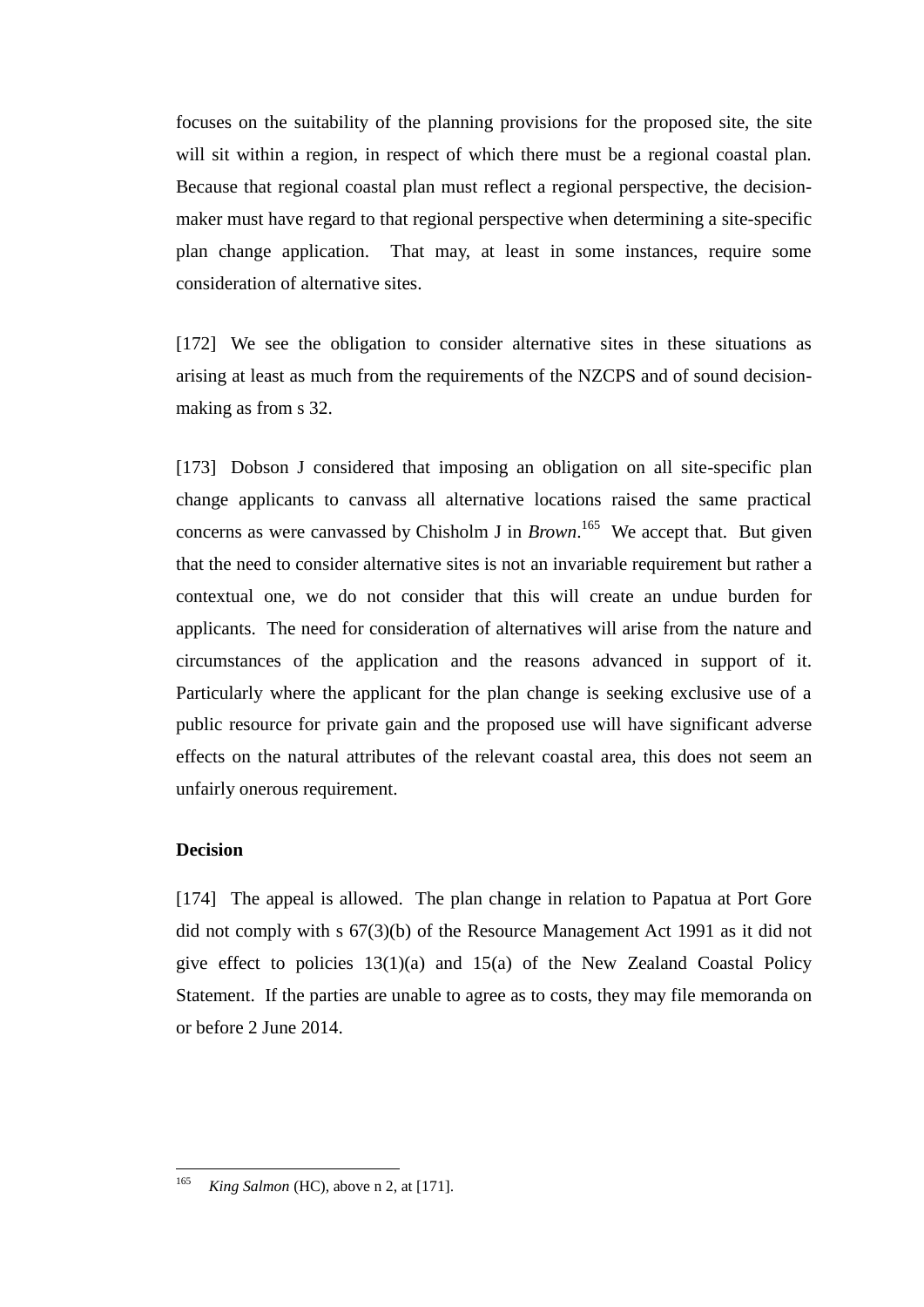# **WILLIAM YOUNG J**

# **A preliminary comment**

[175] The plan change to permit the Papatua salmon farm in Port Gore would permit activities with adverse effects on (a) "areas of the coastal environment with outstanding natural character" and (b) "outstanding natural features and outstanding natural landscapes in the coastal environment" (to which, for ease of discussion, I will refer collectively as "areas of outstanding natural character"). The majority conclude that the protection of areas of outstanding natural character from adverse effects is an "environmental bottom line" by reason of the New Zealand Coastal Policy Statement  $(NZCPS)^{166}$  to which the Board of Inquiry was required to give effect under s 67(3)(b) of the Resource Management Act 1991. For this reason, the majority is of the view that the plan change should have been refused.

<span id="page-77-0"></span>[176] I do not agree with this approach and for this reason disagree with the conclusion of the majority on the first of the two issues identified in their reasons.<sup>167</sup> As to the second issue, I agree with the approach of the majority<sup>168</sup> to *Brown v Dunedin City Council*<sup>169</sup> but, as I am in dissent, see no point in further analysis of the Board's decision as to what consideration was given to alternative sites. I will, however, explain, as briefly as possible, why I differ from the majority on the first issue.

## **The majority's approach on the first issue – in summary**

[177] Section 6(a) and (b) of the Resource Management Act 1991 provide:

### **6 Matters of national importance**

In achieving the purpose of this Act, all persons exercising functions and powers under it, in relation to managing the use, development, and protection of natural and physical resources, shall recognise and provide for the following matters of national importance:

<sup>166</sup> <sup>166</sup> Department of Conversation *New Zealand Coastal Policy Statement 2010* (issued by notice in the New Zealand Gazette on 4 November 2010 and taking effect on 3 December 2010) [NZCPS].

<sup>&</sup>lt;sup>167</sup> At [\[17\]](#page-8-0) of the majority's reasons.

<sup>&</sup>lt;sup>168</sup> At [165][–\[173\]](#page-76-0) of the majority's reasons.<br><sup>169</sup> Province Dungdin City Council [2002] N<sub>7</sub>

<sup>169</sup> *Brown v Dunedin City Council* [2003] NZRMA 420 (HC).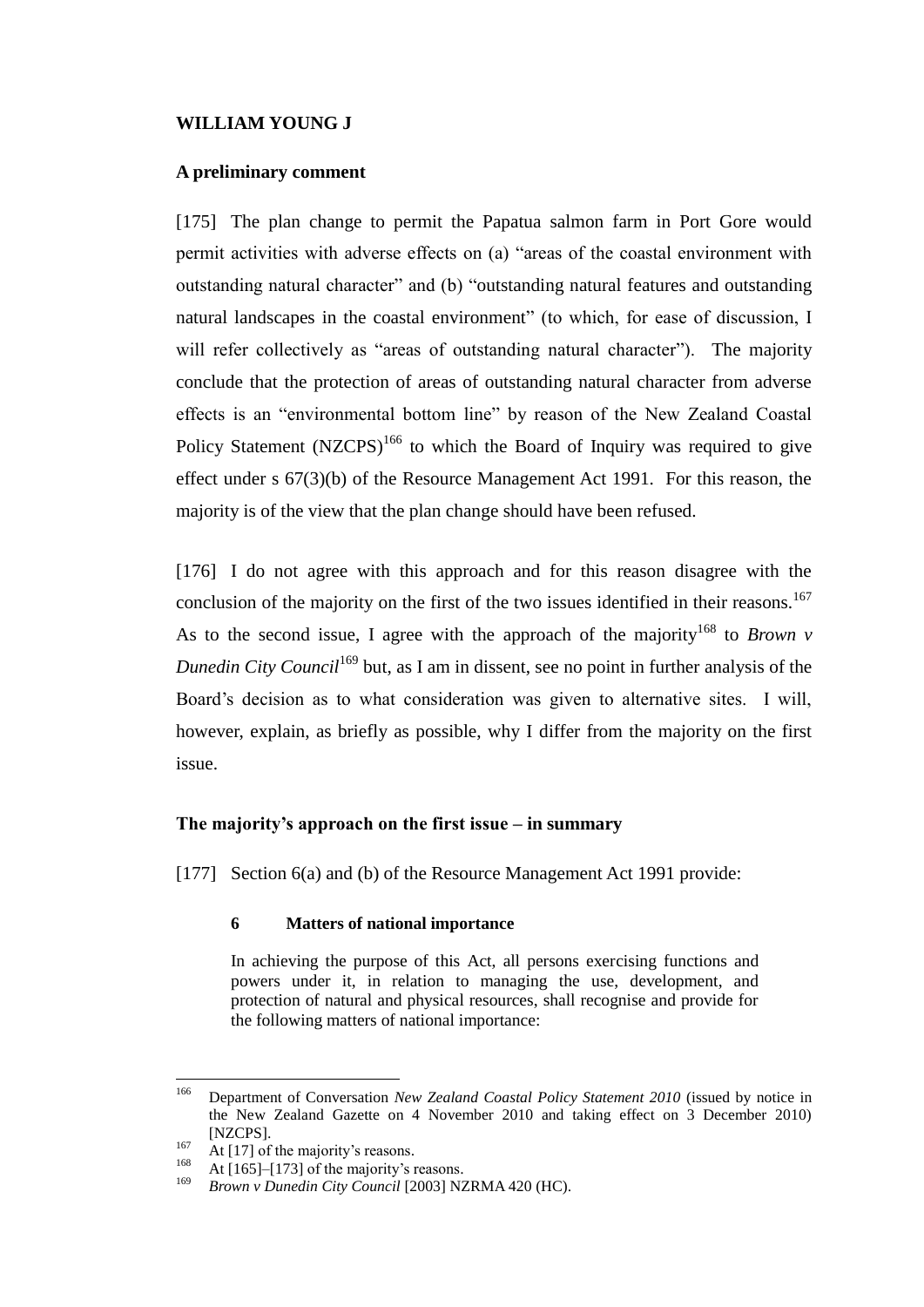- (a) the preservation of the natural character of the coastal environment (including the coastal marine area), wetlands, and lakes and rivers and their margins, and the protection of them from inappropriate … use, and development:
- (b) the protection of outstanding natural features and landscapes from inappropriate … use, and development:

The majority consider that these subsections, and particularly s 6(b), contemplate planning on the basis that a "use" or "development" which has adverse effects on areas of outstanding natural character is, for that reason alone, "inappropriate". They are also of the view that this is the effect of the NZCPS given policies 13 and 15 which provide:

### **13 Preservation of natural character**

- (1) To preserve the natural character of the coastal environment and to protect it from inappropriate … use, and development:
	- (a) avoid adverse effects of activities on natural character in areas of the coastal environment with outstanding natural character; and
	- (b) avoid significant adverse effects and avoid, remedy or mitigate other adverse effects of activities on natural character in all other areas of the coastal environment;

#### …

…

…

### **15 Natural features and natural landscapes**

To protect the natural features and natural landscapes (including seascapes) of the coastal environment from inappropriate … use, and development:

- (a) avoid adverse effects of activities on outstanding natural features and outstanding natural landscapes in the coastal environment; and
- (b) avoid significant adverse effects and avoid, remedy, or mitigate other adverse effects of activities on other natural features and natural landscapes in the coastal environment;

[178] The majority interpret policies 13 and 15 as requiring regional and territorial authorities to prevent, by specifying as prohibited, any activities which will have adverse effects on areas of outstanding natural character. Section 67(3)(b) of the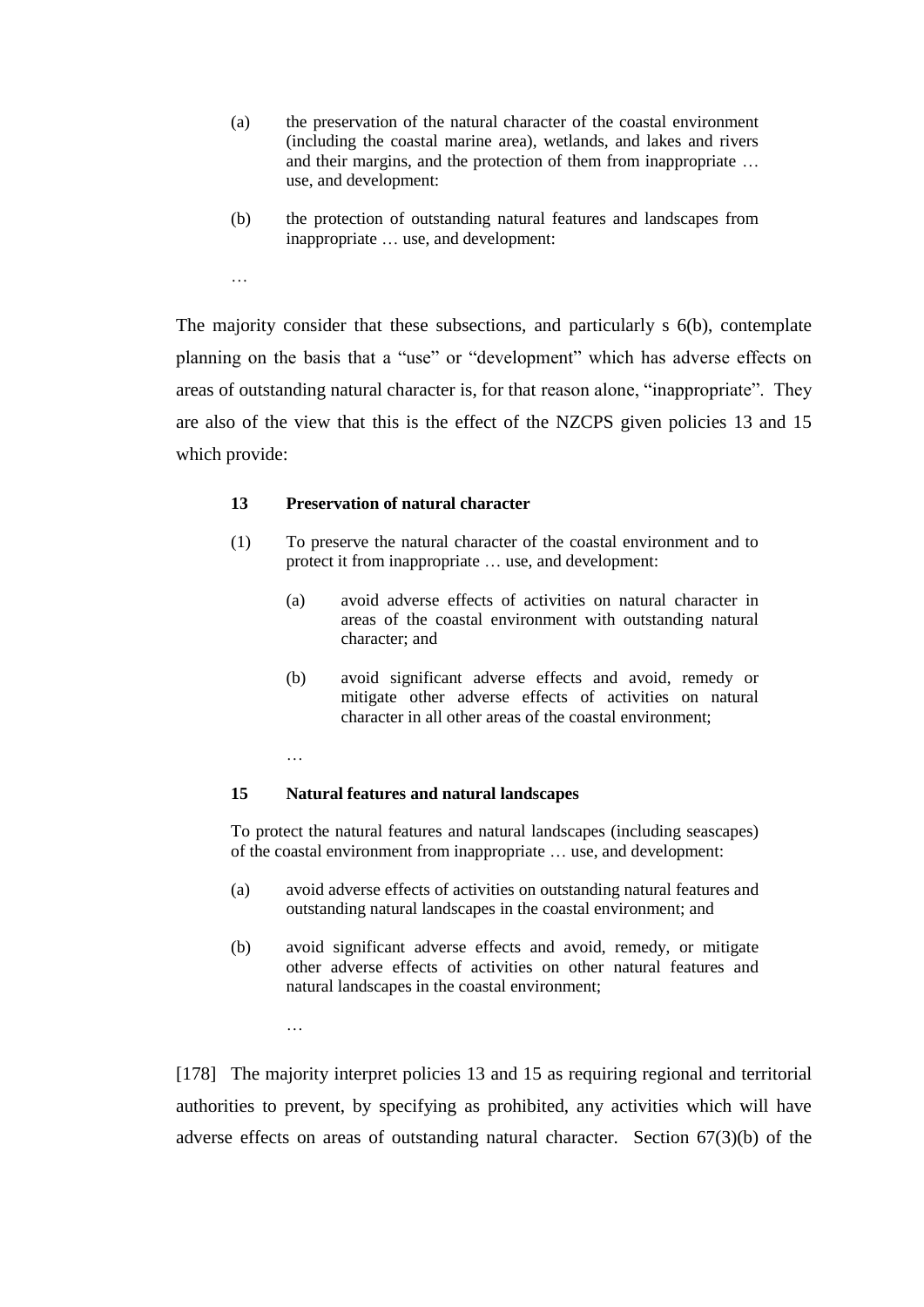RMA thus requires salmon farming to be a prohibited activity in Port Gore with the result that the requested plan change ought to have been refused.

## **Section 6(a) and (b)**

[179] As a matter of logic, areas of outstanding natural character do not require protection from activities which will have no adverse effects. To put this in a different way, the drafting of ss 6(a) and (b) seems to me to leave open the possibility that a use or development might be appropriate despite having adverse effects on areas of outstanding natural character.

[180] Whether a particular use is "inappropriate" or, alternatively, "appropriate" for the purposes of ss 6(a) and (b) may be considered in light of the purpose of the RMA. and thus in terms of s 5. It thus follows that the NZCPS must have been prepared so as to be consistent with, and give effect to, s 5. For this reason, I consider that those charged with the interpretation or application of the NZCPS are entitled to have regard to s 5.

#### **The meaning of the NZCPS**

### *Section 58 of the Resource Management Act*

[181] Section 58 of the RMA provides for the contents of New Zealand coastal policy statements:

#### **58 Contents of New Zealand coastal policy statements**

A [New Zealand coastal policy statement](http://www.lexisnexis.com/nz/legal/search/enhRunRemoteLink.do?ersKey=23_T19611851715&backKey=20_T19611851720&homeCsi=274497&A=0.6558307153405573&urlEnc=ISO-8859-1&&dpsi=0069&remotekey1=REFPTID&refpt=1991A69S2:NEW_ZEALAND_COASTAL_POLICY_STATEMENT&service=DOC-ID&origdpsi=0069) may state objectives and policies about any 1 or more of the following matters:

- (a) national priorities for the preservation of the natural character of the coastal [environment](http://www.lexisnexis.com/nz/legal/search/enhRunRemoteLink.do?ersKey=23_T19611851715&backKey=20_T19611851720&homeCsi=274497&A=0.6558307153405573&urlEnc=ISO-8859-1&&dpsi=0069&remotekey1=REFPTID&refpt=1991A69S2:ENVIRONMENT&service=DOC-ID&origdpsi=0069) of New Zealand, including protection from inappropriate … use, and development:
- …
- (c) activities involving the … use, or development of areas of the coastal [environment:](http://www.lexisnexis.com/nz/legal/search/enhRunRemoteLink.do?ersKey=23_T19611851715&backKey=20_T19611851720&homeCsi=274497&A=0.6558307153405573&urlEnc=ISO-8859-1&&dpsi=0069&remotekey1=REFPTID&refpt=1991A69S2:ENVIRONMENT&service=DOC-ID&origdpsi=0069)
- …
- (e) the matters to be included in 1 or more [regional coastal plans](http://www.lexisnexis.com/nz/legal/search/enhRunRemoteLink.do?ersKey=23_T19611851715&backKey=20_T19611851720&homeCsi=274497&A=0.6558307153405573&urlEnc=ISO-8859-1&&dpsi=0069&remotekey1=REFPTID&refpt=1991A69S2:REGIONAL_COASTAL_PLAN&service=DOC-ID&origdpsi=0069) in regard to the preservation of the natural character of the coastal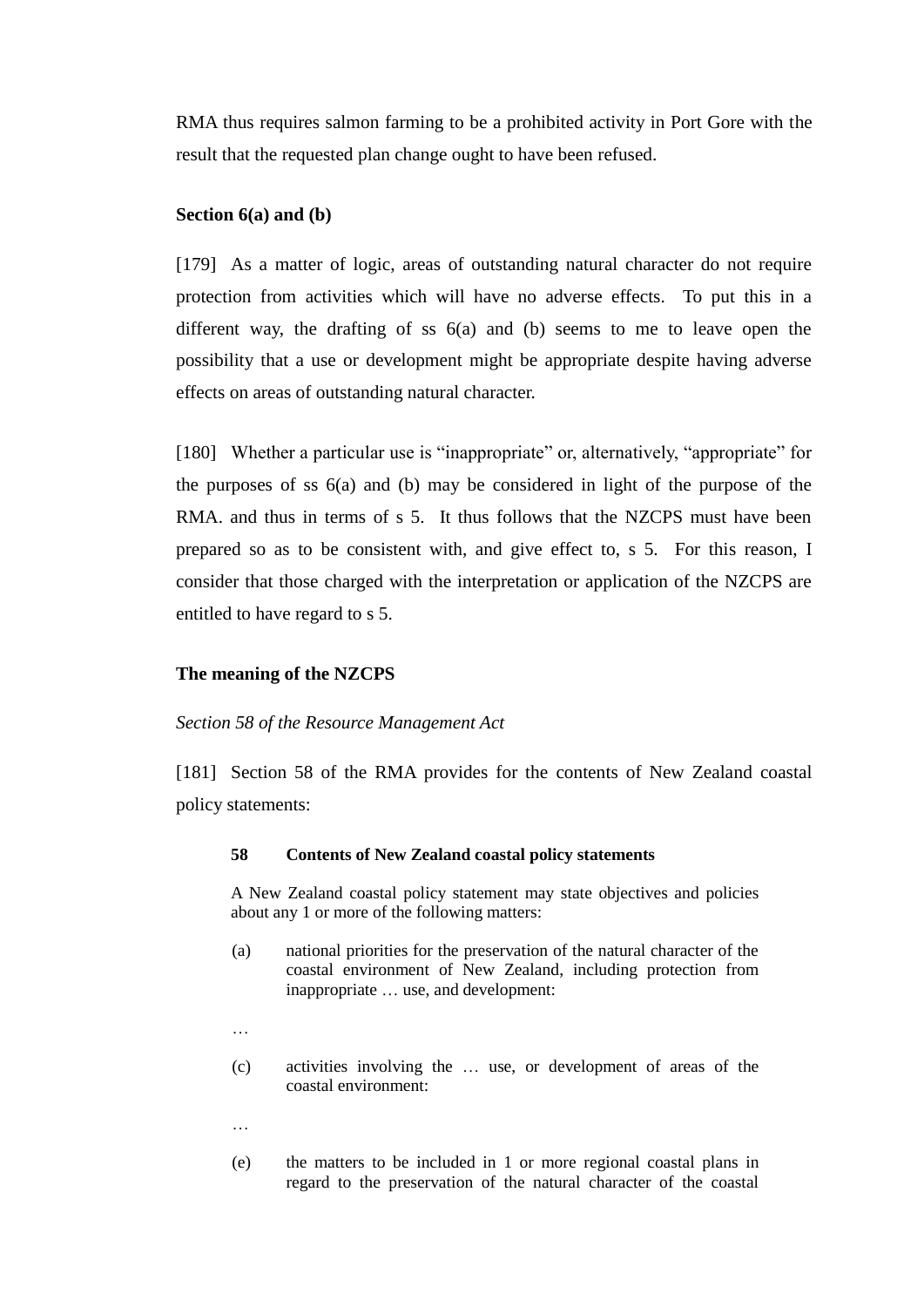[environment,](http://www.lexisnexis.com/nz/legal/search/enhRunRemoteLink.do?ersKey=23_T19611851715&backKey=20_T19611851720&homeCsi=274497&A=0.6558307153405573&urlEnc=ISO-8859-1&&dpsi=0069&remotekey1=REFPTID&refpt=1991A69S2:ENVIRONMENT&service=DOC-ID&origdpsi=0069) including the activities that are required to be specified as restricted coastal activities because the activities—

- (i) have or are likely to have significant or irreversible adverse effects on the coastal marine area; or
- (ii) relate to areas in the coastal marine area that have significant conservation value:

[182] I acknowledge that a "policy" may be narrow and inflexible (as the Court of Appeal held in *Auckland Regional Council v North Shore City Council*<sup>170</sup>) and I thus agree with the conclusion of the majority that a policy may have such a controlling effect on the content of regional plans as to make it a rule "in ordinary speech".<sup>171</sup> Most particularly, I accept that policies stipulated under s 58(e) may have the character of rules.

[183] Under s 58(e), the NZCPS might have stipulated what was required to be included in a regional coastal plan to preserve the natural character of the coastal environment. The example given in the subsection is confined to the specification of activities as restricted coastal activities. This leaves me with at least a doubt as to whether s 58, read as a whole, contemplates policies which require particular activities to be specified as prohibited. I am, however, prepared to assume for present purposes that s 58, and in particular s 58(e), might authorise a policy which required that activities with adverse effects on areas of outstanding natural character be specified as prohibited.

[184] As it happens, the Minister of Conservation made use of s 58(e) but only in a negative sense, as policy 29(1) of the NZCPS provides that the Minister:

… does not require any activity to be specified as a restricted coastal activity in a regional coastal plan.

[185] Given this explicit statement, it seems plausible to assume that if the Minister's purpose was that some activities (namely those with adverse effects on areas of outstanding natural character) were to be specified as prohibited, this would

…

<sup>170</sup> <sup>170</sup> *Auckland Regional Council v North Shore City Council* [1995] 3 NZLR 18 (CA).

At [\[116\]](#page-52-0) of the majority's reasons.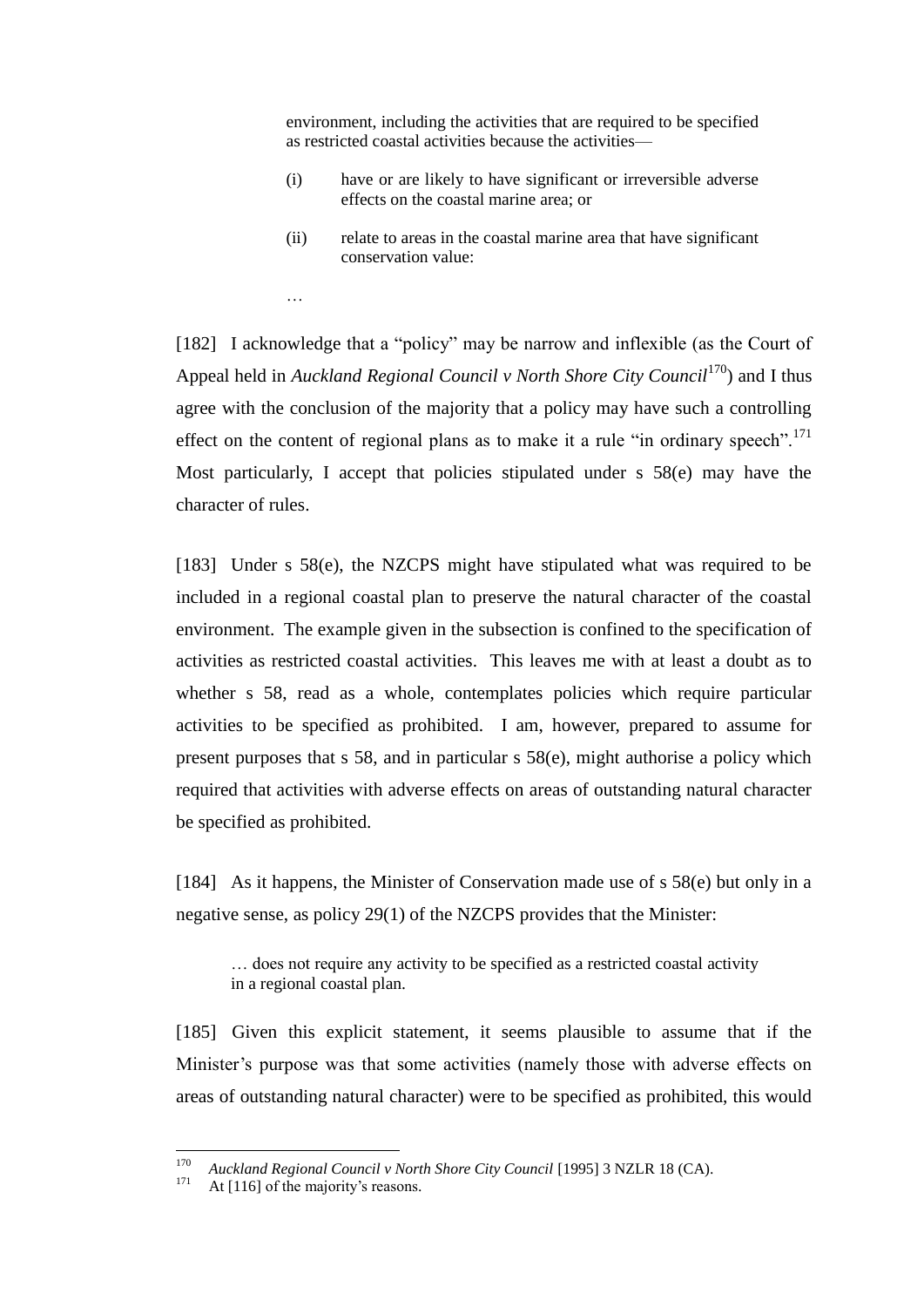have been "specified" in a similarly explicit way. At the very least, policy 29 makes it clear that the Minister was not relying on s 58(e) to impose such a requirement. I see this as important. Putting myself in the shoes of a Minister who wished to ensure that some activities were to be specified in regional plans as prohibited, I would have attempted to do so under the s 58(e) requiring power rather than in the form of generally stated policies.

### *The scheme of the NZCPS*

…

[186] Objective 2 of the NZCPS is material to the preservation of the coastal environment. It is relevantly in these terms:

To preserve the natural character of the coastal environment and protect natural features and landscape values through:

identifying those areas where various forms of … use, and development would be inappropriate and protecting them from such activities; and

[187] It is implicit in this language that the identification of the areas in question is for regional councils. I think it is also implicit, but still very clear, that the identification of the "forms of … use, and development" which are inappropriate is also for regional councils.

[188] To the same effect is policy 7:

# **7 Strategic planning**

- (1) In preparing regional policy statements, and plans:
	- …
	- (b) identify areas of the coastal environment where particular activities and forms of … use, and development:
		- (i) are inappropriate; and
		- (ii) may be inappropriate without the consideration of effects through a resource consent application, notice of requirement for designation or Schedule 1 of the [RMA] process;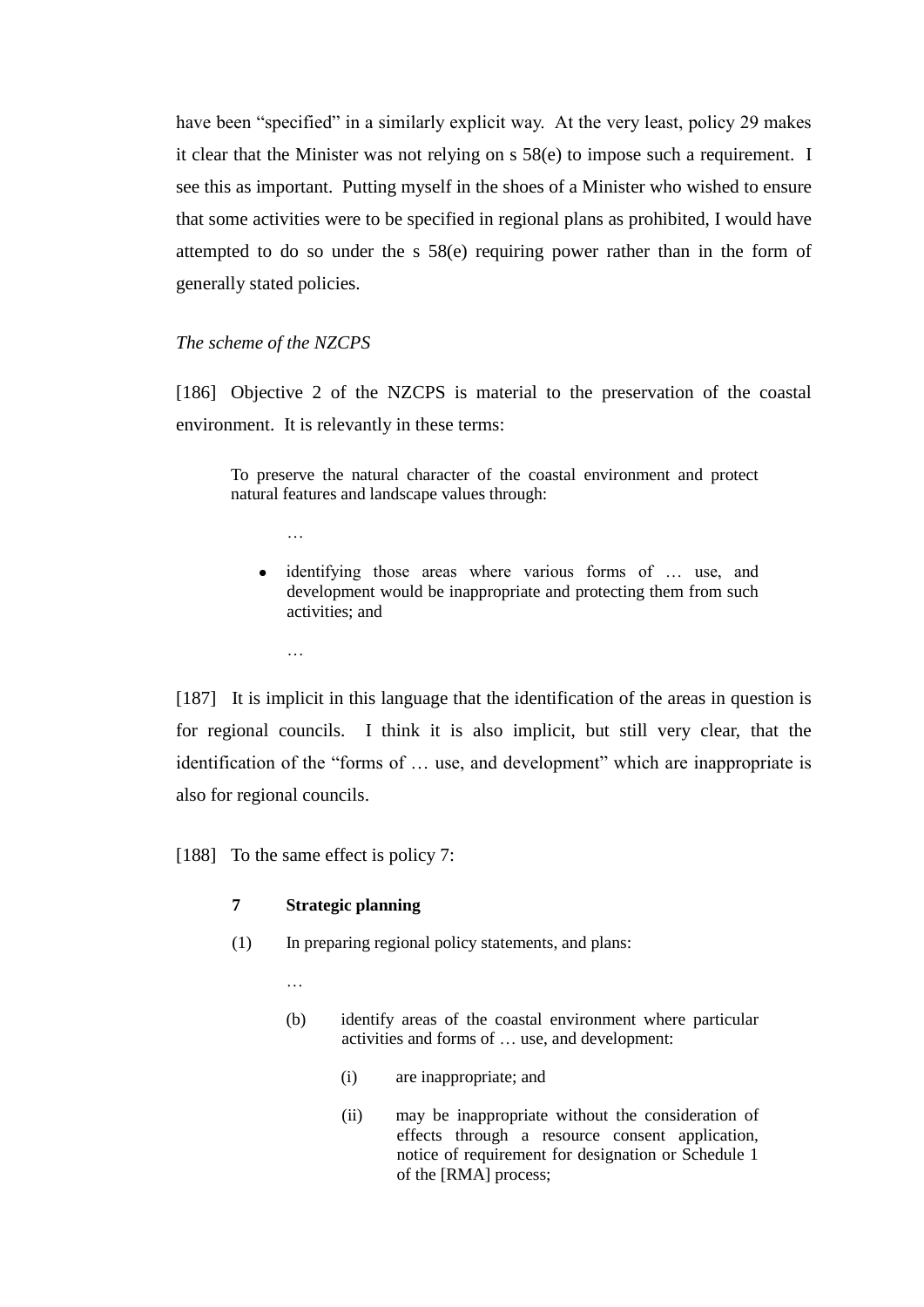and provide protection from inappropriate … use, and development in these areas through objectives, policies and rules.

It is again clear – but this time as a result of explicit language – that it is for regional councils to decide as to both (a) the relevant areas of the coastal environment and (b) what "forms of ... use, and development" are inappropriate in such areas. There is no suggestion in this language that such determinations have in any way been predetermined by the NZCPS.

[189] The majority consider that all activities with adverse effects on areas of outstanding natural character must be prevented. Since there is no reason for concern about activities with no adverse effects, the NZCPS, on the majority approach, has pre-empted the exercise of the function which it, by policy 7, has required regional councils to perform. Decisions as to areas of the coastal environment which require protection should be made by the same body as determines the particular "forms of … use, and development" which are inappropriate in such areas. On the majority approach, decisions in the first category are made by regional councils whereas decisions as to the latter have already been made in the NZCPS. This result is too incoherent to be plausibly within the purpose of the NZCPS.

[190] The point I have just made is reinforced by a consideration of the NZCPS's development-focused objectives and policies.

[191] Objective 6 of the NZCPS provides:

### **Objective 6**

…

To enable people and communities to provide for their social, economic, and cultural wellbeing and their health and safety, through … use, and development, recognising that:

- the protection of the values of the coastal environment does not  $\bullet$ preclude use and development in appropriate places and forms, and within appropriate limits;
- some uses and developments which depend upon the use of natural and physical resources in the coastal environment are important to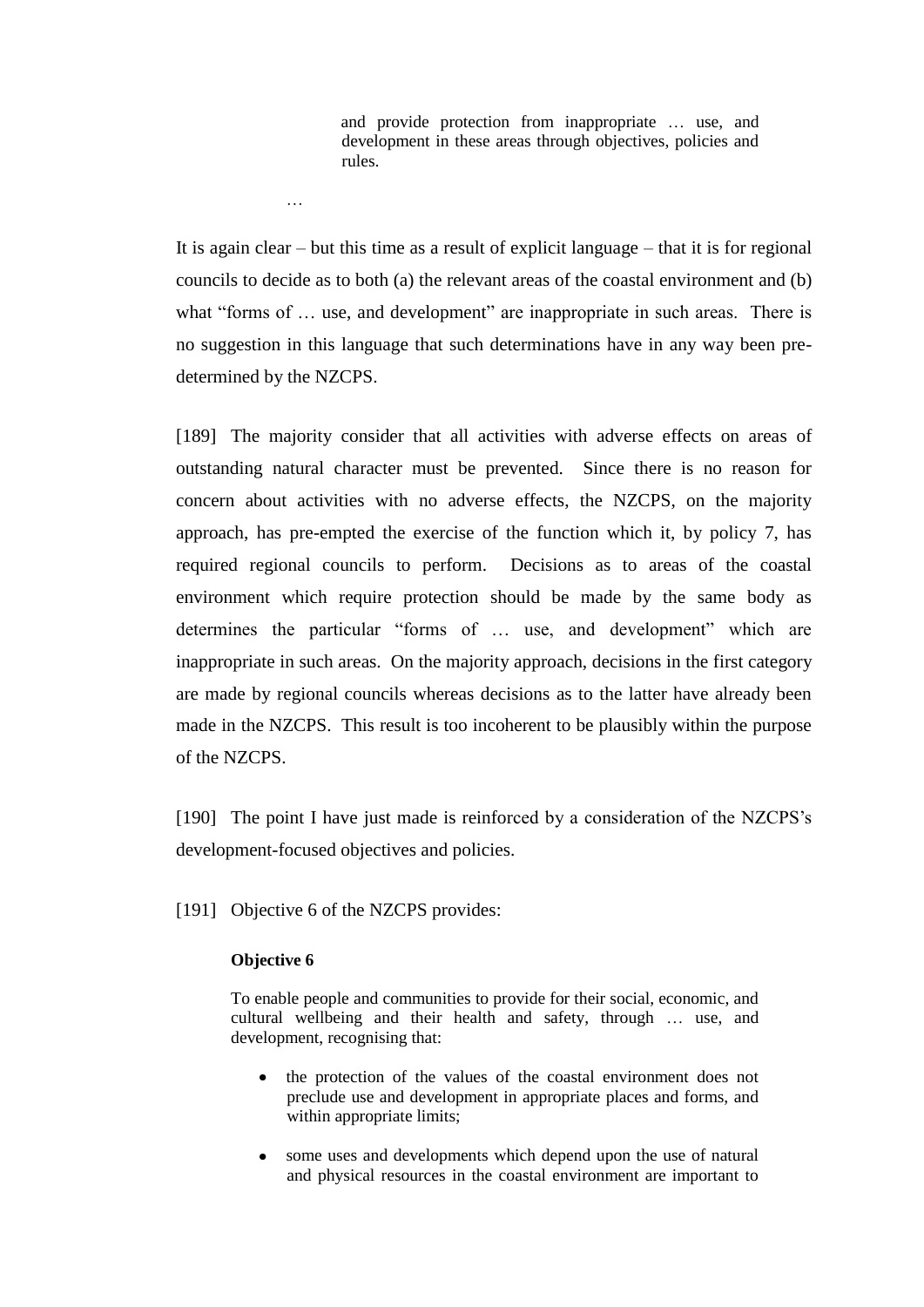the social, economic and cultural wellbeing of people and communities;

- functionally some uses and developments can only be located on the coast or in the coastal marine area;
	- …
- the protection of habitats of living marine resources contributes to the social, economic and cultural wellbeing of people and communities;
	- …
- the proportion of the coastal marine area under any formal protection is small and therefore management under the [RMA] is an important means by which the natural resources of the coastal marine area can be protected; and
	- …
- [192] Policy 8 provides:

#### **Aquaculture**

Recognise the significant existing and potential contribution of aquaculture to the social, economic and cultural well-being of people and communities by:

- (a) including in regional policy statements and regional coastal plans provision for aquaculture activities in appropriate places in the coastal environment, recognising that relevant considerations may include:
	- (i) the need for high water quality for aquaculture activities; and
	- (ii) the need for land-based facilities associated with marine farming;
- (b) taking account of the social and economic benefits of aquaculture, including any available assessments of national and regional economic benefits; and
- (c) ensuring that development in the coastal environment does not make water quality unfit for aquaculture activities in areas approved for that purpose.

[193] Policy 8 gives effect to objective 6, just as policies 13 and 15 give effect to objective 2. There is no suggestion in the NZCPS that objective 2 is to take precedence over objective 6, and there is likewise no indication that policies 13 and 15 take precedence over policy 8. Viewed solely through the lens of policy 8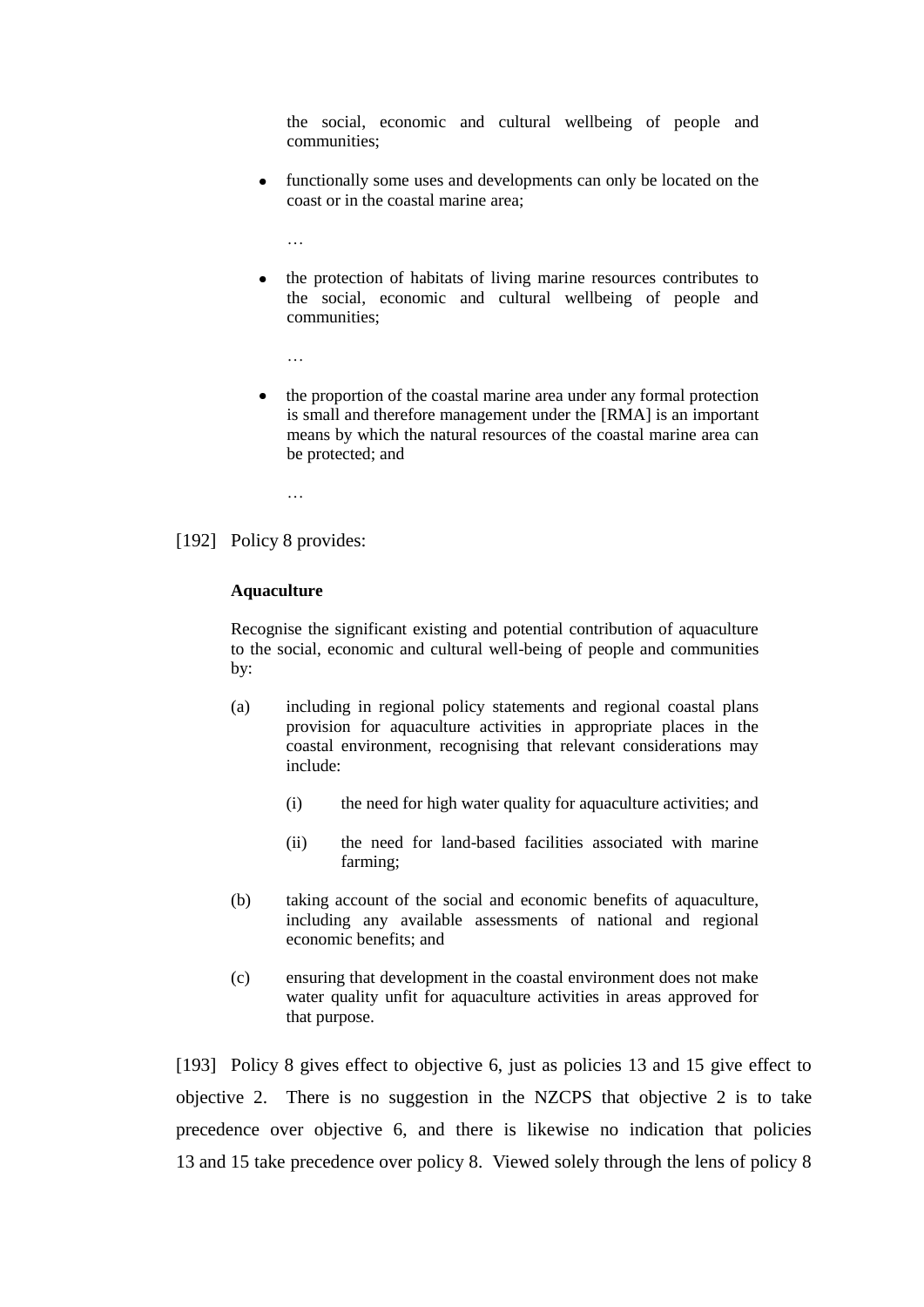and on the findings of the Board, Port Gore is an appropriate location for a salmon farm. On the other hand, viewed solely through the lens of policies 13 and 15, it is inappropriate. On the approach of the majority, the standards for determining what is "appropriate" under policy 8 are not the same as those applicable to determining what is "inappropriate" in policies 13 and  $15^{172}$ 

[194] I disagree with this approach. The concept of "inappropriate ... use [or] development" in the NZCPS is taken directly from ss 6(a) and (b) of the RMA. The concept of a "use" or "development" which is or may be "appropriate" is necessarily implicit in those subsections. There was no point in the NZCPS providing that certain uses or developments would be "appropriate" other than to signify that such developments might therefore not be "inappropriate" for the purposes of other policies. So I simply do not accept that there is one standard for determining whether aquaculture is "appropriate" for the purposes of policy 8 and another standard for determining whether it is "inappropriate" for the purposes of policies 13 and 15. Rather, I prefer to resolve the apparent tension between policy 8 and policies 13 and 15 on the basis of a single concept – informed by the NZCPS as a whole and construed generally in light of ss  $6(a)$  and (b) and also s  $5 - of$  what is appropriate and inappropriate. On the basis of this approach, the approval of the salmon farm turned on whether it was appropriate (or not inappropriate) having regard to policies 8, 13 and 15 of the NZCPS, with ss 5 and 6(a) and (b) of the RMA being material to the interpretation and application of those policies.

<span id="page-84-0"></span>[195] I accept that this approach requires policies 13 and 15 to be construed by reading into the first two bullets points of each policy the word "such" to make it clear that the polices are directed to the adverse effects of "inappropriate … use, and development". By way of illustration, I consider that policy 13 should be construed as if it provided:

# **13 Preservation of natural character**

(1) To preserve the natural character of the coastal environment and to protect it from inappropriate … use, and development:

<sup>172</sup> At  $[98]$ – $[105]$  of the majority's reasons.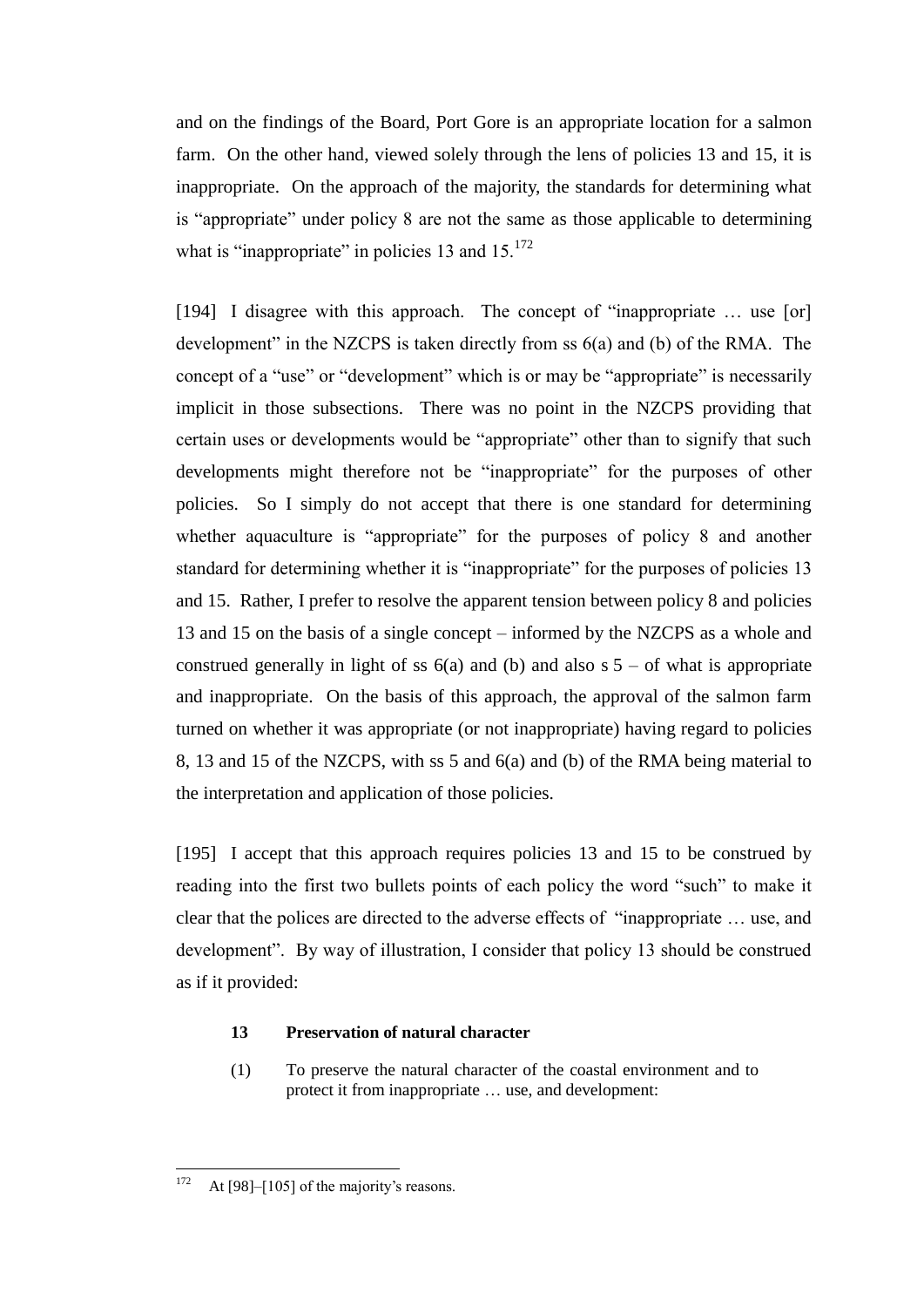- (a) avoid adverse effects of *such* activities on natural character in areas of the coastal environment with outstanding natural character; and
- (b) avoid significant adverse effects and avoid, remedy or mitigate other adverse effects of *such* activities on natural character in all other areas of the coastal environment; …

[196] The necessity to add words in this way shows that my interpretation of the policies is not literal. That said, I do not think it is difficult to construe these policies on the basis that given the stated purpose – protection from "inappropriate … use, and development" – what follows should read as confined to activities which are associated with "inappropriate … use, and development". Otherwise, the policies would go beyond their purpose.

[197] The majority avoid the problem of the policies going beyond their purpose by concluding that any use or development which would produce adverse effects on areas of outstanding natural character is, for this reason, "inappropriate". That, however, is not spelt out explicitly in the policies. As I have noted, if it was the purpose of the Minister to require that activities with such effects be specified as prohibited, that would have been provided for directly and pursuant to s 58(e). So I do not see their approach as entirely literal either (because it assumes a determination that adverse effects equates to "inappropriate", which is not explicit). It is also inconsistent with the scheme of the NZCPS under which decisions as to what is "appropriate" or "inappropriate" in particular cases (that is, by reference to specific locations and activities) is left to regional councils. The approach taken throughout the relevant objectives and policies of the NZCPS is one of shaping regional coastal plans but not dictating their content.

[198] We are dealing with a policy statement and not an ordinary legislative instrument. There seems to me to be flexibility given that (a) the requirement is to "give effect" to the NZCPS rather than individual policies, (b) the language of the policies, which require certain effects to be avoided and not prohibited,  $173$  and (c) the context provided by policy 8. Against this background, I think it is wrong to

<sup>173</sup> Compare the discussion and cases cited in [\[92\]](#page-42-0)[–\[97\]](#page-45-0) of the majority's reasons.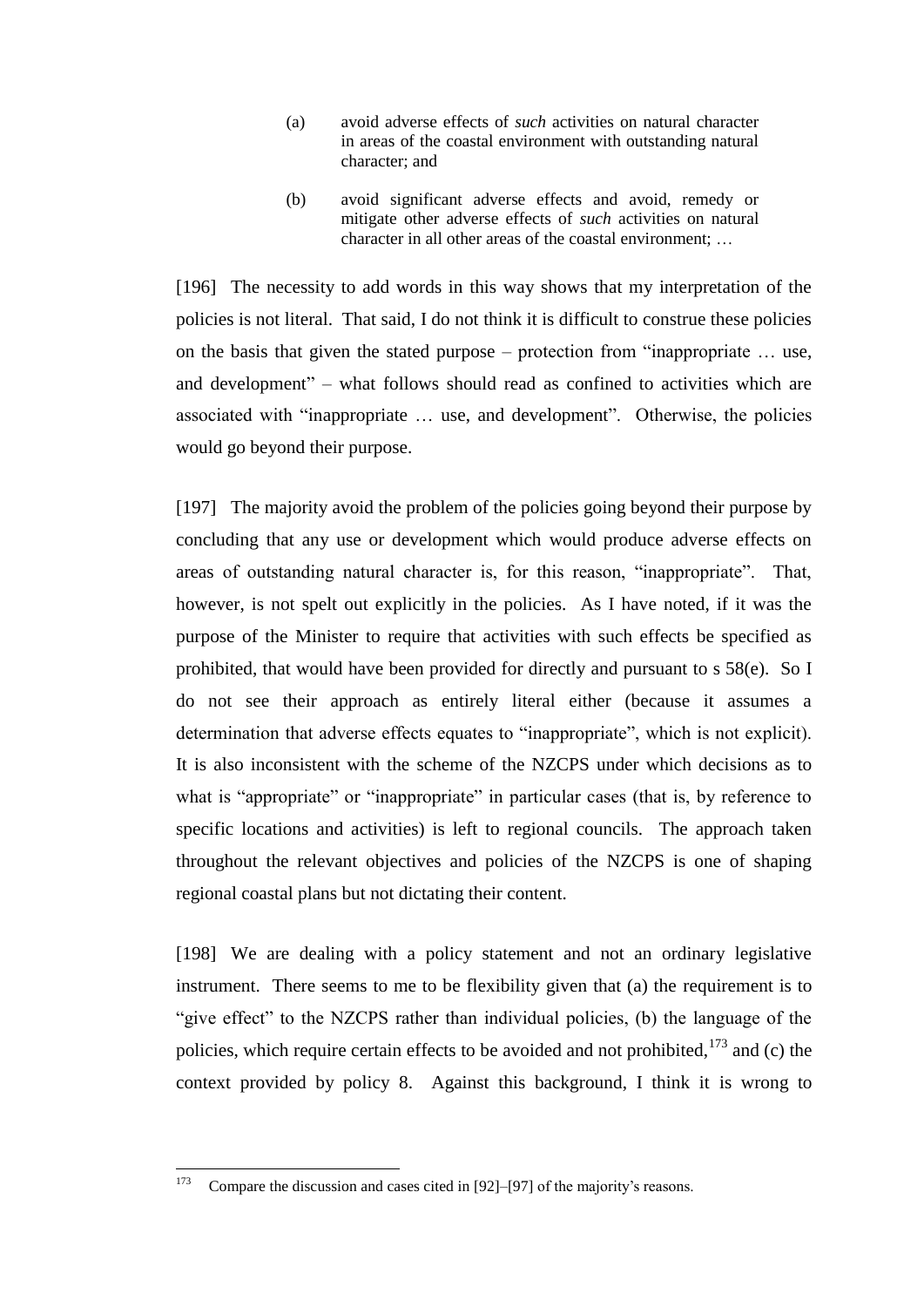construe the NZCPS and, more particularly, certain of its policies, with the rigour customary in respect of statutory interpretation.

## *Overbroad consequences*

[199] I think it is useful to consider the consequences of the majority's approach, which I see as overbroad.

[200] "Adverse effects" and "effects" are not defined in the NZCPS save by general reference to the RMA definitions.<sup>174</sup> This plainly incorporates into the NZCPS the definition in s 3 of the RMA:

# **3 Meaning of effect**

In this Act, unless the context otherwise requires, the term **effect** includes—

- (a) any positive or adverse effect; and
- (b) any temporary or permanent effect; and
- (c) any past, present, or future effect; and
- (d) any cumulative effect which arises over time or in combination with other effects—

regardless of the scale, intensity, duration, or frequency of the effect, and also includes—

- (e) any potential effect of high probability; and
- (f) any potential effect of low probability which has a high potential impact.

[201] On the basis that the s 3 definition applies, I consider that a corollary of the approach of the majority is that regional councils must promulgate rules which specify as prohibited any activities having any perceptible adverse effect, even temporary, on areas of outstanding natural character. I think that this would preclude some navigation aids and it would impose severe restrictions on privately-owned land in areas of outstanding natural character. It would also have the potential generally to be entirely disproportionate in its operation as any perceptible adverse effect would be controlling irrespective of whatever benefits, public or private, there

<sup>174</sup> The NZCPS, above n [166,](#page-77-0) at 8 records that "[d]efinitions contained in the Act are not repeated in the Glossary".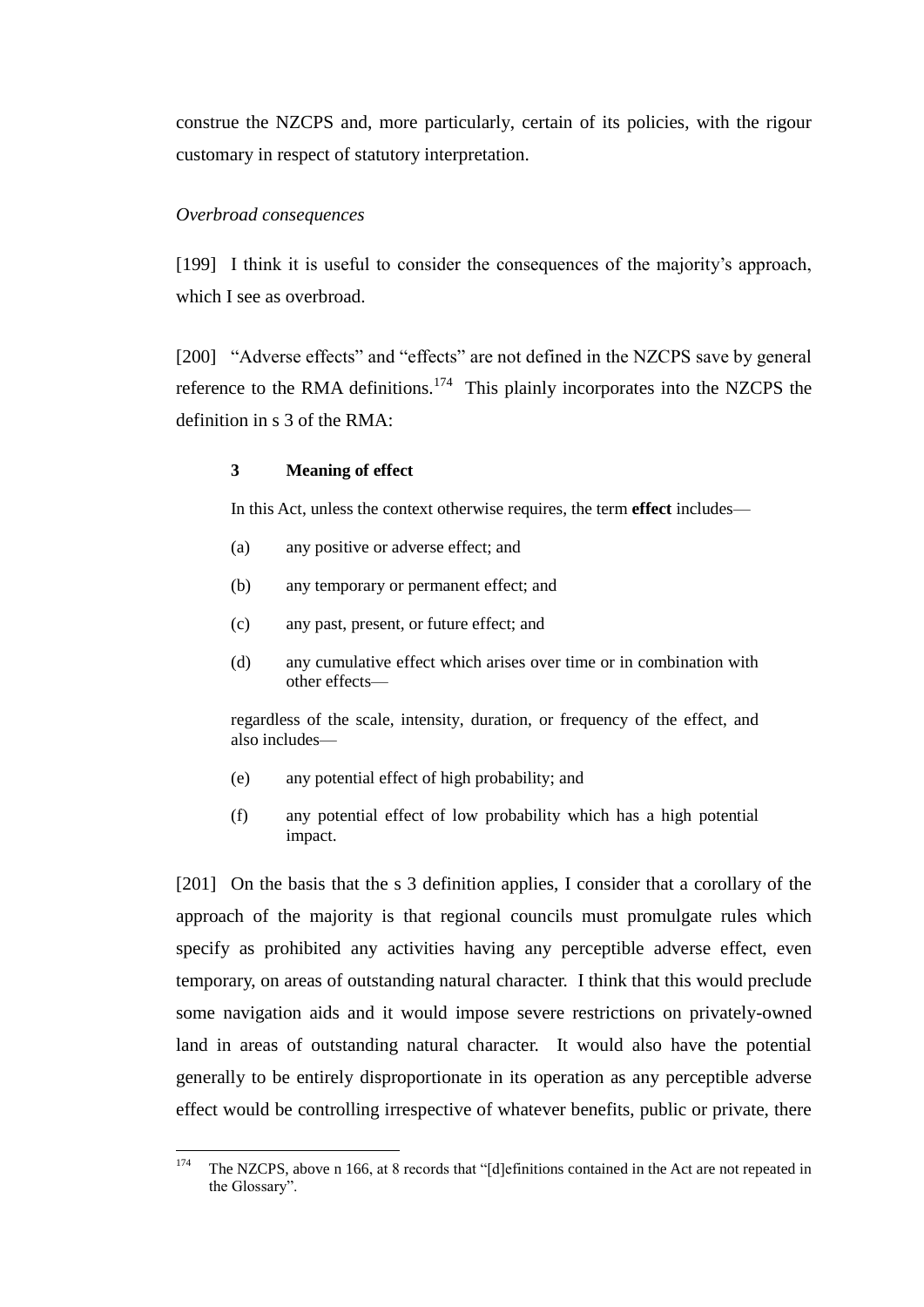might be if an activity were permitted. I see these consequences as being so broad as to render implausible the construction of policies 13 and 15 proposed by the majority.

[202] The majority suggest that such consequences can be avoided.<sup>175</sup> They point out that the s 3 definition of "effect" does not apply if the context otherwise requires. They also, rather as I have done, suggest that the literal words in which the policies are expressed can be read down in light of the purposes stated in each policy (in essence to the protection of areas of outstanding natural character). There is the suggestion of a de minimis approach. They also point out that a development might enhance an area of outstanding character (presumably contemplating that beneficial effects might outweigh any adverse effects).

[203] I would like to think that a sensible approach will be taken to the future application of the NZCPS in light of the conclusions of the majority as to the meaning of policies 13 and 15 and I accept that for reasons of pragmatism, such an approach might be founded on reasoning of the kind provided by the majority. But I confess to finding it not very convincing. In particular:

- (a) I think it clear that the NZCPS uses "effects" in its s 3 sense.
- (b) While I agree that the policies should be read down so as not to go beyond their purposes,  $176$  I think it important to recognise that those purposes are confined to protection only from "inappropriate" uses or developments.
- (c) Finally, given the breadth of the s 3 definition and the distinction it draws between "positive" and "adverse" effects, I do not see much scope for either a de minimis approach or a balancing of positive and adverse effects.

<sup>175</sup>  $175$  At [\[144\]](#page-64-0) of the majority's reasons.

See above at [\[195\].](#page-84-0)